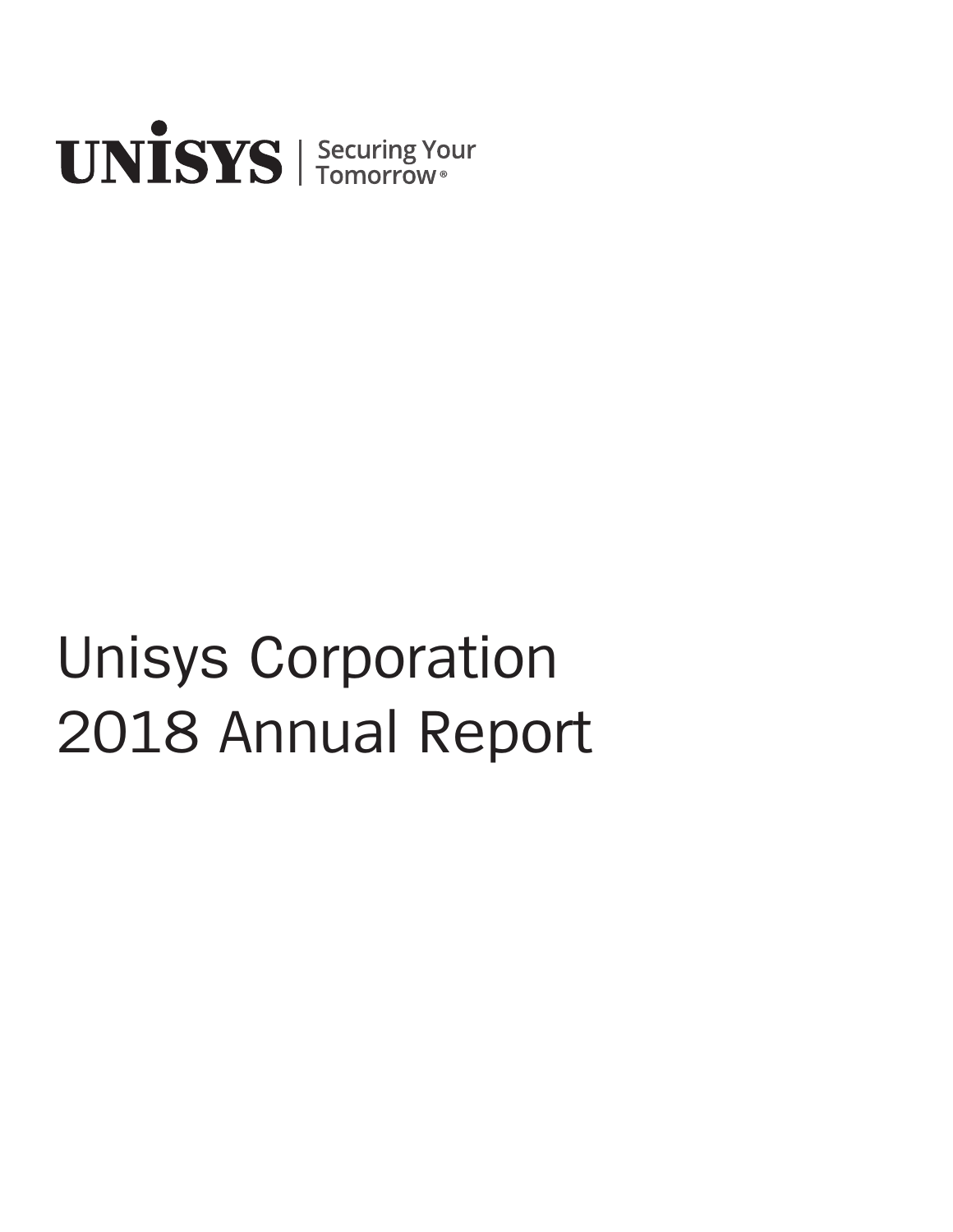# A Letter to Our Shareholders

#### Dear Shareholder,

Unisys entered 2018 with momentum, and we are excited that this momentum and continued execution against our strategy has resulted in the first full year of revenue growth for the company since 2003 and for Services since 2006. We also achieved or exceeded guidance on all metrics for the third-consecutive year. In addition to growing revenue, both our non-GAAP operating profit margin and adjusted EBITDA margin expanded, and we saw a modest reduction of our unfunded pension liability. We remain focused on continuing execution against our strategy of targeting industries where we have deep expertise and leverageable IP and related solutions, while also using security to differentiate our offerings.

#### **Achieving Growth and Other Financial Goals**

In 2018, we provided financial guidance for revenue, non-GAAP operating profit margin and adjusted EBITDA margin. We met or exceeded this guidance on all metrics – achieving revenue growth and exceeding guidance on non-GAAP operating profit margin and adjusted EBITDA margin.

#### **Focused Execution Leading to Strong Results**

In addition to the achievements noted above, continuing to execute against our strategy helped us produce the following results in 2018:

- The fifth-consecutive quarter of total company year-over-year revenue growth in 4Q 2018;
- 2018 Services revenue growth of 2.5 percent year over year, with 4Q 2018 marking the third-consecutive quarter of year-over-year growth for this segment;
- Services backlog growth of 13 percent year over year to \$4.8 billion as of YE 2018;
- Strong go-to-market efforts with significant new business signings and continued high client Net Promoter Scores;
- Traction with our strategy of using Unisys Stealth® and security in general to differentiate our broader offerings, with our pipeline of deals that include Stealth™ growing significantly; and
- Modest improvement of our pension deficit from its previously-reported amount, down to \$1.74 billion.

#### **Driving Solutions and Shareholder Value**

We are pleased with our achievements in 2018 and to see our focus on executing against our strategy make a meaningful impact on our financial performance. We are highly focused on maintaining this momentum in 2019 and on continuing to drive revenue growth and enhancing profitability over time.

Security continues to be a critical element of our strategy in both Services and Technology, providing standalone revenue opportunities while also helping differentiate our broader offerings. Our Stealth portfolio is expanding so it can support the entire digital enterprise, including desktops, servers, cloud, IoT devices, and mobile devices, and we just recently launched Stealth 4.0, with enhanced dynamic isolation™ and expanded automation. During 2018, we also launched Unisys TrustCheck™, which helps clients quantify cyber risk in dollars and cents based on objective breach data, and we recently launched Unisys Managed Public Key Infrastructure (PKI), a new service that centrally manages the process by which organizations authenticate users and devices on their networks, an important part of a Zero Trust security model.

We also continue our focus on enhancing the efficiency of our Services business while at the same time driving opportunities for growth. As part of these efforts, we are leveraging scalable and repeatable solutions within Services that can be sold in any of the industries that we target. Similar to productizing Technology solutions such as Stealth, during 2018 we also continued productizing a number of Services offerings, including Unisys InteliServe™, Unisys CloudForte™ and TrustCheck™ (as mentioned above), to offer new solutions and streamline the selling process.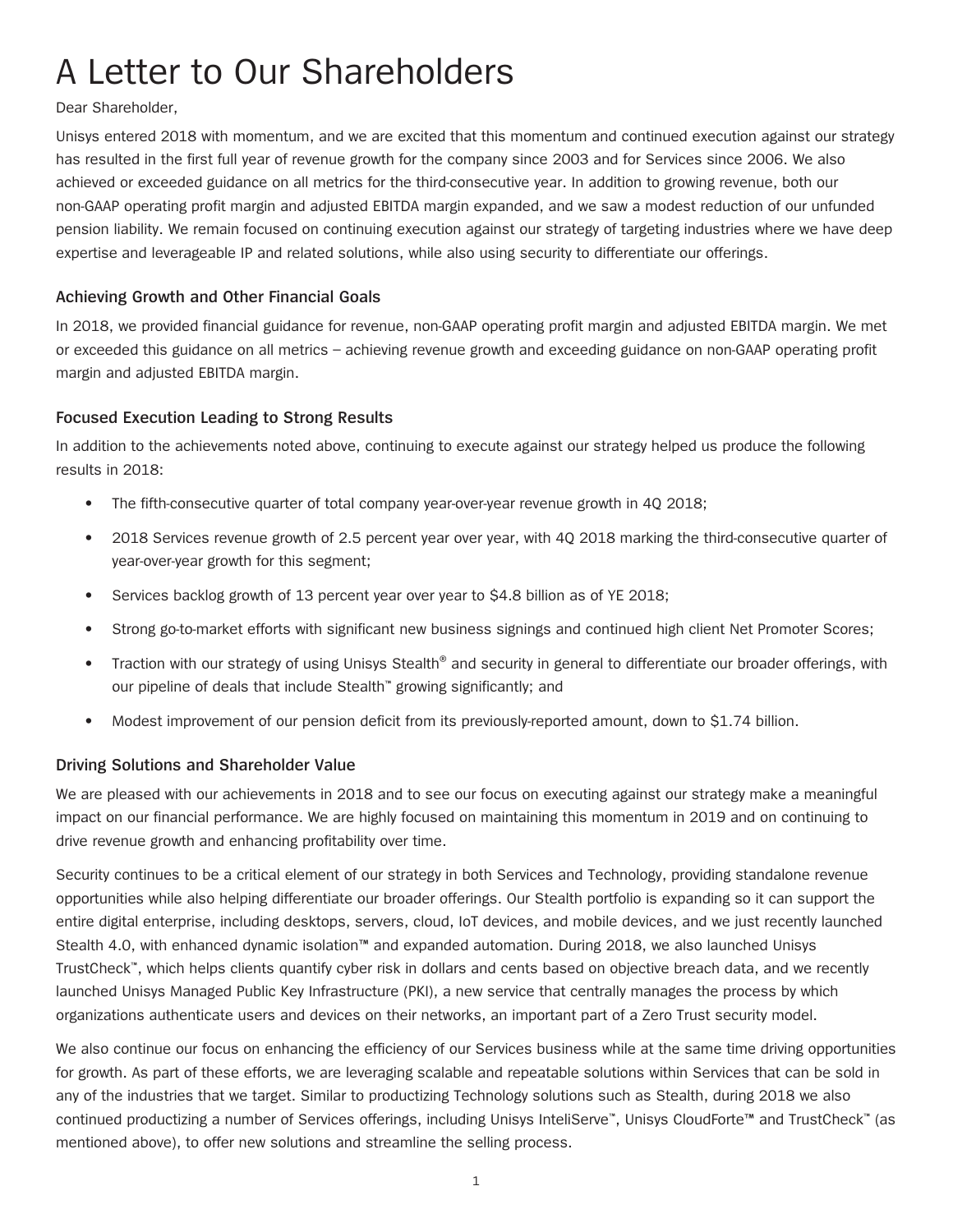The momentum we saw in 2018 is exciting and is due to the efforts of all of our approximately 22,000 associates around the globe who continue to help us achieve our goals. Our strategy and our people are driving results, and we are looking forward to the opportunities that 2019 presents.

Peter A. Altabef

Chairman and CEO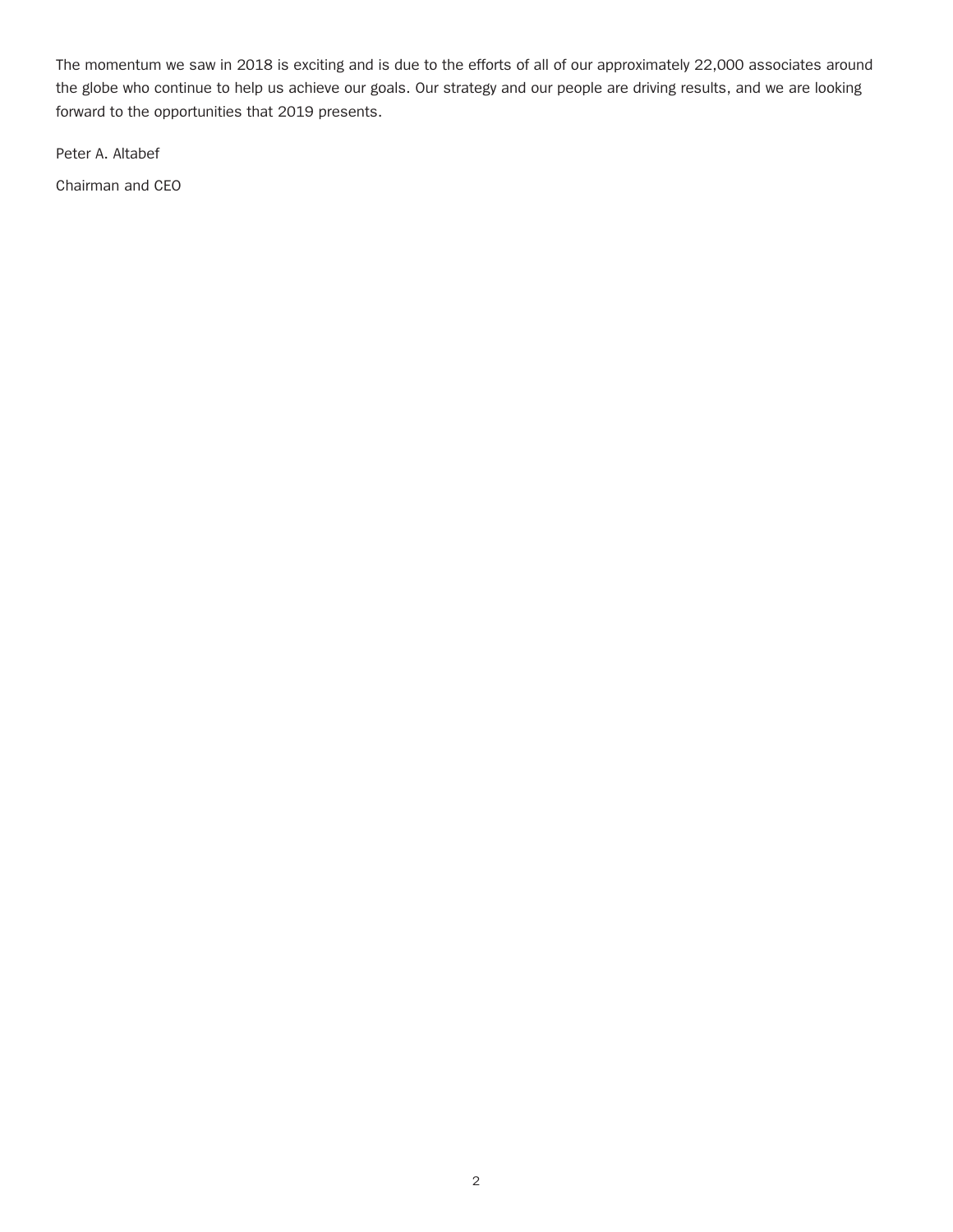# Business Description

### **General**

Unisys Corporation, a Delaware corporation ("Unisys," "we," "our," or the "company"), is a global information technology ("IT") company that builds high-performance, security-centric solutions for clients across the Government, Financial Services and Commercial markets. Unisys offerings include security software and services; digital transformation and workplace services; industry applications and services; and innovative software operating environments for high-intensity enterprise computing.

We operate in two business segments – Services and Technology.

### Principal Products and Services

We deliver high-performance, security-centric, leveraged services across industries, industry-specific application products and technology solutions worldwide to our primary target markets: Government (the U.S. federal government and other public sector organizations around the world), Commercial (e.g., travel and transportation and life sciences and healthcare) and Financial Services (e.g., commercial and retail banking).

Our solutions are designed to build better outcomes - securely - for our clients, enabling them to:

- Enhance enterprise security;
- Transform core business processes to compete more effectively in their markets;
- Improve user engagement for customers and workers, streamline operations and enhance go-to-market efforts;
- Optimize IT infrastructure to meet digital-business requirements; and
- Simplify management of IT infrastructure and service delivery.

Within Services, our principal solutions include cloud and infrastructure services, application services and business process outsourcing services, each of which is delivered with advanced security built in.

- In cloud and infrastructure services, we help clients apply cloud and as-a-service delivery models to capitalize on business opportunities, make their end users more productive and manage and secure their IT infrastructure and operations more economically.
- In application services, we help clients transform their business processes by developing and managing new leadingedge applications for select industries, offering advanced data analytics and modernizing existing enterprise applications.
- In business process outsourcing services, we assume management of critical processes and functions for clients in target industries, helping them improve performance and reduce costs.

In Technology, we design and develop software and offer hardware and other related products to help clients improve security and flexibility, reduce costs and improve the efficiency of their data-center environments. As a pioneer in large-scale computing, we offer deep experience and rich technological capabilities in transaction-intensive, mission-critical operating environments. We provide a range of data-center, infrastructure management and cloud computing offerings to help clients virtualize and automate their data-center environments.

Our Technology products include:

• Unisys ClearPath Forward®, a secure, scalable software operating environment for high-intensity enterprise computing capable of delivering Unisys security across multiple platforms. The ClearPath Forward operating environment is hardware-independent and provides a tested, integrated stack of software products that run on a range of contemporary, commonly-deployed Intel x86 server platforms and select virtualization environments of the client's choice.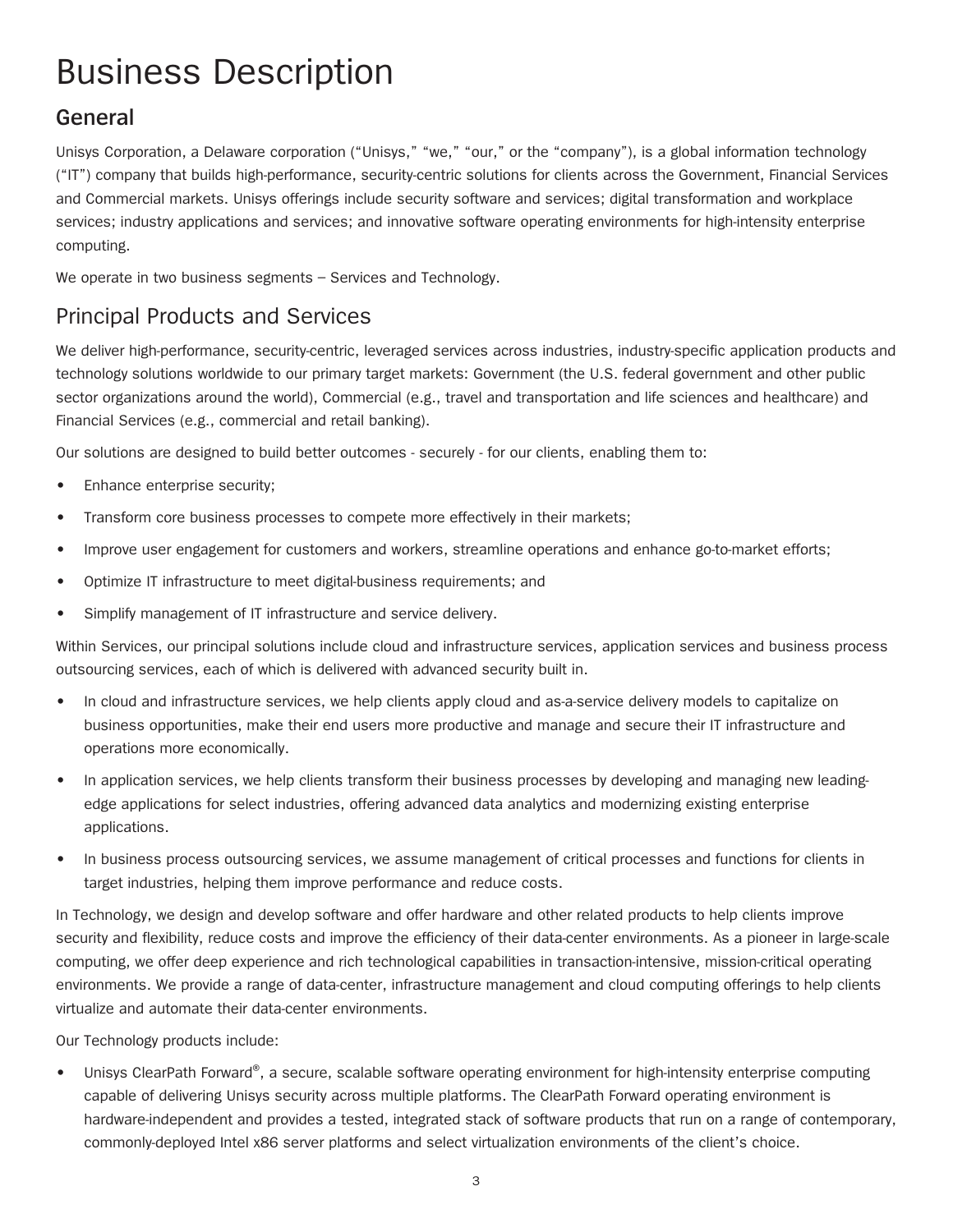• Unisys Stealth<sup>®</sup> security software, which enables trusted identities to access micro-segmented critical assets and safely communicate through secure, encrypted channels. Stealth™ establishes irrefutable user authentication, prevents lateral attacker movement and reduces data center, mobile and cloud attack surfaces. Stealth also reduces the cost and complexity of securing information and operation technology such as industrial control systems, allowing organizations to meet compliance and security mandates.

Our industry application products include solutions that securely help law enforcement agencies solve crime and social services case workers assist families; travel and transportation companies manage freight and distribution; life sciences and healthcare companies manage medical devices; and financial institutions deliver omnichannel banking.

We market our security-centric solutions primarily through a direct sales force. Complementing our direct sales force, we make use of a select group of resellers and alliance partners to market our services and product portfolio. In certain foreign countries, we market primarily through distributors.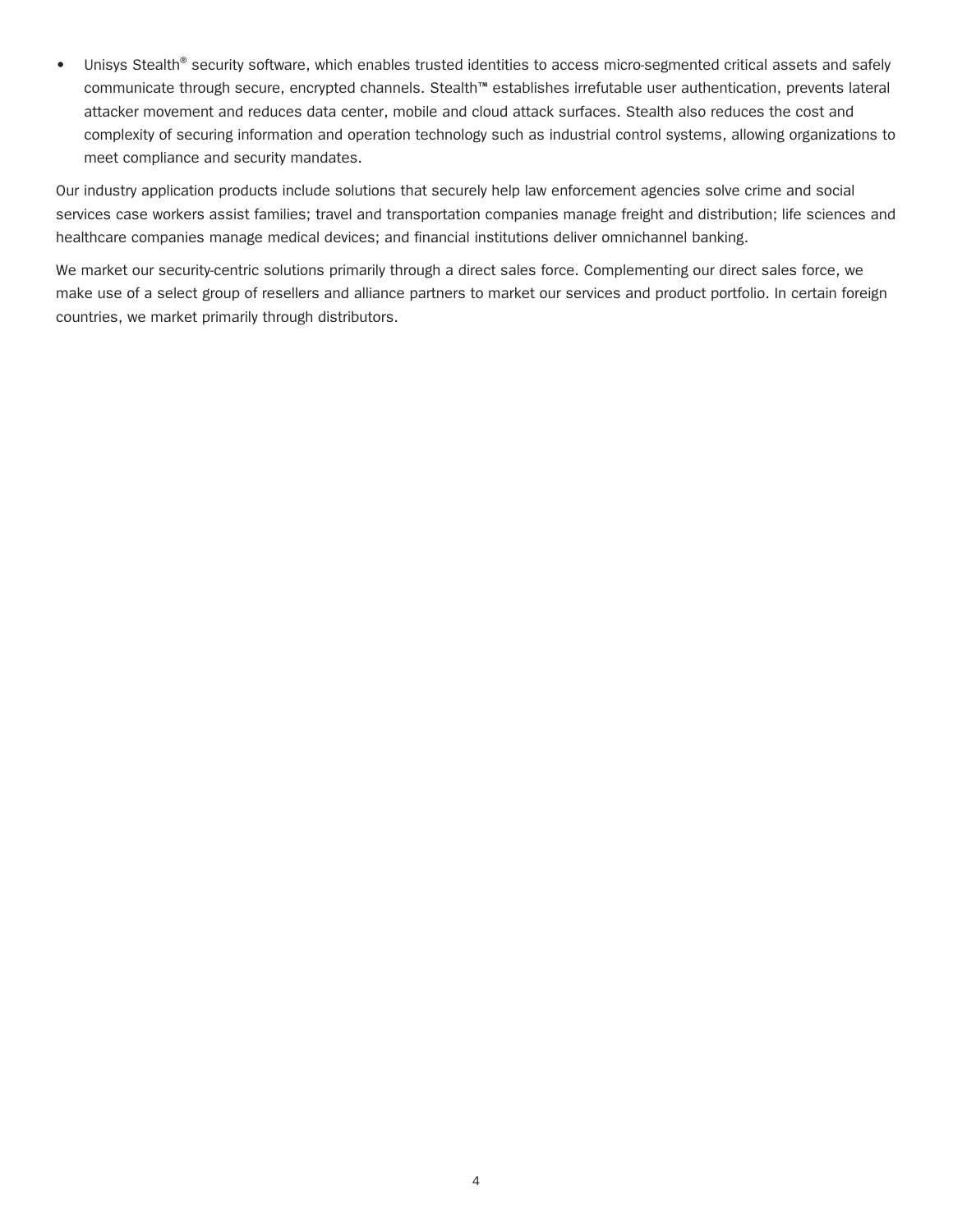# Board of Directors

#### **Peter A. Altabef**

Chairman, President and Chief Executive Officer of Unisys Corporation

#### **Jared L. Cohon**

President Emeritus and University Professor of Civil and Environmental Engineering and Engineering and Public Policy at Carnegie Mellon University 2,3

**Nathaniel A. Davis** Chairman of the Board and Chief Executive Officer of K12  $Inc.<sup>3</sup>$ 

**Matthew J. Desch**

Chief Executive Officer and Director of Iridium Communications Inc.

**Denise K. Fletcher** Former Executive Vice President, Finance of Vulcan Inc.<sup>1,2</sup>

**Philippe Germond** Former Chairman of the Management Board of Europcar Groupe S.A.3

**Lisa A. Hook** Former President and Chief Executive Officer at Neustar, Inc.

**Deborah L. James** Former Secretary of the Air Force3

**Paul E. Martin** Senior Vice President, Chief Information Officer of Baxter International, Inc.1

**Regina Paolillo** Executive Vice President, Chief Financial and Administrative Officer of TTEC Holdings, Inc.1

**Lee D. Roberts** Chief Executive Officer and President of BlueWater Consulting LLC 1, 2

#### **Board Committees**

1 Audit and Finance Committee

2 Compensation Committee

3 Nominating and Corporate Governance Committee

# Corporate Officers

**Peter A. Altabef** Chairman, President and Chief Executive Officer

#### **Katie Ebrahimi**

Senior Vice President, Chief Human Resources Officer

**Vishal Gupta** Senior Vice President, Technology, and Chief Technology **Officer** 

**Eric Hutto** Senior Vice President and President, Enterprise Solutions

**Gerald P. Kenney** Senior Vice President, General Counsel and Secretary

**Venkatapathi R. Puvvada** Senior Vice President and President, Unisys Federal

**Jeffrey E. Renzi** Senior Vice President and President, Global Sales

**Ann S. Ruckstuhl** Senior Vice President and Chief Marketing Officer

**Inder M. Singh** Senior Vice President and Chief Financial Officer

**Shalabh Gupta** Vice President and Treasurer

**Michael M. Thomson** Vice President and Corporate Controller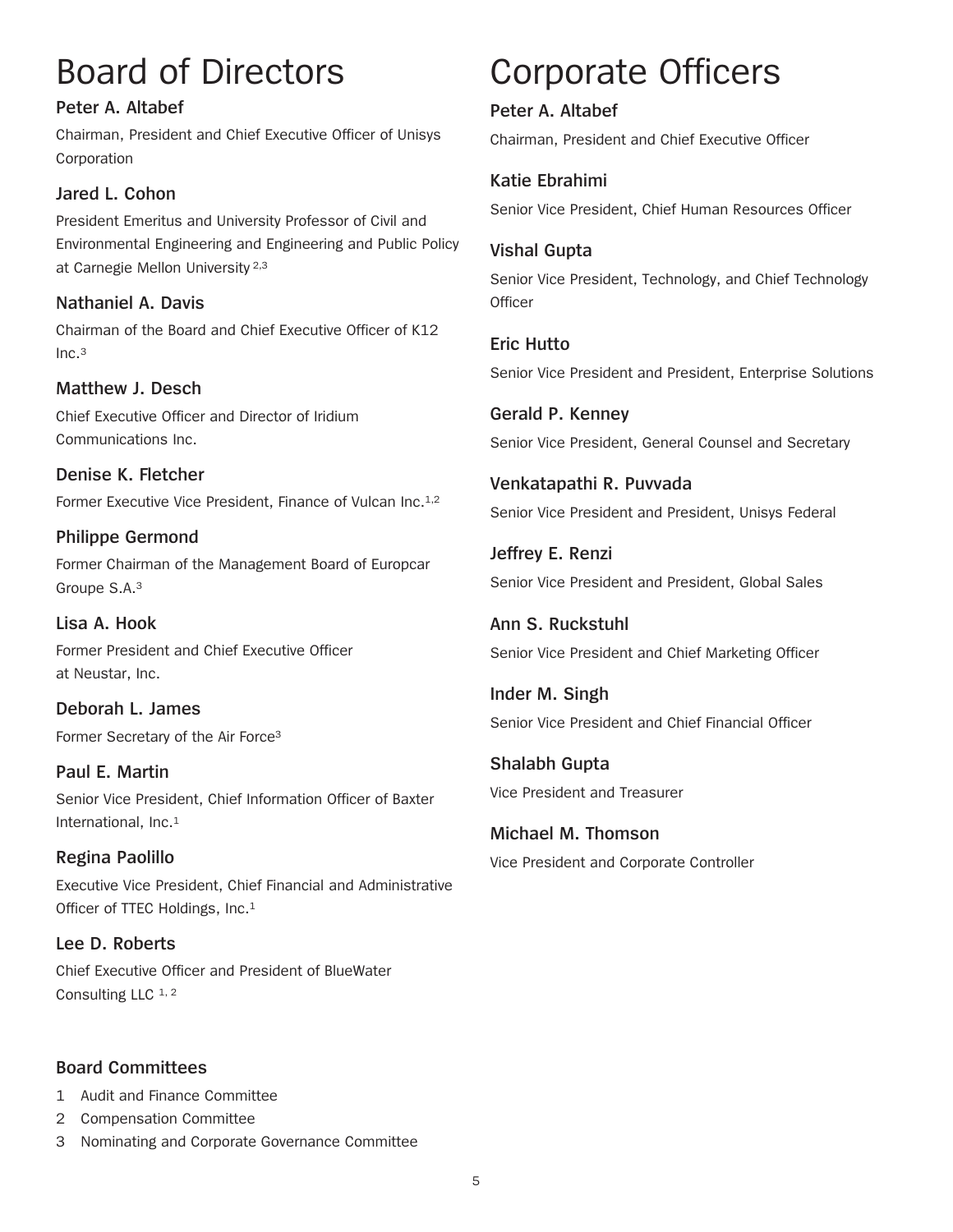### UNISYS CORPORATION **MANAGEMENT'S DISCUSSION AND ANALYSIS OF FINANCIAL CONDITION AND RESULTS OF OPERATIONS**

This discussion and analysis of our financial condition and results of operations should be read in conjunction with our consolidated financial statements and the related notes included elsewhere in this annual report. In this discussion and analysis of our financial condition and results of operations, we have included information that may constitute "forwardlooking" statements, as defined in the Private Securities Litigation Reform Act of 1995. Forward-looking statements provide current expectations of future events and include any statement that does not directly relate to any historical or current fact. Words such as "anticipates," "believes," "expects," "intends," "plans," "projects" and similar expressions may identify such forward-looking statements. All forward-looking statements rely on assumptions and are subject to risks, uncertainties and other factors that could cause the company's actual results to differ materially from expectations. Factors that could affect future results include, but are not limited to, those discussed below under "Factors that may affect future results" and "Cautionary Statement Pursuant to the U.S. Private Securities Litigation Reform Act of 1995" in Part I, Item 1A of the 2018 Form 10-K. Any forward-looking statement speaks only as of the date on which that statement is made. The company assumes no obligation to update any forward-looking statement to reflect events or circumstances that occur after the date on which the statement is made.

#### **Overview**

As described in Note 2, "Recent accounting pronouncements and accounting changes," of the Notes to Consolidated Financial Statements, effective January 1, 2018, the company adopted the requirements of Accounting Standards Update ("ASU") No. 2014-09, *Revenue from Contracts with Customers (Topic 606)* using the modified retrospective method whereby prior periods were not restated. Topic 606 required the company to recognize revenue for certain transactions, including extended payment term software licenses and short-term software licenses, sooner than the prior rules would allow and required the company to recognize software license extensions and renewals (the most significant impact upon adoption) later than the prior rules would allow. The cumulative effect of the adoption was recognized as an increase in the company's accumulated deficit of \$21.4 million on January 1, 2018.

Included in 2018 Technology revenue and profit is a \$53.0 million (\$47.7 million, net of tax) adjustment that was recorded in the first quarter of 2018. The adjustment represents revenue from software license extensions and renewals, which were contracted for in the fourth quarter of 2017 and properly recorded as revenue at that time under the revenue recognition rules then in effect (Topic 605). Topic 606 requires revenue related to software license renewals or extensions to be recorded when the new license term begins, which in the case of the \$53.0 million, is January 1, 2018. Upon adoption of ASU No. 2014-09, the company was required to include this \$53.0 million in the cumulative effect adjustment to retained earnings on January 1, 2018.

The company reported 2018 net income attributable to Unisys Corporation of \$75.5 million, or income of \$1.30 per diluted share, compared with a 2017 net loss of \$65.3 million, or a loss of \$1.30 per diluted share. The company's results of operations in the current year were positively impacted by the Topic 606 adjustment described above, lower cost-reduction charges and savings due to prior-years' cost-reduction actions partially offset by a decline in Services gross margins due to the impact of new contracts in implementation stage.

#### **Results of operations**

#### *Company results*

Revenue for 2018 was \$2.83 billion compared with \$2.74 billion for 2017, an increase of 3.0% principally due to the impact of the Topic 606 adjustment described above. Excluding this adjustment, revenue increased 1.1%. Foreign currency fluctuations had an immaterial impact on revenue in the current year compared with the year-ago period.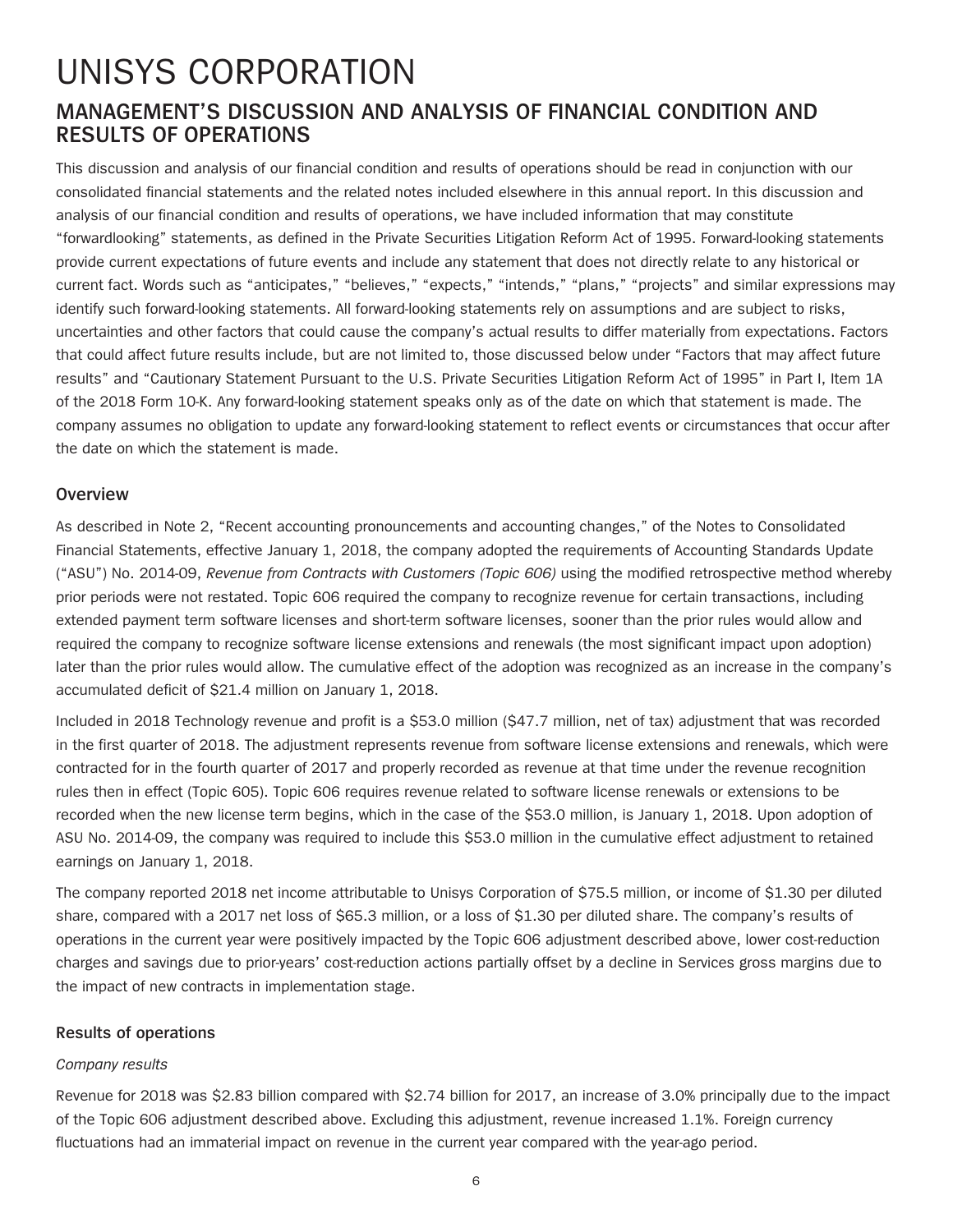Services revenue increased 2.5% and Technology revenue increased 6.1% year over year. Excluding the Topic 606 adjustment of \$53.0 million, Technology revenue decreased 6.7%. Foreign currency fluctuations had an immaterial impact on Services and Technology revenue in the current year compared with the year-ago period.

Revenue for 2017 was \$2.74 billion compared with 2016 revenue of \$2.82 billion, a decrease of 3%. Foreign currency had a 1-percentage-point positive impact on revenue in 2017 compared with 2016.

Services revenue in 2017 decreased by 3% compared with 2016. Technology revenue was relatively flat in 2017 compared with 2016.

Revenue from international operations in 2018, 2017 and 2016 was \$1.59 billion, \$1.48 billion and \$1.51 billion, respectively. Without the Topic 606 adjustment, 2018 revenue from international operations was \$1.54 billion. Foreign currency had an immaterial impact on international revenue in 2018 compared with 2017, and a 1-percentage-point positive impact on international revenue in 2017 compared with 2016. Revenue from U.S. operations was \$1.24 billion in 2018, \$1.26 billion in 2017 and \$1.31 billion in 2016. Excluding the Topic 606 adjustment, U.S. revenue was \$1.23 billion in 2018.

In the fourth quarter of 2018, the company committed to a reduction of 589 employees. This resulted in charges, principally related to severance costs, of \$27.7 million, which were comprised of: (a) a charge of \$5.2 million for 264 employees in the U.S. and (b) a charge of \$22.5 million for 325 employees outside the U.S. The charges were recorded in the following statement of income classifications: cost of revenue - services, \$25.4 million and selling, general and administrative expenses, \$2.3 million.

In connection with the company's prior-year cost-reduction program, a benefit of \$8.0 million was recorded in the current year for changes in estimates. The benefit was recorded in the following statement of income classifications: cost of revenue - services, \$7.3 million and selling, general and administrative expenses, \$0.7 million.

During 2017, the company recognized charges in connection with its cost-reduction plan and other costs of \$146.8 million. The charges related to work-force reductions were \$117.9 million, principally related to severance costs, and were comprised of: (a) a charge of \$9.4 million for 542 employees and \$(1.3) million for changes in estimates in the U.S. and (b) a charge of \$109.4 million for 2,274 employees, \$8.2 million for additional benefits provided in 2017 and \$(7.8) million for changes in estimates outside the U.S. In addition, the company recorded charges of \$28.9 million comprised of \$4.7 million for idle leased facilities costs, \$5.4 million for contract amendment and termination costs, \$5.2 million for professional fees and other expenses related to the cost-reduction effort, \$1.8 million for net asset sales and write-offs and \$11.8 million for net foreign currency losses related to exiting foreign countries. The 2017 charges were recorded in the following statement of income classifications: cost of revenue - services, \$99.6 million; cost of revenue - technology, \$0.4 million; selling, general and administrative expenses, \$33.6 million; research and development expenses, \$1.4 million; and other income (expense), net, \$11.8 million.

During 2016, the company recognized charges of \$82.1 million in connection with its cost-reduction plan. The charges related to work-force reductions were \$62.6 million, principally related to severance costs, and were comprised of: (a) a charge of \$8.3 million for 351 employees and \$(1.3) million for changes in estimates in the U.S. and (b) a charge of \$58.6 million for 1,048 employees and \$(3.0) million for changes in estimates outside the U.S. In addition, the company recorded charges of \$19.5 million comprised of \$1.4 million for idle leased facilities costs, \$4.1 million for contract amendment and termination costs, \$13.3 million for professional fees and other expenses related to the cost-reduction effort and \$0.7 million for net assets sales and write-offs. The 2016 charges were recorded in the following statement of income classifications: cost of revenue - services, \$42.4 million; selling, general and administrative expenses, \$38.0 million; and research and development expenses, \$1.7 million.

Gross profit as a percent of total revenue, or gross profit percent, was 24.3% in 2018, 20.0% in 2017 and 21.9% in 2016. Included in the 2018 gross profit were cost-reduction charges of \$18.1 million compared with charges of \$100.0 million in 2017. Gross profit in 2018 was positively impacted by the Topic 606 adjustment described above and benefits derived in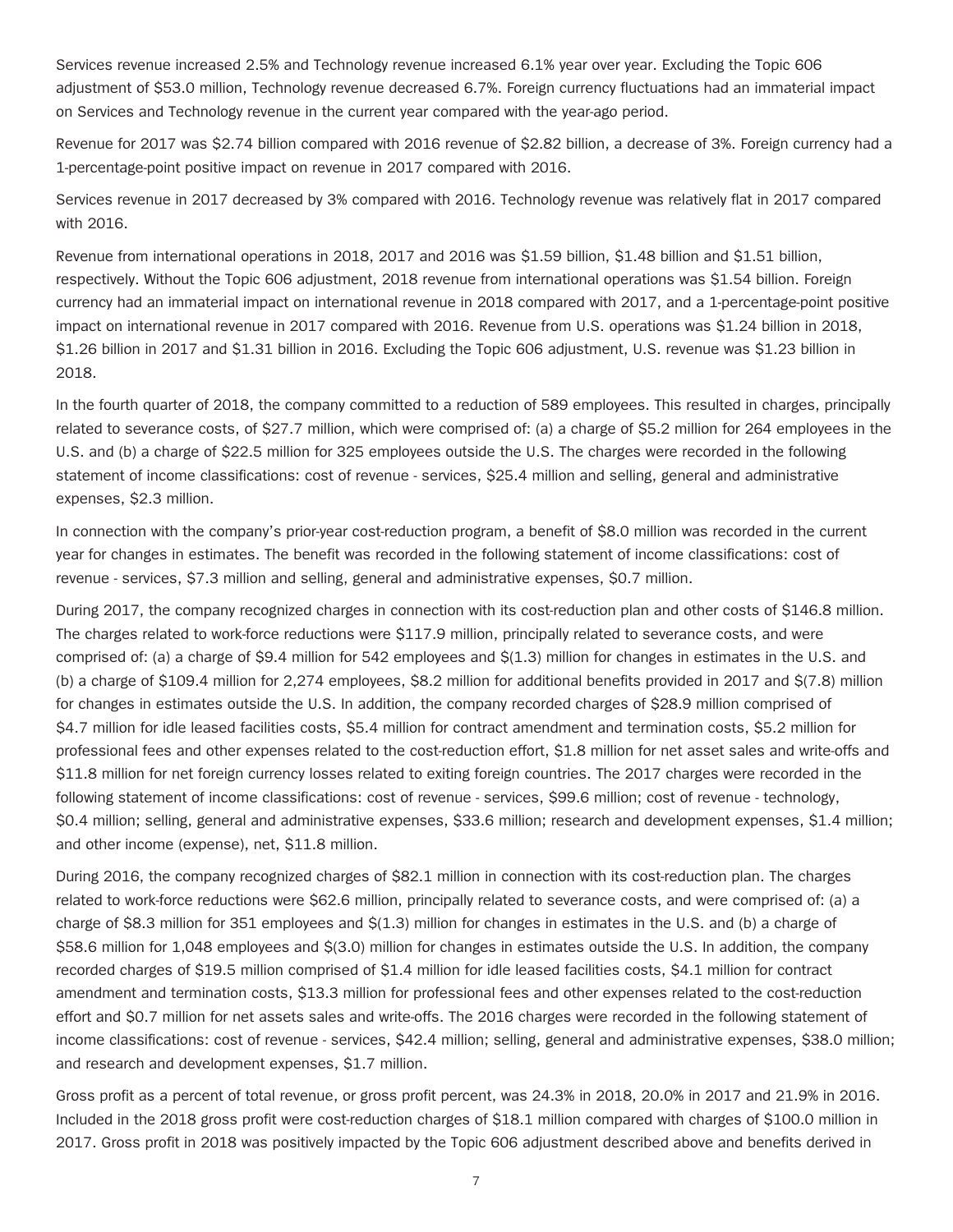2018 from the prior-years' cost-reduction actions. Excluding the Topic 606 adjustment, total 2018 gross profit percent was 22.8%. The decline in 2017 compared to 2016 was principally due to higher cost-reduction charges in 2017 of \$57.6 million.

Selling, general and administrative expenses were \$370.3 million in 2018 (13.1% of revenue), \$411.9 million in 2017 (15.0% of revenue) and \$441.2 million in 2016 (15.6% of revenue). Cost-reduction charges of \$1.6 million, \$33.6 million and \$38.0 million were recorded in selling, general and administrative expenses in 2018, 2017 and 2016, respectively. Exclusive of these charges, the decline in 2018 was due to a \$7.3 million gain on the sale of property in the U.K. recorded in 2018 and benefits derived in 2018 from prior-years' cost-reduction actions.

Research and development ("R&D") expenses in 2018 were \$31.9 million compared with \$38.7 million in 2017 and \$47.0 million in 2016. The decline in 2018 was principally driven by an increase in capitalized marketable software, and in 2017 was principally driven by savings due to prior-years' cost-reduction actions.

In 2018, the company reported an operating profit of \$284.1 million compared with an operating profit of \$97.1 million and \$129.2 million in 2017 and 2016, respectively. The principal items affecting the comparison of 2018 to 2017 are the Topic 606 adjustment of \$53.0 million described above, a decrease of \$115.3 million in cost-reduction charges, a \$7.3 million gain on the sale of property in the U.K. recorded in 2018 and benefits derived in 2018 from prior-years' cost-reduction actions. Excluding the Topic 606 adjustment, operating profit in 2018 was \$231.1 million. The decline in 2017 compared to 2016 is principally attributed to an increase of \$52.9 million in cost-reduction charges partially offset by savings derived from prior-years' cost-reduction actions.

Interest expense was \$64.0 million in 2018, \$52.8 million in 2017 and \$27.4 million in 2016. The increase in 2017 compared with 2016 was principally caused by the issuance of senior secured notes (see Note 12, "Debt," of the Notes to Consolidated Financial Statements).

Pension expense for 2018 was \$79.7 million compared with \$92.4 million in 2017 and \$82.7 million in 2016. For 2019, the company expects to recognize pension expense of approximately \$90.5 million. The expected increase in pension expense in 2019 compared with 2018 is principally due to lower expected returns on plan assets and higher interest costs partially offset by lower amortization of net actuarial losses for the company's U.S. defined benefit pension plans. The company records the service cost component of pension income or expense, as well as other employee-related costs such as payroll taxes and medical insurance costs, in operating income in the following income statement categories: cost of revenue; selling, general and administrative expenses; and research and development expenses. The amount allocated to each category is based on where the salaries of active employees are charged. All other components of pension income or expense are recorded in other income (expense), net in the consolidated statements of income.

Other income (expense), net was expense of \$76.9 million in 2018, compared with expense of \$116.4 million and \$81.3 million in 2017 and 2016, respectively. Included in 2018 was postretirement expense of \$80.3 million, a foreign non-income tax settlement gain of \$13.9 million and foreign exchange losses of \$5.9 million. Included in 2017 was postretirement expense of \$92.5 million, \$11.8 million of net foreign currency losses related to exiting foreign countries in connection with the company's restructuring plan and \$9.9 million of foreign exchange losses. Other expense in 2016 included postretirement expense of \$81.6 million and \$2.3 million of foreign exchange gains.

Income (loss) before income taxes in 2018 was income of \$143.2 million compared with a loss of \$72.1 million in 2017 and income of \$20.5 million in 2016.

The provision (benefit) for income taxes in 2018, 2017 and 2016 was \$64.3 million, \$(5.5) million and \$57.2 million, respectively. Included in 2017 was a benefit of \$50.4 million principally related to the Tax Cuts and Jobs Act's elimination of the corporate Alternative Minimum Tax ("AMT") and refund of all remaining AMT credits (see Note 6, "Income taxes," of the Notes to Consolidated Financial Statements).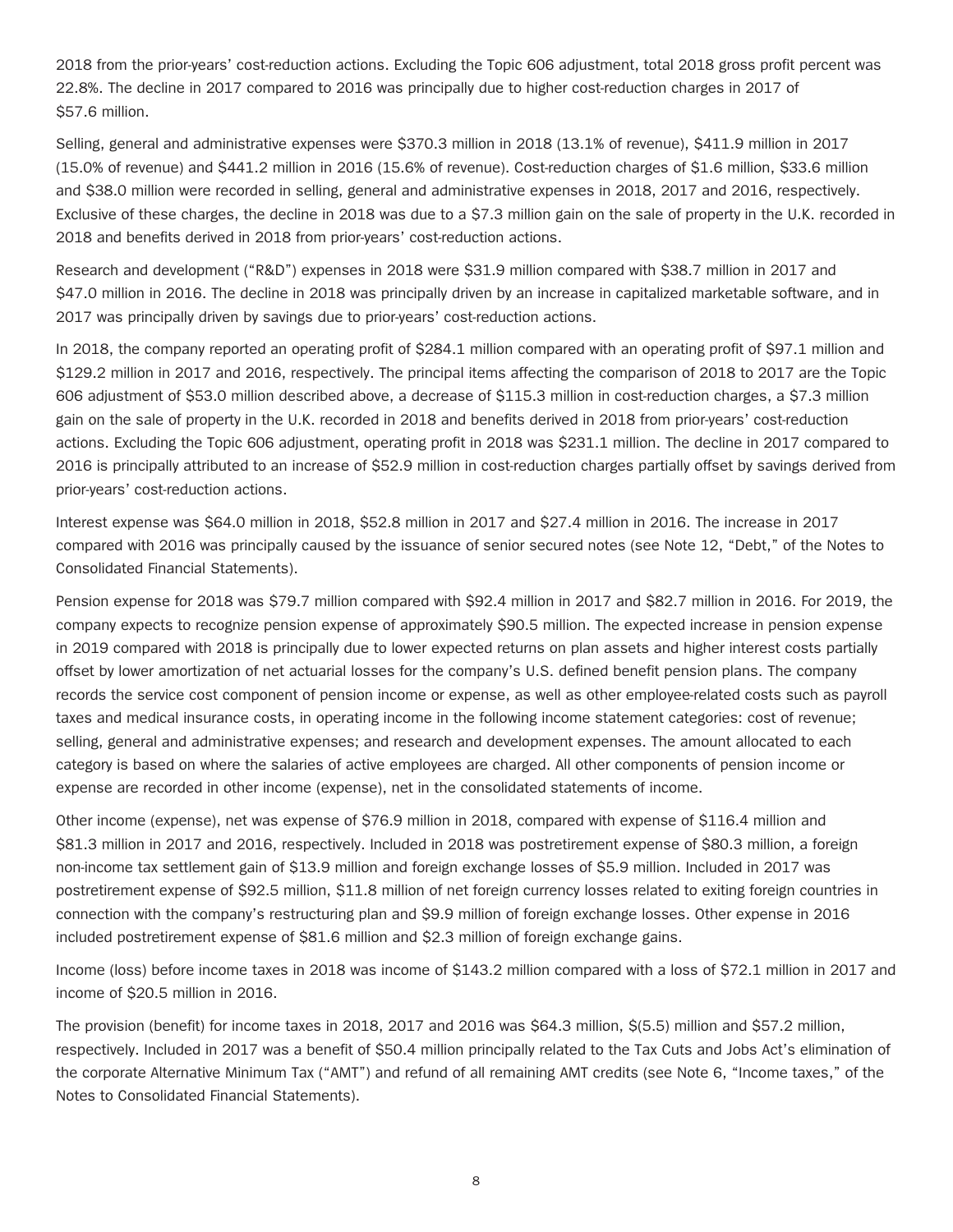The company evaluates quarterly the realizability of its deferred tax assets by assessing its valuation allowance and by adjusting the amount of such allowance, if necessary. The company records a tax provision or benefit for those international subsidiaries that do not have a full valuation allowance against their deferred tax assets. Any profit or loss recorded for the company's U.S. operations will have no provision or benefit associated with it due to the company's valuation allowance, except with respect to refundable tax credits and withholding taxes not creditable against future taxable income. As a result, the company's provision or benefit for taxes may vary significantly period to period depending on the geographic distribution of income.

The realization of the company's net deferred tax assets as of December 31, 2018 is primarily dependent on forecasted future taxable income within certain foreign jurisdictions. Any reduction in estimated forecasted future taxable income may require the company to record an additional valuation allowance against the remaining deferred tax assets. Any increase or decrease in the valuation allowance would result in additional or lower income tax expense in such period and could have a significant impact on that period's earnings.

Net income (loss) attributable to Unisys Corporation common shareholders for 2018 was income of \$75.5 million, or income of \$1.30 per diluted common share, compared with a loss of \$65.3 million, or loss of \$1.30 per diluted common share, in 2017 and a loss of \$47.7 million, or loss of \$0.95 per diluted common share, in 2016.

#### *Segment results*

Effective January 1, 2018, the company changed the grouping of certain of its classes of services. As a result, prior-periods' customer revenue by classes of similar services have been reclassified to conform to the current-year period.

The company has two business segments: Services and Technology. Revenue classifications within the Services and Technology segment are as follows:

- Cloud and infrastructure services. This represents revenue from helping clients apply cloud and as-a-service delivery models to capitalize on business opportunities, make their end users more productive and manage and secure their IT infrastructure and operations more economically.
- Application services. This represents revenue from helping clients transform their business processes by developing and managing new leading-edge applications for select industries, offering advanced data analytics and modernizing existing enterprise applications.
- Business process outsourcing ("BPO") services. This represents revenue from the management of critical processes and functions for clients in target industries, helping them improve performance and reduce costs.
- Technology. This represents revenue from designing and developing software and offering hardware and other related products to help clients improve security and flexibility, reduce costs and improve the efficiency of their datacenter environments.

The accounting policies of each business segment are the same as those followed by the company as a whole. Intersegment sales and transfers are priced as if the sales or transfers were to third parties. Accordingly, the Technology segment recognizes intersegment revenue and manufacturing profit on software and hardware shipments to customers under Services contracts. The Services segment, in turn, recognizes customer revenue and marketing profits on such shipments of company software and hardware to customers. The Services segment also includes the sale of software and hardware products sourced from third parties that are sold to customers through the company's Services channels. In the company's consolidated statements of income, the manufacturing costs of products sourced from the Technology segment and sold to Services customers are reported in cost of revenue for Services.

Also included in the Technology segment's sales and operating profit are sales of software and hardware sold to the Services segment for internal use in Services engagements. The amount of such profit included in operating income of the Technology segment for the years ended December 31, 2018, 2017 and 2016 was \$4.2 million, \$6.3 million and \$0.7 million, respectively. The profit on these transactions is eliminated in Corporate.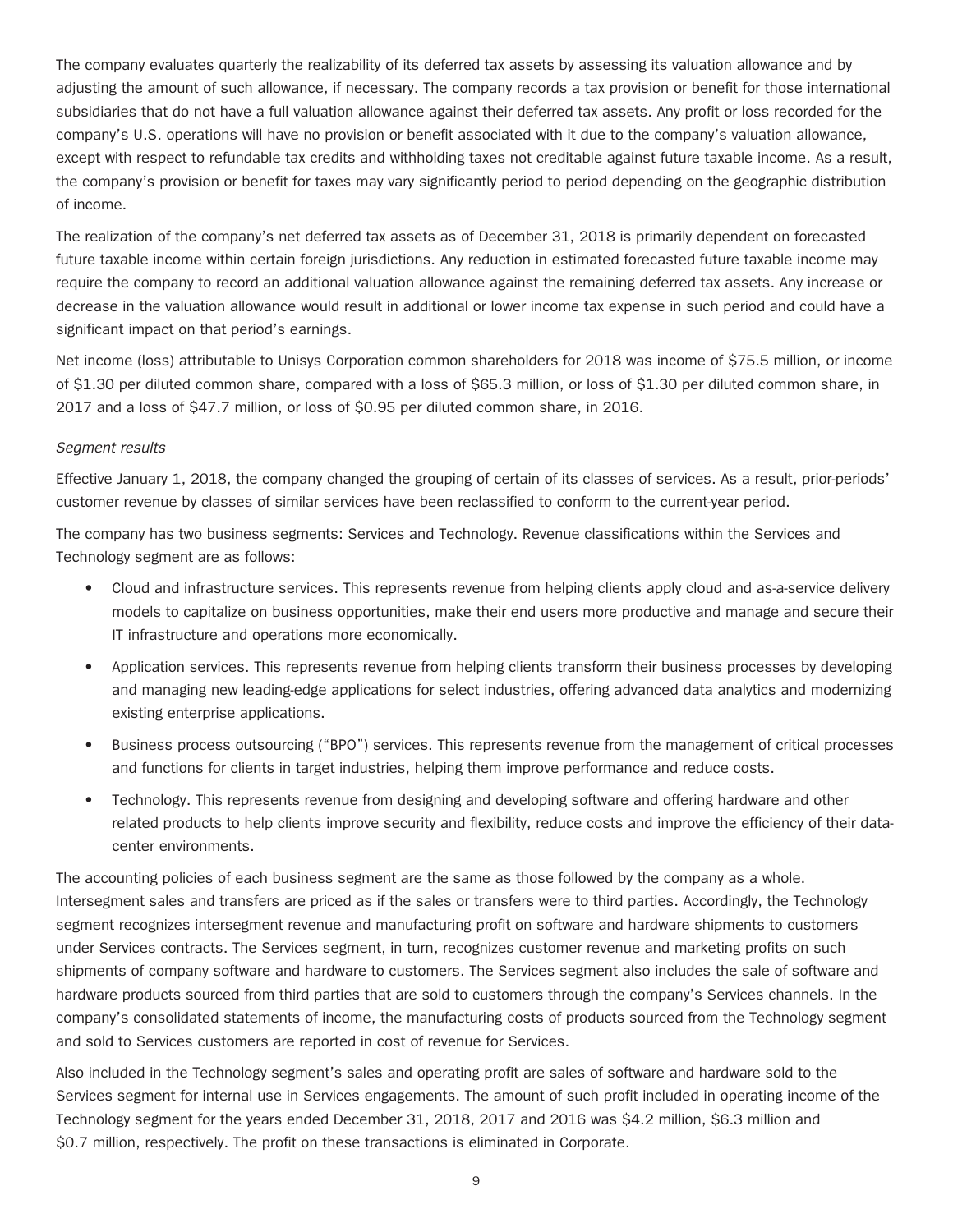The company evaluates business segment performance based on operating income exclusive of postretirement income or expense, restructuring charges and unusual and nonrecurring items, which are included in Corporate. All other corporate and centrally incurred costs are allocated to the business segments based principally on revenue, employees, square footage or usage. See Note 17, "Segment information," of the Notes to Consolidated Financial Statements.

Information by business segment for 2018, 2017 and 2016 is presented below:

| (millions)               | Total     | Corporate                       | <b>Services</b> | Technology |  |  |
|--------------------------|-----------|---------------------------------|-----------------|------------|--|--|
| 2018                     |           |                                 |                 |            |  |  |
| Customer revenue         | \$2,825.0 | \$.<br>$\overline{\phantom{m}}$ | \$2,386.3       | \$438.7    |  |  |
| Intersegment             |           | (24.7)                          |                 | 24.7       |  |  |
| Total revenue            | \$2,825.0 | \$(24.7)                        | \$2,386.3       | \$463.4    |  |  |
| Gross profit percent     | 24.3%     |                                 | 16.0%           | 69.4%      |  |  |
| Operating profit percent | 10.1%     |                                 | 2.8%            | 51.3%      |  |  |
| 2017                     |           |                                 |                 |            |  |  |
| Customer revenue         | \$2,741.8 | Ś.                              | \$2,328.2       | \$413.6    |  |  |
| Intersegment             |           | (25.9)                          |                 | 25.9       |  |  |
| Total revenue            | \$2,741.8 | $$^{(25.9)}$$                   | \$2,328.2       | \$439.5    |  |  |
| Gross profit percent     | $20.0\%*$ |                                 | 16.8%           | 59.4%      |  |  |
| Operating profit percent | $3.5%$ *  |                                 | 2.8%            | 38.8%      |  |  |
| 2016                     |           |                                 |                 |            |  |  |
| Customer revenue         | \$2,820.7 | $S -$                           | \$2,406.3       | \$414.4    |  |  |
| Intersegment             |           | (22.6)                          |                 | 22.6       |  |  |
| Total revenue            | \$2,820.7 | $$^{(22.6)}$                    | \$2,406.3       | \$437.0    |  |  |
| Gross profit percent     | $21.9%$ * |                                 | 16.2%           | 59.9%      |  |  |
| Operating profit percent | $4.6%*$   |                                 | 1.9%            | 37.0%      |  |  |

*Gross profit percent and operating income percent are as a percent of total revenue.*

*\*Amounts were changed to conform to the current-year presentation. See Note 2 of the Notes to Consolidated Financial Statements.*

Customer revenue by classes of similar products or services, by segment, for 2018, 2017 and 2016 is presented below:

| Year ended December 31              | Percentage       |                  |              |                  |                     |  |  |
|-------------------------------------|------------------|------------------|--------------|------------------|---------------------|--|--|
| (millions)                          | 2018             | 2017             | Change       | 2016             | Change              |  |  |
| Services                            |                  |                  |              |                  |                     |  |  |
| Cloud & infrastructure<br>services  | \$1,363.4        | $$1,334.3*$      | 2.2%         | $$1,356.4*$      | (1.6)%              |  |  |
| Application services                | 772.4            | $791.0*$         | (2.4)%       | $855.5*$         | (7.5)%              |  |  |
| <b>BPO</b> services                 | 250.5            | 202.9            | 23.5%        | 194.4            | 4.4%                |  |  |
| <b>Total Services</b><br>Technology | 2,386.3<br>438.7 | 2,328.2<br>413.6 | 2.5%<br>6.1% | 2,406.3<br>414.4 | $(3.2)\%$<br>(0.2)% |  |  |
| Total customer revenue              | \$2,825.0        | \$2,741.8        | 3.0%         | \$2,820.7        | (2.8)%              |  |  |

*\*Amounts were changed to conform to the current-year presentation.*

In the Services segment, customer revenue was \$2.4 billion in 2018, \$2.3 billion in 2017 and \$2.4 billion in 2016. Foreign currency fluctuations had an immaterial impact on revenue in 2018 compared with 2017.

Revenue from cloud & infrastructure services was \$1.4 billion in 2018 up 2.2% compared with 2017, and 2017 was down 1.6% from 2016. Foreign currency fluctuations had an immaterial impact on cloud & infrastructure services revenue in the current period compared with the year-ago period.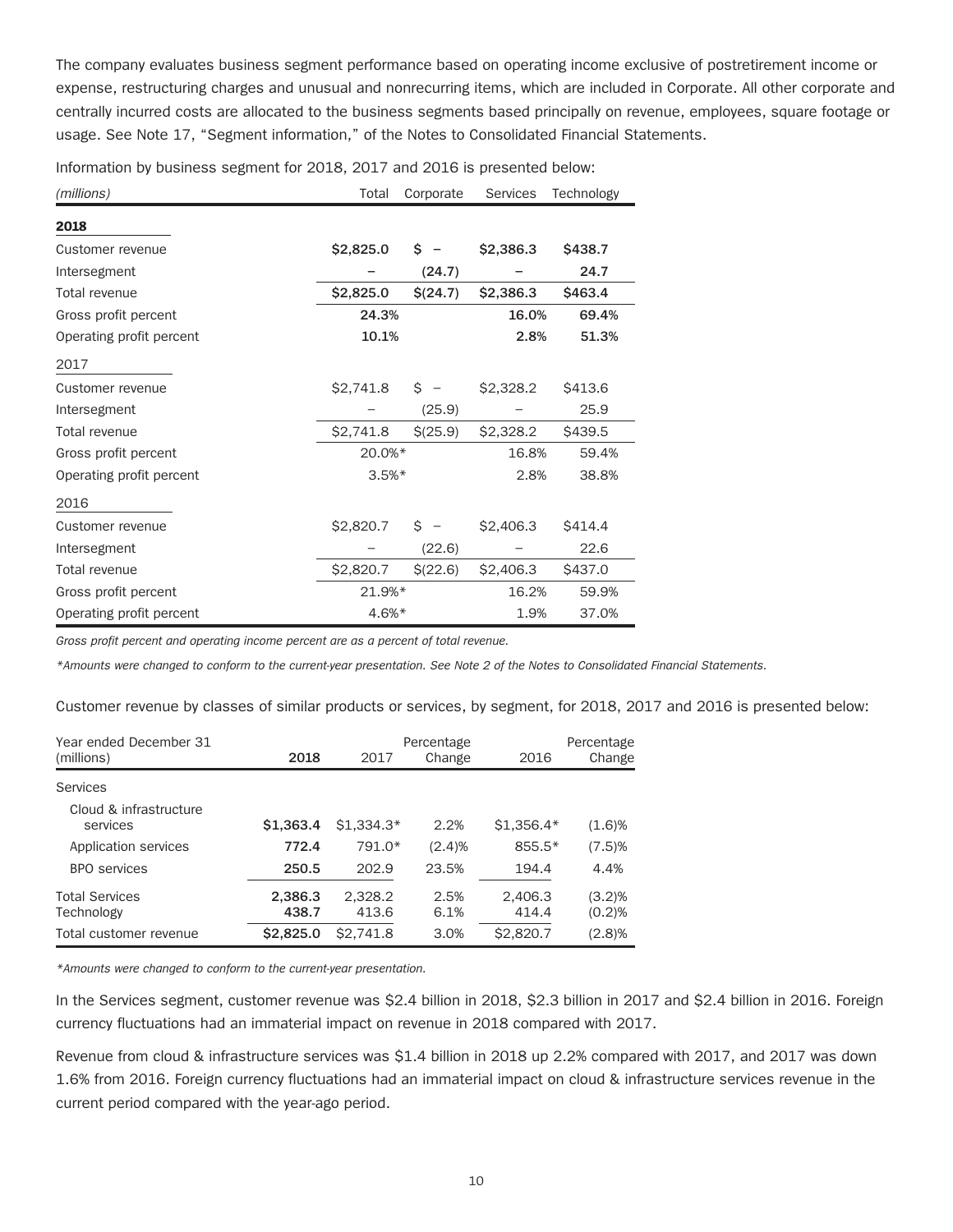Application services revenue decreased 2.4% in 2018 compared with 2017, and 2017 was down 7.5% compared with 2016. Foreign currency fluctuations had an immaterial impact on application services revenue in the current period compared with the year-ago period.

Business process outsourcing services revenue increased 23.5% in 2018 compared with 2017, and was up 4.4% in 2017 compared with 2016. Foreign currency fluctuations had a 2-percentage-point positive impact on business process outsourcing services revenue in the current period compared with the year-ago period. This services line contains the company's U.K. business process outsourcing joint venture, which contributed to the majority of the increase in 2018.

Services gross profit percent was 16.0% in 2018 compared with 16.8% in 2017 and 16.2% in 2016. Services operating profit percent was 2.8% in 2018 compared with 2.8% in 2017 and 1.9% in 2016. Current-period margins were negatively impacted by new Services contracts in implementation stage. Current-period operating profit margin, although negatively impacted by new Services contracts in implementation stage, was offset by a gain on the sale of property in the U.K.

In the Technology segment, customer revenue increased 6.1% to \$438.7 million in 2018 compared with \$413.6 million in 2017. The increase is principally attributed to the Topic 606 adjustment of \$53.0 million described above. Excluding the Topic 606 adjustment, customer revenue decreased 6.7% principally due to a lighter ClearPath Forward® renewal schedule. Foreign currency translation had an immaterial impact on Technology revenue in 2018 compared with 2017. Revenue in 2017 was relatively flat compared with 2016.

Technology gross profit percent was 69.4% in 2018 compared with 59.4% in 2017 and 59.9% in 2016. Technology operating profit percent was 51.3% in 2018 compared with 38.8% in 2017 and 37.0% in 2016. The increase in gross profit and operating profit percent in 2018 was primarily due to the Topic 606 adjustment coupled with an improved mix of higher margin software sales and lower R&D costs (due to an increase in capitalized marketable software). Excluding the impact of the Topic 606 adjustment, gross profit percent was 65.4% and operating profit percent was 45.0% in the current year.

#### **New accounting pronouncements**

See Note 2, "Recent accounting pronouncements and accounting changes," of the Notes to Consolidated Financial Statements for a full description of recent accounting pronouncements, including the expected dates of adoption and estimated effects on the company's consolidated financial statements.

#### **Financial condition**

The company's principal sources of liquidity are cash on hand, cash from operations and its revolving credit facility, discussed below. The company and certain international subsidiaries have access to uncommitted lines of credit from various banks. The company believes that it will have adequate sources of liquidity to meet its expected 2019 cash requirements.

Cash and cash equivalents at December 31, 2018 were \$605.0 million compared with \$733.9 million at December 31, 2017.

As of December 31, 2018, \$325.8 million of cash and cash equivalents were held by the company's foreign subsidiaries and branches operating outside of the U.S. In the future, if these funds are needed for the company's operations in the U.S., it is expected the company would be required to pay taxes on only a limited portion of this balance. See Note 6, "Income taxes," of the Notes to Consolidated Financial Statements regarding the company's intention to indefinitely reinvest earnings of foreign subsidiaries.

During 2018, cash provided by operations was \$73.9 million compared with \$166.4 million in 2017. The fluctuation in cash flows from operating activities was principally driven by higher working capital needs, which included a delay in the collection of \$28.0 million of cash resulting from the U.S. Federal government shutdown.

Cash used for investing activities in 2018 was \$185.0 million compared with cash usage of \$152.5 million in 2017. Net purchases of investments in 2018 were \$14.0 million compared with net proceeds of \$24.8 million in 2017. Proceeds from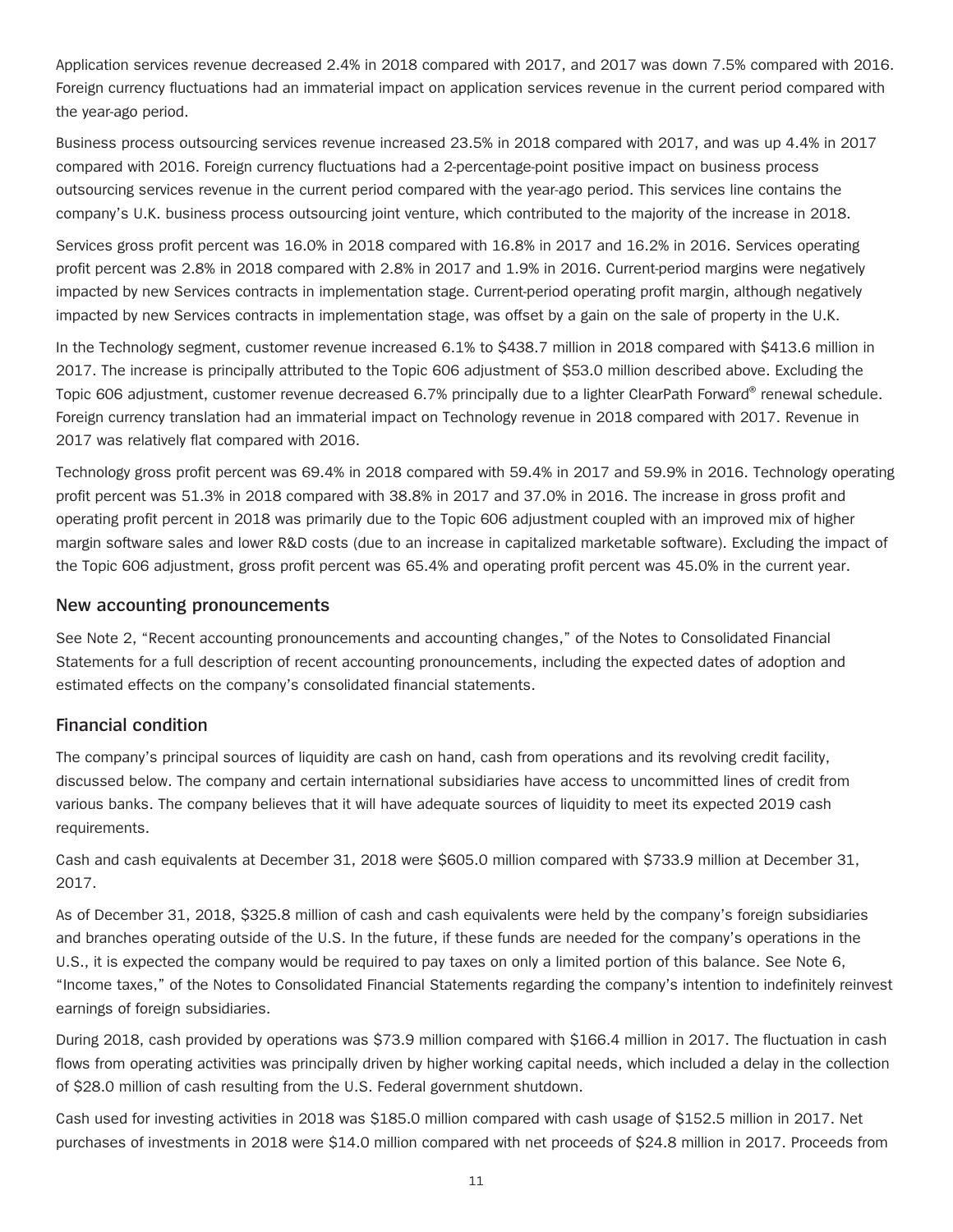investments and purchases of investments represent derivative financial instruments used to manage the company's currency exposure to market risks from changes in foreign currency exchange rates. In addition, capital additions of properties were \$35.6 million in 2018 compared with \$25.8 million in 2017, capital additions of outsourcing assets were \$73.0 million in 2018 compared with \$86.3 million in 2017 and the investment in marketable software was \$80.7 million in 2018 compared with \$64.4 million in 2017. The increase in capital expenditures is due in part to new Public sector business signed in 2018, which required more capital investment. Additionally, the current year includes net proceeds of \$19.2 million related to the sale of property in the U.K.

Cash used for financing activities during 2018 was \$4.8 million compared with cash provided by financing activities of \$329.9 million in 2017. In 2017, the company issued \$440.0 million of senior notes and received net proceeds of \$427.9 million and retired the remaining aggregate principal amount of \$95.0 million of its 6.25% senior notes.

At December 31, 2018, total debt was \$652.8 million compared with \$644.7 million at December 31, 2017. The increase is primarily due to the amortization of debt issuance costs and fees.

The company has a secured revolving credit facility (the "Credit Agreement") that provides for loans and letters of credit. During the second quarter of 2018, the maximum amount available under the facility was increased from \$125.0 million to \$145.0 million (with a limit on letters of credit of \$30.0 million). The accordion feature contained in the Credit Agreement that permitted this increase allows for an increase in the facility up to \$150.0 million. Availability under the credit facility is subject to a borrowing base calculated by reference to the company's receivables. At December 31, 2018, the company had no borrowings and \$6.5 million of letters of credit outstanding, and availability under the facility was \$138.5 million net of letters of credit issued. The Credit Agreement expires October 5, 2022, subject to a springing maturity (i) on the date that is 91 days prior to the maturity date of the company's convertible notes due 2021 unless, on such date, certain conditions are met; or (ii) on the date that is 60 days prior to the maturity date of the company's secured notes due 2022 unless, by such date, such secured notes have not been redeemed or refinanced.

The credit facility is guaranteed by Unisys Holding Corporation, Unisys NPL, Inc., Unisys AP Investment Company I and any future material domestic subsidiaries. The facility is secured by the assets of the company and the subsidiary guarantors, other than certain excluded assets, under a security agreement entered into by the company and the subsidiary guarantors in favor of JPMorgan Chase Bank, N.A., as agent for the lenders under the credit facility.

The company is required to maintain a minimum fixed charge coverage ratio if the availability under the credit facility falls below the greater of 10% of the lenders' commitments under the facility and \$15.0 million.

The Credit Agreement contains customary representations and warranties, including that there has been no material adverse change in the company's business, properties, operations or financial condition. The Credit Agreement includes limitations on the ability of the company and its subsidiaries to, among other things, incur other debt or liens, dispose of assets and make acquisitions, loans and investments, repurchase its equity, and prepay other debt. Events of default include non-payment, failure to comply with covenants, materially incorrect representations and warranties, change of control and default under other debt aggregating at least \$50.0 million.

At December 31, 2018, the company has met all covenants and conditions under its various lending and funding agreements. The company expects to continue to meet these covenants and conditions.

At December 31, 2018, the company had outstanding standby letters of credit and surety bonds totaling approximately \$272 million related to performance and payment guarantees. On the basis of experience with these arrangements, the company believes that any obligations that may arise will not be material.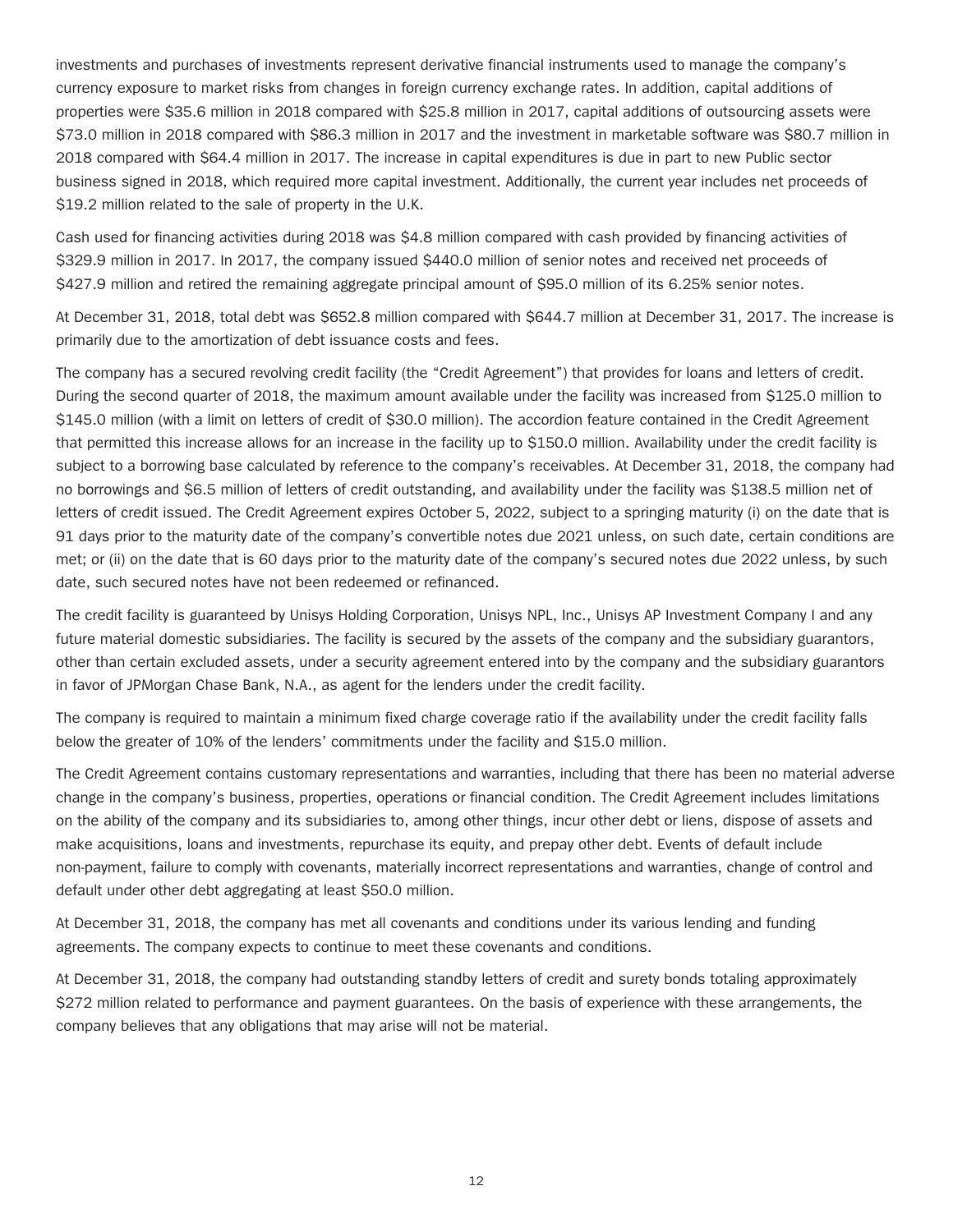As described more fully in Note 3, "Cost-reduction actions," Note 4, "Rental expense and commitments" and Note 12, "Debt," of the Notes to Consolidated Financial Statements, at December 31, 2018, the company had certain cash obligations, which are due as follows:

|                                            | Less than |           |  |        |  |           |           |               |  |
|--------------------------------------------|-----------|-----------|--|--------|--|-----------|-----------|---------------|--|
| (millions)                                 |           | Total     |  | 1 year |  | 1-3 years | 4-5 years | After 5 years |  |
| Long-term debt (including current portion) |           | 652.8     |  | 10.0   |  | 200.0     | \$436.6   | \$6.2         |  |
| Interest payments on debt                  |           | 200.0     |  | 60.1   |  | 114.1     | 24.9      | 0.9           |  |
| Operating leases                           |           | 180.1     |  | 48.5   |  | 72.1      | 35.1      | 24.4          |  |
| Work-force reductions                      |           | 86.2      |  | 74.4   |  | 9.5       | 2.2       | 0.1           |  |
| Total                                      |           | \$1,119.1 |  | 193.0  |  | 395.7     | \$498.8   | \$31.6        |  |

As described in Note 14, "Employee plans," of the Notes to Consolidated Financial Statements, in 2019, the company expects to make cash contributions to its worldwide defined benefit pension plans of approximately \$105.6 million, which is comprised of \$38.4 million primarily for international defined benefit pension plans and \$67.2 million for the company's U.S. qualified defined benefit pension plans.

The company maintains a shelf registration statement with the Securities and Exchange Commission that covers the offer and sale of up to \$700.0 million of debt or equity securities. Subject to the company's ongoing compliance with securities laws, the company may offer and sell debt and equity securities from time to time under the shelf registration statement.

In addition, from time to time the company has explored, and expects to continue to explore, a variety of debt and equity sources to fund its liquidity and capital needs.

The company may, from time to time, redeem, tender for, or repurchase its securities in the open market or in privately negotiated transactions depending upon availability, market conditions and other factors.

#### **Quantitative and Qualitative Disclosures About Market Risk**

#### *Interest rate risk*

The company has exposure to interest rate risk from its debt. In general, the company's long-term debt is fixed rate and, to the extent it has any, its short-term debt is variable rate. See Note 12, "Debt," of the Notes to Consolidated Financial Statements for components of the company's long-term debt. The company believes that the market risk assuming a hypothetical 10% increase in interest rates would not be material to the fair value of these financial instruments, or the related cash flows, or future results of operations.

#### *Market risk*

As of December 31, 2018, the company had outstanding \$432.0 million (\$440.0 million face value) of senior secured notes due 2022 and \$194.2 million (\$213.5 million face value) of convertible senior notes due 2021. The interest rates on these notes are fixed and therefore do not expose the company to risk related to rising interest rates. As of December 31, 2018, the fair value of the convertible senior notes was \$298.5 million. In connection with the offering of the convertible senior notes, the company paid \$27.3 million to purchase a capped call covering approximately 21.9 million shares of the company's common stock. If the price per share of the company's common stock is below \$9.76, these capped call transactions would provide no benefit from potential dilution. If the price per share of the company's common stock is above \$12.75, then to the extent of the excess, these capped call transactions would result in no additional benefit for potential dilution at conversion.

#### *Foreign currency exchange rate risk*

The company is also exposed to foreign currency exchange rate risks. The company is a net receiver of currencies other than the U.S. dollar and, as such, can benefit from a weaker dollar, and can be adversely affected by a stronger dollar relative to currencies worldwide. Accordingly, changes in exchange rates, and in particular a strengthening of the U.S. dollar, may adversely affect consolidated revenue and operating margins as expressed in U.S. dollars. Currency exposure gains and losses are mitigated by purchasing components and incurring expenses in local currencies.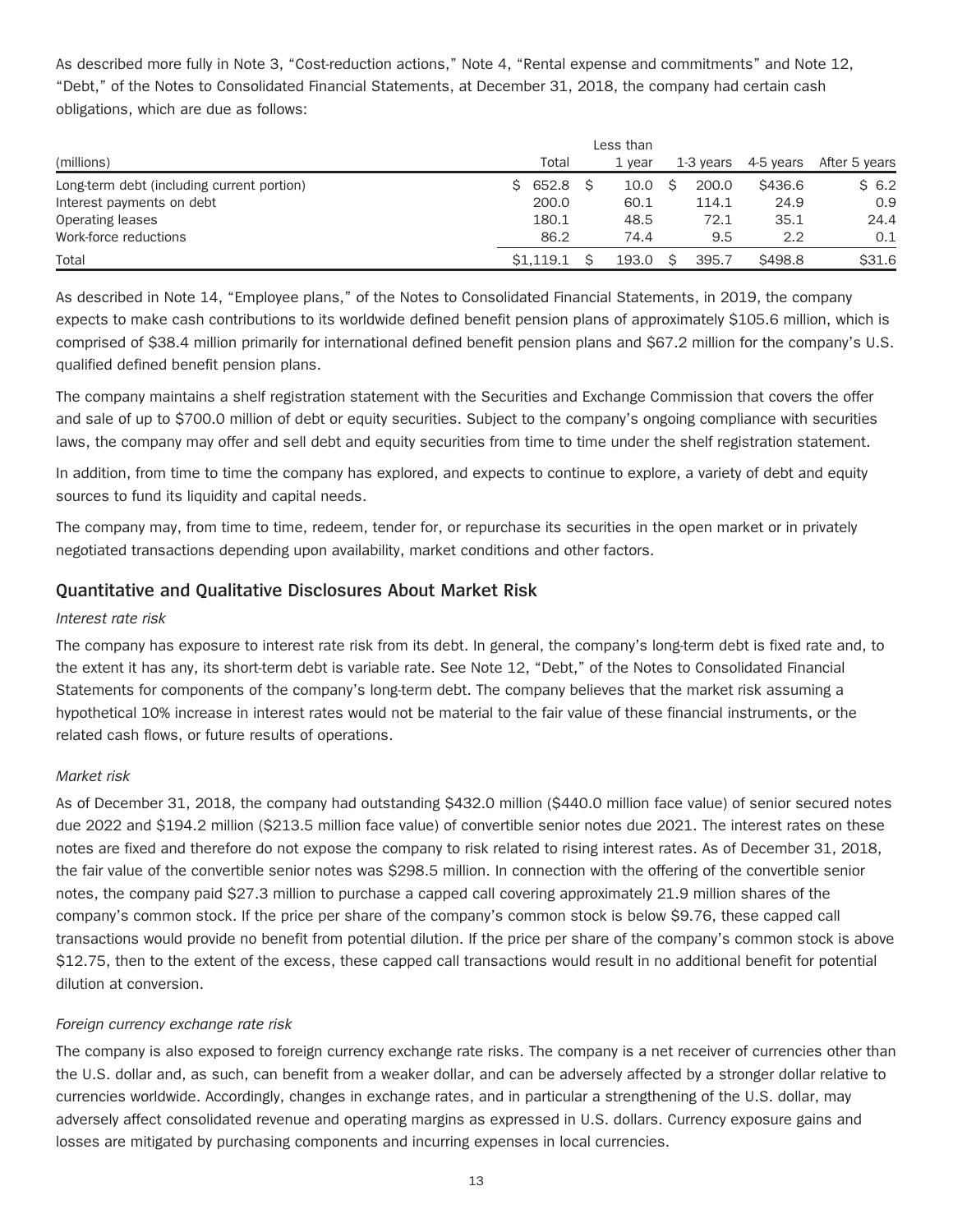In addition, the company uses derivative financial instruments, primarily foreign exchange forward contracts, to reduce its exposure to market risks from changes in foreign currency exchange rates on intercompany balances. See Note 9, "Financial instruments and concentration of credit risks," of the Notes to Consolidated Financial Statements for additional information on the company's derivative financial instruments.

The company has performed a sensitivity analysis assuming a hypothetical 10% adverse movement in foreign currency exchange rates applied to these derivative financial instruments described above. As of December 31, 2018 and 2017, the analysis indicated that such market movements would have reduced the estimated fair value of these derivative financial instruments by approximately \$34 million and \$39 million, respectively. Based on changes in the timing and amount of interest rate and foreign currency exchange rate movements and the company's actual exposures and hedges, actual gains and losses in the future may differ from the above analysis.

#### **Critical accounting policies and estimates**

The preparation of financial statements in conformity with U.S. generally accepted accounting principles requires management to make estimates, judgments and assumptions that affect the amounts reported in the financial statements and accompanying notes. Certain accounting policies, methods and estimates are particularly important because of their significance to the financial statements and because of the possibility that future events affecting them may differ from management's current judgments. The company bases its estimates and judgments on historical experience and on other assumptions that it believes are reasonable under the circumstances; however, to the extent there are material differences between these estimates, judgments and assumptions and actual results, the financial statements will be affected. Although there are a number of accounting policies, methods and estimates affecting the company's financial statements as described in Note 1, "Summary of significant accounting policies," of the Notes to Consolidated Financial Statements, the following critical accounting policies reflect the significant estimates, judgments and assumptions. The development and selection of these critical accounting policies have been determined by management of the company and the related disclosures have been reviewed with the Audit and Finance Committee of the Board of Directors.

#### *Revenue recognition*

Many of the company's sales agreements contain standard business terms and conditions; however, some agreements contain multiple elements or non-standard terms and conditions. As discussed in Note 1, "Summary of significant accounting policies," of the Notes to Consolidated Financial Statements, the company enters into multiple-element arrangements, which may include any combination of hardware, software or services. As a result, significant contract interpretation is sometimes required to determine the appropriate accounting, including whether the performance obligations specified in a multiple-element arrangement should be treated as separate performance obligations for revenue recognition purposes, and when to recognize revenue for each performance obligation.

The company must apply its judgment to determine the timing of the satisfaction of performance obligations as well as the transaction price and the amounts allocated to performance obligations including estimating variable consideration, adjusting the consideration for the effects of the time value of money and assessing whether an estimate of variable consideration is constrained.

Revenue and profit under systems integration contracts are recognized over time as the company transfers control of goods or services. The company measures its progress toward satisfaction of its performance obligations using the cost-to-cost method, or when services have been performed, depending on the nature of the project.

For contracts accounted for using the cost-to-cost method, revenue and profit recognized in any given accounting period are based on estimates of total projected contract costs. The estimates are continually reevaluated and revised, when necessary, throughout the life of a contract. The company follows this method because reasonably dependable estimates of the revenue and costs applicable to various elements of a contract can be made. The financial reporting of these contracts depends on estimates, which are assessed continually during the term of the contracts and therefore, recognized revenues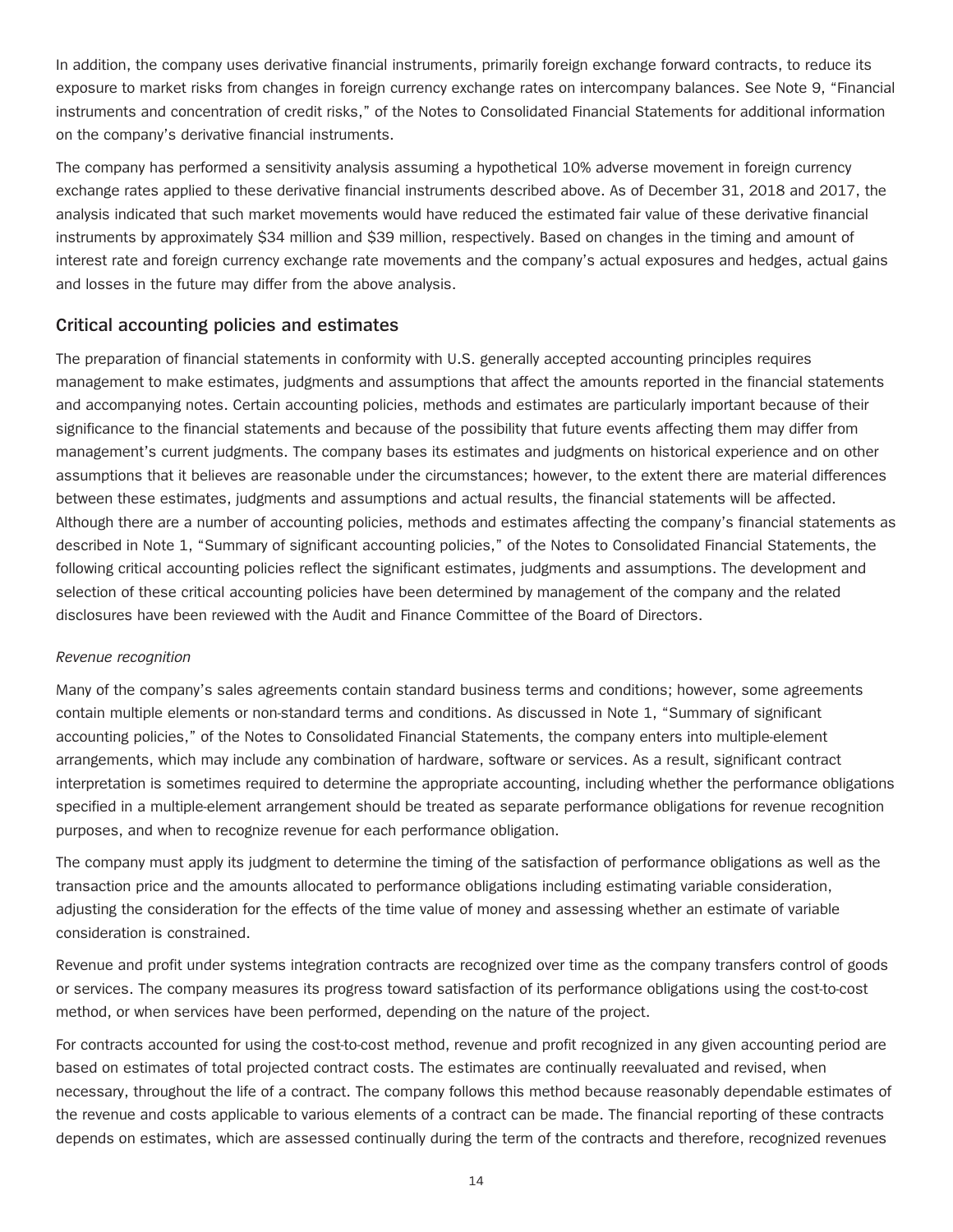and profit are subject to revisions as the contract progresses to completion. Revisions in profit estimates are reflected in the period in which the facts that give rise to the revision become known. Accordingly, favorable changes in estimates result in additional revenue and profit recognition, and unfavorable changes in estimates result in a reduction of recognized revenue and profit. When estimates indicate that a loss will be incurred on a contract upon completion, a provision for the expected loss is recorded in the period in which the loss becomes evident. As work progresses under a loss contract, revenue continues to be recognized, and a portion of the contract costs incurred in each period is charged to the contract loss reserve.

#### *Outsourcing*

Typically, the initial terms of the company's outsourcing contracts are between 3 and 5 years. Revenue under these contracts is recognized when the company performs the services or processes transactions in accordance with contractual performance standards. Customer prepayments (even if nonrefundable) are deferred (classified as a liability) and recognized systematically as revenue over the initial contract term.

Costs on outsourcing contracts are charged to expense as incurred. However, direct costs incurred related to the inception of an outsourcing contract (principally initial customer setup) are deferred and charged to expense over the initial contract term. In addition, the costs of equipment and software, some of which are internally developed, are capitalized and depreciated over the shorter of their life or the initial contract term.

Recoverability of outsourcing assets is subject to various business risks. Quarterly, the company compares the carrying value of the outsourcing assets with the undiscounted future cash flows expected to be generated by the outsourcing assets to determine if the assets are impaired. If impaired, the outsourcing assets are reduced to an estimated fair value on a discounted cash flow approach. The company prepares its cash flow estimates based on assumptions that it believes to be reasonable but are also inherently uncertain. Actual future cash flows could differ from these estimates.

#### *Income Taxes*

Accounting rules governing income taxes require that deferred tax assets and liabilities be recognized using enacted tax rates for the effect of temporary differences between the book and tax bases of recorded assets and liabilities. These rules also require that deferred tax assets be reduced by a valuation allowance if it is more likely than not that some portion or the entire deferred tax asset will not be realized.

At December 31, 2018 and 2017, the company had deferred tax assets in excess of deferred tax liabilities of \$1,636.9 million and \$1,551.8 million, respectively. For the reasons cited below, at December 31, 2018 and 2017, management determined that it is more likely than not that \$89.4 million and \$110.7 million, respectively, of such assets will be realized, resulting in a valuation allowance of \$1,547.5 million and \$1,441.1 million, respectively.

The company evaluates the realizability of its deferred tax assets by assessing its valuation allowance and by adjusting the amount of such allowance, if necessary. The factors used to assess the likelihood of realization are the company's historical profitability, forecast of future taxable income and available tax-planning strategies that could be implemented to realize the net deferred tax assets. The company uses tax-planning strategies to realize or renew net deferred tax assets to avoid the potential loss of future tax benefits. Failure to achieve forecasted taxable income might affect the ultimate realization of the net deferred tax assets. Factors that may affect the company's ability to achieve sufficient forecasted taxable income include, but are not limited to, the following: increased competition, a decline in sales or margins, loss of market share, delays in product availability or technological obsolescence. See "Item 1A. Risk Factors."

Internal Revenue Code Sections 382 and 383 provide annual limitations with respect to the ability of a corporation to utilize its net operating loss (as well as certain built-in losses) and tax credit carryforwards, respectively ("Tax Attributes"), against future U.S. taxable income, if the corporation experiences an "ownership change." In general terms, an ownership change may result from transactions increasing the ownership of certain stockholders in the stock of a corporation by more than 50 percentage points over a three-year period. The company regularly monitors ownership changes (as calculated for purposes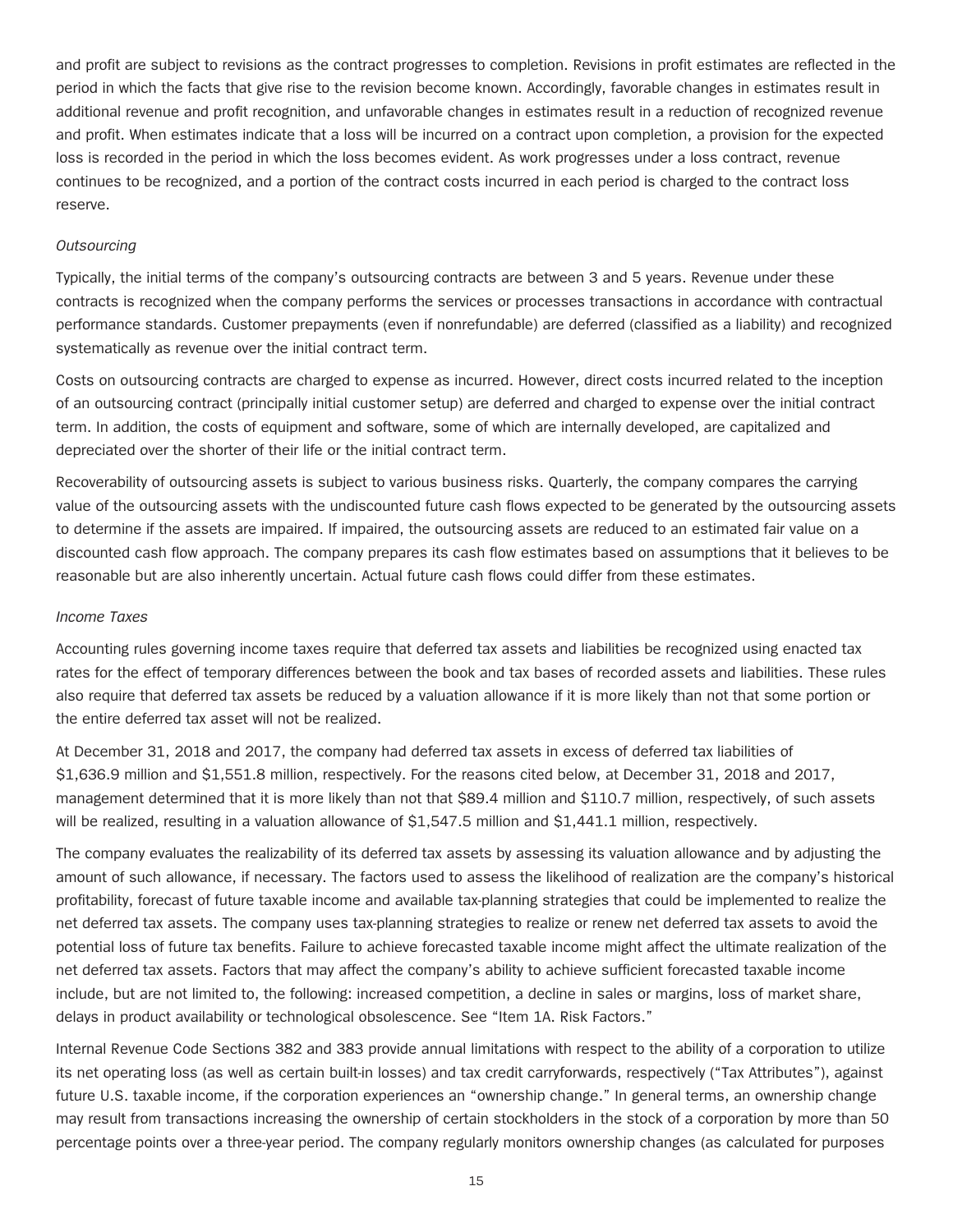of Section 382). The company has determined that, for purposes of the rules of Section 382 described above, an ownership change occurred in February 2011. Any future transaction or transactions and the timing of such transaction or transactions could trigger additional ownership changes under Section 382.

As a result of the February 2011 ownership change, utilization for certain of the company's Tax Attributes, U.S. net operating losses and tax credits, is subject to an overall annual limitation of \$70.6 million. The cumulative limitation as of December 31, 2018 is approximately \$454.9 million. This limitation will be applied first to any recognized built in losses, then to any net operating losses, and then to any other Tax Attributes. Any unused limitation may be carried over to later years. Based on presently available information and the existence of tax planning strategies, the company does not expect to incur a U.S. cash tax liability in the near term. The company maintains a full valuation allowance against the realization of all U.S. deferred tax assets as well as certain foreign deferred tax assets in excess of deferred tax liabilities. See Note 6, "Income taxes," of the Notes to Consolidated Financial Statements.

The company's provision for income taxes and the determination of the resulting deferred tax assets and liabilities involve a significant amount of management judgment and are based on the best information available at the time. The company operates within federal, state and international taxing jurisdictions and is subject to audit in these jurisdictions. These audits can involve complex issues, which may require an extended period of time to resolve. As a result, the actual income tax liabilities in the jurisdictions with respect to any fiscal year are ultimately determined long after the financial statements have been published.

Accounting rules governing income taxes also prescribe a recognition threshold and measurement attribute for the financial statement recognition and measurement of a tax position taken or expected to be taken in a tax return. The company maintains reserves for estimated tax exposures including penalties and interest. Income tax exposures include potential challenges of intercompany pricing and other tax matters. Exposures are settled primarily through the settlement of audits within these tax jurisdictions, but can also be affected by changes in applicable tax law or other factors, which could cause management of the company to believe a revision of past estimates is appropriate. Management believes that an appropriate liability has been established for estimated exposures; however, actual results may differ materially from these estimates. The liabilities are reviewed quarterly for their adequacy and appropriateness. See Note 6, "Income taxes," of the Notes to Consolidated Financial Statements.

#### *Pensions*

Accounting rules governing defined benefit pension plans require that amounts recognized in financial statements be determined on an actuarial basis. The measurement of the company's pension obligations, costs and liabilities is dependent on a variety of assumptions selected by the company and used by the company's actuaries. These assumptions include estimates of the present value of projected future pension payments to plan participants, taking into consideration the likelihood of potential future events such as demographic experience. The assumptions used in developing the required estimates include the following key factors: discount rates, retirement rates, inflation, expected return on plan assets and mortality rates.

As permitted for purposes of computing pension expense, the company uses a calculated value of plan assets (which is further described below). This allows the effects of the performance of the pension plan's assets on the company's computation of pension income or expense to be amortized over future periods. A substantial portion of the company's pension plan assets relates to its qualified defined benefit plans in the United States.

A significant element in determining the company's pension income or expense is the expected long-term rate of return on plan assets. The company sets the expected long-term rate of return based on the expected long-term return of the various asset categories in which it invests. The company considers the current expectations for future returns and the actual historical returns of each asset class. Also, because the company's investment policy is to actively manage certain asset classes where the potential exists to outperform the broader market, the expected returns for those asset classes are adjusted to reflect the expected additional returns. For 2019, the company has assumed that the expected long-term rate of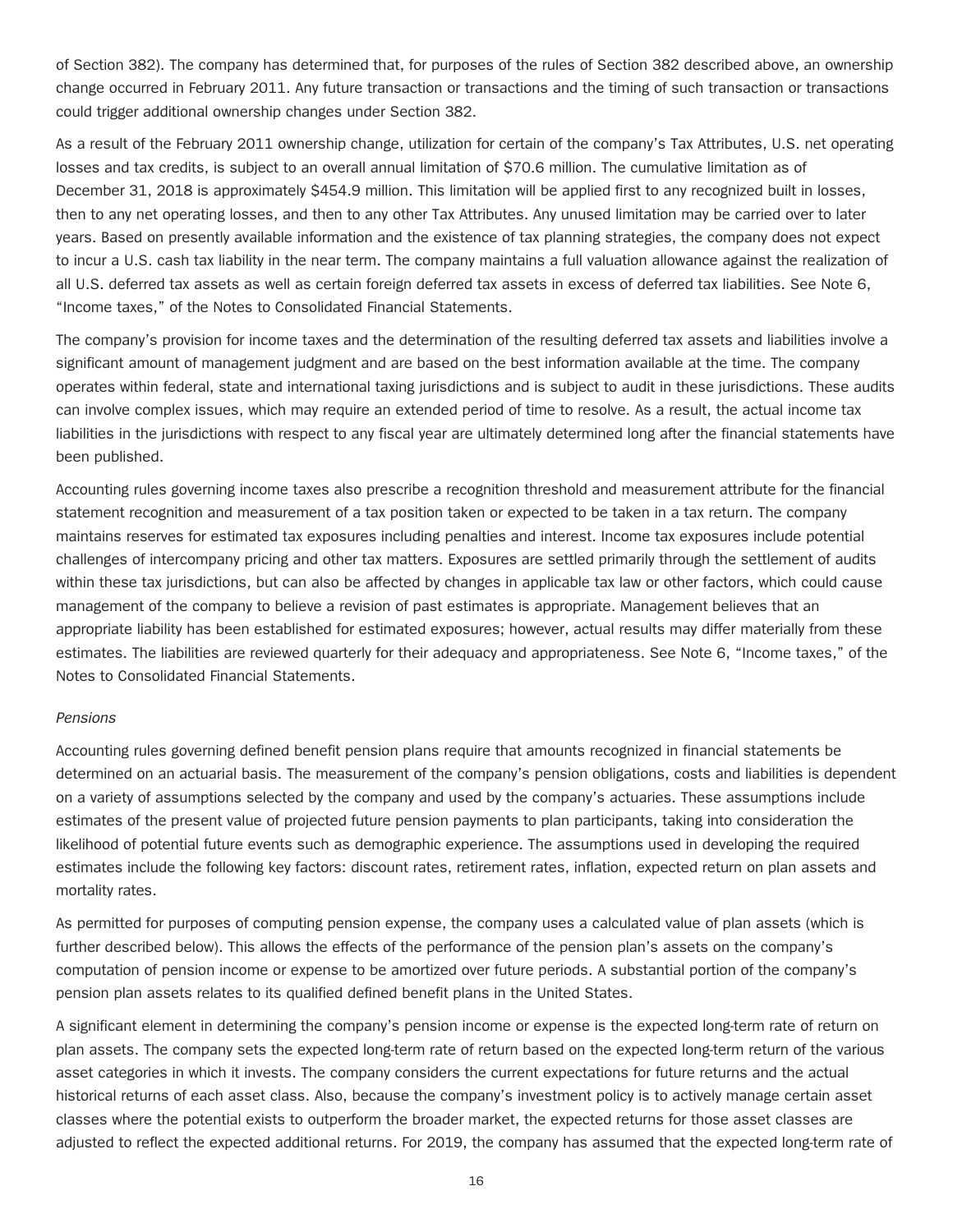return on U.S. plan assets will be 6.80%, and on the company's non-U.S. plan assets will be 4.18%. A change of 25 basis points in the expected long-term rate of return for the company's U.S. and non-U.S. pension plans causes a change of approximately \$8 million and \$6 million, respectively, in 2019 pension expense. The assumed long-term rate of return on assets is applied to a calculated value of plan assets, which recognizes changes in the fair value of plan assets in a systematic manner over four years. This produces the expected return on plan assets that is included in pension income or expense. The difference between this expected return and the actual return on plan assets is deferred. The net deferral of past asset gains or losses affects the calculated value of plan assets and, ultimately, future pension income or expense. At December 31, 2018, for the company's U.S. qualified defined benefit pension plans, the calculated value of plan assets was \$3.35 billion and the fair value was \$3.11 billion.

At the end of each year, the company determines the discount rate to be used to calculate the present value of plan liabilities. The discount rate is an estimate of the current interest rate at which the pension liabilities could be effectively settled at the end of the year. In estimating this rate, the company looks to rates of return on high-quality, fixed-income investments that (a) receive one of the two highest ratings given by a recognized ratings agency and (b) are currently available and expected to be available during the period to maturity of the pension benefits. At December 31, 2018, the company determined this rate to be 4.50% for its U.S. defined benefit pension plans, an increase of 63 basis points from the rate used at December 31, 2017, and 2.55% for the company's non-U.S. defined benefit pension plans, an increase of 31 basis points from the rate used at December 31, 2017. A change of 25 basis points in the U.S. and non-U.S. discount rates causes a change in 2019 pension expense of approximately \$1 million and \$300 thousand, respectively, and a change of approximately \$104 million and \$109 million, respectively, in the benefit obligation. These estimates are intended to be illustrative based on a single 25 basis point change. The sensitivity to rate changes is not linear and additional changes in rates may result in a different impact on the pension liability. The net effect of changes in the discount rate, as well as the net effect of other changes in actuarial assumptions and experience, has been deferred, as permitted.

Funding requirements for its U.S. qualified pension plans are calculated by the plan's actuaries based on certain assumptions including, as permitted under the Bi-partisan Budget Act of 2015, a discount rate constrained to be within 10% of the 25-year average of the relevant rates. The effect of this limitation is that the funding discount rate is higher than the GAAP discount rate applied for balance sheet purposes, and the liability is therefore lower. In addition, this constraint mitigates the effect of changes in market interest rates on the funding discount rate and the funding liability. Changes to the benefit obligation caused by a 25 basis point change noted above are related to the balance sheet obligation and are not necessarily indicative of the impact on the funding liability.

Gains and losses are defined as changes in the amount of either the projected benefit obligation or plan assets resulting from experience different from that assumed and from changes in assumptions. Because gains and losses may reflect refinements in estimates as well as real changes in economic values and because some gains in one period may be offset by losses in another and vice versa, the accounting rules do not require recognition of gains and losses as components of net pension cost of the period in which they arise.

At a minimum, amortization of an unrecognized net gain or loss must be included as a component of net pension cost for a year if, as of the beginning of the year, that unrecognized net gain or loss exceeds 10 percent of the greater of the projected benefit obligation or the calculated value of plan assets. If amortization is required, the minimum amortization is that excess above the 10 percent divided by the average remaining life expectancy of the plan participants. For the company's U.S. qualified defined benefit pension plans and the company's non-U.S. pension plans, that period is approximately 17 and 24 years, respectively. At December 31, 2018, the estimated unrecognized loss for the company's U.S. qualified defined benefit pension plans and the company's non-U.S. pension plans was \$2.90 billion and \$0.76 billion, respectively.

For the year ended December 31, 2018, the company recognized consolidated pension expense of \$79.7 million, compared with \$92.4 million for the year ended December 31, 2017. For 2019, the company expects to recognize pension expense of approximately \$90.5 million. See Note 14, "Employee plans," of the Notes to Consolidated Financial Statements.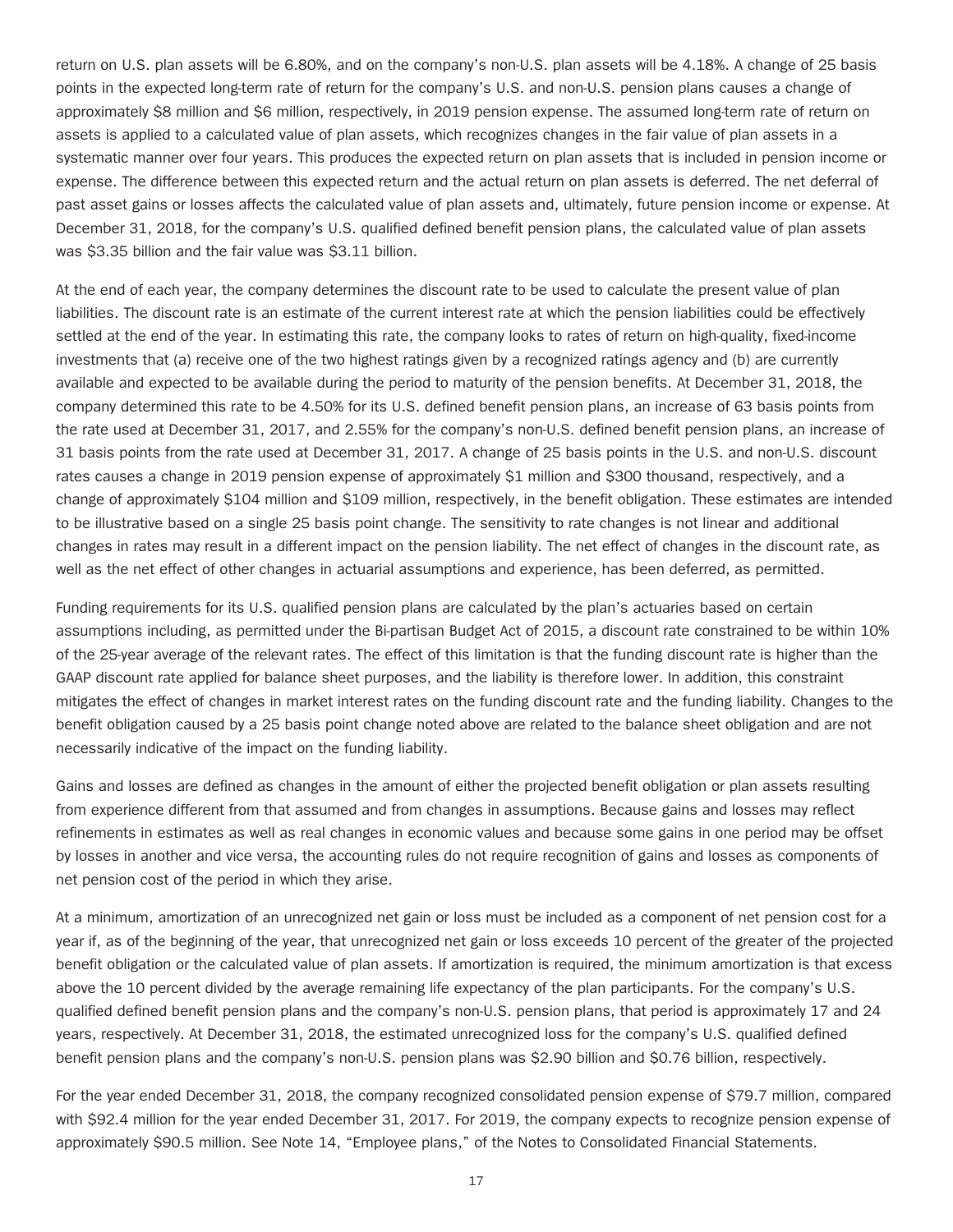#### *Goodwill*

Accounting rules governing goodwill require a company test goodwill for impairment at least annually, as well as whenever there are events or changes in circumstances (triggering events) which suggest that the carrying amount may not be recoverable.

When determining the fair value of a reporting unit, as appropriate for the individual reporting unit, the company uses both an income and market approach. The methodology used to determine the fair values using the income and market approaches, as described below, are weighted to determine the fair value for each reporting unit.

The income approach is a forward-looking approach to estimating fair value and relies primarily on internal forecasts. Within the income approach, the method used is the discounted cash flow method. The company starts with a forecast of all expected net cash flows associated with the reporting unit, which includes the application of a terminal value, and then a reporting unit-specific discount rate is applied to arrive at a net present value amount. Some of the more significant estimates and assumptions inherent in this approach include the amount and timing of projected net cash flows, long-term growth rate and the discount rate. Cash flow projections are based on management's estimates of economic and market conditions, which drive key assumptions of revenue growth rates, operating margins, capital expenditures and working capital requirements. The discount rate in turn is based on various market factors and specific risk characteristics of each reporting unit.

The market approach relies primarily on external information for estimating the fair value. Some of the more significant estimates and assumptions inherent in this approach include the selection of appropriate guideline companies and the selected performance metric used in this approach.

Estimating the fair value of reporting units requires the use of estimates and significant judgments about key assumptions. There are a number of factors including potential events and changes in circumstances that could change in future periods, including: projected operating results; valuation multiples exhibited by the company and by companies considered comparable to the reporting units; and other macro-economic factors that could impact the discount rate. It is reasonably possible that the judgments and estimates described above could change in future periods.

Goodwill by reporting unit at December 31, 2018, was as follows (dollars in millions):

| Reporting unit               | <b>Carrying Value</b> |
|------------------------------|-----------------------|
| Cloud and infrastructure     | \$32.4                |
| Application services         | 26.3                  |
| Business process outsourcing | 10.4                  |
| Technology                   | 108.7                 |
| Total                        | \$177.8               |

As a result of the impairment review, the company concluded that none of its goodwill was impaired as of December 31, 2018, and does not believe that any of its reporting units are at risk of failing the impairment test since all reporting unit fair values were substantially in excess of carrying value as of the last impairment test.

#### **Factors that may affect future results**

Factors that could affect future results include the following:

*Future results may be adversely impacted if the company is unable to improve revenue and margins in its Services business.* The company's strategy places an emphasis on an industry go-to-market approach with an increased focus within the company's Services business on improving revenue trends, including specifically on higher value and higher margin offerings. The company's ability to grow revenue and profitability in this business will depend on the level of demand for projects and the portfolio of solutions the company offers for specific industries. It will also depend on an efficient utilization of services delivery personnel. Revenue and profit margins in this business are a function of both the portfolio of solutions sold in a given period and the rates the company is able to charge for services and the chargeability of its professionals. If the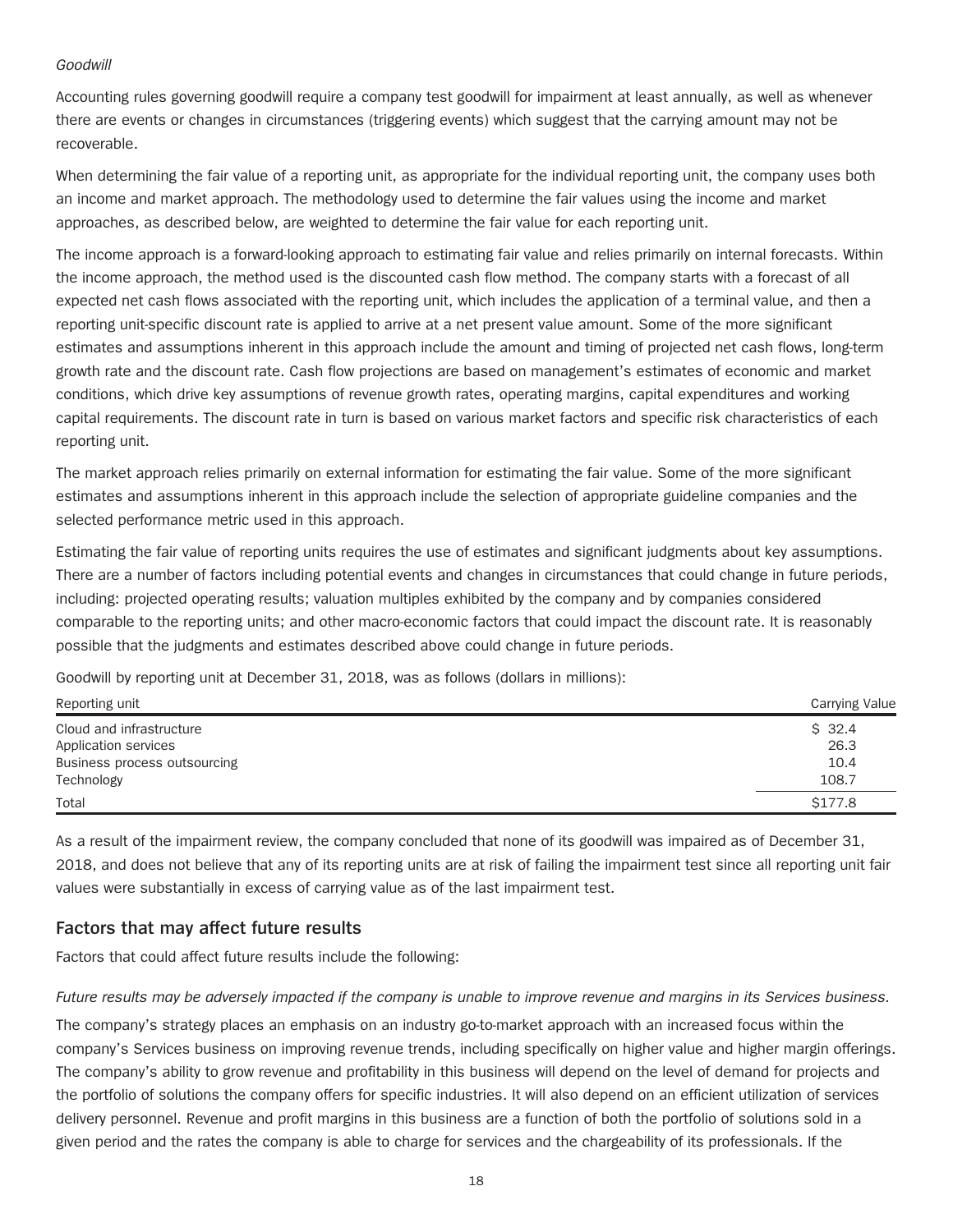company is unable to attain sufficient rates and chargeability for its professionals, revenue and profit margins will be adversely affected. The rates the company is able to charge for services are affected by a number of factors, including clients' perception of the company's ability to add value through its services; introduction of new services or products by the company or its competitors; pricing policies of competitors; and general economic conditions. Chargeability is also affected by a number of factors, including the company's ability to transition resources from completed projects to new engagements and across geographies, and its ability to forecast demand for services and thereby maintain appropriate resource levels. The company's results of operations and financial condition may be adversely impacted if sales of higher margin offerings do not offset declines resulting from lower margin offerings.

#### *Future results may be adversely impacted if the company is unable to maintain its installed base and sell new solutions in its Technology business.*

The company continues to invest in its ClearPath Forward operating system software in order to retain existing clients in its Technology business. If clients do not believe in the value proposition provided by ClearPath Forward or choose not to renew their contracts for any other reason, there may not be a meaningful return on these investments, and revenue could decline meaningfully. The company also continues to invest in its Stealth family of software, as well as in industry-specific software and solutions for its focus industries. If the company is unsuccessful in selling these Stealth products or industry-specific solutions and related services, there may not be a meaningful return on these investments. Further, the revenues generated by Stealth and other new solutions and related services may be insufficient to offset any revenue declines caused if the company is unable to retain its installed base.

*The company faces aggressive competition in the information services and technology marketplace, which could lead to reduced demand for the company's services and products and could have an adverse effect on the company's business.* The information services and technology markets in which the company operates include a large number of companies vying for customers and market share both domestically and internationally. The company's competitors include systems integrators, consulting and other professional services firms, outsourcing providers, infrastructure services providers, computer hardware manufacturers and software providers. Some of the company's competitors may develop competing services and products that offer better price-performance or that reach the market in advance of the company's offerings. Some competitors also have or may develop greater financial and other resources than the company, with enhanced ability to compete for market share, in some instances through significant economic incentives to secure contracts. Some also may be better able to compete for skilled professionals. Any of these factors could lead to reduced demand for the company's services and products and could have an adverse effect on the company's business. Future results will depend on the company's ability to mitigate the effects of aggressive competition on revenues, pricing and margins and on the company's ability to attract and retain talented people.

#### *The company has significant pension obligations and required cash contributions and may be required to make additional significant cash contributions to its defined benefit pension plans.*

The company has significant unfunded obligations under its U.S. and non-U.S. defined benefit pension plans. In 2018, the company made cash contributions of \$129.7 million to its worldwide defined benefit pension plans. Based on current legislation, global regulations, recent interest rates and expected returns, in 2019 the company estimates that it will make cash contributions to its worldwide defined benefit pension plans of approximately \$105.6 million, which are comprised of approximately \$67.2 million for the company's U.S. qualified defined benefit pension plans and approximately \$38.4 million primarily for non-U.S. defined benefit pension plans. Although estimates for future cash contributions are likely to change based on a number of factors including market conditions and changes in discount rates, the company currently anticipates that its required cash contributions will increase in 2020 and for the next several years.

Deterioration in the value of the company's worldwide defined benefit pension plan assets, as well as discount rate changes or changes in economic or demographic trends, could require the company to make cash contributions to its defined benefit pension plans in the future in an amount larger than currently anticipated. Increased cash contribution requirements or an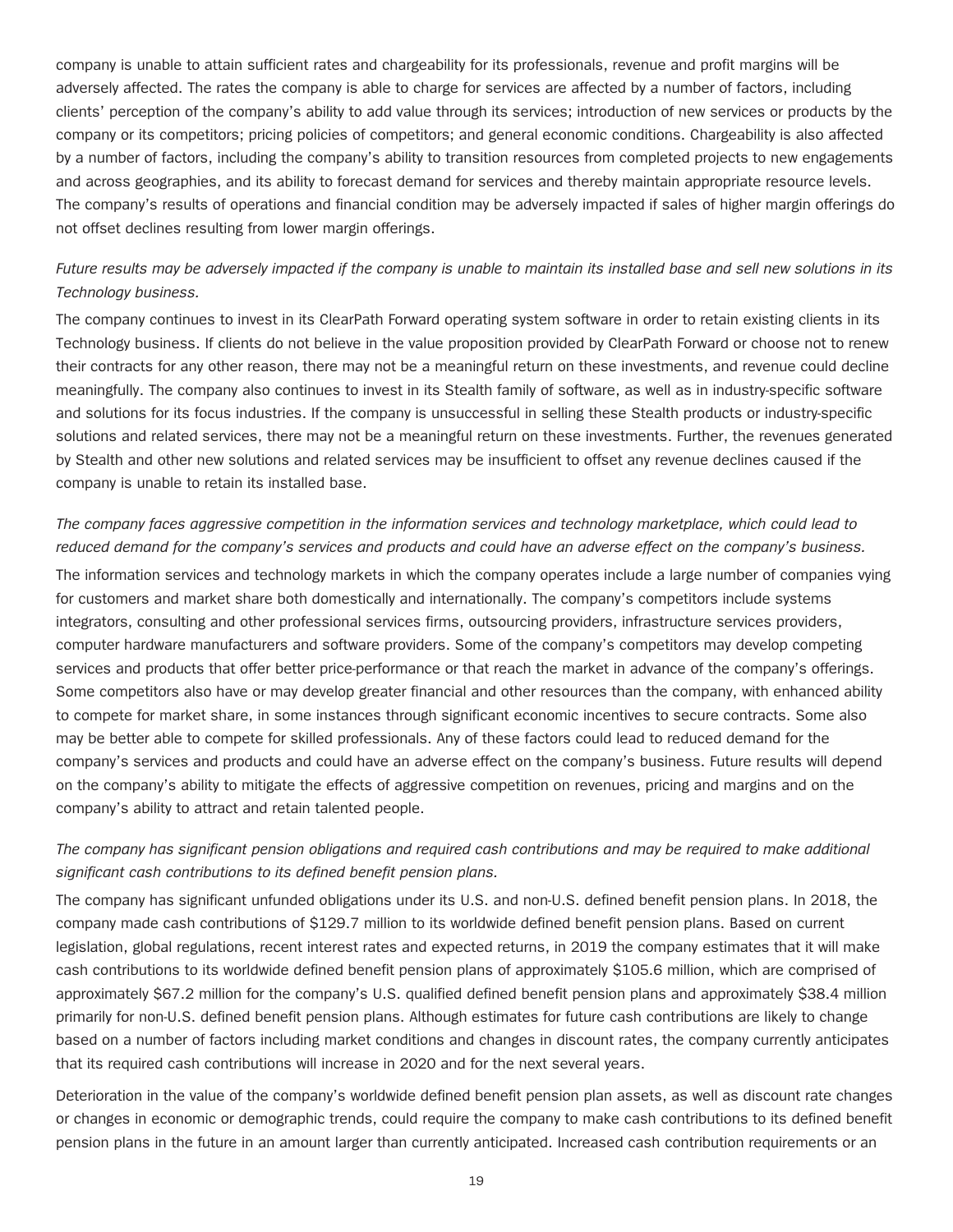acceleration in the due date of such cash contributions would reduce the cash available for working capital, capital expenditures and other corporate uses and may have an adverse impact on the company's operations, financial condition and liquidity.

#### *Cybersecurity breaches could result in the company incurring significant costs and could harm the company's business and reputation.*

The company's business includes managing, processing, storing and transmitting proprietary and confidential data, including personal information, intellectual property and proprietary business information, within the company's own IT systems and those that the company designs, develops, hosts or manages for clients. Cybersecurity breaches involving these systems by hackers, other third parties or the company's employees, despite established security controls, could disrupt these systems or result in the loss or corruption of data or the unauthorized disclosure or misuse of information of the company, its clients or others. This could result in claims, investigations, litigation and legal liability for the company, lead to the loss of existing or potential clients and adversely affect the market's perception of the security and reliability of the company's services and products. In addition, such breaches could subject the company to fines and penalties for violations of laws and result in the company incurring other significant costs. This may negatively impact the company's reputation and financial results.

#### *A U.S. Federal government shutdown may adversely affect the company's results of operations and cash flows.*

Approximately 20% of the company's total consolidated revenue is derived from sales of commercial services and products to various agencies of the U.S. Federal government. The impact of a U.S. Federal government shutdown for a significant duration could result in the suspension of work on contracts in process or in payment delays which could have an adverse effect on the company's revenue, profit and cash flows.

#### *The company's future results may be adversely impacted if it is unable to effectively anticipate and respond to volatility and rapid technological innovation in its industry.*

The company operates in a highly volatile industry characterized by rapid technological innovation, evolving technology standards, short product life cycles and continually changing customer demand patterns. Future success will depend in part on the company's ability to anticipate and respond to these market trends and to design, develop, introduce, deliver or obtain new and innovative services and products on a timely and cost-effective basis using new delivery models such as cloud computing. The company may not be successful in anticipating or responding to changes in technology, industry standards or customer preferences, and the market may not demand or accept its services and product offerings. In addition, services and products developed by competitors may make the company's offerings less competitive.

#### *The company's future results will depend on its ability to retain significant clients.*

The company has a number of significant long-term contracts with clients, including governmental entities, and its future success will depend, in part, on retaining its relationships with these clients. The company could lose clients for reasons such as contract expiration, conversion to a competing service provider, disputes with clients or a decision to in-source services, including contracts with governmental entities as part of the rebid process. The company could also lose clients as a result of their merger, acquisition or business failure. The company may not be able to replace the revenue and earnings from any such lost client.

#### *The company's contracts may not be as profitable as expected or provide the expected level of revenues.*

In a number of the company's long-term services contracts, the company's revenue is based on the volume of services and products provided. As a result, revenue levels anticipated at the contract's inception are not guaranteed. In addition, some of these contracts may permit termination at the customer's discretion before the end of the contract's term or may permit termination or impose other penalties if the company does not meet the performance levels specified in the contracts.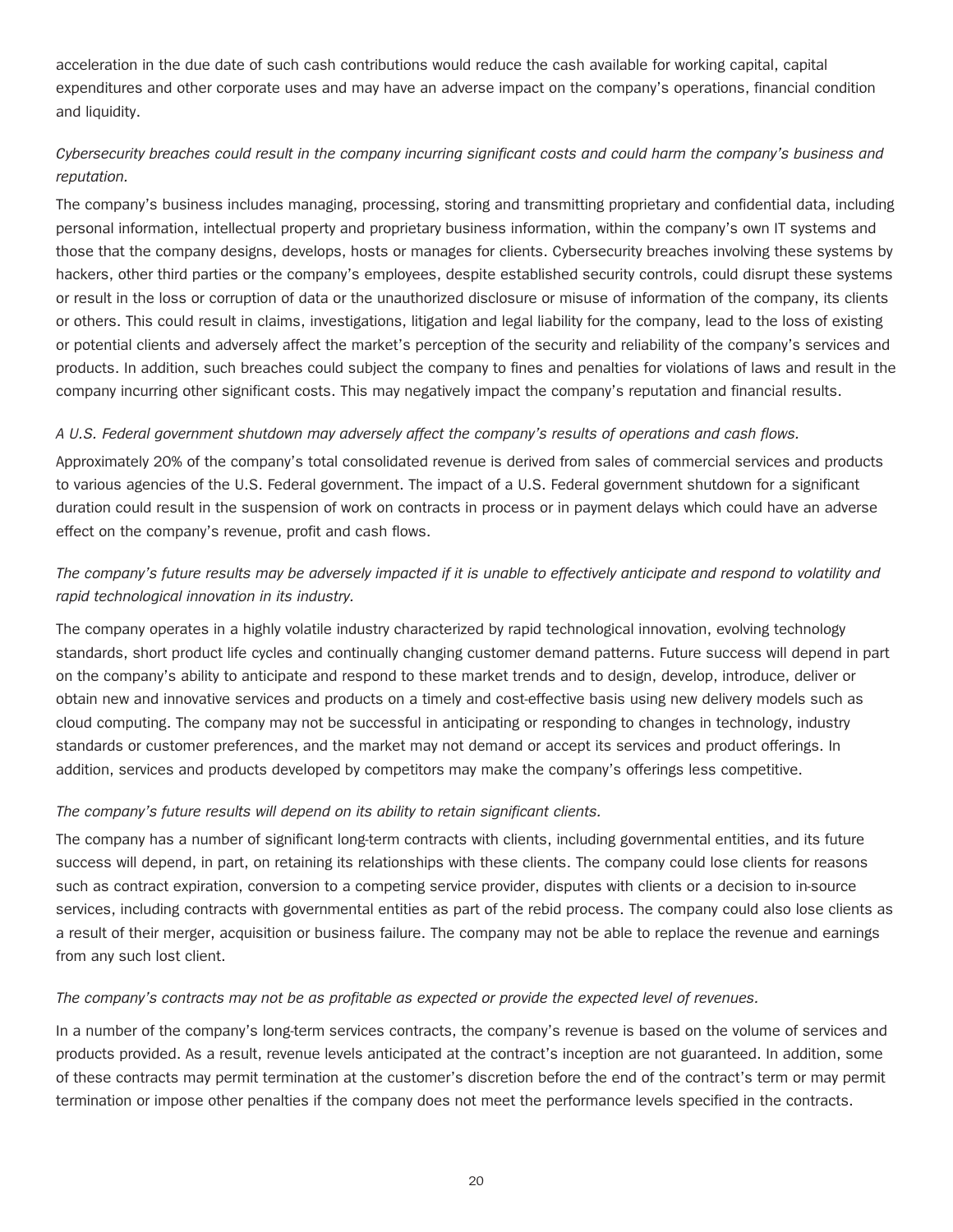The company's contracts with governmental entities are subject to the availability of appropriated funds. These contracts also contain provisions allowing the governmental entity to terminate the contract at the governmental entity's discretion before the end of the contract's term. In addition, if the company's performance is unacceptable to the customer under a government contract, the government retains the right to pursue remedies under the affected contract, which remedies could include termination.

Certain of the company's services agreements require that the company's prices be benchmarked if the customer requests it and provide that those prices may be adjusted downward if the pricing for similar services in the market has changed. As a result, revenues anticipated at the beginning of the terms of these contracts may decline in the future.

Some of the company's services contracts are fixed-price contracts under which the company assumes the risk for delivery of the contracted services and products at an agreed-upon fixed price. Should the company experience problems in performing fixed-price contracts on a profitable basis, adjustments to the estimated cost to complete may be required. Future results will depend on the company's ability to perform these services contracts profitably.

#### *A significant portion of the company's revenue is derived from operations outside of the United States, and the company is subject to the risks of doing business internationally.*

A significant portion of the company's total revenue is derived from international operations. The risks of doing business internationally include foreign currency exchange rate fluctuations, currency restrictions and devaluations, changes in political or economic conditions, trade protection measures, import or export licensing requirements, multiple and possibly overlapping and conflicting tax laws, new tax legislation, weaker intellectual property protections in some jurisdictions and additional legal and regulatory compliance requirements applicable to businesses that operate internationally, including the U.S. Foreign Corrupt Practices Act, economic and trade sanctions regulations administered by the U.S. Treasury Department's Office of Foreign Assets Control, regulations in the European Union such as the General Data Protection Regulation, the U.K. Bribery Act and other U.S. and non-U.S. laws and regulations.

#### *If the company is unable to access the financing markets, it may adversely impact the company's business and liquidity.*

Market conditions may impact the company's ability to access the financing markets on terms acceptable to the company or at all. If the company is unable to access the financing markets, the company would be required to use cash on hand to fund operations and repay outstanding debt as it comes due. There is no assurance that the company will generate sufficient cash to fund its operations and refinance such debt. A failure by the company to generate such cash would have a material adverse effect on its business if the company were unable to access financing markets. Market conditions may also impact the company's ability to utilize surety bonds, letters of credit, foreign exchange derivatives or other financial instruments the company uses to conduct its business.

#### *If the company is unable to attract, motivate and retain experienced and knowledgeable personnel in key positions, its future results could be adversely impacted.*

The success of the company's business is dependent upon its ability to employ and train individuals with the requisite knowledge, skills and experience to execute the company's business model and achieve its business objectives. The failure of the company to retain key personnel or implement an appropriate succession plan could adversely impact the company's ability to successfully carry out its business strategy and retain other key personnel.

#### *The company's contracts with U.S. governmental agencies may subject the company to audits, criminal penalties, sanctions and other expenses and fines.*

The company frequently enters into contracts with governmental entities. U.S. government agencies, including the Defense Contract Audit Agency and the Department of Labor, routinely audit government contractors. These agencies review a contractor's performance under its contracts, cost structure and compliance with applicable laws, regulations and standards. The U.S. government also may review the adequacy of, and a contractor's compliance with, contract terms and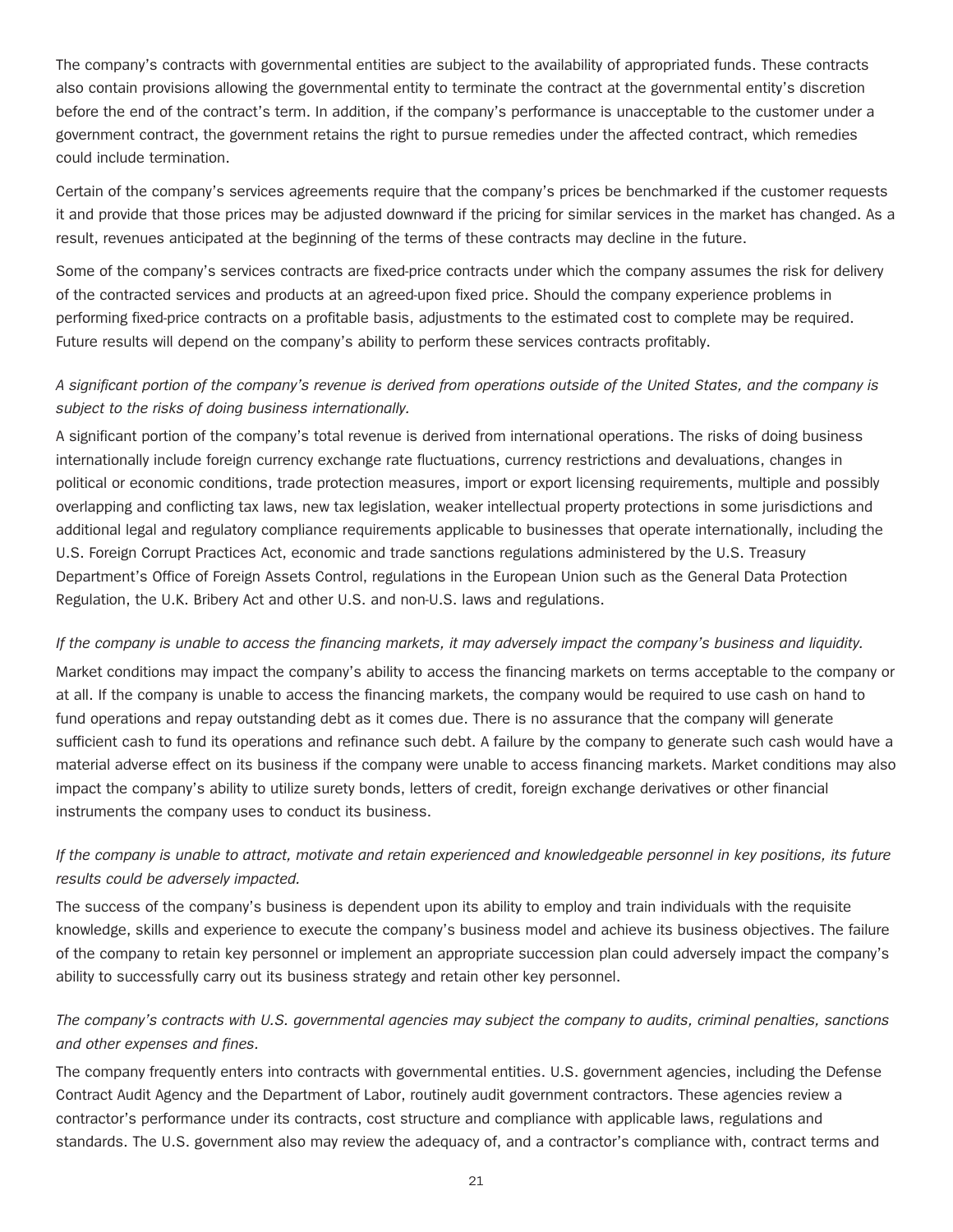conditions, and its systems and policies, including the contractor's purchasing, property, estimating, billing, accounting, compensation and management information systems. Any costs found to be overcharged or improperly allocated to a specific contract or any amounts improperly billed or charged for products or services will be subject to reimbursement to the government. In addition, government contractors, such as the company, are required to disclose credible evidence of certain violations of law and contract overcharging to the federal government. If the company is found to have participated in improper or illegal activities, the company may be subject to civil and criminal penalties and administrative sanctions, including termination of contracts, forfeiture of profits, suspension of payments, fines and suspension or prohibition from doing business with the U.S. government. Any negative publicity related to such contracts, regardless of the accuracy of such publicity, may adversely affect the company's business or reputation.

#### *A significant disruption in the company's IT systems could adversely affect the company's business and reputation.*

We rely extensively on our IT systems to conduct our business and perform services for our clients. Our systems are subject to damage or interruption from power outages, telecommunications failures, computer viruses and malicious attacks, cybersecurity breaches and catastrophic events. If our systems are accessed without our authorization, damaged or fail to function properly, we could incur substantial repair or replacement costs, experience data loss and impediments to our ability to conduct our business, and damage the market's perception of our services and products. In addition, a disruption could result in the company failing to meet performance standards and obligations in its client contracts, which could subject the company to liability, penalties and contract termination. This may adversely affect the company's reputation and financial results.

#### *The company may face damage to its reputation or legal liability if its clients are not satisfied with its services or products.*

The success of the company's business is dependent on strong, long-term client relationships and on its reputation for responsiveness and quality. As a result, if a client is not satisfied with the company's services or products, its reputation could be damaged and its business adversely affected. Allegations by private litigants or regulators of improper conduct, as well as negative publicity and press speculation about the company, whatever the outcome and whether or not valid, may harm its reputation. In addition to harm to reputation, if the company fails to meet its contractual obligations, it could be subject to legal liability, which could adversely affect its business, operating results and financial condition.

#### *The company could face business and financial risk in implementing future acquisitions or dispositions.*

As part of the company's business strategy, it may from time to time consider acquiring complementary technologies, products and businesses, or disposing of existing technologies, products and businesses that may no longer be in alignment with its strategic direction, including transactions of a material size. Any acquisitions may result in the incurrence of substantial additional indebtedness or contingent liabilities. Acquisitions could also result in potentially dilutive issuances of equity securities and an increase in amortization expenses related to intangible assets. Additional potential risks associated with acquisitions include integration difficulties; difficulties in maintaining or enhancing the profitability of any acquired business; risks of entering markets in which the company has no or limited prior experience; potential loss of employees or failure to maintain or renew any contracts of any acquired business; and expenses of any undiscovered or potential liabilities of the acquired product or business, including relating to employee benefits contribution obligations or environmental requirements. Potential risks with respect to dispositions include difficulty finding buyers or alternative exit strategies on acceptable terms in a timely manner; potential loss of employees or clients; dispositions at unfavorable prices or on unfavorable terms, including relating to retained liabilities; and post-closing indemnity claims. Further, with respect to both acquisitions and dispositions, management's attention could be diverted from other business concerns. Adverse credit conditions could also affect the company's ability to consummate acquisitions or dispositions. The risks associated with acquisitions and dispositions could have a material adverse effect upon the company's business, financial condition and results of operations. There can be no assurance that the company will be successful in consummating future acquisitions or dispositions on favorable terms or at all.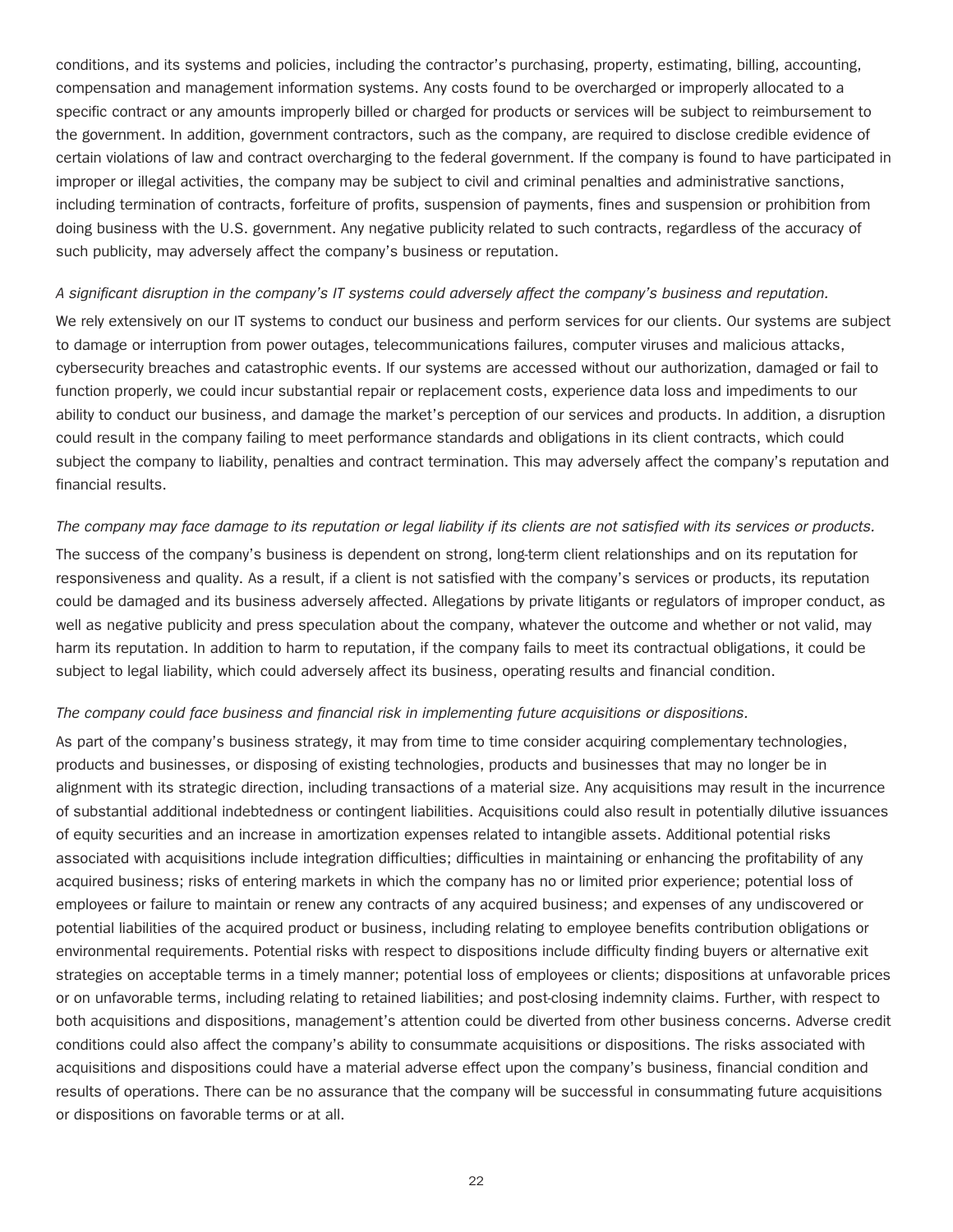#### *Future results will depend in part on the performance and capabilities of third parties with whom the company has commercial relationships.*

The company maintains business relationships with suppliers, channel partners and other parties that have complementary products, services or skills. Future results will depend, in part, on the performance and capabilities of these third parties, on the ability of external suppliers to deliver components at reasonable prices and in a timely manner, and on the financial condition of, and the company's relationship with, distributors and other indirect channel partners, which can affect the company's capacity to effectively and efficiently serve current and potential customers and end users.

#### *An involuntary termination of the company's U.S. qualified defined benefit pension plans would adversely affect the company's financial condition and results of operations.*

As of December 31, 2018, the company had approximately \$1.4 billion of underfunded pension obligations under its U.S. qualified defined benefit pension plans. The Pension Benefit Guaranty Corporation (the "PBGC") has authority under the Employment Retirement Income Security Act of 1974, as amended, to terminate an underfunded defined benefit pension plan under certain circumstances, including when (1) the plan has not met the minimum funding requirements, (2) the plan cannot pay current benefits when due, or (3) the loss to the PBGC is reasonably expected to increase unreasonably over time if the plan is not terminated. If the PBGC were to terminate the company's U.S. qualified defined benefit pension plans, the company's obligations with respect to such plans would become due and payable in full. Any such event or the failure by the company to pay its pension plan insurance premiums with respect to its U.S. qualified defined benefit pension plans could result in the PBGC obtaining a lien on the company's assets. Such an event would result in an event of default under the company's debt agreements and would materially and adversely affect the Company's financial condition and results of operations.

#### *The company's services or products may infringe upon the intellectual property rights of others.*

The company cannot be sure that its services and products do not infringe on the intellectual property rights of third parties, and it may have infringement claims asserted against it or against its clients. These claims could cost the company money, prevent it from offering some services or products, or damage its reputation.

#### *Legal proceedings could affect the company's results of operations or cash flow or may adversely affect the company's business or reputation.*

There are various lawsuits, claims, investigations and proceedings that have been brought or asserted against the company, which arise in the ordinary course of business, including actions with respect to commercial and government contracts, labor and employment, employee benefits, environmental matters, intellectual property and non-income tax matters. See Note 15, "Litigation and contingencies," of the Notes to Consolidated Financial Statements for more information on litigation. The company believes that it has valid defenses with respect to legal matters pending against it. Litigation is inherently unpredictable, however, and it is possible that the company's results of operations or cash flows could be materially affected in any particular period by the resolution of one or more of the legal matters pending against it. Additional legal proceedings may arise in the future with respect to the company's existing and legacy operations, and may adversely affect the company's business or reputation.

*The company's business can be adversely affected by global economic conditions, acts of war, terrorism or natural disasters.* If global economic conditions deteriorate, the company could see reductions in demand and increased pressure on revenue and profit margins. The company could also see a further consolidation of clients, which could also result in a decrease in demand. The company's business could also be affected by acts of war, terrorism or natural disasters. Current world tensions could escalate, and this could have unpredictable consequences on the world economy and on the company's business.

Other factors discussed in this report, although not listed here, also could materially affect our future results.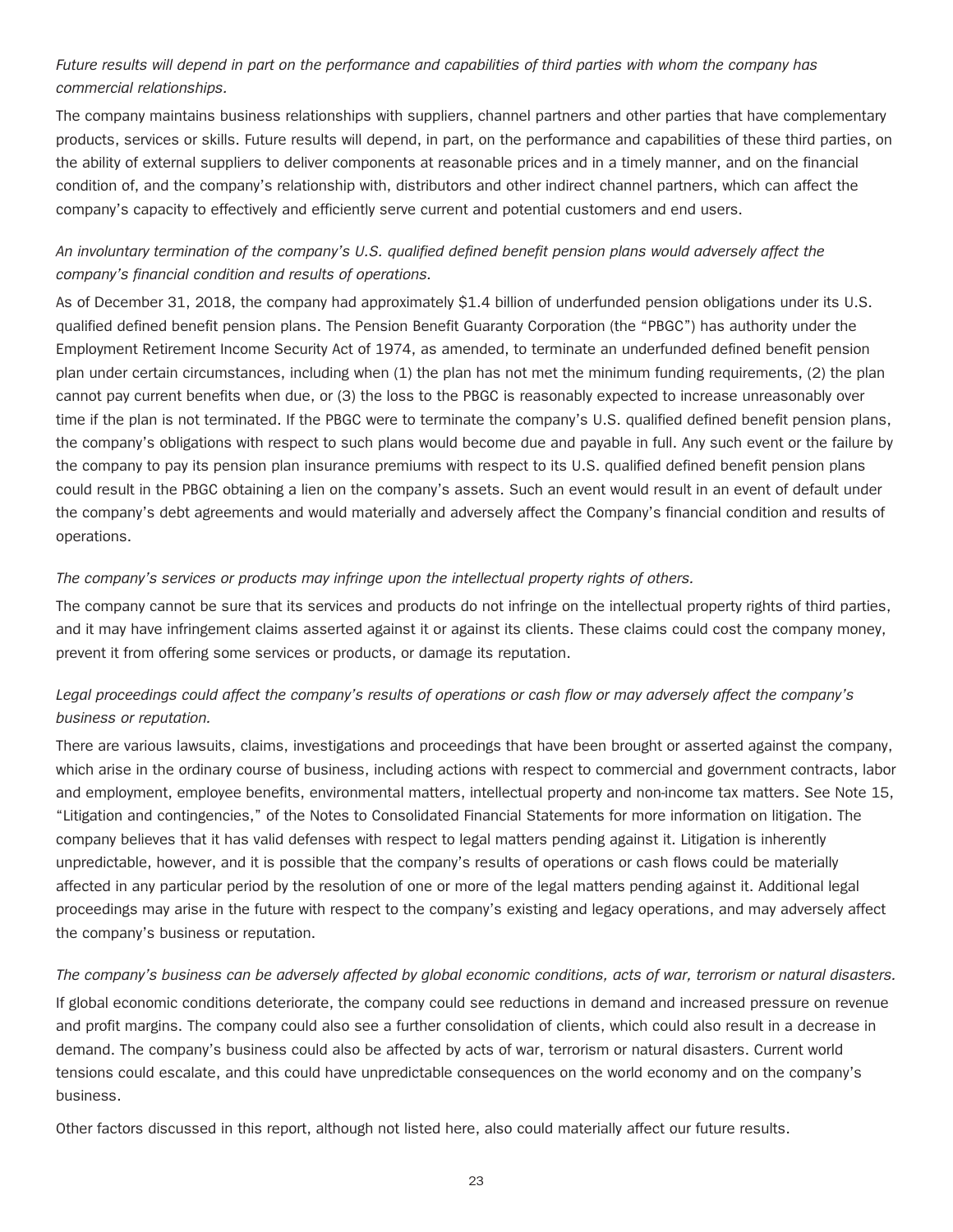### UNISYS CORPORATION **CONSOLIDATED FINANCIAL STATEMENTS**

#### **CONSOLIDATED STATEMENTS OF INCOME**

#### **(Millions, except per share data)**

| Year ended December 31,                                                  | 2018        | 2017         | 2016         |
|--------------------------------------------------------------------------|-------------|--------------|--------------|
| Revenue                                                                  |             |              |              |
| <b>Services</b>                                                          | \$2,386.3   | \$2,328.2    | \$2,406.3    |
| Technology                                                               | 438.7       | 413.6        | 414.4        |
|                                                                          | 2,825.0     | 2,741.8      | 2,820.7      |
| Costs and expenses                                                       |             |              |              |
| Cost of revenue:                                                         |             |              |              |
| Services                                                                 | 2,010.5     | 2,033.8*     | $2,035.2*$   |
| Technology                                                               | 128.2       | $160.3*$     | $168.1*$     |
|                                                                          | 2,138.7     | $2,194.1*$   | $2,203.3*$   |
| Selling, general and administrative expenses                             | 370.3       | $411.9*$     | 441.2*       |
| Research and development expenses                                        | 31.9        | $38.7*$      | $47.0*$      |
|                                                                          | 2,540.9     | $2,644.7*$   | $2,691.5*$   |
| Operating income                                                         | 284.1       | $97.1*$      | $129.2*$     |
| Interest expense                                                         | 64.0        | 52.8         | 27.4         |
| Other income (expense), net                                              | (76.9)      | $(116.4)^*$  | $(81.3)^*$   |
| Income (loss) before income taxes                                        | 143.2       | (72.1)       | 20.5         |
| Provision (benefit) for income taxes                                     | 64.3        | (5.5)        | 57.2         |
| Consolidated net income (loss)                                           | 78.9        | (66.6)       | (36.7)       |
| Net income (loss) attributable to noncontrolling interests               | 3.4         | (1.3)        | 11.0         |
| Net income (loss) attributable to Unisys Corporation common shareholders | \$.<br>75.5 | \$<br>(65.3) | \$<br>(47.7) |
| Earnings (loss) per common share attributable to Unisys Corporation      |             |              |              |
| <b>Basic</b>                                                             | \$<br>1.48  | \$<br>(1.30) | \$<br>(0.95) |
| Diluted                                                                  | \$<br>1.30  | \$<br>(1.30) | \$<br>(0.95) |

*\*Amounts were changed to conform to the current-year presentation. See Note 2.*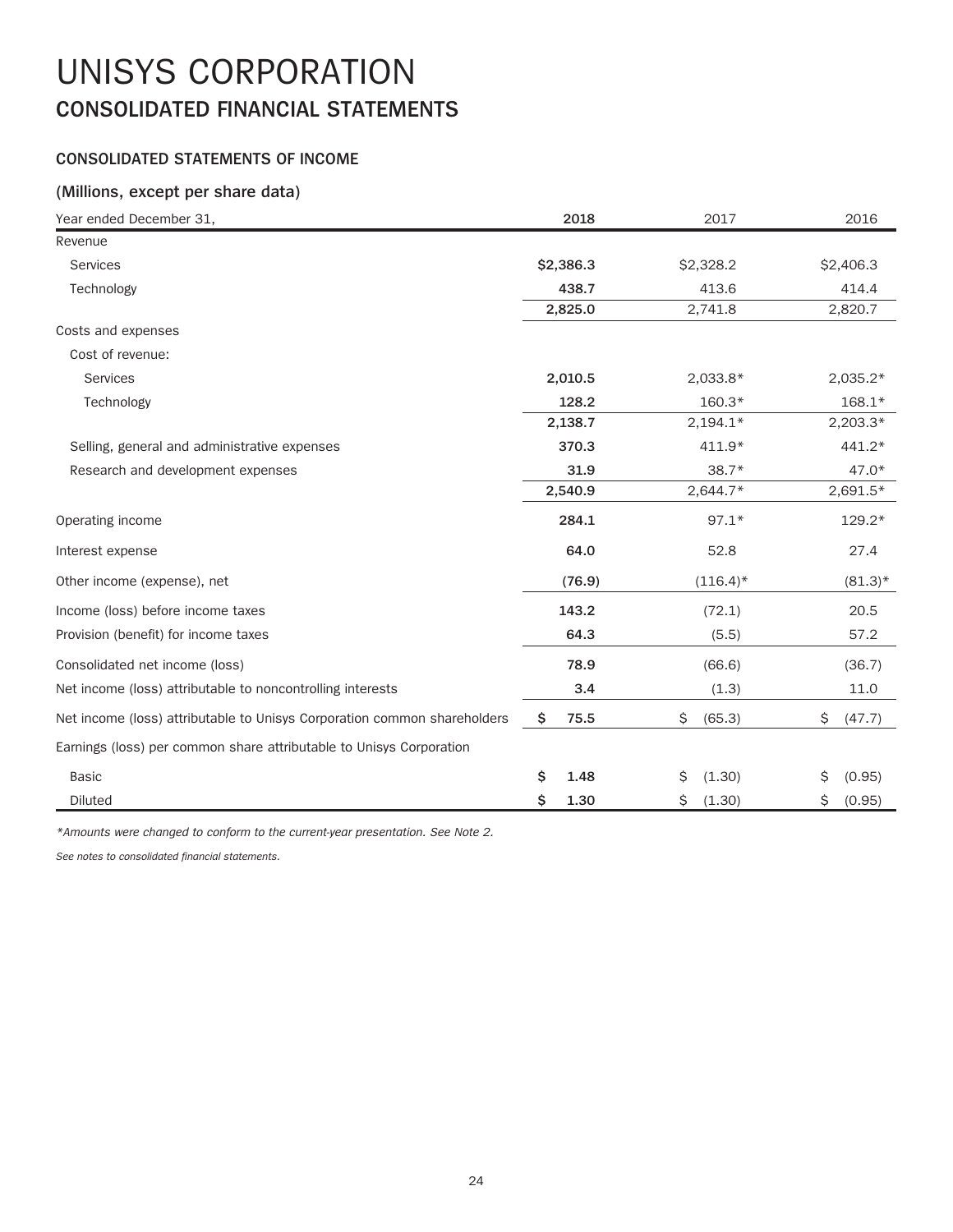#### **CONSOLIDATED STATEMENTS OF COMPREHENSIVE INCOME**

#### **(Millions)**

| Year ended December 31,                                                                            | 2018   | 2017      | 2016        |
|----------------------------------------------------------------------------------------------------|--------|-----------|-------------|
| Consolidated net income (loss)                                                                     | \$78.9 | \$ (66.6) | \$ (36.7)   |
| Other comprehensive income                                                                         |        |           |             |
| Foreign currency translation                                                                       | (81.8) | 117.8     | (108.4)     |
| Postretirement adjustments, net of tax of \$7.1 in 2018, \$18.3 in 2017<br>and $\Im(13.3)$ in 2016 | 33.8   | 265.1     | (137.6)     |
| Total other comprehensive income (loss)                                                            | (48.0) | 382.9     | (246.0)     |
| Comprehensive income (loss)                                                                        | 30.9   | 316.3     | (282.7)     |
| Comprehensive income (loss) attributable to noncontrolling interests                               | 15.7   | 44.6      | (27.5)      |
| Comprehensive income (loss) attributable to Unisys Corporation                                     | \$15.2 | \$271.7   | $$$ (255.2) |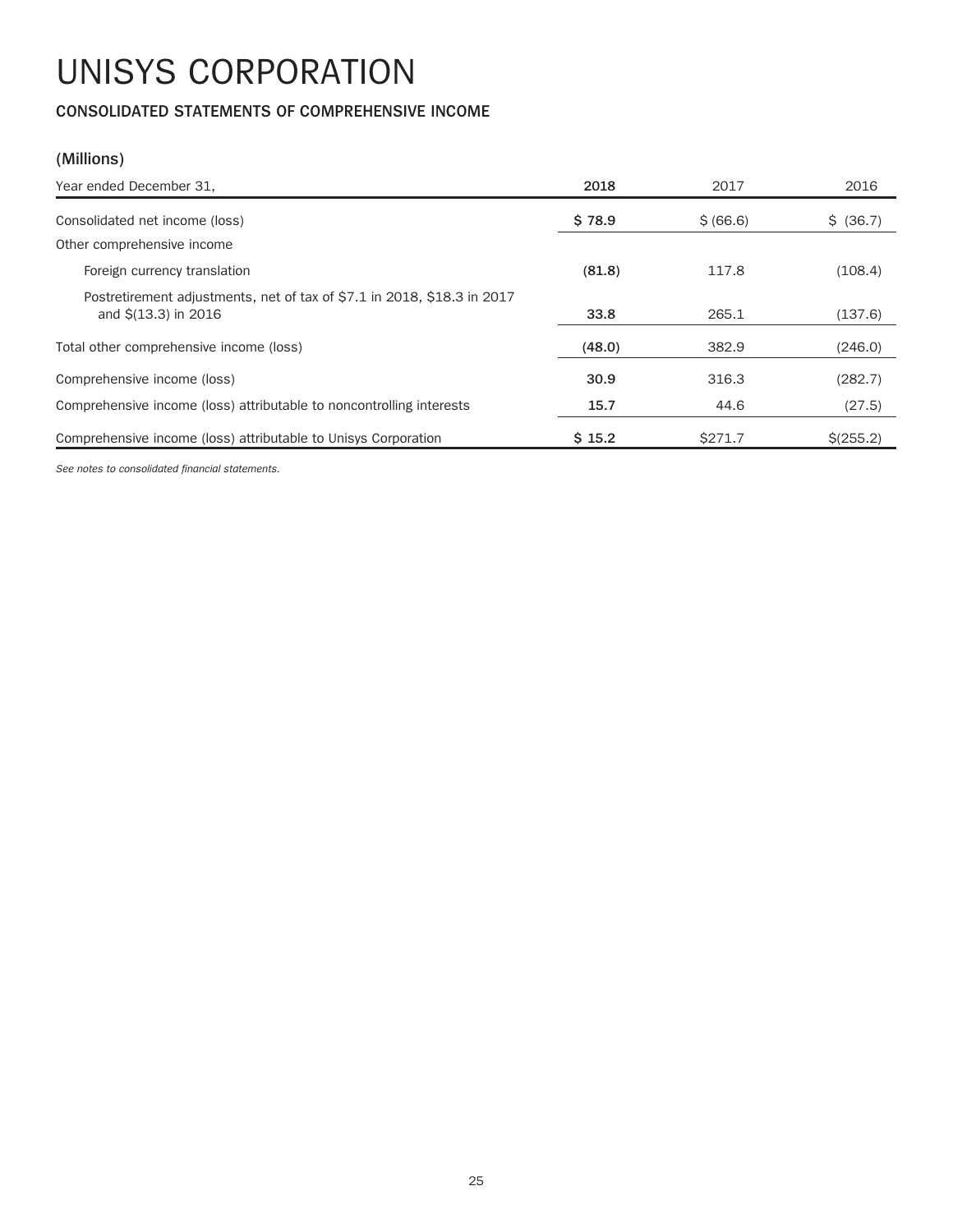#### **CONSOLIDATED BALANCE SHEETS**

#### **(Millions)**

| As of December 31,                                                                                                                                                                                                                            |    | 2018                                                       |   | 2017                                                       |
|-----------------------------------------------------------------------------------------------------------------------------------------------------------------------------------------------------------------------------------------------|----|------------------------------------------------------------|---|------------------------------------------------------------|
| Assets                                                                                                                                                                                                                                        |    |                                                            |   |                                                            |
| Current assets<br>Cash and cash equivalents<br>Accounts receivable, net<br>Contract assets                                                                                                                                                    | Ŝ  | 605.0<br>509.2<br>29.7                                     | S | 733.9<br>503.3                                             |
| Inventories:<br>Parts and finished equipment<br>Work in process and materials<br>Prepaid expenses and other current assets                                                                                                                    |    | 14.0<br>13.3<br>130.2                                      |   | 13.6<br>12.5<br>126.2                                      |
| Total current assets                                                                                                                                                                                                                          |    | 1,301.4                                                    |   | 1,389.5                                                    |
| Properties<br>Less - Accumulated depreciation and amortization                                                                                                                                                                                |    | 800.2<br>678.9                                             |   | 898.8<br>756.3                                             |
| Properties, net                                                                                                                                                                                                                               |    | 121.3                                                      |   | 142.5                                                      |
| Outsourcing assets, net<br>Marketable software, net<br>Prepaid postretirement assets<br>Deferred income taxes<br>Goodwill<br>Restricted cash<br>Other long-term assets                                                                        |    | 216.4<br>162.1<br>147.6<br>109.3<br>177.8<br>19.1<br>202.6 |   | 202.3<br>138.3<br>148.3<br>119.9<br>180.8<br>30.2<br>190.6 |
| Total assets                                                                                                                                                                                                                                  |    | \$2,457.6                                                  |   | \$2,542.4                                                  |
| Liabilities and deficit<br>Current liabilities:<br>Current maturities of long-term debt<br>Accounts payable<br>Deferred revenue<br>Other accrued liabilities                                                                                  | \$ | 10.0<br>268.9<br>294.4<br>350.0                            | S | 10.8<br>241.8<br>327.5<br>391.5                            |
| Total current liabilities                                                                                                                                                                                                                     |    | 923.3                                                      |   | 971.6                                                      |
| Long-term debt<br>Long-term postretirement liabilities<br>Long-term deferred revenue<br>Other long-term liabilities<br>Commitments and contingencies<br>Deficit:                                                                              |    | 642.8<br>1,956.5<br>157.2<br>77.4                          |   | 633.9<br>2,004.4<br>159.0<br>100.0                         |
| Common stock, par value \$.01 per share (150.0 million shares authorized;<br>54.2 million shares and 53.4 million shares issued)<br>Accumulated deficit<br>Treasury stock, at cost<br>Paid-in capital<br>Accumulated other comprehensive loss |    | 0.5<br>(1,694.0)<br>(105.0)<br>4,539.8<br>(4,084.8)        |   | 0.5<br>(1,963.1)<br>(102.7)<br>4,526.4<br>(3,815.8)        |
| Total Unisys stockholders' deficit<br>Noncontrolling interests                                                                                                                                                                                |    | (1, 343.5)<br>43.9                                         |   | (1, 354.7)<br>28.2                                         |
| Total deficit                                                                                                                                                                                                                                 |    | (1, 299.6)                                                 |   | (1,326.5)                                                  |
| Total liabilities and deficit                                                                                                                                                                                                                 |    | \$2,457.6                                                  |   | \$2,542.4                                                  |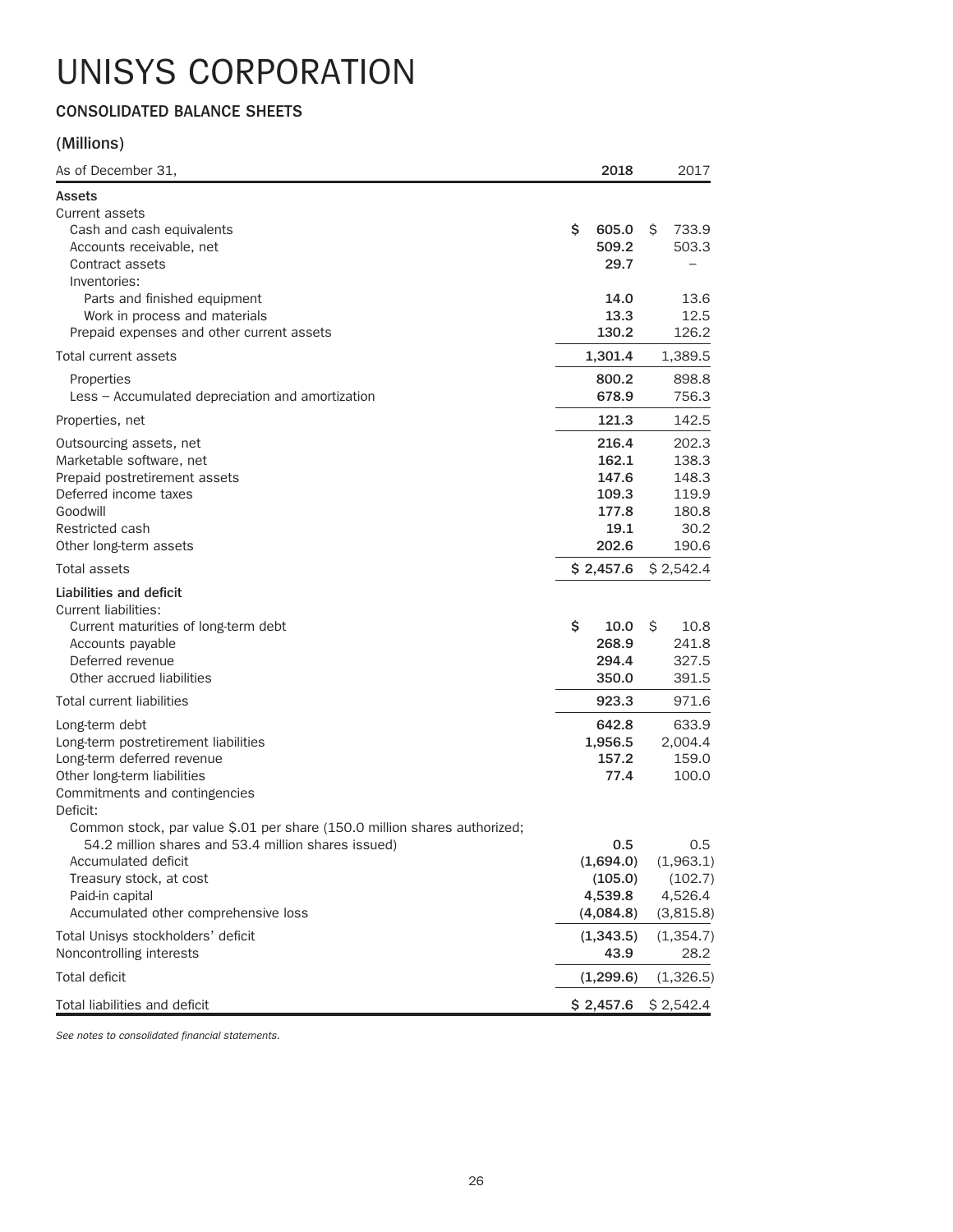#### **CONSOLIDATED STATEMENTS OF CASH FLOWS**

#### **(Millions)**

| Year ended December 31,                                           | 2018                     | 2017         | 2016         |
|-------------------------------------------------------------------|--------------------------|--------------|--------------|
| Cash flows from operating activities                              |                          |              |              |
| Consolidated net income (loss)                                    | \$<br>78.9               | \$<br>(66.6) | \$<br>(36.7) |
| Adjustments to reconcile consolidated net income (loss) to net    |                          |              |              |
| cash provided by operating activities:                            |                          |              |              |
| Foreign currency transaction losses                               | 7.4                      | 21.7         | 0.4          |
| Non-cash interest expense                                         | 10.5                     | 9.5          | 7.0          |
| Loss on debt extinguishment                                       | $\qquad \qquad -$        | 1.5          | 4.0          |
| Employee stock compensation                                       | 13.2                     | 11.2         | 9.5          |
| Depreciation and amortization of properties                       | 40.4                     | 39.7         | 38.9         |
| Depreciation and amortization of outsourcing assets               | 66.8                     | 53.7         | 51.9         |
| Amortization of marketable software                               | 56.9                     | 63.1         | 64.8         |
| Other non-cash operating activities                               | (4.8)                    | 3.2          | 1.9          |
| Loss on disposal of capital assets                                | 0.8                      | 5.0          | 6.2          |
| Gain on sale of properties                                        | (7.3)                    |              |              |
| Postretirement contributions                                      | (138.7)                  | $(150.6)^*$  | $(146.1)^*$  |
| Postretirement expense                                            | 84.1                     | $98.1*$      | 89.4*        |
| Decrease in deferred income taxes, net                            | 8.2                      | 3.4          | 2.7          |
| Changes in operating assets and liabilities:                      |                          |              |              |
| Receivables, net                                                  | (50.5)                   | 5.9          | 87.3         |
| Inventories                                                       | (5.5)                    | 4.1          | 15.3         |
| Other assets                                                      | (23.9)                   | (27.5)       | 16.5         |
| Accounts payable and other accrued liabilities                    | (62.2)                   | 48.6         | 7.5          |
| Other liabilities                                                 | (0.4)                    | $42.4*$      | $(2.3)*$     |
| Net cash provided by operating activities                         | 73.9                     | 166.4        | 218.2        |
| Cash flows from investing activities                              |                          |              |              |
| Proceeds from investments                                         | 3,708.0                  | 4,717.2      | 4,455.9      |
| Purchases of investments                                          | (3,722.0)                | (4,692.4)    | (4,490.0)    |
| Capital additions of properties                                   | (35.6)                   | (25.8)       | (32.5)       |
| Capital additions of outsourcing assets                           | (73.0)                   | (86.3)       | (51.3)       |
| Investment in marketable software                                 | (80.7)                   | (64.4)       | (63.3)       |
| Net proceeds from sale of properties                              | 19.2                     |              |              |
| Other                                                             | (0.9)                    | (0.8)        | (0.9)        |
| Net cash used for investing activities                            | (185.0)                  | (152.5)      | (182.1)      |
| Cash flows from financing activities                              |                          |              |              |
| Payments of long-term debt                                        | (2.3)                    | (107.5)      | (129.8)      |
| Financing fees                                                    | (0.2)                    | (1.1)        |              |
| Proceeds from issuance of long-term debt                          |                          | 452.9        | 213.5        |
| Issuance costs relating to long-term debt                         | $\overline{\phantom{0}}$ | (12.1)       | (7.3)        |
| Net payments from short-term borrowings                           |                          |              | (65.8)       |
| Payments for capped call transactions                             |                          |              | (27.3)       |
| Other                                                             | (2.3)                    | (2.3)        | (0.4)        |
| Net cash (used for) provided by financing activities              | (4.8)                    | 329.9        | (17.1)       |
| Effect of exchange rate changes on cash, cash equivalents and     |                          |              |              |
| restricted cash                                                   | (24.1)                   | 19.2         | (14.7)       |
| (Decrease) increase in cash, cash equivalents and restricted cash | (140.0)                  | 363.0        | 4.3          |
| Cash, cash equivalents and restricted cash, beginning of year     | 764.1                    | 401.1        | 396.8        |
| Cash, cash equivalents and restricted cash, end of year           | \$<br>624.1              | \$<br>764.1  | \$<br>401.1  |

*\*Amounts were changed to conform to the current-year presentation. See Note 2.*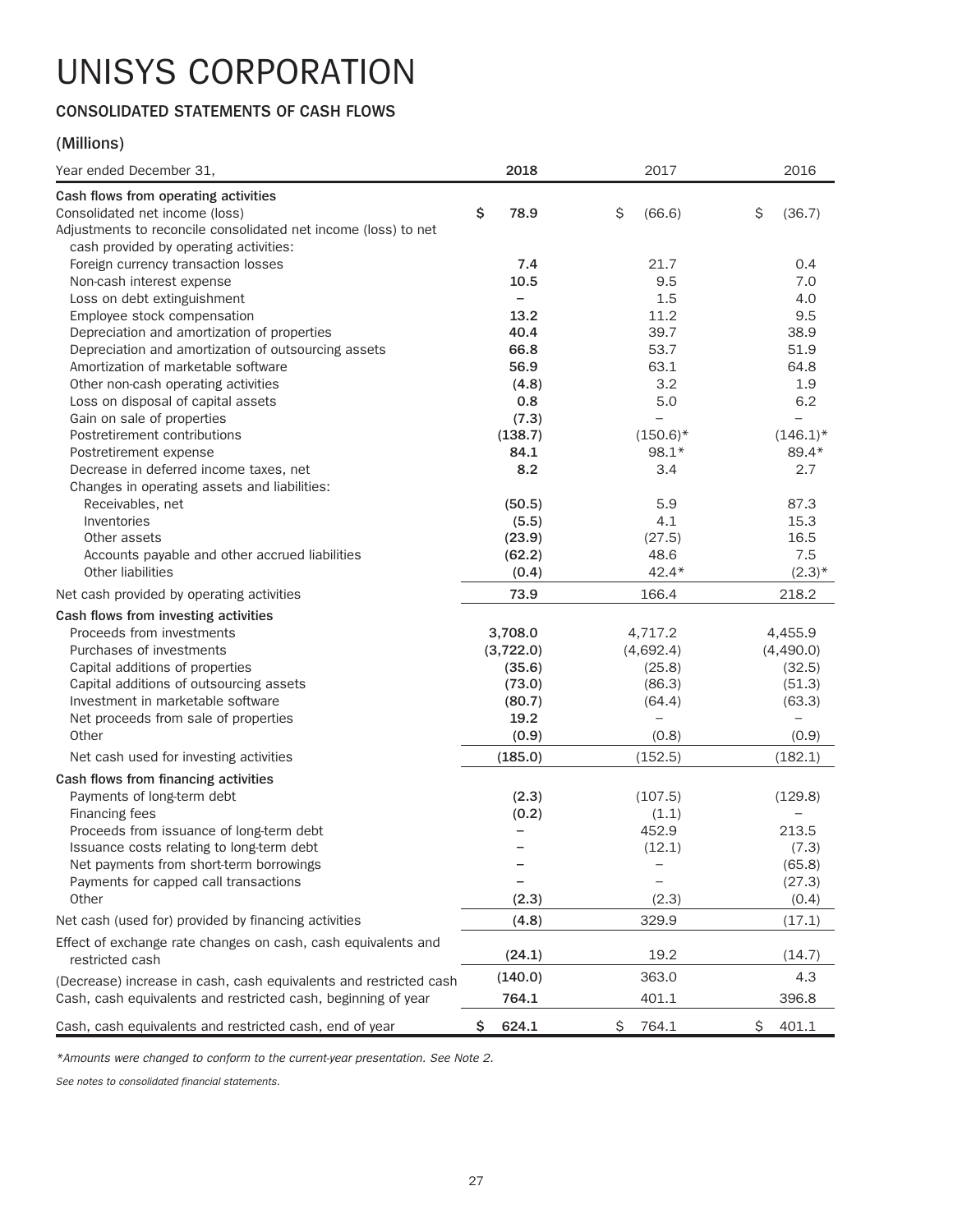#### **CONSOLIDATED STATEMENTS OF DEFICIT**

#### **(Millions)**

|                                                |         | Unisys Corporation             |                              |                             |                              |                    |                                                         |                              |
|------------------------------------------------|---------|--------------------------------|------------------------------|-----------------------------|------------------------------|--------------------|---------------------------------------------------------|------------------------------|
|                                                | Total   | Total<br>Unisys<br>Corporation | Common<br>Stock Par<br>Value | Accumu-<br>lated<br>Deficit | Treasury<br>Stock At<br>Cost | Paid-in<br>Capital | Accumu-<br>lated<br>Other<br>Compre-<br>hensive<br>Loss | Non-controlling<br>Interests |
| Balance at December 31, 2015                   |         | \$(1,378.6) \$(1,389.7)        | \$0.5                        | \$(1,845.7)                 | \$(100.1)                    | \$4,500.9          | $$$ $(3,945.3)$                                         | \$11.1                       |
| Consolidated net income (loss)                 | (36.7)  | (47.7)                         |                              | (47.7)                      |                              |                    |                                                         | 11.0                         |
| Stock-based compensation                       | 8.8     | 8.8                            |                              |                             | (0.4)                        | 9.2                |                                                         |                              |
| Discount on debt issuance                      | 33.6    | 33.6                           |                              |                             |                              | 33.6               |                                                         |                              |
| Capped call on debt issuance                   | (27.3)  | (27.3)                         |                              |                             |                              | (27.3)             |                                                         |                              |
| Expenses of convertible notes                  | (1.2)   | (1.2)                          |                              |                             |                              | (1.2)              |                                                         |                              |
| Translation adjustments                        | (108.4) | (93.3)                         |                              |                             |                              |                    | (93.3)                                                  | (15.1)                       |
| Postretirement plans                           | (137.6) | (114.2)                        |                              |                             |                              |                    | (114.2)                                                 | (23.4)                       |
| Balance at December 31, 2016                   |         | \$(1,647.4) \$(1,631.0)        | \$0.5                        | \$(1,893.4)                 | \$(100.5)                    | \$4,515.2          | \$(4,152.8)                                             | \$(16.4)                     |
| Cumulative effect adjustment - ASU No. 2016-16 | (4.4)   | (4.4)                          |                              | (4.4)                       |                              |                    |                                                         |                              |
| Consolidated net loss                          | (66.6)  | (65.3)                         |                              | (65.3)                      |                              |                    |                                                         | (1.3)                        |
| Stock-based compensation                       | 9.0     | 9.0                            |                              |                             | (2.2)                        | 11.2               |                                                         |                              |
| Translation adjustments                        | 117.8   | 110.1                          |                              |                             |                              |                    | 110.1                                                   | 7.7                          |
| Postretirement plans                           | 265.1   | 226.9                          |                              |                             |                              |                    | 226.9                                                   | 38.2                         |
| Balance at December 31, 2017                   |         | $\$(1,326.5) \$(1,354.7)$      | \$0.5                        | \$(1,963.1)                 | \$(102.7)                    | \$4,526.4          | \$(3,815.8)                                             | \$28.2                       |
| Cumulative effect adjustment - ASU No. 2014-09 | (21.4)  | (21.4)                         |                              | (21.4)                      |                              |                    |                                                         |                              |
| Cumulative effect adjustment - ASU No. 2017-05 | 6.3     | 6.3                            |                              | 6.3                         |                              |                    |                                                         |                              |
| Reclassification pursuant to ASU No. 2018-02   |         | $\overline{\phantom{0}}$       |                              | 208.7                       |                              |                    | (208.7)                                                 |                              |
| Consolidated net income                        | 78.9    | 75.5                           |                              | 75.5                        |                              |                    |                                                         | 3.4                          |
| Stock-based compensation                       | 11.1    | 11.1                           |                              |                             | (2.3)                        | 13.4               |                                                         |                              |
| Translation adjustments                        | (81.8)  | (79.7)                         |                              |                             |                              |                    | (79.7)                                                  | (2.1)                        |
| Postretirement plans                           | 33.8    | 19.4                           |                              |                             |                              |                    | 19.4                                                    | 14.4                         |
| Balance at December 31, 2018                   |         | \$(1,299.6) \$(1,343.5)        | \$0.5                        | \$(1,694.0)                 | \$(105.0)                    | \$4,539.8          | S(4.084.8)                                              | \$43.9                       |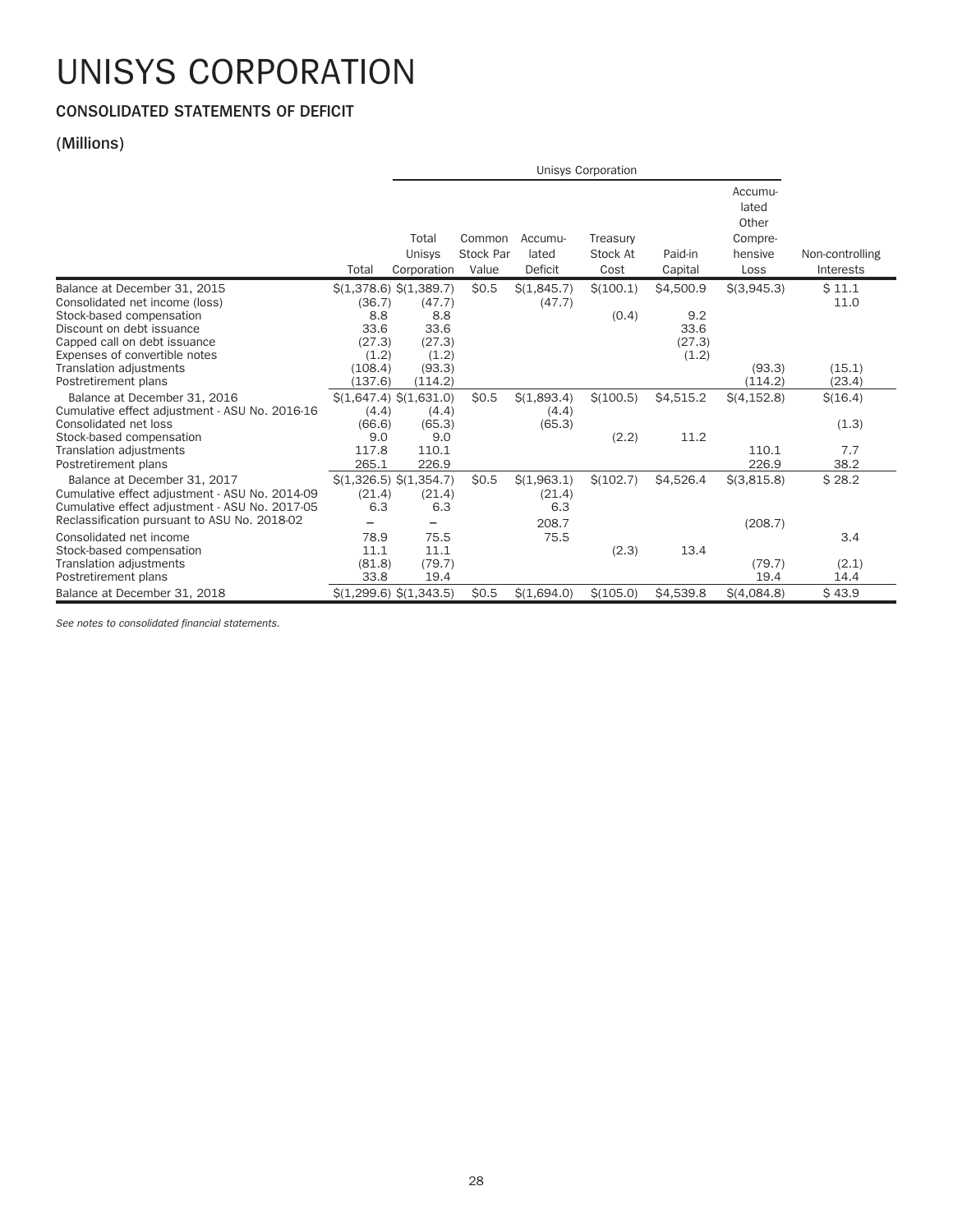### UNISYS CORPORATION **NOTES TO CONSOLIDATED FINANCIAL STATEMENTS**

#### **(Dollars in millions, except share and per share amounts)**

#### **Note 1 – Summary of significant accounting policies**

**Principles of consolidation** The consolidated financial statements include the accounts of all majority-owned subsidiaries.

**Use of estimates** The preparation of financial statements in conformity with U.S. generally accepted accounting principles requires management to make estimates and assumptions about future events. These estimates and assumptions affect the amounts of assets and liabilities reported, disclosures about contingent assets and liabilities and the reported amounts of revenue and expenses. Such estimates include the valuation of accounts receivable, inventories, outsourcing assets, marketable software, goodwill and other long-lived assets, legal contingencies, indemnifications, assumptions used in the measurement of progress toward completion for systems integration projects, income taxes and retirement and other postemployment benefits, among others. These estimates and assumptions are based on management's best estimates and judgment. Management evaluates its estimates and assumptions on an ongoing basis using historical experience and other factors, including the current economic environment, which management believes to be reasonable under the circumstances. Management adjusts such estimates and assumptions when facts and circumstances dictate. As future events and their effects cannot be determined with precision, actual results could differ significantly from these estimates. Changes in those estimates resulting from continuing changes in the economic environment will be reflected in the financial statements in future periods.

**Cash and Cash equivalents** Cash and cash equivalents consist of cash on hand, short-term investments purchased with a maturity of three months or less and certificates of deposit which may be withdrawn at any time at the discretion of the company without penalty.

Cash and cash equivalents subject to contractual restrictions and not readily available are classified as restricted cash. Restricted cash primarily consists of cash the company is contractually obligated to maintain in accordance with the terms of its U.K. business process outsourcing joint venture agreement and other cash that is restricted from withdrawal.

The following table provides a reconciliation of cash and cash equivalents and restricted cash reported within the consolidated balance sheets to the total of the amounts shown in the consolidated statements of cash flows.

| As of December 31.                                                                                  | 2018            | 2017 |
|-----------------------------------------------------------------------------------------------------|-----------------|------|
| Cash and cash equivalents                                                                           | \$605.0 \$733.9 |      |
| Restricted cash                                                                                     | 19.1            | 30.2 |
| Total cash, cash equivalents and restricted cash shown in the consolidated statements of cash flows | \$624.1 \$764.1 |      |

**Inventories** Inventories are valued at the lower of cost and net realizable value. Cost is determined on the first-in, first-out method.

**Properties** Properties are carried at cost and are depreciated over the estimated lives of such assets using the straight-line method. The estimated lives used, in years, are as follows: buildings,  $20 - 50$ ; machinery and office equipment,  $4 - 7$ ; rental equipment, 4; and internal-use software,  $3 - 10$ .

**Advertising costs** All advertising costs are expensed as incurred. The amount charged to expense during 2018, 2017 and 2016 was \$2.8 million, \$1.6 million and \$2.7 million, respectively.

**Shipping and handling** Costs related to shipping and handling are included in cost of revenue.

**Goodwill** Goodwill arising from the acquisition of an entity represents the excess of the cost of acquisition over the fair value of the acquired identifiable assets, liabilities and contingent liabilities of the entity recognized at the date of acquisition. Goodwill is initially recognized as an asset and is subsequently measured at cost less any accumulated impairment losses. Goodwill is held in the currency of the acquired entity and revalued to the closing rate at each balance sheet date.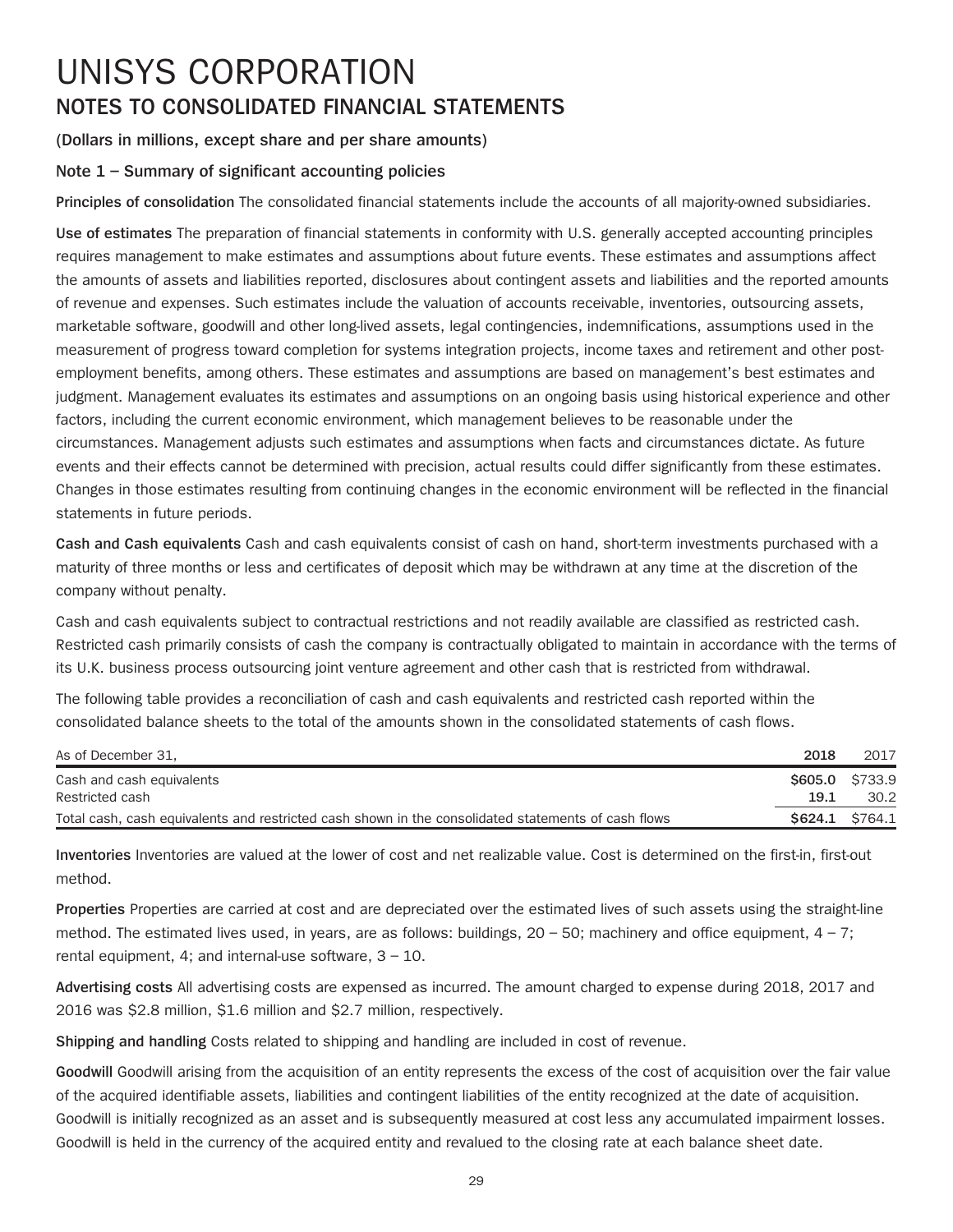The company tests goodwill for impairment annually in the fourth quarter using data as of September 30th of that year, as well as whenever there are events or changes in circumstances (triggering events) that would more likely than not reduce the fair value of one or more reporting units below its respective carrying amount. The company compares the fair value of each of its reporting units to their respective carrying value. If the carrying value exceeds fair value, an impairment charge is recognized for the difference. Impaired goodwill is written down to its fair value through a charge to the consolidated statement of income in the period the impairment is identified.

The company estimates the fair value of each reporting unit using a combination of the income approach and market approach.

The income approach incorporates the use of a discounted cash flow method in which the estimated future cash flows and terminal values for each reporting unit are discounted to present value. Cash flow projections are based on management's estimates of economic and market conditions, which drive key assumptions of revenue growth rates, operating margins, capital expenditures and working capital requirements. The discount rate in turn is based on various market factors and specific risk characteristics of each reporting unit.

The market approach estimates fair value by applying performance metric multiples to the reporting unit's prior and expected operating performance. The multiples are derived from comparable publicly traded companies with similar operating and investment characteristics as the reporting unit.

If the fair value of the reporting unit derived using the income approach is significantly different from the fair value estimate using the market approach, the company reevaluates its assumptions used in the two models. When considering the weighting between the market approach and income approach, the company gave more weighting to the income approach. The higher weighting assigned to the income approach took into consideration that the guideline companies used in the market approach generally represent larger diversified companies relative to the reporting units and may have different longterm growth prospects, among other factors.

In order to assess the reasonableness of the calculated reporting unit fair values, the company also compares the sum of the reporting units' fair values to its market capitalization (per share stock price multiplied by shares outstanding) and calculates an implied control premium (the excess of the sum of the reporting units' fair values over the market capitalization).

Estimating the fair value of reporting units requires the use of estimates and significant judgments that are based on a number of factors including actual operating results. It is reasonably possible that the judgments and estimates described above could change in future periods.

**Revenue recognition** Revenue is recognized at an amount that reflects the consideration to which the company expects to be entitled in exchange for transferring goods and services to a customer. The company determines revenue recognition using the following five steps: (1) identify the contract(s) with a customer, (2) identify the performance obligations in the contract, (3) determine the transaction price, (4) allocate the transaction price to the performance obligations in the contract, and (5) recognize revenue when (or as) the company satisfies a performance obligation.

Revenue excludes taxes assessed by a governmental authority that are both imposed on and concurrent with a specific revenue producing transaction and collected by the company from a customer (e.g., sales, use and value-added taxes). Revenue includes payments for shipping and handling activities.

At contract inception, the company assesses the goods and services promised in a contract with a customer and identifies as a performance obligation each promise to transfer to the customer either: (1) a good or service (or a bundle of goods or services) that is distinct or (2) a series of distinct goods or services that are substantially the same and that have the same pattern of transfer to the customer. The company recognizes revenue only when it satisfies a performance obligation by transferring a promised good or service to a customer.

The company must apply its judgment to determine the timing of the satisfaction of performance obligations as well as the transaction price and the amounts allocated to performance obligations including estimating variable consideration,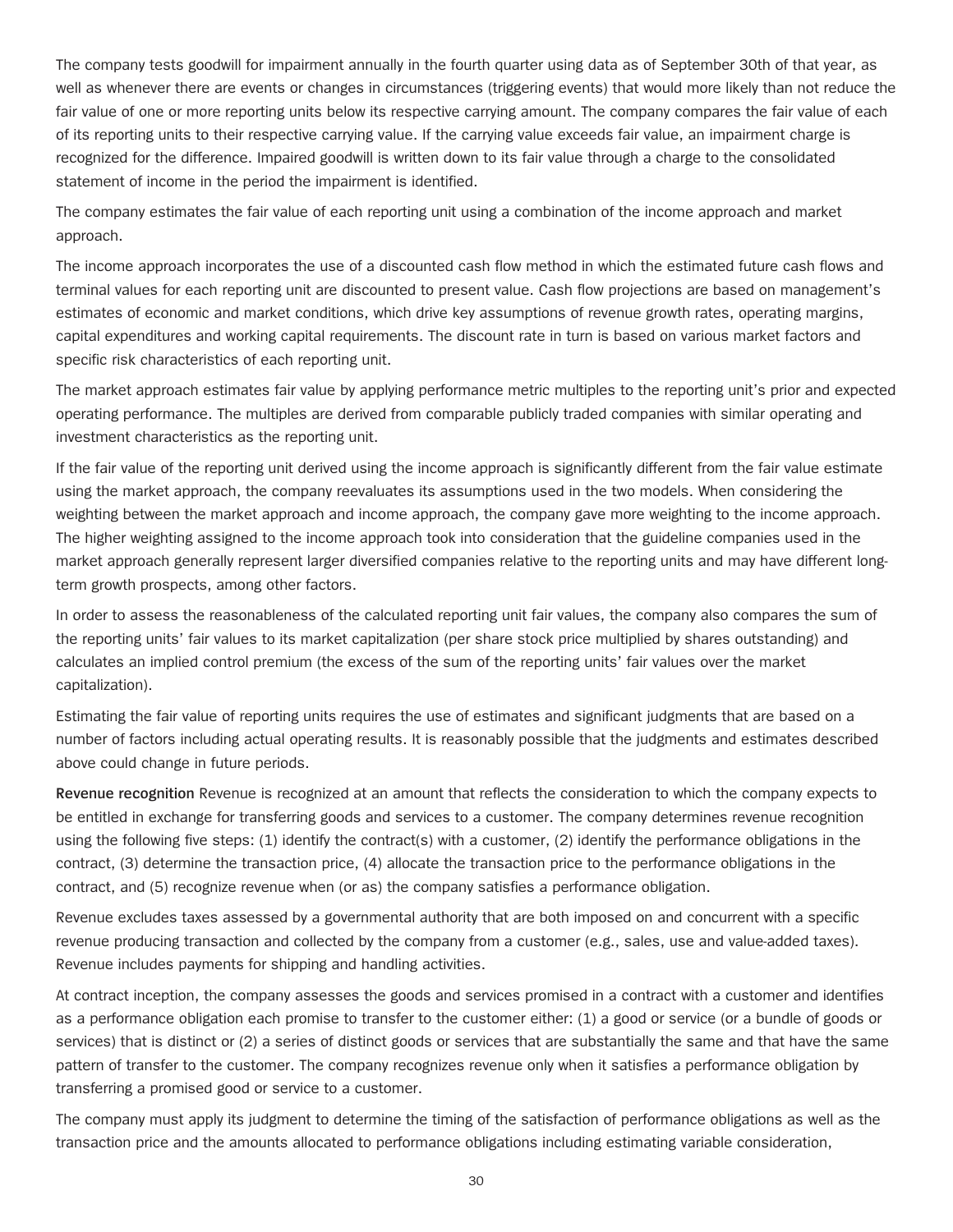adjusting the consideration for the effects of the time value of money and assessing whether an estimate of variable consideration is constrained.

Revenue from hardware sales is recognized upon the transfer of control to a customer, which is defined as an entity's ability to direct the use of and obtain substantially all of the remaining benefits of an asset.

Revenue from software licenses is recognized at the inception of either the initial license term or the inception of an extension or renewal to the license term.

Revenue for operating leases is recognized on a monthly basis over the term of the lease and for sales-type leases at the inception of the lease term.

Revenue from equipment and software maintenance and post-contract support is recognized on a straight-line basis as earned over the terms of the respective contracts. Cost related to such contracts is recognized as incurred.

Revenue and profit under systems integration contracts are recognized over time as the company transfers control of goods or services. The company measures its progress toward satisfaction of its performance obligations using the cost-to-cost method, or when services have been performed, depending on the nature of the project. For contracts accounted for using the cost-to-cost method, revenue and profit recognized in any given accounting period are based on estimates of total projected contract costs. The estimates are continually reevaluated and revised, when necessary, throughout the life of a contract. Any adjustments to revenue and profit resulting from changes in estimates are accounted for in the period of the change in estimate. When estimates indicate that a loss will be incurred on a contract upon completion, a provision for the expected loss is recorded in the period in which the loss becomes evident.

Revenue from time and materials service contracts and outsourcing contracts is recognized as the services are provided using either an objective measure of output or on a straight-line basis over the term of the contract.

The company also enters into multiple-element arrangements, which may include any combination of hardware, software or services. For example, a client may purchase an enterprise server that includes operating system software. In addition, the arrangement may include post-contract support for the software and a contract for post-warranty maintenance for service of the hardware. These arrangements consist of multiple performance obligations, with control over hardware and software transferred in one reporting period and the software support and hardware maintenance services performed across multiple reporting periods. In another example, the company may provide desktop managed services to a client on a long-term multiple-year basis and periodically sell hardware and license software products to the client. The services are provided on a continuous basis across multiple reporting periods and control over the hardware and software products occurs in one reporting period. To the extent that a performance obligation in a multiple-deliverable arrangement is subject to specific guidance, that performance obligation is accounted for in accordance with such specific guidance. An example of such an arrangement may include leased assets which are subject to specific leasing accounting guidance.

In multiple-element arrangements, the company allocates the total transaction price to be earned under the arrangement among the various performance obligations in proportion to their standalone selling prices (relative standalone selling price basis). The standalone selling price for a performance obligation is the price at which the company would sell a promised good or service separately to a customer.

A performance obligation is a promise in a contract to transfer a distinct good or service to the customer. A contract's transaction price is allocated to each distinct performance obligation and recognized as revenue when, or as, the performance obligation is satisfied. Many of the company's contracts have a single performance obligation as the promise to transfer the individual goods or services is not separately identifiable from other promises in the contracts and, therefore, not distinct. For contracts with multiple performance obligations, the company allocates the contract's transaction price to each performance obligation using its best estimate of the standalone selling price of each distinct good or service in the contract. The primary methods used to estimate standalone selling price are as follows: (1) the expected cost plus margin approach, under which the company forecasts its expected costs of satisfying a performance obligation and then adds an appropriate margin for that distinct good or service and (2) the percent discount off of list price approach.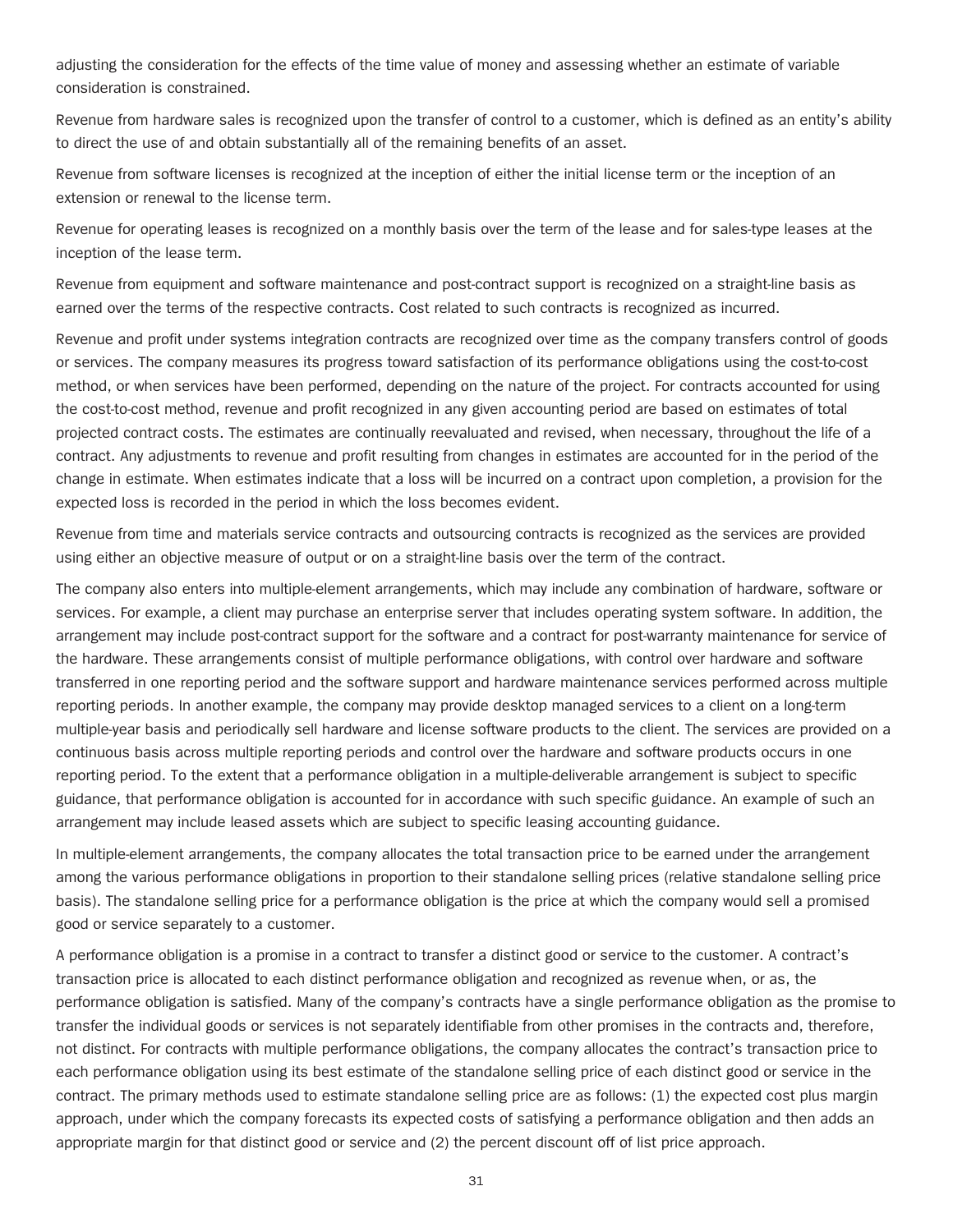In the Services segment, substantially all of the company's performance obligations are satisfied over time as work progresses and therefore substantially all of the revenue in this segment is recognized over time. The company generally receives payment for these contracts over time as the performance obligations are satisfied.

In the Technology segment, substantially all of the company's goods and services are transferred to customers at a single point in time. Revenue on these contracts is recognized when control over the product is transferred to the customer or a software license term begins. The company generally receives payment for these contracts upon signature or within 30 to 60 days.

At December 31, 2018, the company had approximately \$1.2 billion of remaining performance obligations of which approximately 40% is estimated to be recognized as revenue by the end of 2019. The company does not disclose the value of unsatisfied performance obligations for (1) contracts with an original expected length of one year or less and (2) contracts for which the company recognizes revenue at the amount to which it has the right to invoice for services performed.

The company discloses disaggregation of its customer revenue by geographic areas and by classes of similar products and services, by segment (see note 17).

The timing of revenue recognition, billings and cash collections results in billed accounts receivable, unbilled receivables, contract assets and deferred revenue (contract liabilities).

The disclosure of contract assets is a new requirement due to the adoption of Topic 606. At December 31, 2017, contract assets were included in accounts receivable, net on the company's consolidated balance sheet. At December 31, 2018, \$22.2 million of long-term contract assets were included in other long-term assets on the company's consolidated balance sheet.

At December 31, 2018, deposit liabilities of \$21.2 million were principally included in current deferred revenue. These deposit liabilities represent upfront consideration received from customers for services such as post-contract support and maintenance that allow the customer to terminate the contract at any time for convenience.

Significant changes during 2018 in the above contract asset and liability balances were as follows: revenue of \$307.1 million was recognized that was included in deferred revenue at December 31, 2017.

The company's incremental direct costs of obtaining a contract consist of sales commissions which are deferred and amortized ratably over the initial contract life. These costs are classified as current or noncurrent based on the timing of when the company expects to recognize the expense. The current and noncurrent portions of deferred commissions are included in prepaid expenses and other current assets and in other long-term assets, respectively, in the company's consolidated balance sheets. At December 31, 2018 and December 31, 2017, the company had \$12.1 million and \$11.0 million, respectively, of deferred commissions. For the year ended December 31, 2018, \$6.9 million of amortization expense related to deferred commissions was recorded in selling, general and administrative expense in the company's consolidated statement of income.

Costs to fulfill a contract, which are incurred upon initiation of certain services contracts and are related to initial customer setup, are included in outsourcing assets, net in the company's consolidated balance sheet. The amount of such cost at December 31, 2018 and December 31, 2017 was \$79.5 million and \$76.0 million, respectively. These costs are amortized over the initial contract life and reported in Services cost of sales. During 2018, \$21.7 million was amortized. Recoverability of these costs are subject to various business risks. Quarterly, the company compares the carrying value of these assets with the undiscounted future cash flows expected to be generated by them to determine if there is impairment. If impaired, these assets are reduced to an estimated fair value on a discounted cash flow basis. The company prepares its cash flow estimates based on assumptions that it believes to be reasonable but are also inherently uncertain. Actual cash flows could differ from these estimates.

**Income taxes** Income taxes are based on income before taxes for financial reporting purposes and reflect a current tax liability for the estimated taxes payable in the current-year tax returns and changes in deferred taxes. Deferred tax assets or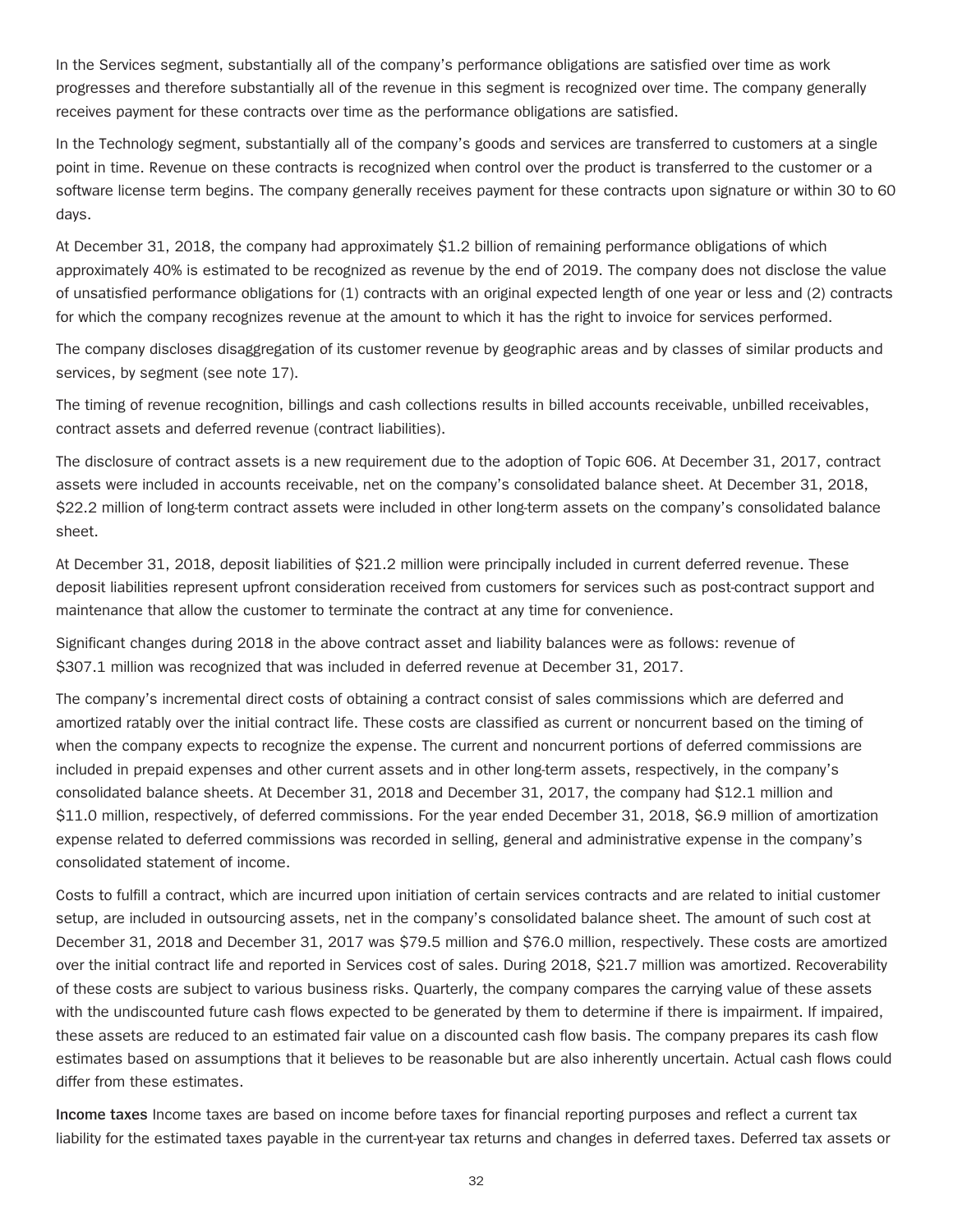liabilities are determined based on differences between financial reporting and tax bases of assets and liabilities and are measured using enacted tax laws and rates. A valuation allowance is provided on deferred tax assets if it is determined that it is more likely than not that the asset will not be realized. The company releases the income tax effects of deferred tax balances that have a valuation allowance from accumulated other comprehensive income once the reason the tax effects were established ceases to exist (e.g. postretirement plan is liquidated). The company recognizes penalties and interest accrued related to income tax liabilities in provision for income taxes in its consolidated statements of income.

The company treats the global intangible low-taxed income tax, or GILTI, as a period cost when included in U.S. taxable income, and the base erosion and anti-abuse tax, or BEAT, as a period cost when incurred.

**Marketable software** The cost of development of computer software to be sold or leased, incurred subsequent to establishment of technological feasibility, is capitalized and amortized to cost of sales over the estimated revenue-producing lives of the products, which is generally 3 years following product release. The company continually reassesses the estimated revenue-producing lives of the products and will revise the lives as necessary. The company performs quarterly reviews to ensure that unamortized costs remain recoverable from future revenue.

**Internal-use software** The company capitalizes certain internal and external costs incurred to acquire or create internal-use software, principally related to software coding, designing system interfaces, and installation and testing of the software. These costs are amortized in accordance with the fixed asset policy described above.

**Outsourcing assets** Costs on outsourcing contracts are generally expensed as incurred. However, certain costs incurred upon initiation of an outsourcing contract (principally initial customer setup) are deferred and expensed over the initial contract life. Fixed assets and software used in connection with outsourcing contracts are capitalized and depreciated over the shorter of the initial contract life or in accordance with the fixed asset policy described above.

Recoverability of outsourcing assets is subject to various business risks. Quarterly, the company compares the carrying value of the outsourcing assets with the undiscounted future cash flows expected to be generated by the outsourcing assets to determine if there is impairment. If impaired, the outsourcing assets are reduced to an estimated fair value on a discounted cash flow basis. The company prepares its cash flow estimates based on assumptions that it believes to be reasonable but are also inherently uncertain. Actual future cash flows could differ from these estimates.

**Translation of foreign currency** The local currency is the functional currency for most of the company's international subsidiaries, and as such, assets and liabilities are translated into U.S. dollars at year-end exchange rates. Income and expense items are translated at average exchange rates during the year. Translation adjustments resulting from changes in exchange rates are reported in other comprehensive income (loss). Exchange gains and losses on intercompany balances are reported in other income (expense), net.

For those international subsidiaries operating in highly inflationary economies, the U.S. dollar is the functional currency, and as such, nonmonetary assets and liabilities are translated at historical exchange rates, and monetary assets and liabilities are translated at current exchange rates. Exchange gains and losses arising from translation are included in other income (expense), net.

**Stock-based compensation plans** Stock-based compensation represents the cost related to stock-based awards granted to employees and directors. Compensation expense for performance-based restricted stock unit awards is recognized as expense ratably for each installment from the date of the grant until the date the restrictions lapse and is based on the fair market value at the date of grant and the probability of achievement of the specific performance-related goals. Compensation expense for market-based awards is recognized as expense ratably over the measurement period, regardless of the actual level of achievement, provided the service requirement is met. The fair value of restricted stock units with time and performance conditions is determined based on the trading price of the company's common shares on the date of grant. The fair value of awards with market conditions is estimated using a Monte Carlo simulation. The company recognizes compensation expense for the fair value of stock options, which have graded vesting, on a straight-line basis over the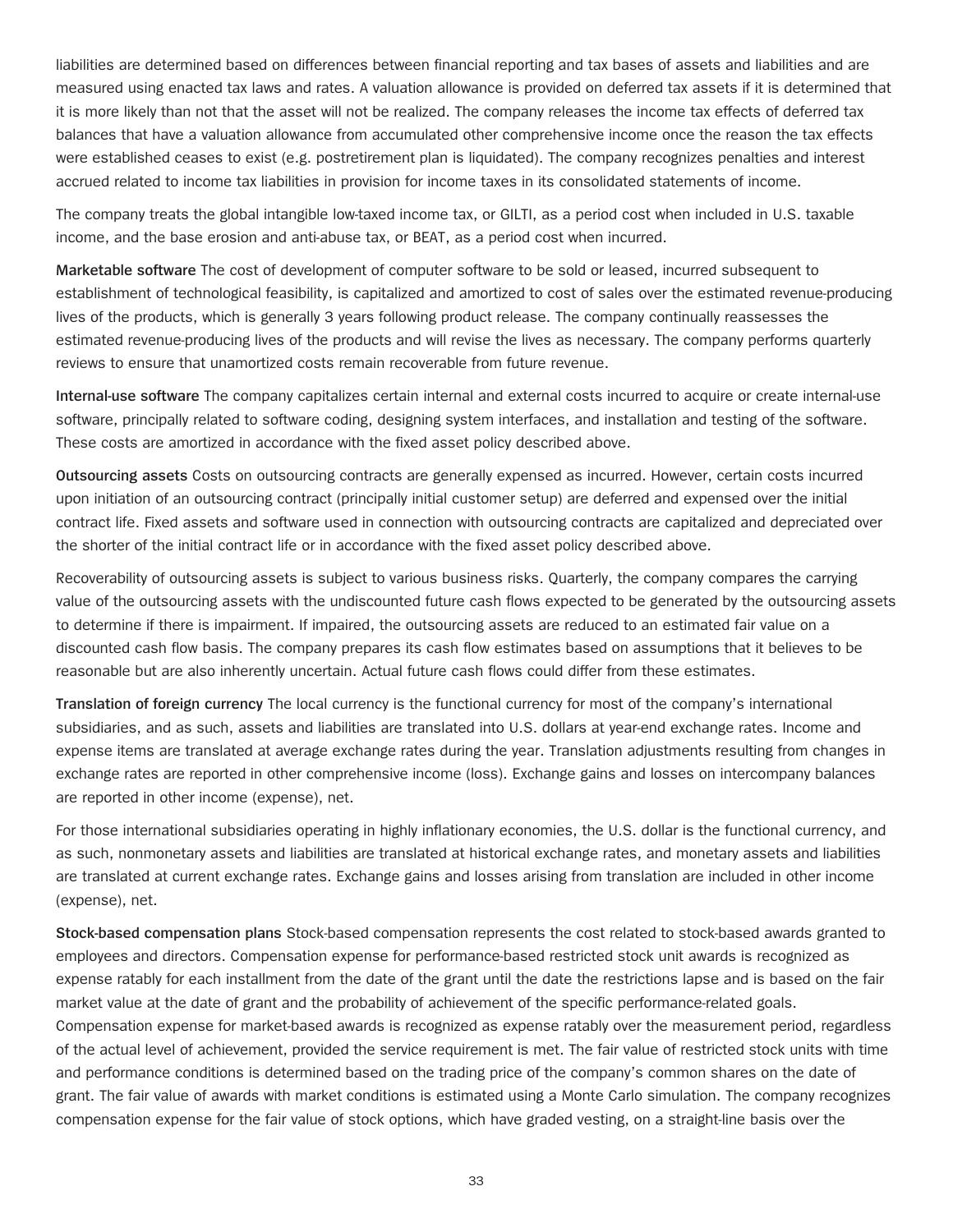requisite service period. The company estimates the fair value of stock options using a Black-Scholes valuation model. The expense is recorded in selling, general and administrative expenses.

**Retirement benefits** Accounting rules covering defined benefit pension plans and other postretirement benefits require that amounts recognized in financial statements be determined on an actuarial basis. A significant element in determining the company's retirement benefits expense or income is the expected long-term rate of return on plan assets. This expected return is an assumption as to the average rate of earnings expected on the funds invested or to be invested to provide for the benefits included in the projected pension benefit obligation. The company applies this assumed long-term rate of return to a calculated value of plan assets, which recognizes changes in the fair value of plan assets in a systematic manner over four years. This produces the expected return on plan assets that is included in retirement benefits expense or income. The difference between this expected return and the actual return on plan assets is deferred. The net deferral of past asset losses or gains affects the calculated value of plan assets and, ultimately, future retirement benefits expense or income.

At December 31 of each year, the company determines the fair value of its retirement benefits plan assets as well as the discount rate to be used to calculate the present value of plan liabilities. The discount rate is an estimate of the interest rate at which the retirement benefits could be effectively settled. In estimating the discount rate, the company looks to rates of return on high-quality, fixed-income investments currently available and expected to be available during the period to maturity of the retirement benefits. The company uses a portfolio of fixed-income securities, which receive at least the second-highest rating given by a recognized ratings agency.

**Fair value measurements** Fair value is defined as the price that would be received to sell an asset or paid to transfer a liability in an orderly transaction between market participants at the measurement date. When determining fair value measurements for assets and liabilities required to be recorded at fair value, the company assumes that the transaction is an orderly transaction that assumes exposure to the market for a period before the measurement date to allow for marketing activities that are usual and customary for transactions involving such assets or liabilities; it is not a forced transaction (for example, a forced liquidation or distress sale). The fair value hierarchy has three levels of inputs that may be used to measure fair value: Level 1 – Quoted prices (unadjusted) in active markets for identical assets or liabilities that the company can access at the measurement date; Level 2 – Inputs other than quoted prices within Level 1 that are observable for the asset or liability, either directly or indirectly; and Level 3 – Unobservable inputs for the asset or liability. The company has applied fair value measurements to its long-term debt (see note 12), derivatives (see note 9) and to its postretirement plan assets (see note 14).

**Noncontrolling interest** The company owns a fifty-one percent interest in Intelligent Processing Solutions Ltd. ("iPSL"), a U.K. business process outsourcing joint venture. The remaining interests, which are reflected as a noncontrolling interest in the company's financial statements, are owned by three financial institutions for which iPSL performs services.

#### **Note 2 – Recent accounting pronouncements and accounting changes**

#### **Accounting Pronouncements Adopted**

Effective January 1, 2018, the company adopted ASU No. 2017-07 *Compensation—Retirement Benefits (Topic 715): Improving the Presentation of Net Periodic Pension Cost and Net Periodic Postretirement Benefit Cost* issued by the Financial Accounting Standards Board ("FASB") which requires employers to present the service cost component of net periodic benefit cost in the same income statement line item(s) as other employee compensation costs arising from services rendered during the period. The other components of net periodic benefit cost are presented separately from the line items that include service cost and outside the subtotal of operating income. ASU No. 2017-07 allows a practical expedient that permits an entity to use amounts disclosed in its pension and other postretirement benefit plan footnote for the prior comparative periods as the estimation basis for applying the retrospective presentation requirements. The new guidance has been applied on a retrospective basis, using the practical expedient, whereby prior-period financial statements have been adjusted to reflect the adoption of the new guidance, as required by the FASB. For the years ended December 31, 2017 and 2016, \$92.5 million and \$81.6 million, respectively, of net periodic benefit cost other than service cost, was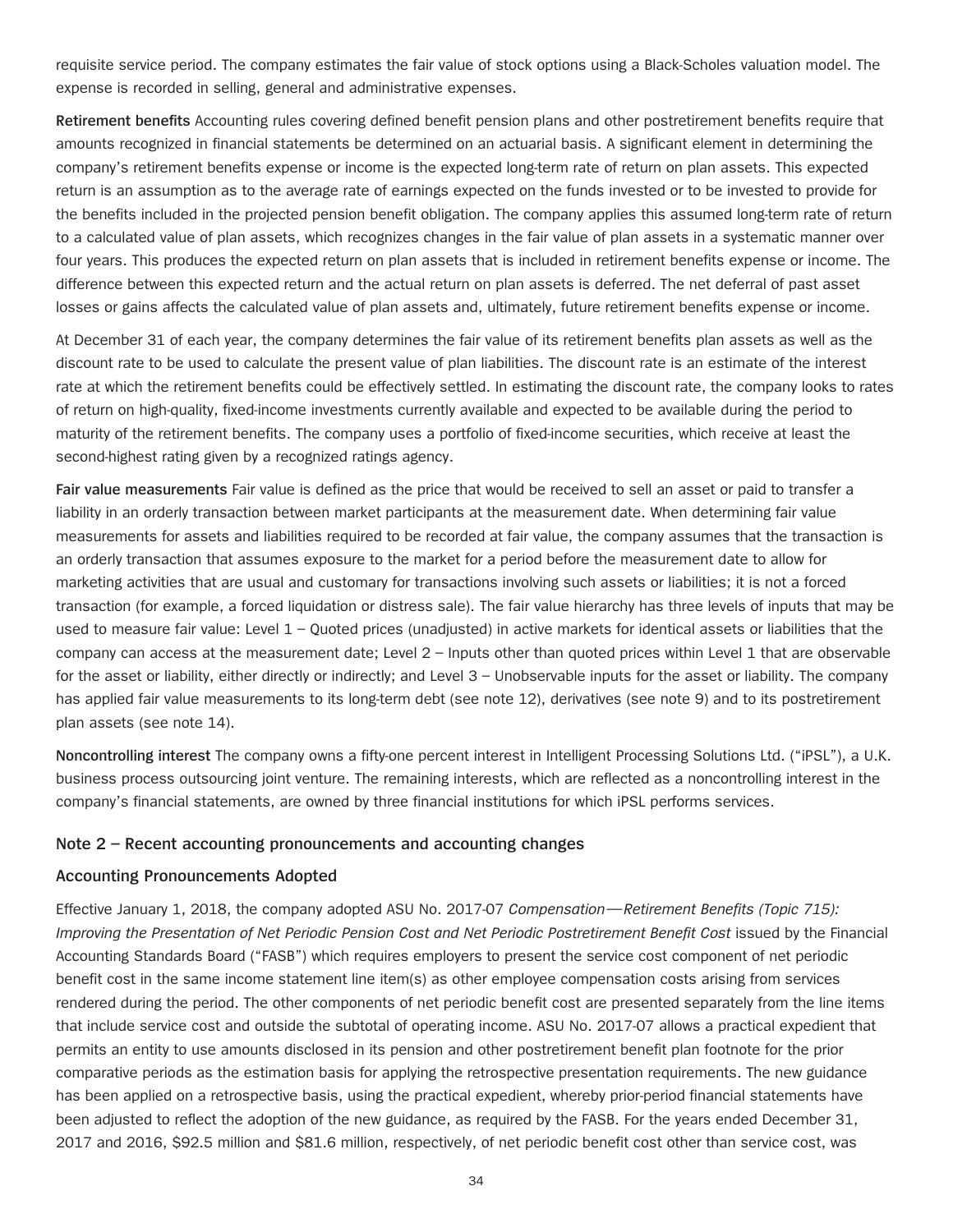reclassified from cost of revenue, selling, general and administrative expenses and research and development expenses to other income (expense), net in the company's consolidated results of operations (see note 14).

Effective January 1, 2018, the company adopted ASU No. 2014-09 *Revenue from Contracts with Customers (Topic 606)* issued by the FASB which establishes principles that an entity shall apply to report useful information to users of financial statements about the nature, amount, timing and uncertainty of revenue and cash flows from a contract with a customer. Topic 606 allows for either "full retrospective" adoption, meaning the standard is applied to all periods presented, or "modified retrospective" adoption, meaning the standard is applied only to the most current period presented in the financial statements. Topic 606 requires the company to recognize revenue for certain transactions, including extended payment term software licenses and short-term software licenses, sooner than the prior rules would allow and requires the company to recognize software license extensions and renewals (the most significant impact upon adoption), later than the prior rules would allow. Topic 606 also requires significantly expanded disclosure requirements. The company has adopted the standard using the modified retrospective method and applied the standard to all contracts that were not completed as of January 1, 2018. The cumulative effect of the adoption was recognized as an increase in the company's accumulated deficit of \$21.4 million on January 1, 2018.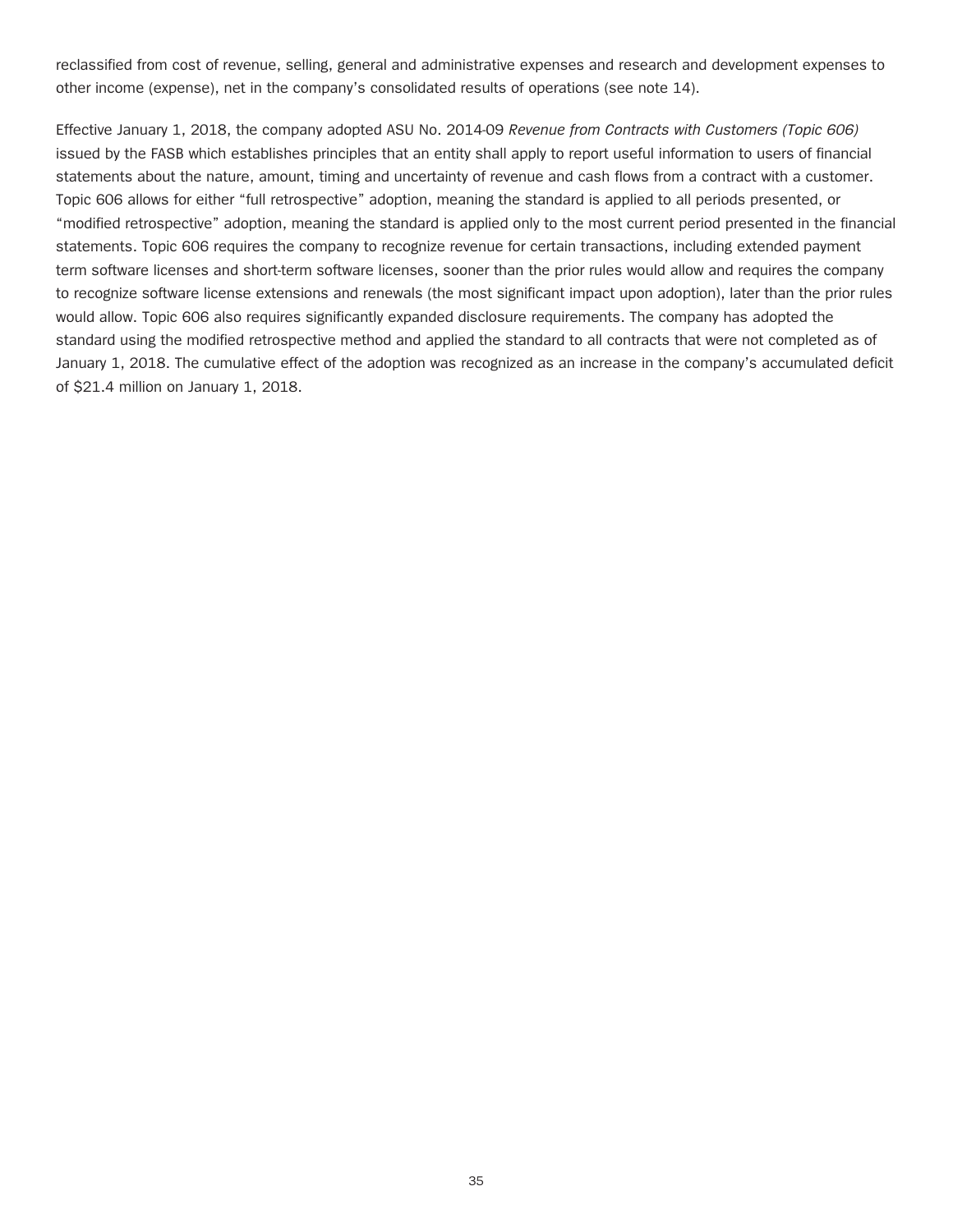As Reported Adjustments Balances **Without** Adoption of Topic 606 *For the year ended December 31, 2018* **Statement of Income** Revenue Services \$ 2,386.3 \$ (6.2) \$ 2,380.1 Technology 438.7 (139.9) 298.8 Costs and expenses Cost of revenue Services 2,010.5 (3.0) 2,007.5 Technology 128.2 (5.8) 122.4 Selling, general and administrative expenses 370.3 0.9 371.2 Operating income 284.1 (138.2) 145.9 Income before income taxes 6.0 and the state of the state of the state of the state of the state of the state of the state of the state of the state of the state of the state of the state of the state of the state of the s Provision for income taxes and the set of the set of the set of the set of the set of the set of the set of the set of the set of the set of the set of the set of the set of the set of the set of the set of the set of the Consolidated net income (40.7) (40.7) (40.7) (40.7) (40.7) Net income attributable to Unisys Corporation  $(44.1)$ *As of December 31, 2018* **Balance Sheet** Assets Accounts receivable, net current  $\sim$  8 509.2 \$ 10.9 \$ 520.1 Contract assets 29.7 (29.7) – Inventories 27.3 10.6 37.9 Prepaid expenses and other current assets 130.2 1.5 131.7 Deferred income taxes – long-term 11.0 and the state of the state of the state of the state of the state of the state of the state of the state of the state of the state of the state of the state of the state of the state Other long-term assets 202.6 (27.8) 174.8 Total assets 2,457.6 (32.8) 2,424.8 Liabilities Deferred revenue – current 294.4 70.3 364.7 Other accrued liabilities – current 29.3 and 350.0 (20.7) 329.3 Long-term deferred revenue 157.2 10.4 167.6 Other long-term liabilities 77.4 5.5 82.9 Equity Accumulated deficit (1,694.0) (98.3) (1,792.3) (1,792.3) Total liabilities and deficit 2,457.6 (32.8) 2,424.8

The following table summarizes the effects of adopting ASU No. 2014-09 on the company's consolidated financial statements as of and for the year ended December 31, 2018.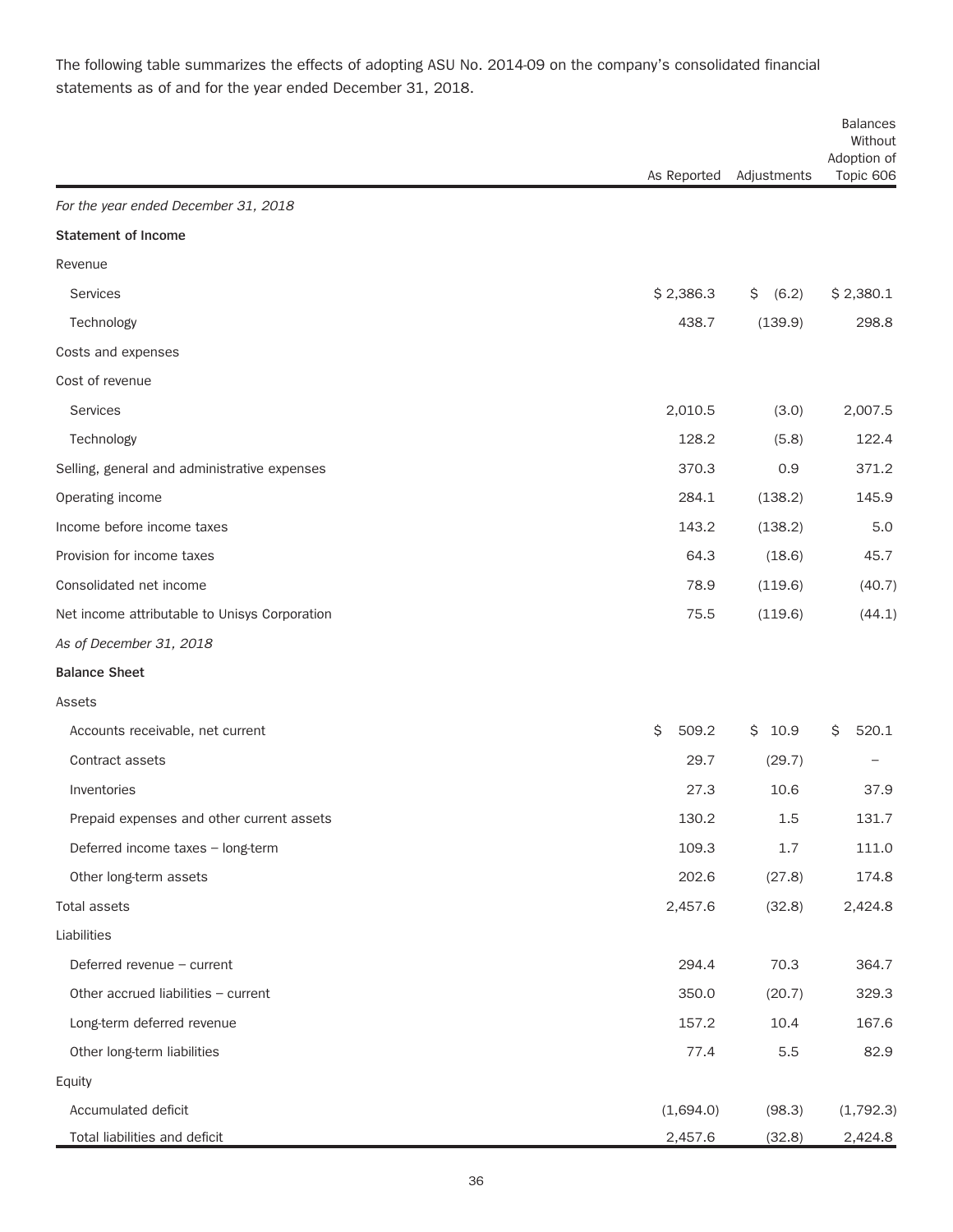Included in the Technology revenue adjustments for the year ended December 31, 2018 in the above table is \$53.0 million of revenue from software license extensions and renewals which were contracted for in the fourth quarter of 2017 and properly recorded as revenue at that time under the revenue recognition rules then in effect (Topic 605). Upon adoption of the new revenue recognition rules (Topic 606) on January 1, 2018, and since the company adopted Topic 606 under the modified retrospective method whereby prior periods were not restated, the company was required to include this \$53.0 million in the cumulative effect adjustment to retained earnings on January 1, 2018. Topic 606 requires revenue related to software license renewals or extensions to be recorded when the new license term begins, which in the case of the \$53.0 million is January 1, 2018. The company has excluded revenue and related profit for these software licenses to reflect the balances without the adoption of Topic 606 in the above table. This is a one-time adjustment and it will not reoccur in future periods. There are additional adjustments being made in the above table, but they do not represent previously recorded revenue. Those additional adjustments represent other differences between Topic 605 and Topic 606, principally extended payment term software licenses and short-term software licenses both of which are recorded at the inception of the license term under Topic 606, but were required to be recognized ratably over the software license term under Topic 605. An additional adjustment is that under Topic 605, a company was not able to recognize software license revenue until the last software license is delivered due to the lack of vendor specific objective evidence, whereas under Topic 606, a company is required to use the standalone selling price for all performance obligations. This resulted in software license revenue being recognized sooner under Topic 606 compared with Topic 605.

In 2018, the company adopted ASU No. 2017-05 *Other Income—Gains and Losses from the Derecognition of Nonfinancial Assets (Subtopic 610-20)* issued by the FASB which clarifies the scope and application of ASC 610-20 on the sale or transfer of nonfinancial assets and in substance nonfinancial assets to noncustomers, including partial sales. The company adopted the standard using the modified retrospective method. The cumulative effect of the adoption was recognized as a decrease in the company's accumulated deficit of \$6.3 million.

Effective July 1, 2018, the company adopted ASU No. 2018-02 *Income Statement—Reporting Comprehensive Income (Topic 220): Reclassification of Certain Tax Effects from Accumulated Other Comprehensive Income* by applying the changes in the period of adoption. The new guidance permits companies to reclassify stranded tax effects in accumulated other comprehensive income ("AOCI") caused by the U.S. Tax Cuts and Jobs Act of 2017 ("TCJA") to retained earnings. Upon enactment of the TCJA, the U.S. corporate tax rate was reduced from 35% to 21% and the Company's U.S. deferred tax balances and related valuation allowances were remeasured to the lower enacted U.S. corporate tax rate. In accordance with its accounting policy, the company releases the income tax effects of deferred tax balances that have a valuation allowance from AOCI once the reason the tax effects were established cease to exist (e.g. postretirement plan is liquidated). The new guidance allows for the reclassification of stranded tax effects as a result of the change in tax rates from the TCJA to be recorded upon adoption of the guidance rather than at cessation date. On July 1, 2018, \$208.7 million related to postretirement plans was reclassified from AOCI to retained earnings.

In September 2018, the company adopted SEC Release No. 33-10532, *Disclosure Update and Simplification* which amends certain disclosure requirements that were redundant, duplicative, overlapping, outdated or superseded. In addition, the rule expands the disclosure requirements on changes in stockholders' equity for interim periods. Under this rule, a reconciliation of changes in stockholders' equity is required for each period for which an income statement is presented. The company applied the new disclosure requirements retrospectively to all periods presented. There was no overall impact on the company's consolidated financial statements.

Effective for the annual reporting period ended December 31, 2018, the company adopted ASU No. 2018-14, *Compensation—Retirement Benefits—Defined Benefit Plans—General (Subtopic 715-20): Disclosure Framework—Changes to the Disclosure Requirements for Defined Benefit Plans* which adds, removes and clarifies disclosure requirements related to defined benefit pension and other postretirement plans. The company applied the changes on a retrospective basis for all periods presented. There was no overall impact on the company's consolidated financial statements.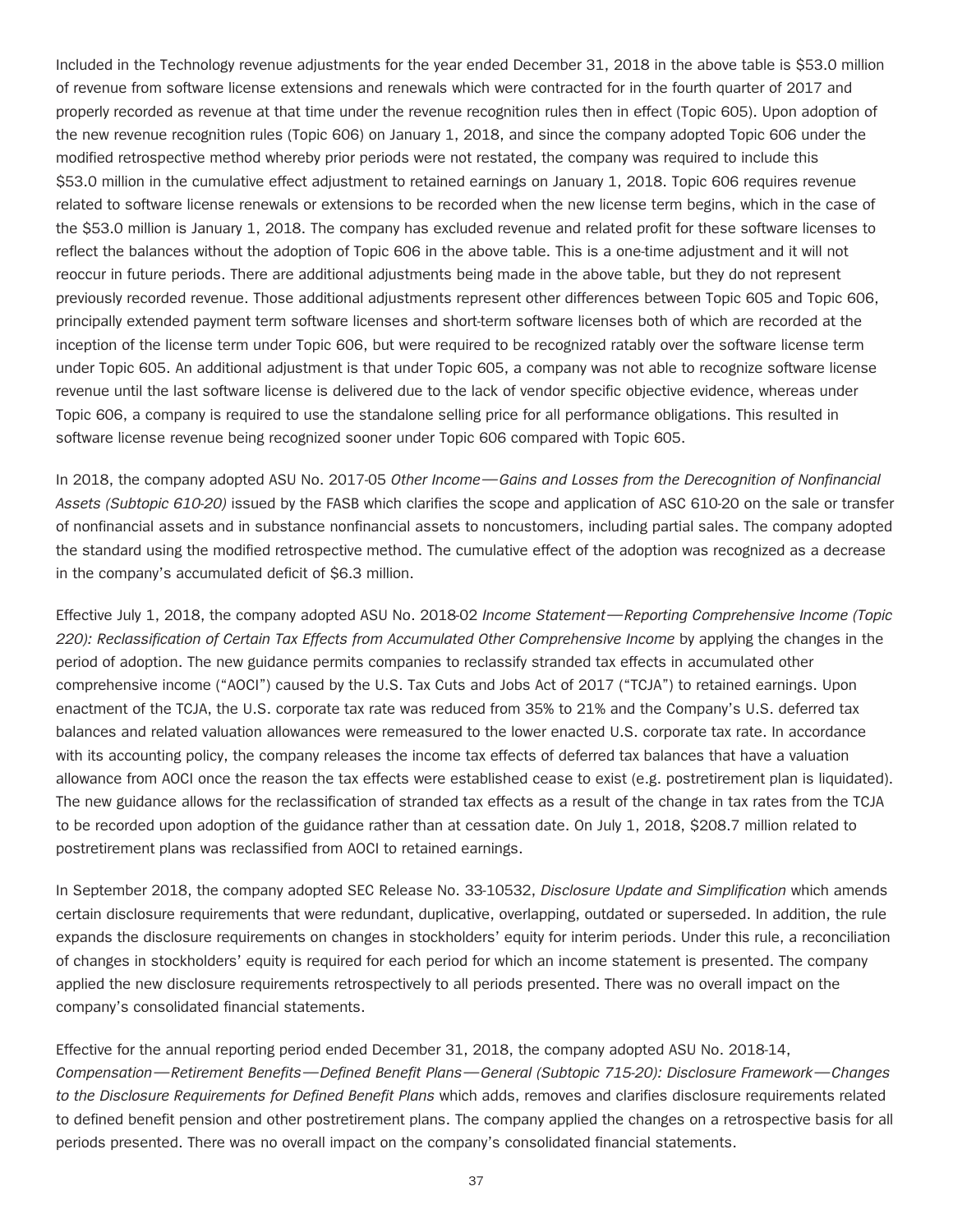#### **Accounting Pronouncements Not Yet Adopted**

In August 2018, the FASB issued ASU No. 2018-15, *Intangibles—Goodwill and Other—Internal—Use Software (Subtopic 350-40)*: *Customer's Accounting for Implementation Costs Incurred in a Cloud Computing Arrangement That Is a Service Contract* which clarifies the accounting for implementation costs incurred in a cloud computing arrangement that is a service contract. This update is effective for fiscal years ending after December 15, 2019, with earlier adoption permitted. The new guidance can be applied retrospectively or prospectively to all implementation costs incurred after the date of adoption. The company is currently assessing when it will choose to adopt, and is currently evaluating the impact of the adoption on its consolidated financial statements.

In June 2016, the FASB issued ASU No. 2016-13 *Financial Instruments—Credit Losses (Topic 326): Measurement of Credit Losses on Financial Instruments* which introduces a new model for recognizing credit losses on financial instruments based on an estimate of current expected losses. This includes trade and other receivables, loans and other financial instruments. This update is effective for annual periods beginning after December 15, 2019, with earlier adoption permitted. The company is currently assessing when it will choose to adopt, and is currently evaluating the impact of the adoption on its consolidated financial statements.

In February 2016, the FASB issued ASU No. 2016-02 *Leases (Topic 842)*, which is intended to improve financial reporting about leasing transactions. The ASU requires organizations that lease assets, referred to as lessees, to recognize on the balance sheet the assets and liabilities for the rights and obligations created by those leases. The standard also requires disclosures to help investors and other financial statement users better understand the amount, timing and uncertainty of cash flows arising from leases. In July 2018, the FASB issued ASU No. 2018-11, *Leases (Topic 842), Targeted Improvements,* which provides an alternative transition method permitting the recognition of a cumulative-effect adjustment to retained earnings on the date of adoption rather than restating comparative periods in transition as originally prescribed by Topic 842. The standard is effective for annual reporting periods beginning after December 15, 2018, which for the company is January 1, 2019. The company will adopt the new guidance utilizing the alternative transition method. The company reviewed lease contracts, implemented new lease accounting software, established new processes and internal controls and evaluated the impact of certain accounting policy elections. The adoption is expected to have a material impact on the consolidated financial position, and is not expected to have a material impact on the consolidated results of operations and cash flows.

#### **Note 3 – Cost-reduction actions**

#### *2018 Cost-reduction Plan*

In the fourth quarter of 2018, the company committed to a reduction of 589 employees. This resulted in charges, principally related to severance costs, of \$27.7 million, which were comprised of: (a) a charge of \$5.2 million for 264 employees in the U.S. and (b) a charge of \$22.5 million for 325 employees outside the U.S. The charges were recorded in the following statement of income classifications: cost of revenue - services, \$25.4 million and selling, general and administrative expenses, \$2.3 million.

#### *2015 Cost-reduction Plan*

There were no additional cost-reduction charges recorded during 2018; however, a benefit of \$8.0 million was recorded in the current year for changes in estimates. The benefit was recorded in the following statement of income classifications: cost of revenue - services, \$7.3 million and selling, general and administrative expenses, \$0.7 million.

During 2017, the company recognized cost-reduction charges and other costs of \$146.8 million, principally related to a reduction in employees. The charges related to work-force reductions were \$117.9 million, principally related to severance costs, and were comprised of: (a) a charge of \$9.4 million for 542 employees and \$(1.3) million for changes in estimates in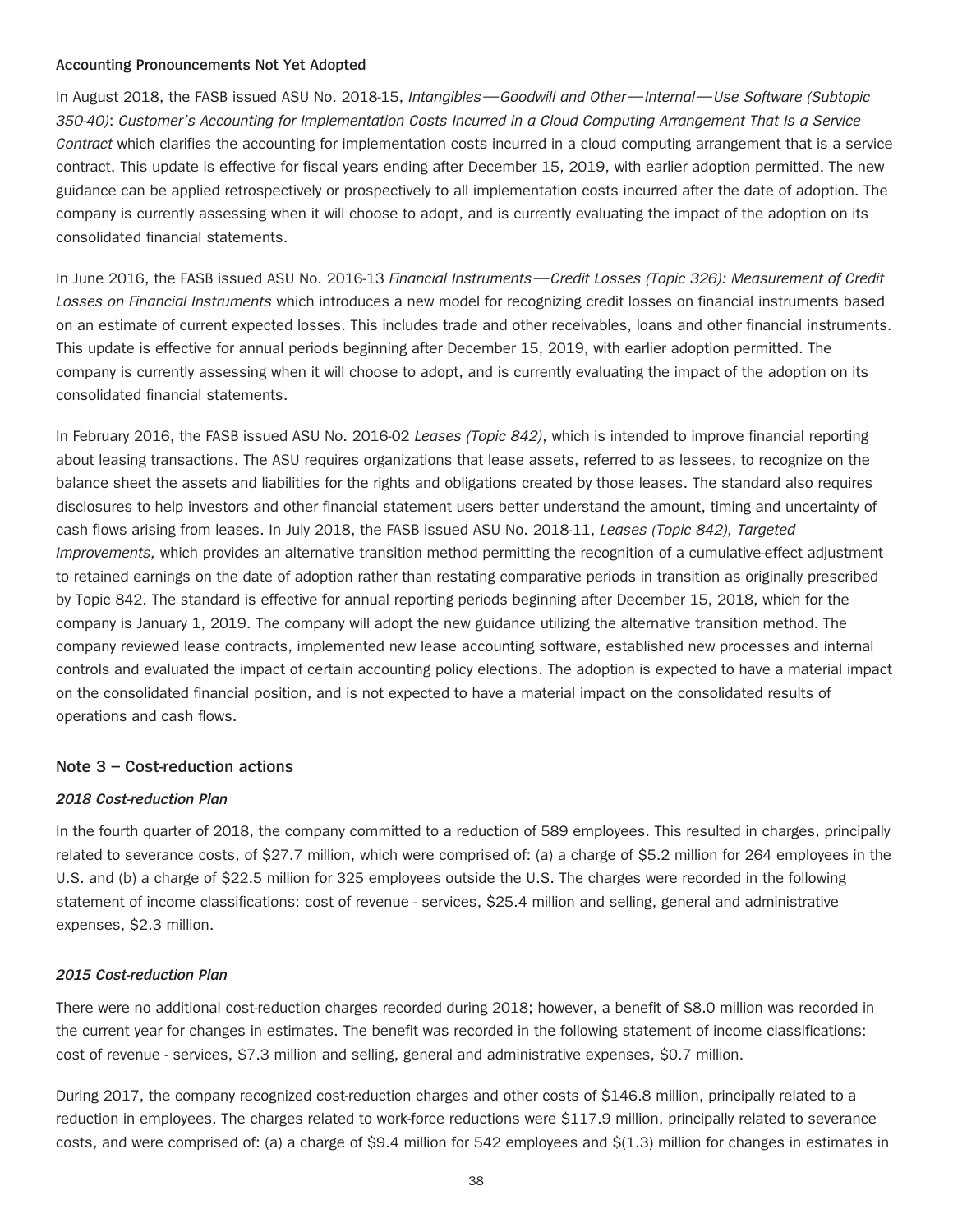the U.S. and (b) a charge of \$109.4 million for 2,274 employees, \$8.2 million for additional benefits provided in 2017 and \$(7.8) million for changes in estimates outside the U.S. In addition, the company recorded charges of \$28.9 million comprised of \$4.7 million for idle leased facilities costs, \$5.4 million for contract amendment and termination costs, \$5.2 million for professional fees and other expenses related to the cost-reduction effort, \$1.8 million for net asset sales and write-offs and \$11.8 million for net foreign currency losses related to exiting foreign countries. The charges were recorded in the following statement of income classifications: cost of revenue - services, \$99.6 million; cost of revenue technology, \$0.4 million; selling, general and administrative expenses, \$33.6 million; research and development expenses, \$1.4 million; and other income (expense), net, \$11.8 million.

During 2016, the company recognized cost-reduction charges and other costs of \$82.1 million, principally related to a reduction in employees. The charges related to work-force reductions were \$62.6 million, principally related to severance costs, and were comprised of: (a) a charge of \$8.3 million for 351 employees and \$(1.3) million for changes in estimates in the U.S. and (b) a charge of \$58.6 million for 1,048 employees and \$(3.0) million for changes in estimates outside the U.S. In addition, the company recorded charges of \$19.5 million comprised of \$1.4 million for idle leased facilities costs, \$4.1 million for contract amendment and termination costs, \$13.3 million for professional fees and other expenses related to the cost-reduction effort and \$0.7 million for net asset sales and write-offs. The charges were recorded in the following statement of income classifications: cost of revenue - services, \$42.4 million; selling, general and administrative expenses, \$38.0 million; and research and development expenses, \$1.7 million.

Liabilities and expected future payments related to the company's cost-reduction actions are as follows:

|                                                           |        |       | Work-Force<br><b>Reductions</b> | <b>Idle Leased</b><br>Facilities |
|-----------------------------------------------------------|--------|-------|---------------------------------|----------------------------------|
|                                                           | Total  | U.S.  | International                   | Costs                            |
| Balance at January 1, 2016                                | \$33.0 | \$4.2 | \$28.8                          | $S-$                             |
| Additional provisions                                     | 68.3   | 8.3   | 58.6                            | 1.4                              |
| Payments                                                  | (59.3) | (9.4) | (49.9)                          |                                  |
| Changes in estimates                                      | (4.3)  | (1.3) | (3.0)                           |                                  |
| Translation adjustments                                   | (1.1)  | -     | (1.1)                           |                                  |
| Balance at December 31, 2016                              | 36.6   | 1.8   | 33.4                            | 1.4                              |
| Additional provisions                                     | 131.2  | 9.4   | 117.6                           | 4.2                              |
| Payments                                                  | (49.3) | (6.0) | (41.3)                          | (2.0)                            |
| Changes in estimates                                      | (8.6)  | (1.3) | (7.8)                           | 0.5                              |
| Translation adjustments                                   | 7.9    | —     | 7.7                             | 0.2                              |
| Balance at December 31, 2017                              | 117.8  | 3.9   | 109.6                           | 4.3                              |
| Additional provisions                                     | 27.7   | 5.2   | 22.5                            |                                  |
| Payments                                                  | (44.4) | (3.1) | (39.3)                          | (2.0)                            |
| Changes in estimates                                      | (8.0)  | 0.1   | (8.8)                           | 0.7                              |
| Translation adjustments                                   | (4.0)  | -     | (3.9)                           | (0.1)                            |
| Balance at December 31, 2018                              | \$89.1 | \$6.1 | \$80.1                          | \$2.9                            |
| Expected future payments on balance at December 31, 2018: |        |       |                                 |                                  |
| In 2019                                                   | \$75.8 | \$5.6 | \$68.8                          | \$1.4                            |
| Beyond 2019                                               | 13.3   | 0.5   | 11.3                            | 1.5                              |

#### **Note 4 – Rental expense and commitments**

Rental expense and income from subleases for the three years ended December 31, 2018 were as follows:

| Year ended December 31,                    | 2018 | 2017                        | 2016 |
|--------------------------------------------|------|-----------------------------|------|
| Rental expense, less income from subleases |      | <b>\$67.4</b> \$71.7 \$77.4 |      |
| Income from subleases                      |      | \$ 3.1 \$ 4.4 \$ 7.8        |      |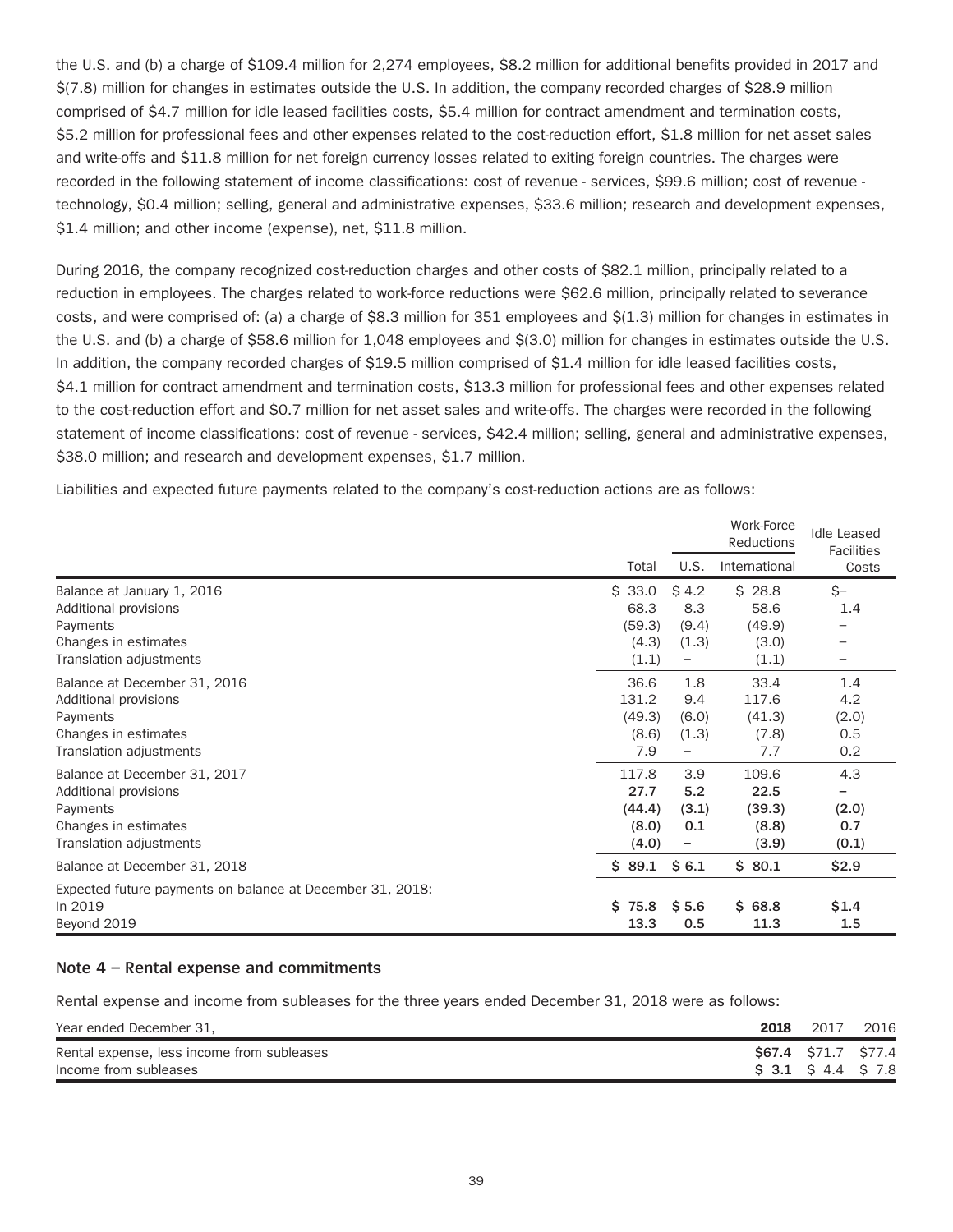Minimum net rental commitments under noncancelable operating leases, including idle leases, outstanding at December 31, 2018, substantially all of which relate to real properties, were as follows:

| rear       |         |
|------------|---------|
| 2019       | \$48.5  |
| 2020       | 42.1    |
| 2021       | 30.0    |
| 2022       | 20.8    |
| 2023       | 14.3    |
| Thereafter | 24.4    |
| Total      | \$180.1 |

Such rental commitments have been reduced by minimum sublease rentals of \$2.7 million, due in the future under noncancelable subleases.

At December 31, 2018, the company had outstanding standby letters of credit and surety bonds totaling approximately \$272 million related to performance and payment guarantees. On the basis of experience with these arrangements, the company believes that any obligations that may arise will not be material. In addition, at December 31, 2018, the company had deposits and collateral of approximately \$15 million in other long-term assets, principally related to tax contingencies in Brazil.

#### **Note 5 – Foreign currency**

 $\sqrt{2}$ 

Effective July 1, 2018, the company's Argentinian subsidiary began to apply highly inflationary accounting due to cumulative inflation of approximately 100 percent or more over the last 3-year period. For those international subsidiaries operating in highly inflationary economies, the U.S. dollar is the functional currency, and as such, nonmonetary assets and liabilities are translated at historical exchange rates, and monetary assets and liabilities are translated at current exchange rates. Exchange gains and losses arising from translation are included in other income (expense), net. The impact of applying highly inflationary accounting in the third quarter of 2018 was immaterial. At December 31, 2018, the company's operations in Argentina had net monetary assets denominated in local currency of approximately \$5.1 million.

During the years ended December 31, 2018, 2017 and 2016, the company recognized foreign exchange gains (losses) in "Other income (expense), net" in its consolidated statements of income of \$(5.9) million, \$(9.9) million and \$2.3 million, respectively. The year ended December 31, 2017 also includes \$11.8 million of net foreign currency losses related to exiting foreign countries in connection with the company's restructuring plan.

#### **Note 6 – Income taxes**

Following is the total income (loss) before income taxes and the provision for income taxes for the three years ended December 31, 2018.

| Year ended December 31,                    | 2018              | 2017                                               | 2016            |
|--------------------------------------------|-------------------|----------------------------------------------------|-----------------|
| Income (loss) before income taxes          |                   |                                                    |                 |
| <b>United States</b><br>Foreign            | 196.8             | \$ (53.6) \$ (152.7) \$ (88.3)<br>80.6             | 108.8           |
| Total income (loss) before income taxes    |                   | $$143.2 \; \text{$} \; (72.1) \; \text{$} \; 20.5$ |                 |
| Provision for income taxes<br>Current      |                   |                                                    |                 |
| <b>United States</b><br>Foreign            | S.<br>4.7<br>51.4 | \$ (42.8) \$<br>33.9                               | 6.7<br>47.7     |
| Total                                      | 56.1              | (8.9)                                              | 54.4            |
| Deferred<br>Foreign                        | 8.2               | 3.4                                                | 2.8             |
| Total provision (benefit) for income taxes | \$64.3            | S                                                  | $(5.5)$ \$ 57.2 |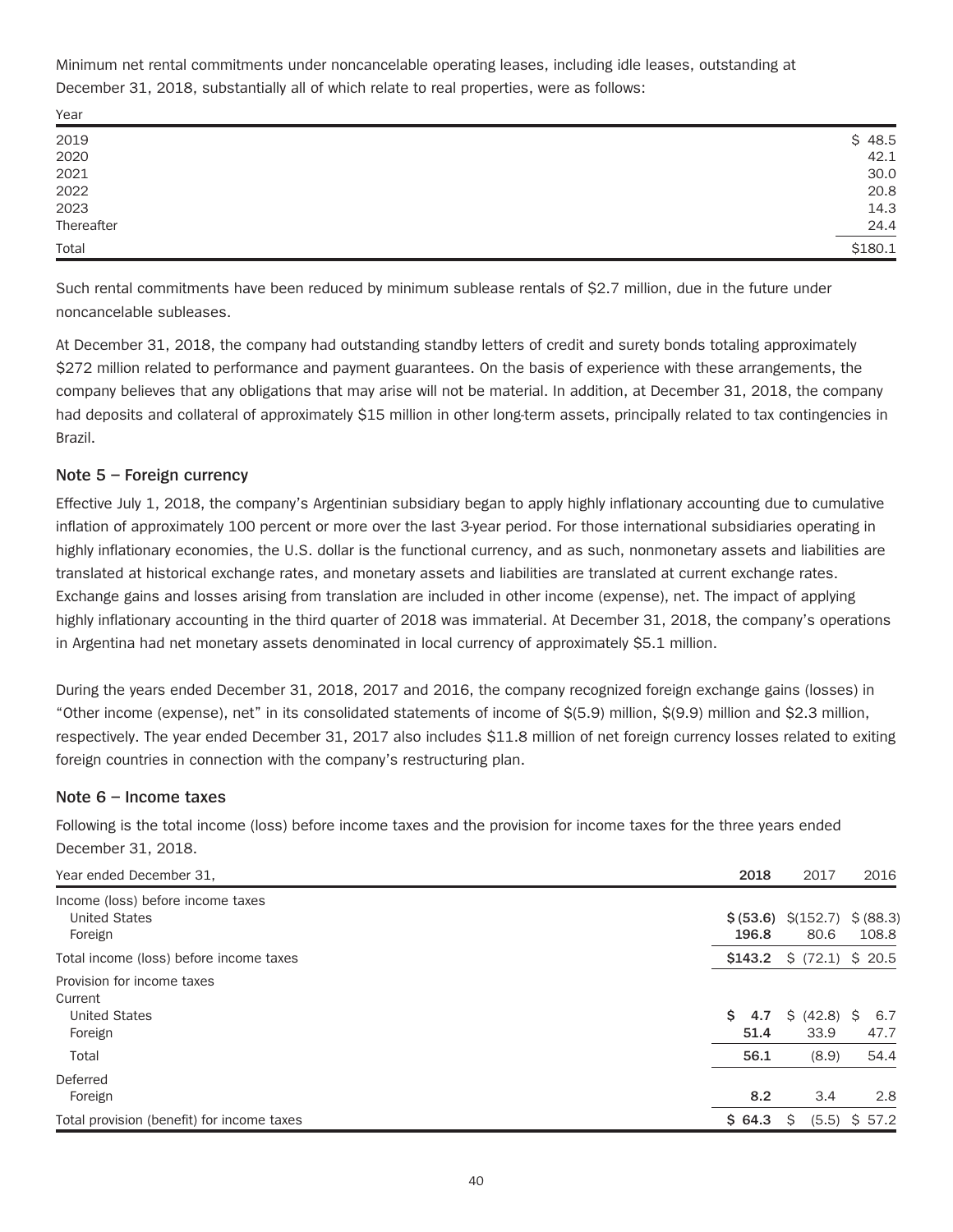Following is a reconciliation of the provision (benefit) for income taxes at the United States statutory tax rate to the provision for income taxes as reported:

| Year ended December 31,                                                 | 2018         | 2017          | 2016   |
|-------------------------------------------------------------------------|--------------|---------------|--------|
| United States statutory income tax provision (benefit)                  | \$30.1       | $$^{(25.2)}$$ | 7.2    |
| Income and losses for which no provision or benefit has been recognized | 22.2         | 70.3          | 65.5   |
| Foreign rate differential and other foreign tax expense                 | 9.5          | (11.3)        | (21.1) |
| Income tax withholdings                                                 | 19.3         | 16.8          | 22.8   |
| Permanent items                                                         | (5.0)        | (3.0)         | (4.7)  |
| Enacted rate changes                                                    | (2.3)        | (0.4)         | 3.5    |
| Change in uncertain tax positions                                       | (1.2)        | 2.3           | 0.4    |
| Change in valuation allowances due to changes in judgment               | (5.9)        | (4.6)         | (16.4) |
| Income tax credits, U.S.                                                | (2.4)        | (50.4)        |        |
| Provision (benefit) for income taxes                                    | <b>S64.3</b> | (5.5)<br>S.   | \$57.2 |

The Tax Cuts & Jobs Act ("TCJA") reduced the U.S. federal income tax rate from 35% to 21% effective January 1, 2018, with no net financial statement impact due to the valuation allowance recorded against all U.S. deferred tax assets.

Included in 2017 was a benefit of \$50.4 million principally related to the TCJA's elimination of the corporate Alternative Minimum Tax ("AMT") and refund of all remaining AMT credits.

The 2018 and 2016 provisions for income taxes included \$(2.2) million and \$3.5 million due to reductions in the Netherlands and U.K. income tax rates, respectively. The Netherlands rate reduction was enacted in the fourth quarter of 2018 and reduced the rate from 25% to 20.5% effective January 1, 2021. The U.K. rate reduction was enacted in the third quarter of 2016 and reduced the rate from 18% to 17% effective April 1, 2020.

The tax effects of temporary differences and carryforwards that give rise to significant portions of deferred tax assets and liabilities at December 31, 2018 and 2017 were as follows:

| As of December 31,                     | 2018         |    | 2017       |
|----------------------------------------|--------------|----|------------|
| Deferred tax assets                    |              |    |            |
| Tax loss carryforwards                 | \$.<br>860.0 | S  | 837.6      |
| Postretirement benefits                | 440.3        |    | 437.7      |
| Foreign tax credit carryforwards       | 221.6        |    | 127.0      |
| Other tax credit carryforwards         | 29.8         |    | 29.1       |
| Deferred revenue                       | 37.1         |    | 40.9       |
| Employee benefits and compensation     | 31.1         |    | 35.2       |
| Purchased capitalized software         | 22.9         |    | 22.2       |
| Depreciation                           | 20.1         |    | 24.5       |
| Warranty, bad debts and other reserves | 4.8          |    | 5.3        |
| Capitalized costs                      | 5.1          |    | 3.1        |
| Other                                  | 30.4         |    | 39.3       |
|                                        | 1,703.2      |    | 1,601.9    |
| Valuation allowance                    | (1,547.5)    |    | (1, 441.1) |
| Total deferred tax assets              | Ŝ.<br>155.7  | Ś  | 160.8      |
| Deferred tax liabilities               |              |    |            |
| Capitalized research and development   | \$<br>36.1   | Ŝ. | 24.3       |
| Other                                  | 30.2         |    | 25.8       |
| Total deferred tax liabilities         | \$<br>66.3   | Ŝ  | 50.1       |
| Net deferred tax assets                | \$<br>89.4   | Ŝ  | 110.7      |

2017 includes a remeasurement of U.S. deferred tax balances as the TCJA reduced the U.S. federal income tax rate from 35% to 21% effective January 1, 2018, with no net financial statement impact due to the valuation allowance recorded against all U.S. deferred tax assets.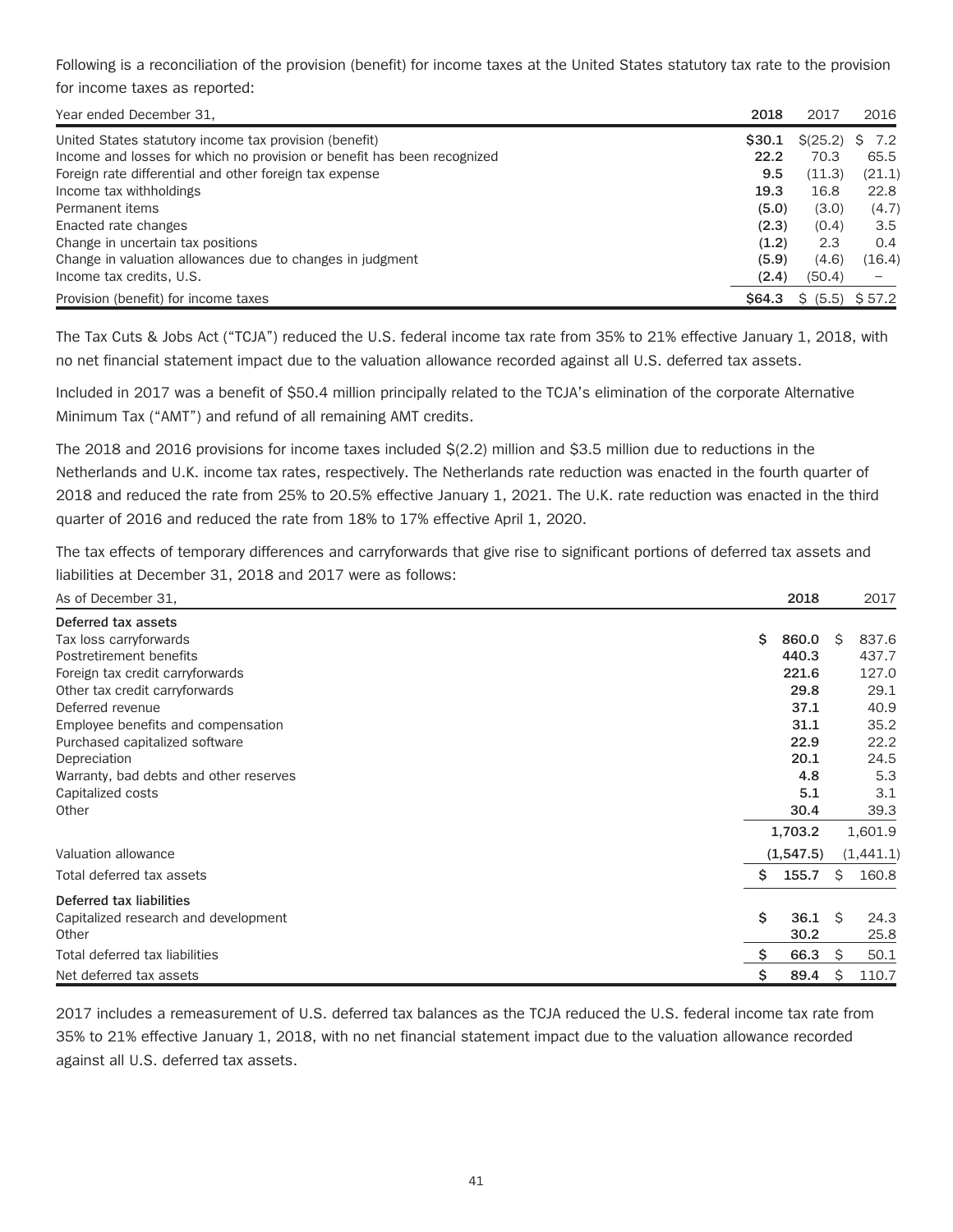At December 31, 2018, the company has tax effected tax loss carryforwards as follows:

| As of December 31,           | 2018    |
|------------------------------|---------|
| U.S. Federal                 | \$349.6 |
| State and local              | 257.5   |
| Foreign                      | 252.9   |
| Total tax loss carryforwards | \$860.0 |

These carryforwards will expire as follows:

 $y = -$ 

| rear       |          |
|------------|----------|
| 2019       | 7.7<br>S |
| 2020       | 25.9     |
| 2021       | 14.1     |
| 2022       | 15.1     |
| 2023       | 14.3     |
| Thereafter | 782.9    |
| Total      | \$860.0  |

The company also has available tax credit carryforwards, which will expire as follows:

| Year                       |         |
|----------------------------|---------|
| 2019                       | \$11.8  |
| 2020                       | 24.5    |
| 2021                       | 41.9    |
|                            | 38.1    |
| 2022<br>2023<br>Thereafter | 27.0    |
|                            | 108.1   |
| Total                      | \$251.4 |

Failure to achieve forecasted taxable income might affect the ultimate realization of the company's net deferred tax assets. Factors that may affect the company's ability to achieve sufficient forecasted taxable income include, but are not limited to, the following: increased competition, a decline in sales or margins, loss of market share, the impact of the economic environment, delays in product availability and technological obsolescence.

Under U.S. tax law effective through December 31, 2017, undistributed earnings of foreign subsidiaries were generally taxable upon repatriation to the U.S shareholder. Under the TCJA, effective January 1, 2018, distributions from foreign subsidiaries to U.S. shareholders are generally exempt from taxation.

With this change in U.S. taxation of earnings of foreign subsidiaries under the TCJA, future distributions of earnings from foreign subsidiaries will generally be exempt from U.S. taxation. Consequently, the deferred income tax liability on undistributed earnings is generally limited to any foreign withholding or other foreign taxes that will be imposed on such distributions. As the company currently intends to indefinitely reinvest the earnings of certain foreign subsidiaries, no provision has been made for income taxes that may become payable upon distribution of the earnings of such subsidiaries. The unrecognized deferred income tax liability at December 31, 2018 approximated \$25.3 million.

As of January 1, 2018 the U.S. taxable income will include GILTI, which essentially includes net foreign subsidiaries' earnings above a routine 10% return on their aggregate specified tangible assets. At December 31, 2017, the company made an accounting policy election to treat the GILTI as a period cost when included in U.S. taxable income.

Cash paid for income taxes, net of refunds, for the three years ended December 31, 2018, was as follows:

| Year ended December 31,                    | 2018   | 2017   | 2016  |
|--------------------------------------------|--------|--------|-------|
| Cash paid for income taxes, net of refunds | \$39.1 | \$34.3 | S46.4 |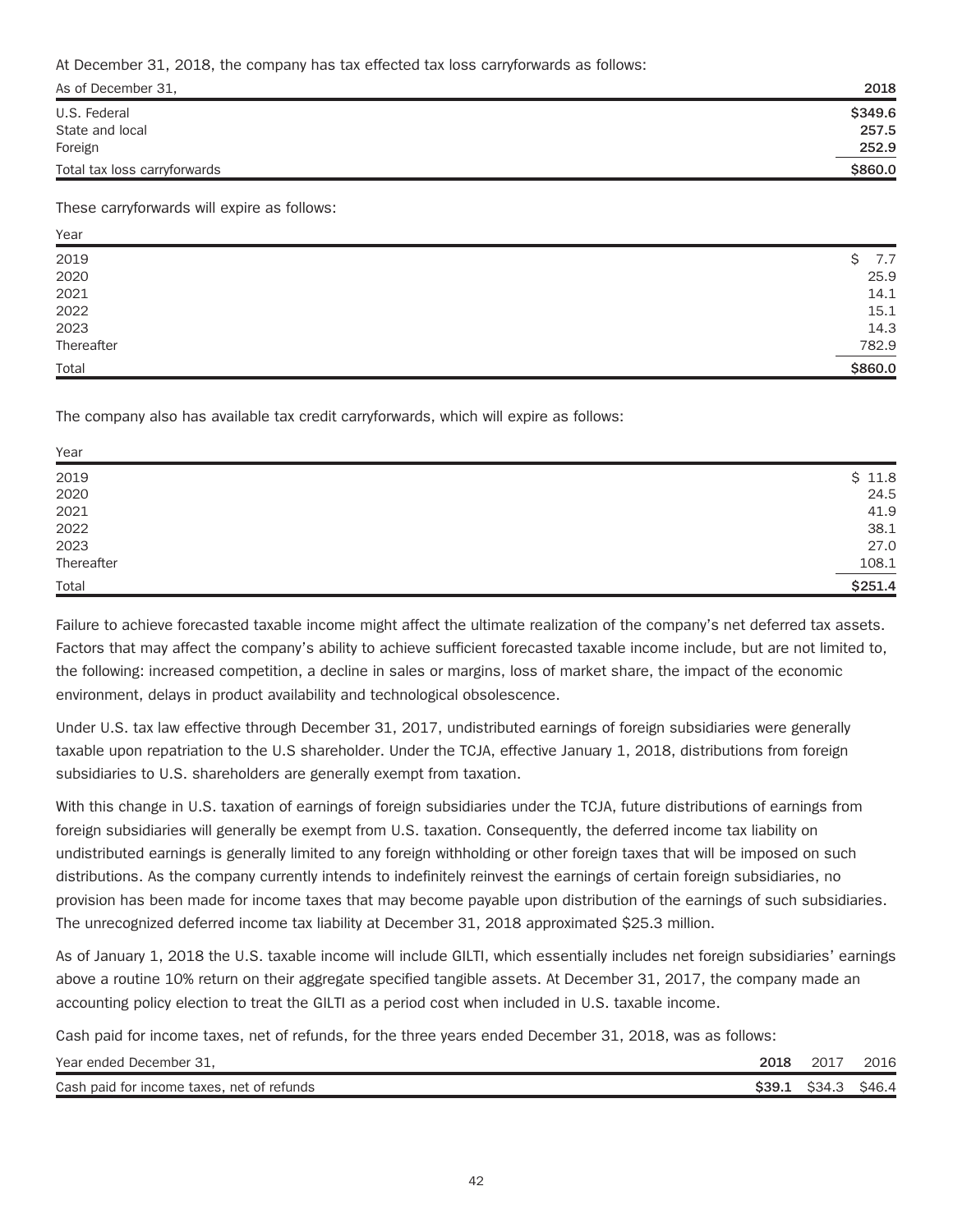A reconciliation of the beginning and ending amount of unrecognized tax benefits is as follows:

| Year ended December 31,                                                | 2018              | 2017   | 2016         |
|------------------------------------------------------------------------|-------------------|--------|--------------|
| Balance at January 1                                                   | S <sub>27.9</sub> | \$35.8 | <b>S27.7</b> |
| Additions based on tax positions related to the current year           | 2.6               | 4.2    | 2.7          |
| Changes for tax positions of prior years                               | (6.1)             | (11.2) | 12.0         |
| Reductions as a result of a lapse of applicable statute of limitations | (2.4)             | (2.7)  | (2.8)        |
| Settlements                                                            | (1.5)             | (0.2)  | (0.1)        |
| Changes due to foreign currency                                        | (1.6)             | 2.0    | (3.7)        |
| Balance at December 31                                                 | \$18.9            | \$27.9 | \$35.8       |

The company recognizes penalties and interest accrued related to income tax liabilities in the provision for income taxes in its consolidated statements of income. At December 31, 2018 and 2017, the company had an accrual of \$2.6 million and \$2.3 million, respectively, for the payment of penalties and interest.

At December 31, 2018, all of the company's liability for unrecognized tax benefits, if recognized, would affect the company's effective tax rate. Within the next 12 months, the company believes that it is reasonably possible that the amount of unrecognized tax benefits may significantly change; however, various events could cause this belief to change in the future.

The company and its subsidiaries file income tax returns in the U.S. federal jurisdiction, and various states and foreign jurisdictions. Several U.S. state and foreign income tax audits are in process. The company is under an audit in India, for which years prior to 2007 are closed. For the most significant jurisdictions outside the U.S., the audit periods through 2013 are closed for Brazil, and the audit periods through 2014 are closed for the United Kingdom. All of the various ongoing income tax audits throughout the world are not expected to have a material impact on the company's financial position.

Internal Revenue Code Sections 382 and 383 provide annual limitations with respect to the ability of a corporation to utilize its net operating loss (as well as certain built-in losses) and tax credit carryforwards, respectively ("Tax Attributes"), against future U.S. taxable income, if the corporation experiences an "ownership change." In general terms, an ownership change may result from transactions increasing the ownership of certain stockholders in the stock of a corporation by more than 50 percentage points over a three-year period. The company regularly monitors ownership changes (as calculated for purposes of Section 382). The company has determined that, for purposes of the rules of Section 382 described above, an ownership change occurred in February 2011. Any future transaction or transactions and the timing of such transaction or transactions could trigger additional ownership changes under Section 382.

As a result of the February 2011 ownership change, utilization for certain of the company's Tax Attributes, U.S. net operating losses and tax credits, is subject to an overall annual limitation of \$70.6 million. The cumulative limitation as of December 31, 2018 is approximately \$454.9 million. This limitation will be applied first to any recognized built in losses, then to any net operating losses, and then to any other Tax Attributes. Any unused limitation may be carried over to later years. Based on presently available information and the existence of tax planning strategies, the company does not expect to incur a U.S. cash tax liability in the near term. The company maintains a full valuation allowance against the realization of all U.S. deferred tax assets as well as certain foreign deferred tax assets in excess of deferred tax liabilities.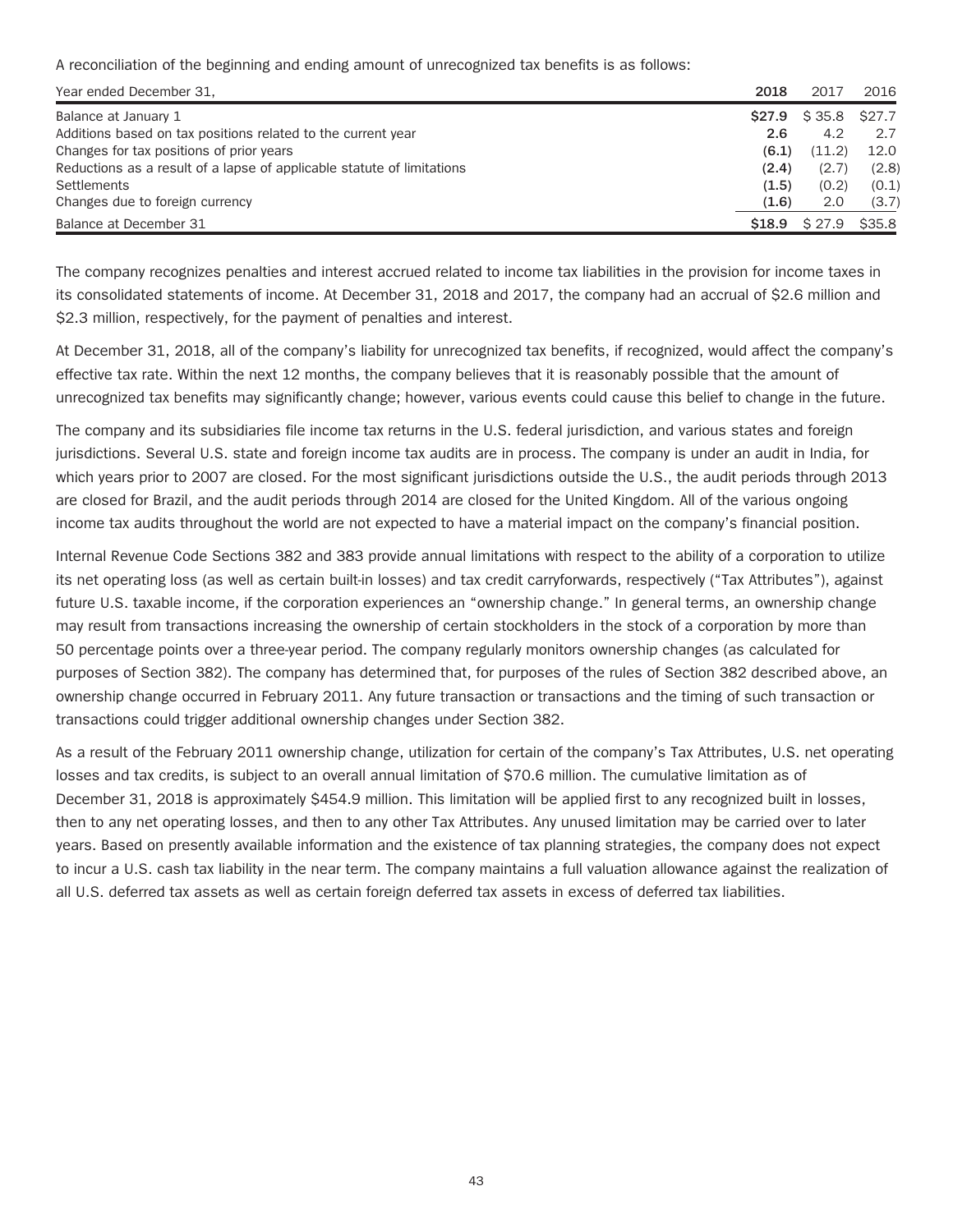#### **Note 7 – Earnings per common share**

The following table shows how earnings (loss) per common share attributable to Unisys Corporation was computed for the three years ended December 31, 2018 (shares in thousands).

| Year ended December 31,                                                                                                                                                                                                 |    | 2018                    | 2017 |                 |  | 2016            |
|-------------------------------------------------------------------------------------------------------------------------------------------------------------------------------------------------------------------------|----|-------------------------|------|-----------------|--|-----------------|
| Basic earnings (loss) per common share computation:<br>Net income (loss) attributable to Unisys Corporation common shareholders                                                                                         | S. | 75.5                    | Ŝ.   | $(65.3)$ \$     |  | (47.7)          |
| Weighted average shares                                                                                                                                                                                                 |    | 50,946                  |      | 50,409          |  | 50,060          |
| Basic earnings (loss) per common share                                                                                                                                                                                  | s  | 1.48                    | Ŝ    | $(1.30)$ \$     |  | (0.95)          |
| Diluted earnings (loss) per common share computation:<br>Net income (loss) attributable to Unisys Corporation common shareholders<br>Add interest expense on convertible senior notes, net of tax of zero               | S  | 75.5<br>19.6            | \$.  | $(65.3)$ \$     |  | (47.7)          |
| Net income (loss) attributable to Unisys Corporation for diluted earnings per share                                                                                                                                     | S. | 95.1                    | Ŝ    | $(65.3)$ \$     |  | (47.7)          |
| Weighted average shares<br>Plus incremental shares from assumed conversions:<br>Employee stock plans<br>Convertible senior notes                                                                                        |    | 50,946<br>541<br>21,868 |      | 50,409          |  | 50,060          |
| Adjusted weighted average shares                                                                                                                                                                                        |    | 73,355                  |      | 50,409          |  | 50,060          |
| Diluted earnings (loss) per common share                                                                                                                                                                                | Ś. | 1.30                    | Ŝ    | $(1.30)$ \$     |  | (0.95)          |
| Anti-dilutive weighted-average stock options and restricted stock units <sup>(i)</sup><br>Anti-dilutive weighted-average common shares issuable upon conversion of the 5.50% convertible<br>senior notes <sup>(i)</sup> |    | 1,226                   |      | 2,206<br>21,868 |  | 3,553<br>17,230 |

 $<sup>(i)</sup>$  Amounts represent shares excluded from the computation of diluted earnings per share, as their effect, if included, would have been anti-dilutive for</sup> the periods presented.

#### **Note 8 – Accounts receivable**

Accounts receivable consist principally of trade accounts receivable from customers and are generally unsecured and due within 30 to 90 days. Credit losses relating to these receivables consistently have been within management's expectations. Expected credit losses are recorded as an allowance for doubtful accounts in the consolidated balance sheets. Estimates of expected credit losses are based primarily on the aging of the accounts receivable balances. The company records a specific reserve for individual accounts when it becomes aware of a customer's inability to meet its financial obligations, such as in the case of bankruptcy filings or deterioration in the customer's operating results or financial position. The collection policies and procedures of the company vary by credit class and prior payment history of customers.

Revenue recognized in excess of billings on services contracts, or unbilled accounts receivable, was \$94.4 million and \$109.4 million at December 31, 2018 and 2017, respectively.

As of December 31, 2018, receivables under sales-type leases before the allowance for unearned income were collectible as follows:

| Year       |        |
|------------|--------|
| 2019       | \$36.2 |
| 2020       | 15.2   |
| 2021       | 10.7   |
| 2022       | 10.1   |
| 2023       | 10.2   |
| Thereafter | 8.6    |
| Total      | \$91.0 |

Unearned income, which is deducted from accounts receivable, was \$8.4 million and \$12.5 million at December 31, 2018 and 2017, respectively. The allowance for doubtful accounts, which is reported as a deduction from accounts receivable, was \$13.7 million and \$22.0 million at December 31, 2018 and 2017, respectively. The provision for doubtful accounts, which is reported in selling, general and administrative expenses in the consolidated statements of income, was (income) expense of \$(5.1) million, \$3.1 million and \$2.2 million, in 2018, 2017 and 2016, respectively.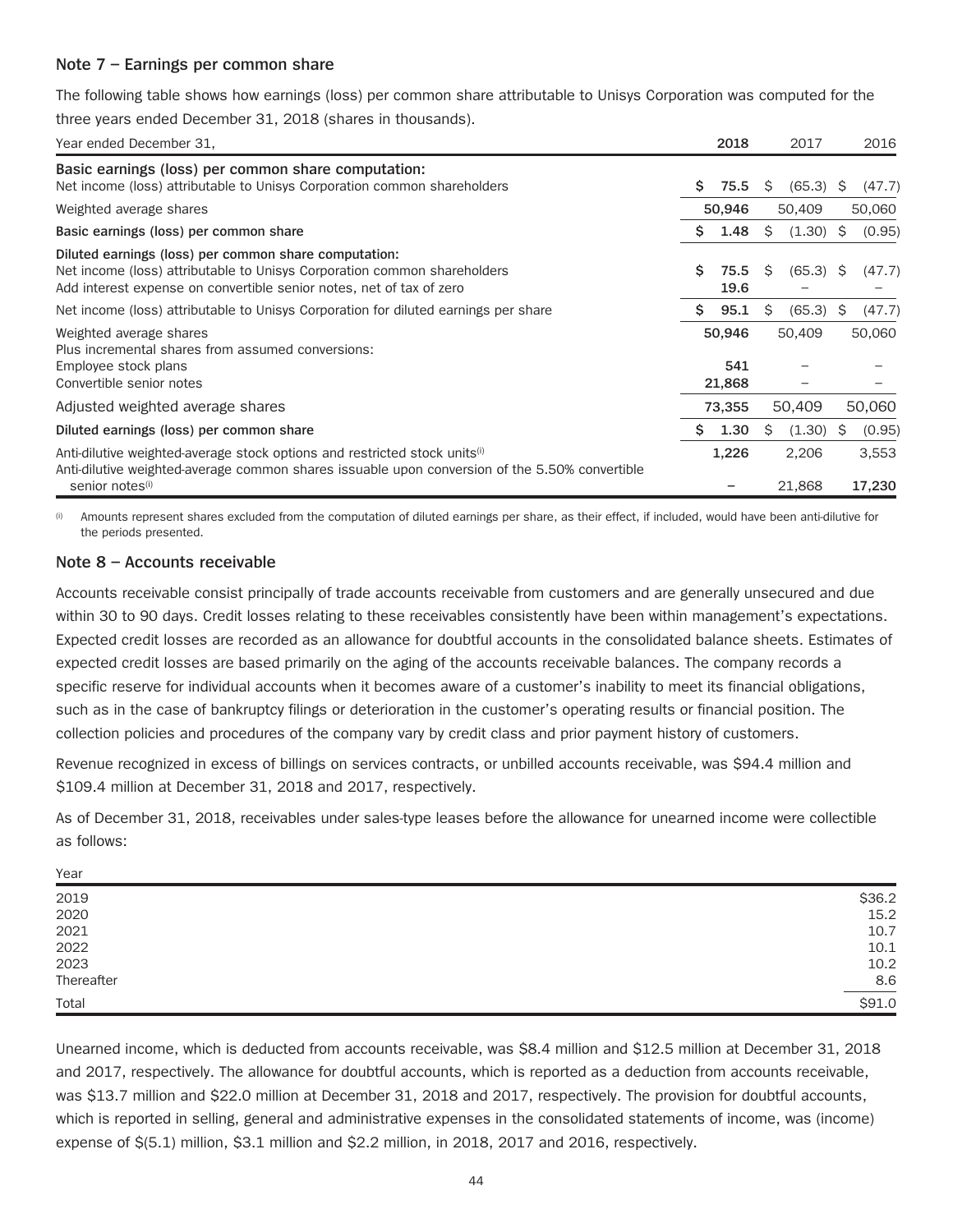#### **Note 9 – Financial instruments and concentration of credit risks**

Due to its foreign operations, the company is exposed to the effects of foreign currency exchange rate fluctuations on the U.S. dollar, principally related to intercompany account balances. The company uses derivative financial instruments to reduce its exposure to market risks from changes in foreign currency exchange rates on such balances. The company enters into foreign exchange forward contracts, generally having maturities of three months or less, which have not been designated as hedging instruments. At December 31, 2018 and 2017, the notional amount of these contracts was \$384.7 million and \$514.0 million, respectively. The fair value of these forward contracts is based on quoted prices for similar but not identical financial instruments; as such, the inputs are considered Level 2 inputs.

The following table summarizes the fair value of the company's foreign exchange forward contracts as of December 31, 2018 and 2017.

| As of December 31,                        | 2018  | 2017        |
|-------------------------------------------|-------|-------------|
| <b>Balance Sheet Location</b>             |       |             |
| Prepaid expenses and other current assets | \$3.4 | <b>S4.9</b> |
| Other accrued liabilities                 | 0.3   | 1.6         |
| Total fair value                          | \$3.1 | \$3.3       |

The following table summarizes the location and amount of gains and losses recognized on foreign exchange forward contracts for the three years ended December 31, 2018.

| Year Ended December 31.      | 2018                          | 2017 | 2016 |
|------------------------------|-------------------------------|------|------|
| Statement of Income Location |                               |      |      |
| Other income (expense), net  | $\frac{\xi(14.2)}{\xi(29.1)}$ |      |      |

Financial instruments also include temporary cash investments and customer accounts receivable. Temporary investments are placed with creditworthy financial institutions, primarily in money market funds, time deposits and certificate of deposits which may be withdrawn at any time at the discretion of the company without penalty. At December 31, 2018 and 2017, the company's cash equivalents principally have maturities of less than one month or can be withdrawn at any time at the discretion of the company without penalty. Due to the short maturities of these instruments, they are carried on the consolidated balance sheets at cost plus accrued interest, which approximates market value. Receivables are due from a large number of customers that are dispersed worldwide across many industries. At December 31, 2018 and 2017, the company had no significant concentrations of credit risk with any one customer. At December 31, 2018 and 2017, the company had \$85.8 million and \$75.8 million, respectively, of receivables due from various U.S. federal governmental agencies. At December 31, 2018 and 2017, the carrying amount of cash and cash equivalents approximated fair value.

#### **Note 10 – Properties**

Properties comprise the following:

| As of December 31,             | 2018      | 2017                |
|--------------------------------|-----------|---------------------|
| Land                           | 2.3<br>S. | 2.8<br><sub>S</sub> |
| <b>Buildings</b>               | 63.5      | 91.3                |
| Machinery and office equipment | 530.0     | 601.7               |
| Internal-use software          | 164.7     | 157.4               |
| Rental equipment               | 39.7      | 45.6                |
| Total properties               | \$800.2   | \$898.8             |

In the second quarter of 2018, the company sold a building and land located in the United Kingdom. The company received net proceeds of \$19.2 million and recorded a pretax gain of \$7.3 million which was recorded in selling, general and administrative expenses in the consolidated statements of income.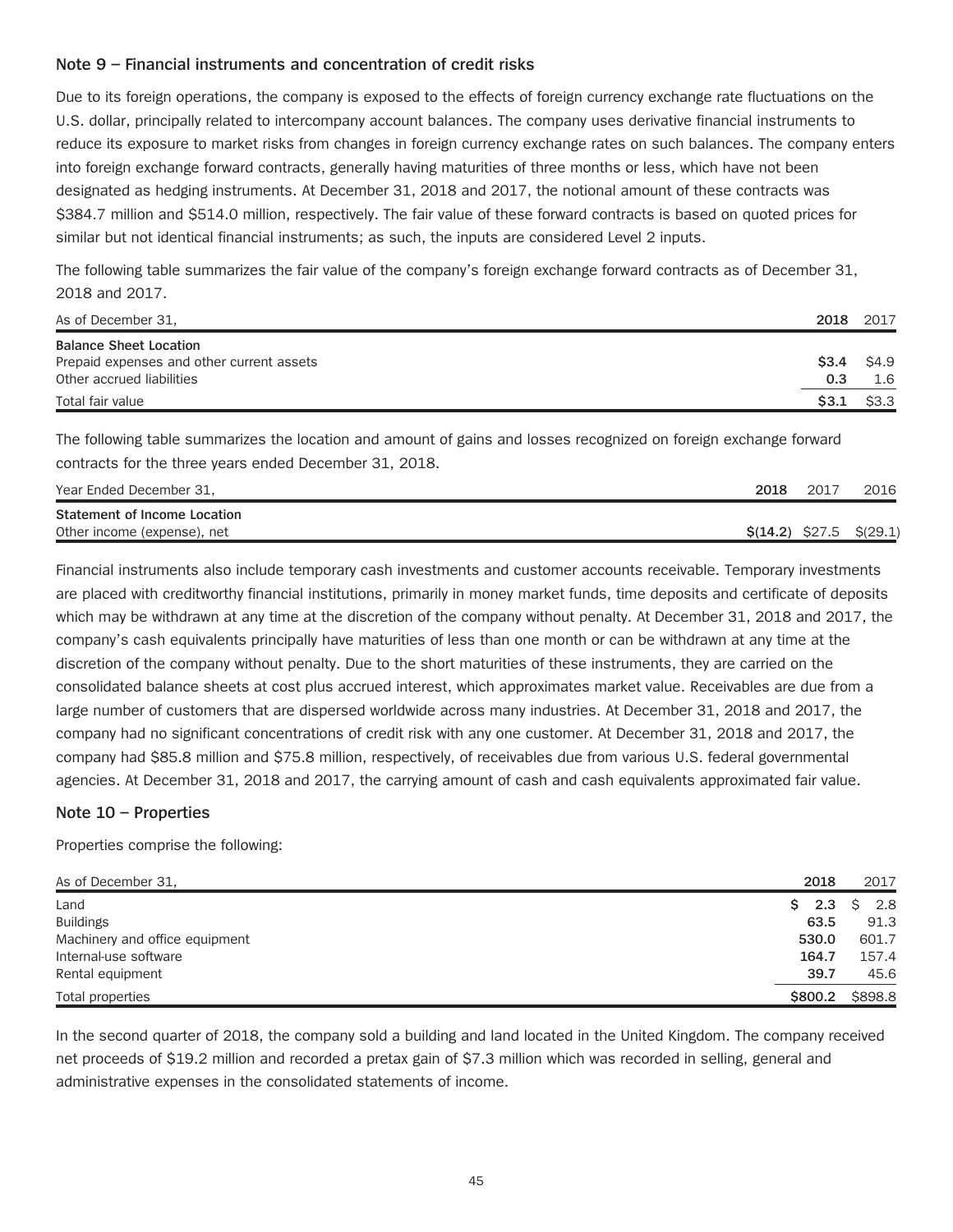#### **Note 11 – Goodwill**

During the fourth quarter of 2018, the company performed its annual impairment test of goodwill for all of our reporting units. The fair values of each of the reporting units exceeded their carrying values; therefore, no goodwill impairment was required.

At December 31, 2018, the amount of goodwill allocated to reporting units with negative net assets was as follows: Business Process Outsourcing Services, \$10.4.

Changes in the carrying amount of goodwill by segment for the years ended December 31, 2018 and 2017 were as follows:

|                              | Total   | Services | Technology               |
|------------------------------|---------|----------|--------------------------|
| Balance at December 31, 2016 | \$178.6 | \$69.9   | \$108.7                  |
| Translation adjustments      | 2.2     | 2.2      |                          |
| Balance at December 31, 2017 | 180.8   | 72.1     | 108.7                    |
| Translation adjustments      | (3.0)   | (3.0)    | $\overline{\phantom{0}}$ |
| Balance at December 31, 2018 | \$177.8 | S69.1    | \$108.7                  |

#### **Note 12 – Debt**

Long-term debt is comprised of the following:

| As of December 31,                                                                                                                                                                                                                                                                                                      | 2018    | 2017    |
|-------------------------------------------------------------------------------------------------------------------------------------------------------------------------------------------------------------------------------------------------------------------------------------------------------------------------|---------|---------|
| 10.75% senior secured notes due April 15, 2022 (\$440.0 million face value less unamortized discount and fees of<br>\$8.0 million and \$10.4 million at December 31, 2018 and 2017, respectively)<br>5.50% convertible senior notes due March 1, 2021 (\$213.5 million face value less unamortized discount and fees of | S432.0  | \$429.6 |
| \$19.3 million and \$27.2 million at December 31, 2018 and 2017, respectively)                                                                                                                                                                                                                                          | 194.2   | 186.3   |
| Capital leases                                                                                                                                                                                                                                                                                                          | 5.8     | 7.5     |
| Other debt                                                                                                                                                                                                                                                                                                              | 20.8    | 21.3    |
| Total                                                                                                                                                                                                                                                                                                                   | 652.8   | 644.7   |
| $\text{Less}$ – current maturities                                                                                                                                                                                                                                                                                      | 10.0    | 10.8    |
| Total long-term debt                                                                                                                                                                                                                                                                                                    | \$642.8 | \$633.9 |

Long-term debt is carried at amortized cost and its estimated fair value is based on market prices classified as Level 2 in the fair value hierarchy. Presented below are the estimated fair values of long-term debt as of December 31, 2018 and 2017.

| As of December 31,                               | 2018  | 2017            |
|--------------------------------------------------|-------|-----------------|
| 10.75% senior secured notes due April 15, 2022   |       | \$486.8 \$492.8 |
| 5.50% convertible senior notes due March 1, 2021 | 298.5 | 237.9           |

Maturities of long-term debt, including capital leases, in each of the next five years and thereafter are as follows:

| Year       | Total   | Long-Term<br>Debt | Capital<br>Leases        |
|------------|---------|-------------------|--------------------------|
| 2019       | \$10.0  | \$<br>8.4         | \$1.6                    |
| 2020       | 2.5     | 0.9               | 1.6                      |
| 2021       | 197.5   | 195.9             | 1.6                      |
| 2022       | 434.8   | 433.8             | 1.0                      |
| 2023       | 1.8     | 1.8               | $\overline{\phantom{0}}$ |
| Thereafter | 6.2     | 6.2               | $\qquad \qquad -$        |
| Total      | \$652.8 | \$647.0           | \$5.8                    |

Cash paid for interest and capitalized interest expense during the three years ended December 31, 2018 was as follows:

| Year ended December 31,      | 2018 | 2017                     | 2016 |
|------------------------------|------|--------------------------|------|
| Cash paid for interest       |      | \$59.5 \$39.9 \$22.1     |      |
| Capitalized interest expense |      | <b>\$6.0</b> \$4.2 \$3.0 |      |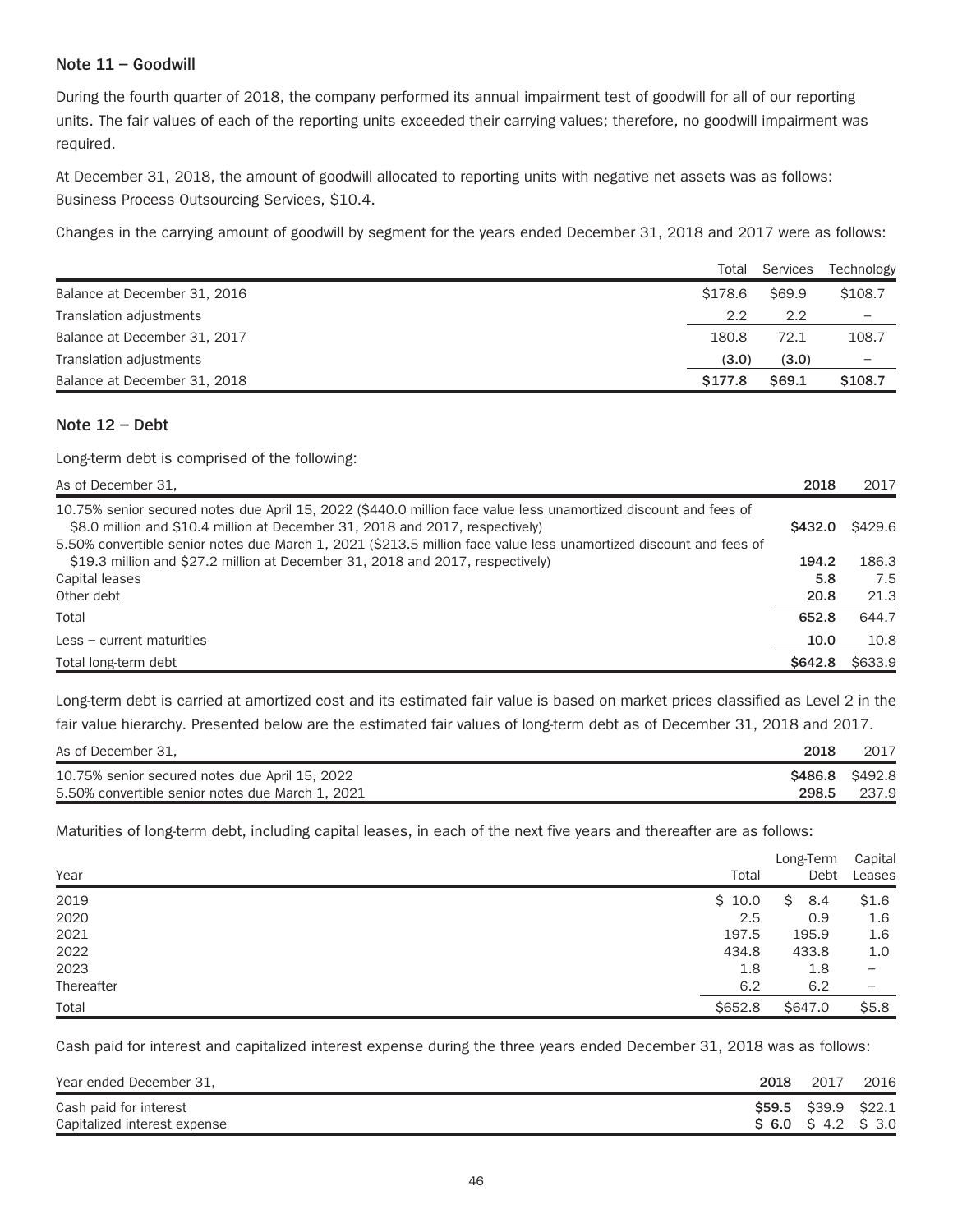#### *Senior Secured Notes*

In 2017, the company issued \$440.0 million aggregate principal amount of 10.75% Senior Secured Notes due 2022 (the "2022 Notes"). The 2022 Notes are initially fully and unconditionally guaranteed on a senior secured basis by Unisys Holding Corporation, Unisys AP Investment Company I and Unisys NPL, Inc. (together with the Company, the "Grantors"). In the future, the 2022 Notes will be guaranteed by each material domestic subsidiary and each restricted subsidiary that guarantees the secured revolving credit facility and other indebtedness of the company or another subsidiary guarantor. The 2022 Notes and the guarantees will rank equally in right of payment with all of the existing and future senior debt of the company and the subsidiary guarantors. The 2022 Notes and the guarantees will be structurally subordinated to all existing and future liabilities (including preferred stock, trade payables and pension liabilities) of the company's subsidiaries that are not subsidiary guarantors.

The 2022 Notes pay interest semiannually on April 15 and October 15 at an annual rate of 10.75%, and will mature on April 15, 2022, unless earlier repurchased or redeemed.

The company may, at its option, redeem some or all of the 2022 Notes at any time on or after April 15, 2020 at a redemption price determined in accordance with the redemption schedule set forth in the indenture governing the Notes (the "indenture"), plus accrued and unpaid interest, if any.

Prior to April 15, 2020, the company may, at its option, redeem some or all of the 2022 Notes at any time, at a price equal to 100% of the principal amount of the 2022 Notes redeemed plus a "make-whole" premium, plus accrued and unpaid interest, if any. The company may also redeem, at its option, up to 35% of the 2022 Notes at any time prior to April 15, 2020, using the proceeds of certain equity offerings at a redemption price of 110.75% of the principal amount thereof, plus accrued and unpaid interest, if any. In addition, the company may redeem all (but not less than all) of the 2022 Notes at any time that the Collateral Coverage Ratio is less than the Required Collateral Coverage Ratio (as such terms are described below and further defined in the indenture) at a price equal to 100% of the principal amount of the 2022 Notes plus accrued and unpaid interest, if any.

The indenture contains covenants that limit the ability of the company and its restricted subsidiaries to, among other things: (i) incur additional indebtedness and guarantee indebtedness; (ii) pay dividends or make other distributions or repurchase or redeem its capital stock; (iii) prepay, redeem or repurchase certain debt; (iv) make certain prepayments in respect of pension obligations; (v) issue certain preferred stock or similar equity securities; (vi) make loans and investments (including investments by the company and subsidiary guarantors in subsidiaries that are not guarantors); (vii) sell assets; (viii) create or incur liens; (ix) enter into transactions with affiliates; (x) enter into agreements restricting its subsidiaries' ability to pay dividends; and (xi) consolidate, merge or sell all or substantially all of its assets. These covenants are subject to several important limitations and exceptions.

The indenture also includes a covenant requiring that the company maintain a Collateral Coverage Ratio of not less than 1.50:1.00 (the "Required Collateral Coverage Ratio") as of any test date. The Collateral Coverage Ratio is based on the ratio of (A) Grantor unrestricted cash and cash equivalents plus 4.75 multiplied by of the greater of (x) Grantor EBITDA for the most recently ended four fiscal quarters and (y) (i) the average quarterly Grantor EBITDA for the most recently ended seven fiscal quarters, multiplied by (ii) four, to (B) secured indebtedness of the Grantors. The Collateral Coverage Ratio is tested quarterly. If the Collateral Coverage Ratio is less than the Required Collateral Coverage Ratio as of any test date, and the company has not redeemed the 2022 Notes within 90 days thereafter, this will be an event of default under the indenture.

If the company experiences certain kinds of changes of control, it must offer to purchase the 2022 Notes at 101% of the principal amount of the 2022 Notes, plus accrued and unpaid interest, if any. In addition, if the company sells assets under certain circumstances it must apply the proceeds towards an offer to repurchase the 2022 Notes at a price equal to par plus accrued and unpaid interest, if any.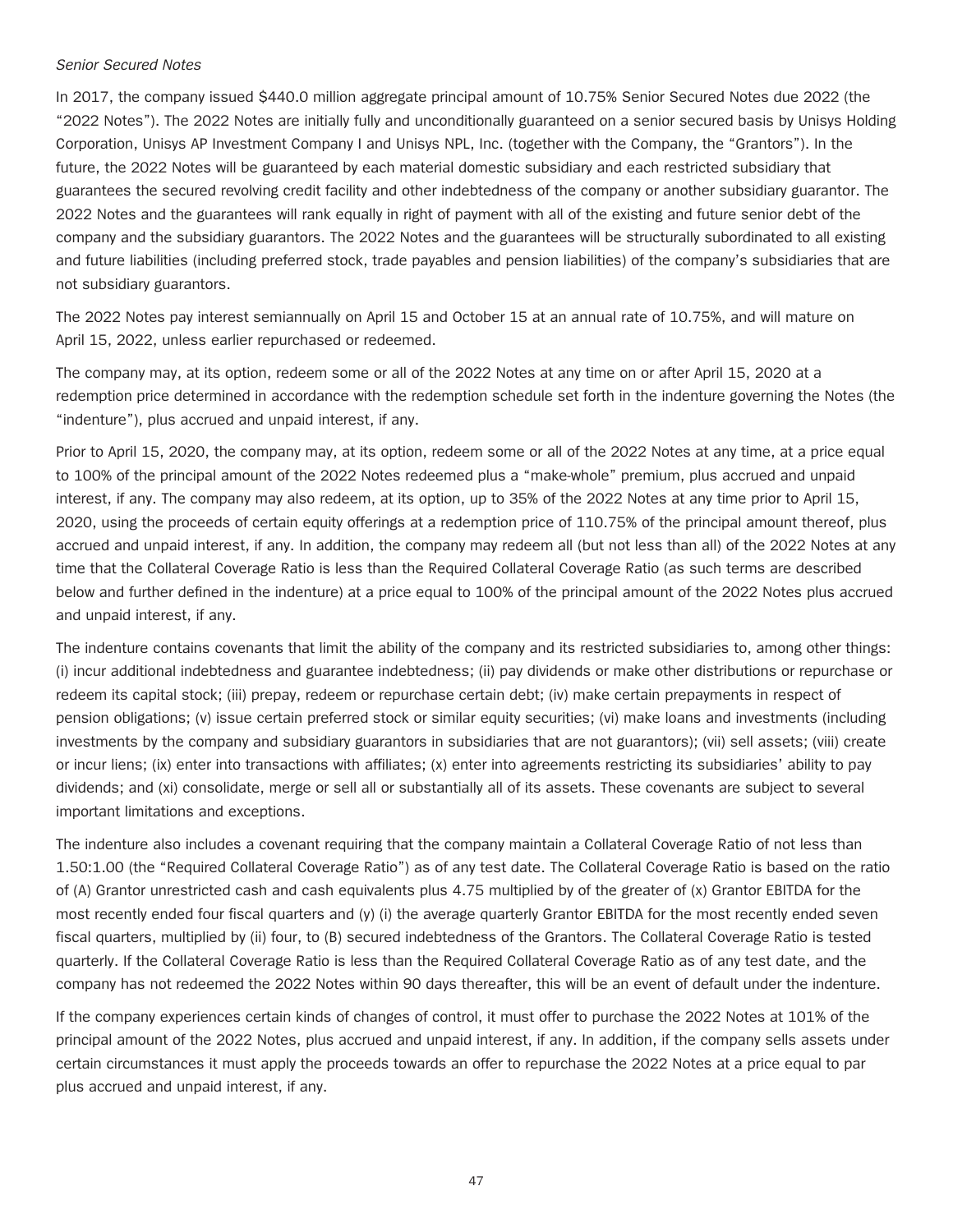The indenture also provides for events of default, which, if any of them occurs, would permit or require the principal, premium, if any, interest and any other monetary obligations on all the then outstanding 2022 Notes to be due and payable immediately.

Interest expense related to the 2022 Notes is comprised of the following:

| Year ended December 31,             | 2018 | 2017                         | 2016                     |
|-------------------------------------|------|------------------------------|--------------------------|
| Contractual interest coupon         |      | $$47.3$ $$33.2$ \$           |                          |
| Amortization of debt issuance costs | 2.4  |                              | $\overline{\phantom{m}}$ |
| Total                               |      | $$49.7 \quad $34.9 \quad $-$ |                          |

#### *Convertible Senior Notes*

In 2016, the company issued \$213.5 million aggregate principal amount of Convertible Senior Notes due 2021 (the "2021 Notes"). The 2021 Notes, which are senior unsecured obligations, bear interest at a coupon rate of 5.50% (or 9.5% effective interest rate) per year until maturity, payable semiannually in arrears on March 1 and September 1 of each year. The 2021 Notes are not redeemable prior to maturity and are convertible into shares of the company's common stock. The conversion rate for the 2021 Notes is 102.4249 shares of the company's common stock per \$1,000 principal amount of the 2021 Notes (or a total amount of 21,867,716 shares), which is equivalent to an initial conversion price of approximately \$9.76 per share of the company's common stock. Upon any conversion, the company will settle its conversion obligation in cash, shares of its common stock, or a combination of cash and shares of its common stock, at its election.

In connection with the issuance of the 2021 Notes, the company also paid \$27.3 million to enter into privately negotiated capped call transactions with the initial purchasers and/or affiliates of the initial purchasers. The capped call transactions will cover, subject to customary anti-dilution adjustments, the number of shares of the company's common stock that will initially underlie the 2021 Notes. The capped call transactions will effectively raise the conversion premium on the 2021 Notes from approximately 22.5% to approximately 60%, which raises the initial conversion price from approximately \$9.76 per share of common stock to approximately \$12.75 per share of common stock. The capped call transactions are expected to reduce potential dilution to the company's common stock and/or offset potential cash payments the company is required to make in excess of the principal amount upon any conversion of the 2021 Notes.

Interest expense related to the 2021 Notes is comprised of the following:

| Year ended December 31,             | 2018 | 2017                    | 2016 |
|-------------------------------------|------|-------------------------|------|
| Contractual interest coupon         |      | $$11.8$ $$11.8$ $$9.2$  |      |
| Amortization of debt discount       | 6.6  | 6.0                     | 4.3  |
| Amortization of debt issuance costs | 12   | 1つ                      | 1.O  |
| Total                               |      | $$19.6$ $$19.0$ $$14.5$ |      |

#### *Revolving Credit Facility*

The company has a secured revolving credit facility (the "Credit Agreement") that provides for loans and letters of credit. During the second quarter of 2018, the maximum amount available under the facility was increased from \$125.0 million to\$145.0 million (with a limit on letters of credit of \$30.0 million). The accordion feature contained in the Credit Agreement that permitted this increase allows for an increase in the amount of the facility up to \$150.0 million. Availability under the credit facility is subject to a borrowing base calculated by reference to the company's receivables. At December 31, 2018, the company had no borrowings and \$6.5 million of letters of credit outstanding, and availability under the facility was \$138.5 million net of letters of credit issued. The Credit Agreement expires October 5, 2022, subject to a springing maturity (i) on the date that is 91 days prior to the maturity date of the 2021 Notes unless, on such date, certain conditions are met; or (ii) on the date that is 60 days prior to the maturity date of the 2022 Notes unless, by such date, such secured notes have not been redeemed or refinanced.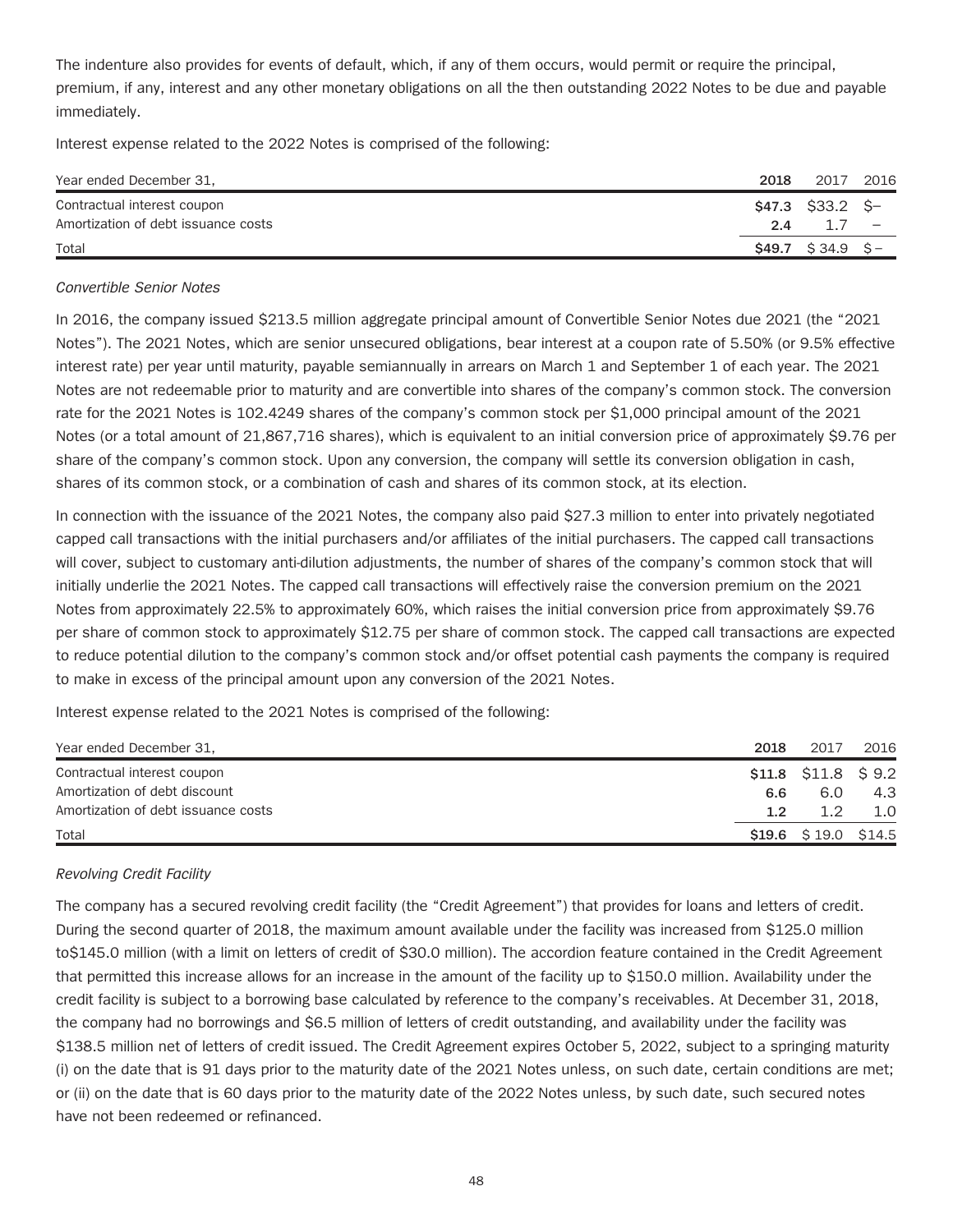The credit facility is guaranteed by Unisys Holding Corporation, Unisys NPL, Inc., Unisys AP Investment Company I and any future material domestic subsidiaries. The facility is secured by the assets of the company and the subsidiary guarantors, other than certain excluded assets, under a security agreement entered into by the company and the subsidiary guarantors in favor of JPMorgan Chase Bank, N.A., as agent for the lenders under the credit facility.

The company is required to maintain a minimum fixed charge coverage ratio if the availability under the credit facility falls below the greater of 10% of the lenders' commitments under the facility and \$15.0 million.

The Credit Agreement contains customary representations and warranties, including that there has been no material adverse change in the company's business, properties, operations or financial condition. The Credit Agreement includes limitations on the ability of the company and its subsidiaries to, among other things, incur other debt or liens, dispose of assets and make acquisitions, loans and investments, repurchase its equity, and prepay other debt. Events of default include non-payment, failure to comply with covenants, materially incorrect representations and warranties, change of control and default under other debt aggregating at least \$50.0 million.

At December 31, 2018, the company has met all covenants and conditions under its various lending agreements. The company expects to continue to meet these covenants and conditions.

The company's principal sources of liquidity are cash on hand, cash from operations and its revolving credit facility, discussed above. The company and certain international subsidiaries have access to uncommitted lines of credit from various banks.

The company's anticipated future cash expenditures include anticipated contributions to its defined benefit pension plans. The company believes that it has adequate sources of liquidity to meet its expected 2019 cash requirements.

#### **Note 13 – Other accrued liabilities**

Other accrued liabilities (current) are comprised of the following:

| As of December 31,              | 2018    | 2017    |
|---------------------------------|---------|---------|
| Payrolls and commissions        | \$108.1 | \$120.2 |
| Cost-reduction                  | 75.8    | 87.7    |
| Accrued vacations               | 41.2    | 42.8    |
| Income taxes                    | 32.3    | 26.0    |
| Taxes other than income taxes   | 31.2    | 29.1    |
| Postretirement                  | 14.8    | 18.5    |
| Accrued interest                | 13.8    | 13.8    |
| Other                           | 32.8    | 53.4    |
| Total other accrued liabilities | \$350.0 | \$391.5 |

#### **Note 14 – Employee plans**

**Stock plans** Under stockholder approved stock-based plans, stock options, stock appreciation rights, restricted stock and restricted stock units may be granted to officers, directors and other key employees. At December 31, 2018, 2.4 million shares of unissued common stock of the company were available for granting under these plans.

As of December 31, 2018, the company has granted non-qualified stock options and restricted stock units under these plans. The company recognizes compensation cost, net of a forfeiture rate, in selling, general and administrative expenses, and recognizes the compensation cost for only those awards expected to vest. The company estimates the forfeiture rate based on its historical experience and its expectations about future forfeitures.

During the years ended December 31, 2018, 2017 and 2016, the company recognized \$13.2 million, \$11.2 million and \$9.5 million of share-based compensation expense, which is comprised of \$13.1 million, \$10.1 million and \$7.5 million of restricted stock unit expense and \$0.1 million, \$1.1 million and \$2.0 million of stock option expense, respectively.

There were no grants of stock option awards for the years ended December 31, 2018 and 2017. In 2016, the company granted 11 thousand stock option awards. The weighted-average fair value of the grant, which was estimated using the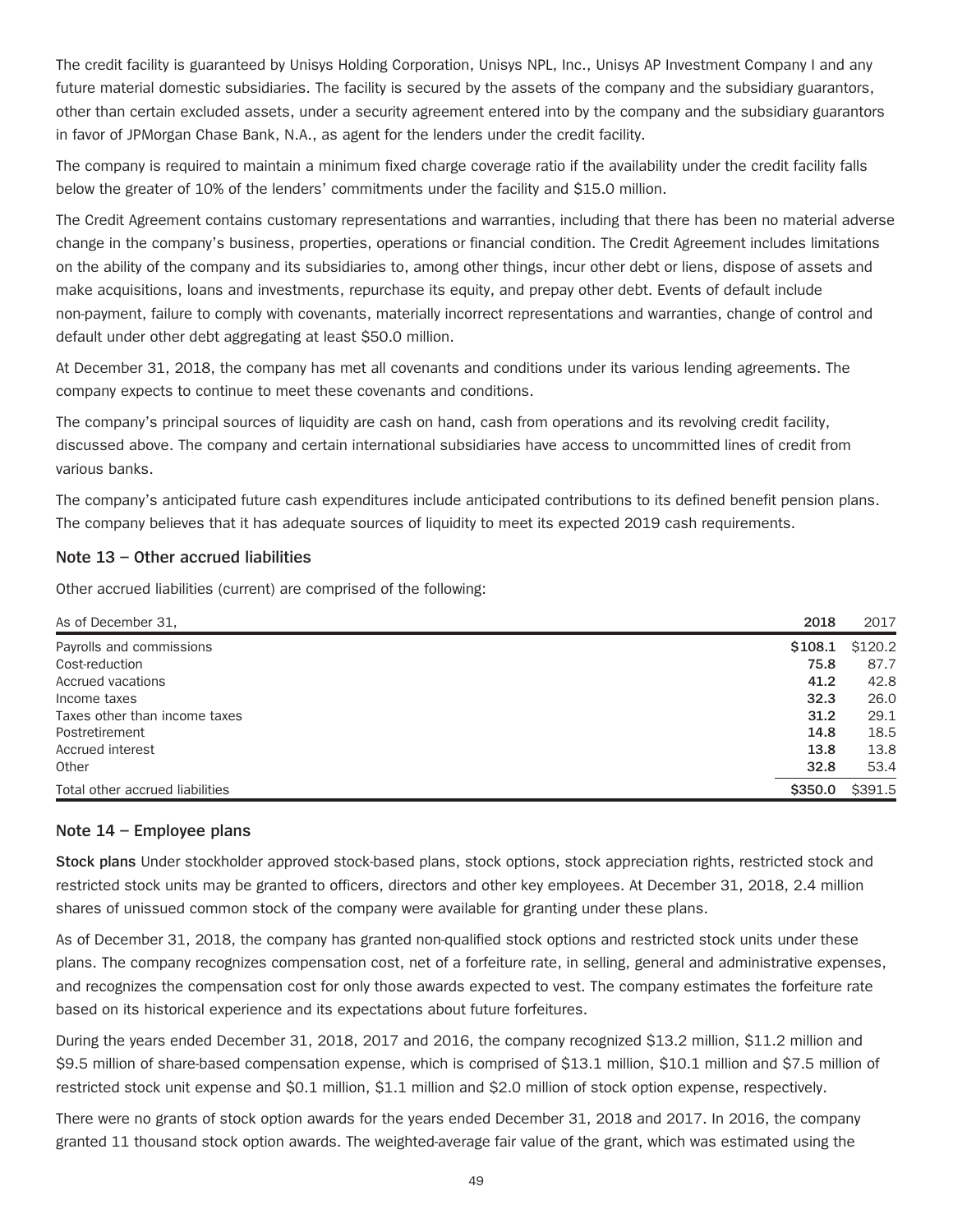Black-Scholes option pricing model was \$4.53. As of December 31, 2018, 1.1 million stock option awards with a weightedaverage exercise price of \$27.90 are outstanding.

Restricted stock unit awards may contain time-based units, performance-based units, total shareholder return market-based units, or a combination of these units. Each performance-based and market-based unit will vest into zero to two shares depending on the degree to which the performance or market conditions are met. Compensation expense for performancebased awards is recognized as expense ratably for each installment from the date of grant until the date the restrictions lapse and is based on the fair market value at the date of grant and the probability of achievement of the specific performance-related goals. Compensation expense for market-based awards is recognized as expense ratably over the measurement period, regardless of the actual level of achievement, provided the service requirement is met. Time-based restricted stock unit grants for the company's directors vest upon award and compensation expense for such awards is recognized upon grant.

A summary of restricted stock unit activity for the year ended December 31, 2018 follows (shares in thousands):

|                                  | Restricted<br><b>Stock Units</b> | Weighted-Average<br>Grant-Date Fair<br>Value |  |
|----------------------------------|----------------------------------|----------------------------------------------|--|
| Outstanding at December 31, 2017 | 1,688                            | \$13.39                                      |  |
| Granted                          | 1,449                            | 12.53                                        |  |
| Vested                           | (778)                            | 13.43                                        |  |
| Forfeited and expired            | (208)                            | 12.53                                        |  |
| Outstanding at December 31, 2018 | 2.151                            | 12.90                                        |  |

The aggregate weighted-average grant-date fair value of restricted stock units granted during the years ended December 31, 2018, 2017 and 2016 was \$17.9 million, \$14.4 million and \$12.9 million, respectively. The fair value of restricted stock units with time and performance conditions is determined based on the trading price of the company's common shares on the date of grant. The fair value of awards with market conditions is estimated using a Monte Carlo simulation with the following weighted-average assumptions.

| Year Ended December 31,                                          | 2018    |
|------------------------------------------------------------------|---------|
| Weighted-average fair value of grant                             | \$15.20 |
| Risk-free interest rate <sup>(i)</sup>                           | 2.26%   |
| Expected volatility(ii)                                          | 52.97%  |
| Expected life of restricted stock unts in years <sup>(iii)</sup> | 2.88    |
| Expected dividend yield                                          |         |

<sup>(i)</sup> Represents the continuously compounded semi-annual zero-coupon U.S. treasury rate commensurate with the remaining performance period

 $(iii)$  Based on historical volatility for the company that is commensurate with the length of the performance period

(iii) Represents the remaining life of the longest performance period

As of December 31, 2018, there was \$12.2 million of total unrecognized compensation cost related to outstanding restricted stock units granted under the company's plans. That cost is expected to be recognized over a weighted-average period of 1.9 years. The aggregate weighted-average grant-date fair value of restricted stock units vested during the years ended December 31, 2018, 2017 and 2016 was \$10.4 million, \$7.4 million and \$3.5 million, respectively.

Common stock issued upon exercise of stock options or upon lapse of restrictions on restricted stock units are newly issued shares. During 2018 and 2017, the company did not recognize any tax benefits from the exercise of stock options or upon issuance of stock upon lapse of restrictions on restricted stock units because of its tax position. Any such tax benefits resulting from tax deductions in excess of the compensation costs recognized are classified as operating cash flows.

**Defined contribution and compensation plans** U.S. employees are eligible to participate in an employee savings plan. Under this plan, employees may contribute a percentage of their pay for investment in various investment alternatives. The company matches 50 percent of the first 6 percent of eligible pay contributed by participants to the plan on a before-tax basis (subject to IRS limits). The company funds the match with cash. The charge to income related to the company match for the years ended December 31, 2018, 2017 and 2016, was \$11.1 million, \$10.8 million and \$10.7 million, respectively.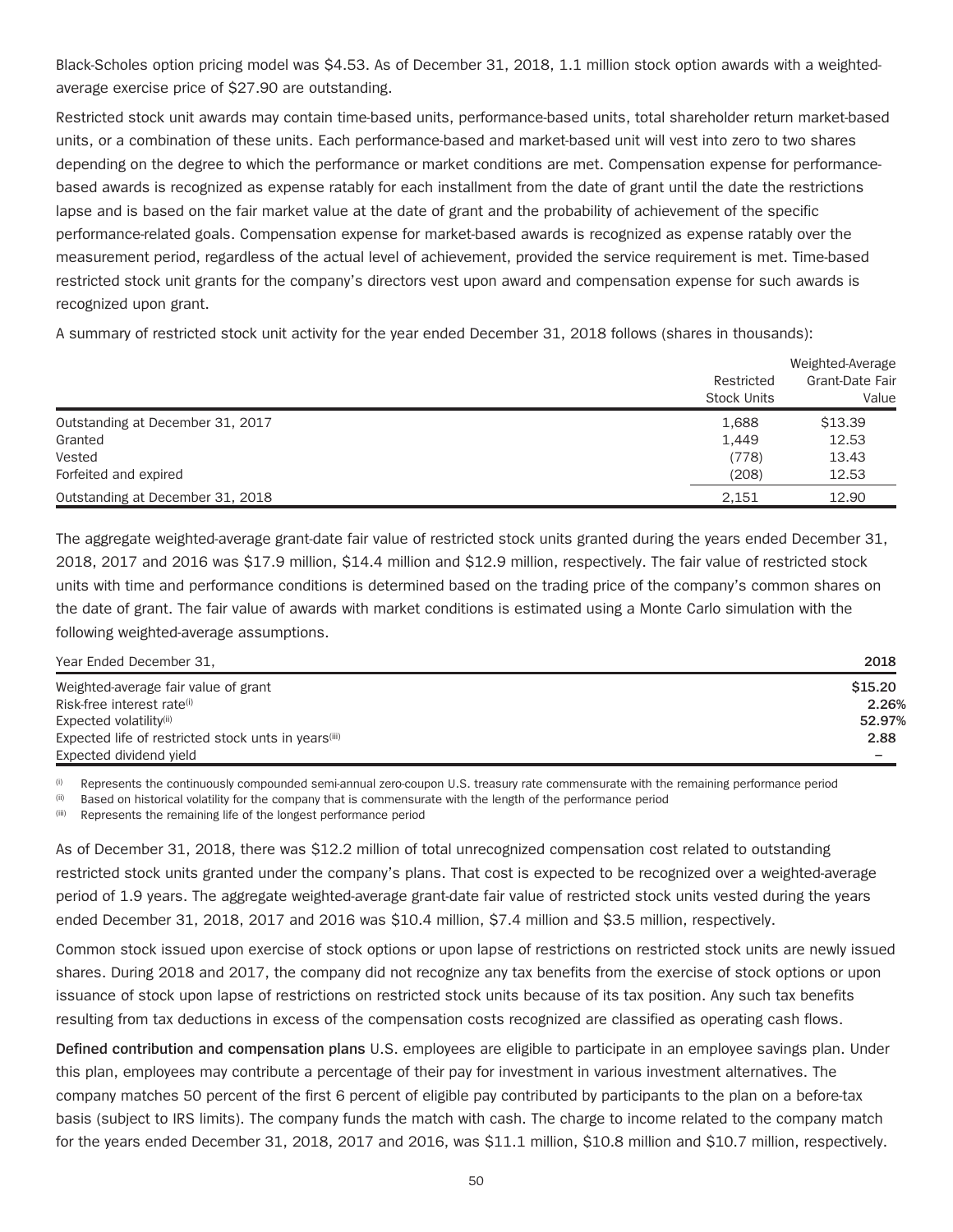The company has defined contribution plans in certain locations outside the United States. The charge to income related to these plans was \$21.3 million, \$18.5 million and \$19.0 million, for the years ended December 31, 2018, 2017 and 2016, respectively.

The company has non-qualified compensation plans, which allow certain highly compensated employees and directors to defer the receipt of a portion of their salary, bonus and fees. Participants can earn a return on their deferred balance that is based on hypothetical investments in various investment vehicles. Changes in the market value of these investments are reflected as an adjustment to the liability with an offset to expense. As of December 31, 2018 and 2017, the liability to the participants of these plans was \$11.6 million and \$13.4 million, respectively. These amounts reflect the accumulated participant deferrals and earnings thereon as of that date. The company makes no contributions to the deferred compensation plans and remains contingently liable to the participants.

**Retirement benefits** For the company's more significant defined benefit pension plans, including the U.S., U.K. and the Netherlands, accrual of future benefits under the plans has ceased.

During 2018, cash lump-sum payments were paid to certain plan participants in two of the company's international defined benefit pension plans which resulted in a non-cash pension settlement charge of \$6.4 million for the year ended December 31, 2018.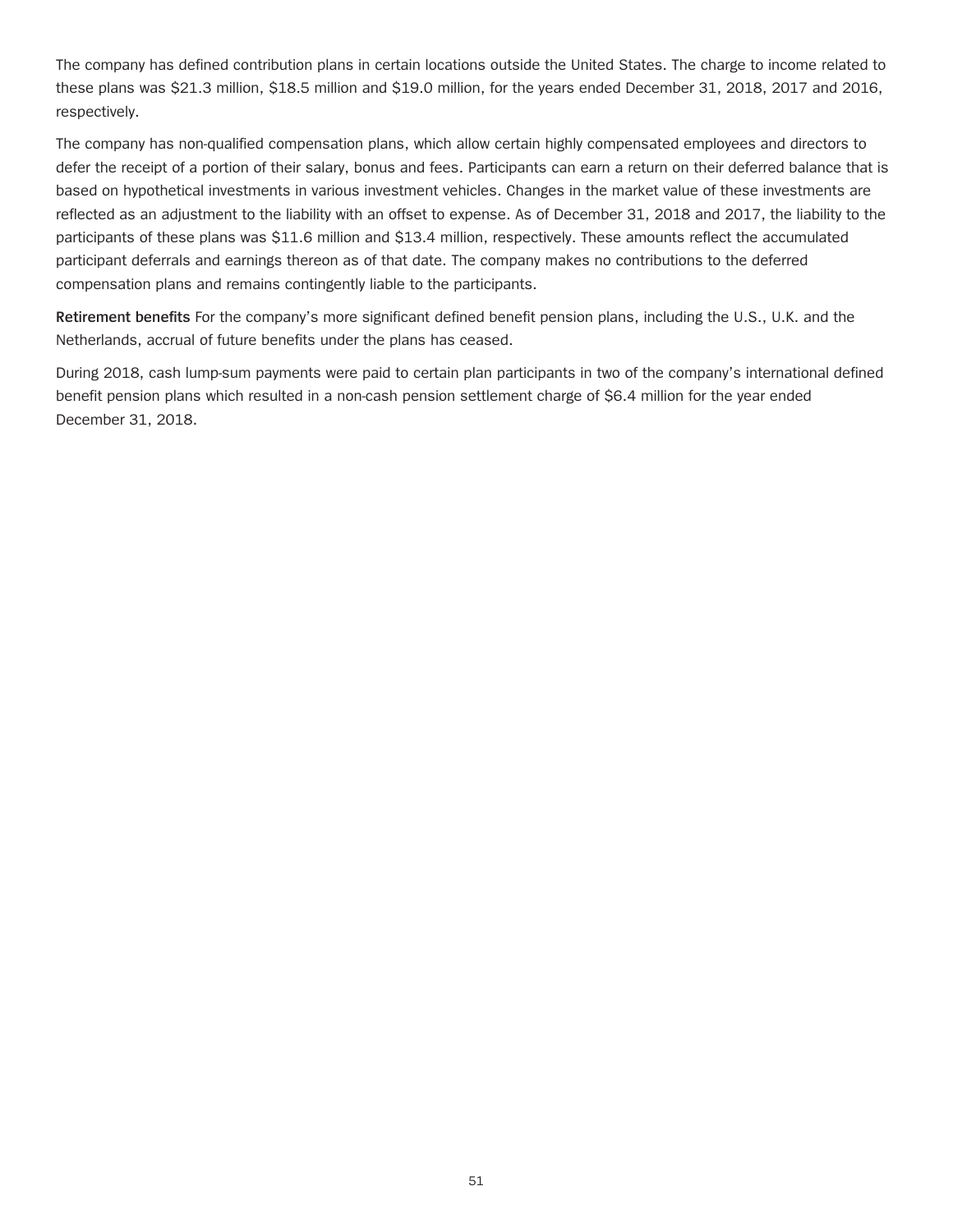Retirement plans' funded status and amounts recognized in the company's consolidated balance sheets at December 31, 2018 and 2017 follows:

|                                                                   |            | U.S. Plans                                    |            | <b>International Plans</b> |
|-------------------------------------------------------------------|------------|-----------------------------------------------|------------|----------------------------|
| As of December 31,                                                | 2018       | 2017                                          | 2018       | 2017                       |
| Change in projected benefit obligation                            |            |                                               |            |                            |
| Benefit obligation at beginning of year                           | \$5,001.6  | \$4,972.0                                     | \$3,189.7  | \$3,076.2                  |
| Service cost                                                      |            |                                               | 3.2        | 5.1                        |
| Interest cost                                                     | 186.6      | 211.3                                         | 67.3       | 72.8                       |
| Plan participants' contributions                                  |            |                                               | 1.5        | 1.9                        |
| Plan amendment                                                    |            |                                               | 20.6       | (52.5)                     |
| Plan curtailment                                                  |            |                                               |            | (2.2)                      |
| Plan settlement                                                   |            |                                               | (16.4)     |                            |
| Actuarial loss (gain)                                             | (270.7)    | 177.0                                         | (169.5)    | (93.8)                     |
| Benefits paid                                                     | (359.5)    | (358.7)                                       | (108.7)    | (117.1)                    |
| Foreign currency translation adjustments                          |            |                                               | (158.2)    | 299.3                      |
| Benefit obligation at end of year                                 | \$4,558.0  | \$5,001.6                                     | \$2,829.5  | \$3,189.7                  |
| Change in plan assets                                             |            |                                               |            |                            |
| Fair value of plan assets at beginning of year                    | \$3,578.4  | \$3,452.1                                     | \$2,833.9  | \$2,429.7                  |
| Actual return on plan assets                                      | (193.3)    | 424.0                                         | (75.4)     | 172.3                      |
| Employer contribution                                             | 87.2       | 61.0                                          | 42.5       | 77.4                       |
| Plan participants' contributions                                  |            |                                               | 1.5        | 1.9                        |
| Plan settlement                                                   |            | $\qquad \qquad -$                             | (16.4)     | $\qquad \qquad -$          |
| Benefits paid                                                     | (359.5)    | (358.7)                                       | (108.7)    | (117.1)                    |
| Foreign currency translation and other adjustments                |            |                                               | (138.0)    | 269.7                      |
| Fair value of plan assets at end of year                          | \$3,112.8  | \$3,578.4                                     | \$2,539.4  | \$2,833.9                  |
| Funded status at end of year                                      |            | $\$(1,445.2) \$(1,423.2) \$(290.1) \$(355.8)$ |            |                            |
| Amounts recognized in the consolidated balance sheets consist of: |            |                                               |            |                            |
| Prepaid postretirement assets                                     | \$         | \$                                            | 146.4<br>S | 147.4<br>S                 |
| Other accrued liabilities                                         | (6.7)      | (6.8)                                         | (0.1)      | (0.2)                      |
| Long-term postretirement liabilities                              | (1, 438.5) | (1,416.4)                                     | (436.4)    | (503.0)                    |
| Total funded status                                               |            | $\$(1,445.2) \$(1,423.2) \$(290.1) \$(355.8)$ |            |                            |
| Accumulated other comprehensive loss, net of tax                  |            |                                               |            |                            |
| Net loss                                                          |            | \$2,718.6 \$2,960.6 \$988.0 \$1,067.8         |            |                            |
| Prior service credit                                              |            | $$$ (37.3) $$$ (39.8) $$$ (46.8) $$$ (69.8)   |            |                            |
| Accumulated benefit obligation                                    |            | $$4,558.0$ $$5,001.6$ $$2,828.2$ $$3,188.0$   |            |                            |

Information for defined benefit retirement plans with an accumulated benefit obligation in excess of plan assets at

| December 31, 2018 and 2017 follows: |                     |      |
|-------------------------------------|---------------------|------|
| As of December 31,                  | 2018                | 2017 |
| Accumulated benefit obligation      | \$6,433.6 \$7,151.7 |      |
| Fair value of plan assets           | \$4,553.2 \$5,227.0 |      |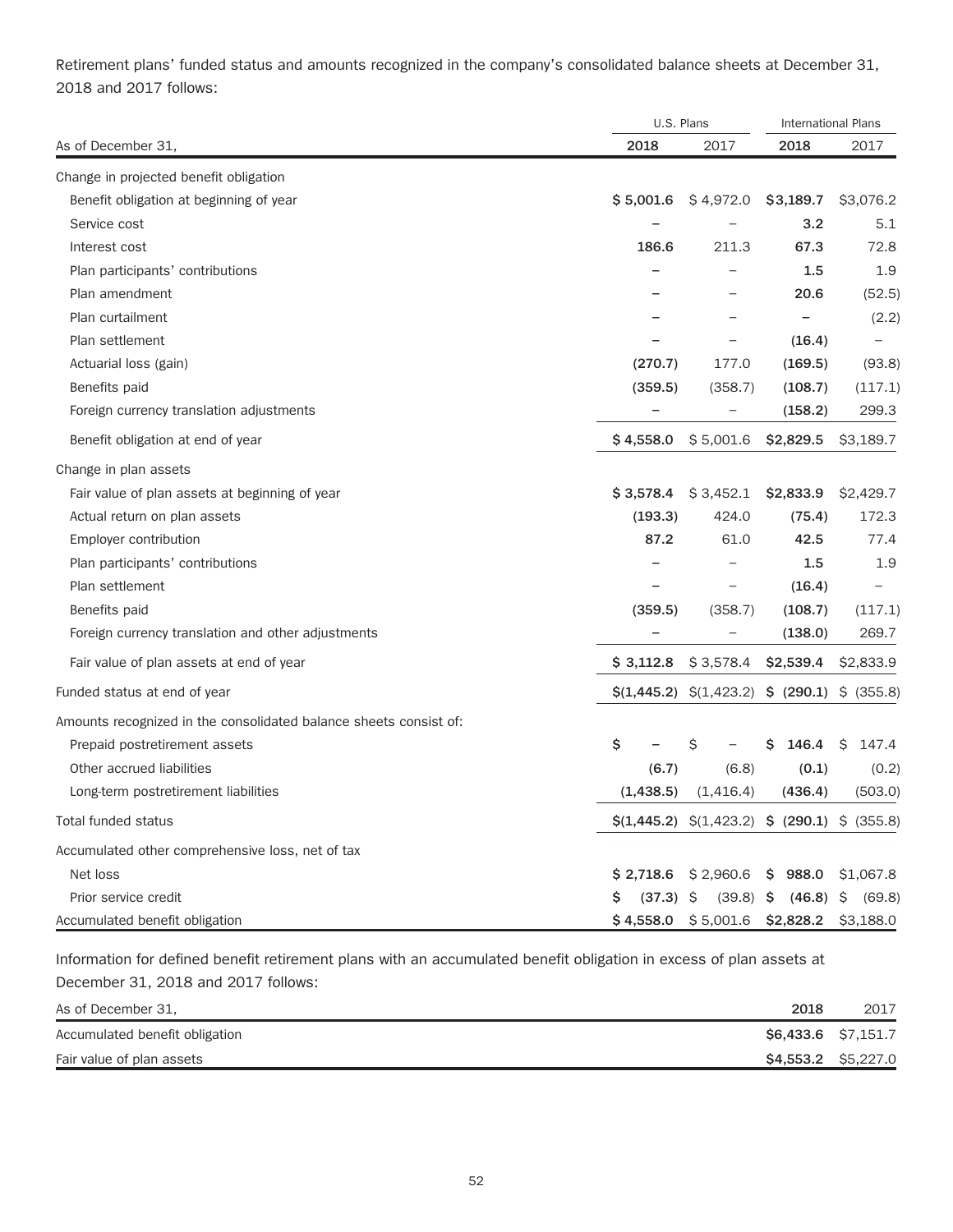Information for defined benefit retirement plans with a projected benefit obligation in excess of plan assets at December 31, 2018 and 2017 follows:

| As of December 31,           | 2018                | 2017 |
|------------------------------|---------------------|------|
| Projected benefit obligation | \$6,434.9 \$7,153.4 |      |
| Fair value of plan assets    | \$4,553.2 \$5,227.0 |      |

Net periodic pension cost (income) for 2018, 2017 and 2016 includes the following components:

|                                      | U.S. Plans |                        |          |         | International Plans |                          |  |  |
|--------------------------------------|------------|------------------------|----------|---------|---------------------|--------------------------|--|--|
| Year ended December 31,              | 2018       | 2017                   | 2016     | 2018    | 2017                | 2016                     |  |  |
| Service cost <sup>(i)</sup>          | Ŝ.         | S<br>$\qquad \qquad -$ | Ś        | \$3.2   | \$5.1               | \$7.4                    |  |  |
| Interest cost                        | 186.6      | 211.3                  | 231.3    | 67.3    | 72.8                | 87.8                     |  |  |
| Expected return on plan assets       | (230.6)    | (235.2)                | (253.1)  | (114.4) | (127.5)             | (139.5)                  |  |  |
| Amortization of prior service credit | (2.5)      | (2.5)                  | (2.5)    | (3.7)   | (2.4)               | (3.0)                    |  |  |
| Recognized net actuarial loss        | 125.1      | 126.4                  | 116.0    | 42.3    | 49.8                | 40.3                     |  |  |
| Curtailment gain                     |            |                        |          |         | (5.4)               | (2.0)                    |  |  |
| Settlement loss                      |            |                        |          | 6.4     |                     | $\overline{\phantom{0}}$ |  |  |
| Net periodic pension cost (income)   | 78.6<br>S  | \$100.0                | $S$ 91.7 | \$1.1   | \$(7.6)             | \$(9.0)                  |  |  |

(i) Service cost is reported in cost of revenue - services and selling, general and administrative expenses. All other components of net periodic pension cost are reported in other income (expense), net in the consolidated statements of income.

Weighted-average assumptions used to determine net periodic pension cost for the years ended December 31 were as follows:

|                                             |       | U.S. Plans |       |       | International Plans |       |  |
|---------------------------------------------|-------|------------|-------|-------|---------------------|-------|--|
| Year ended December 31,                     | 2018  | 2017       | 2016  | 2018  | 2017                | 2016  |  |
| Discount rate                               | 3.87% | 4.38%      | 4.56% | 2.24% | 2.34%               | 3.30% |  |
| Expected long-term rate of return on assets | 6.80% | 6.80%      | 6.80% | 4.38% | 5.30%               | 5.99% |  |

Weighted-average assumptions used to determine benefit obligations at December 31 were as follows:

| Discount<br>rate | <b>5004</b><br>JU% | Q70/<br>D.O / 70 | .38% | 2.55% | 24%<br>ے . ۔ | 2.34% |
|------------------|--------------------|------------------|------|-------|--------------|-------|
|                  |                    |                  |      |       |              |       |

The company's investment policy targets and ranges for each asset category are as follows:

|                       | U.S.   |          | International |          |
|-----------------------|--------|----------|---------------|----------|
| <b>Asset Category</b> | Target | Range    | Target        | Range    |
| Equity securities     | 42%    | 36-48%   | 22%           | 16-28%   |
| Debt securities       | 38%    | 35-41%   | 62%           | 55-68%   |
| Real estate           | 0%     | 0%       | 1%            | $0 - 3%$ |
| Cash                  | 0%     | $0 - 5%$ | 1%            | $0 - 5%$ |
| Other                 | 20%    | 10-30%   | 14%           | 7-21%    |

The company periodically reviews its asset allocation, taking into consideration plan liabilities, local regulatory requirements, plan payment streams and then-current capital market assumptions. The actual asset allocation for each plan is monitored at least quarterly, relative to the established policy targets and ranges. If the actual asset allocation is close to or out of any of the ranges, a review is conducted. Rebalancing will occur toward the target allocation, with due consideration given to the liquidity of the investments and transaction costs.

The objectives of the company's investment strategies are as follows: (a) to provide a total return that, over the long term, increases the ratio of plan assets to liabilities by maximizing investment return on assets, at a level of risk deemed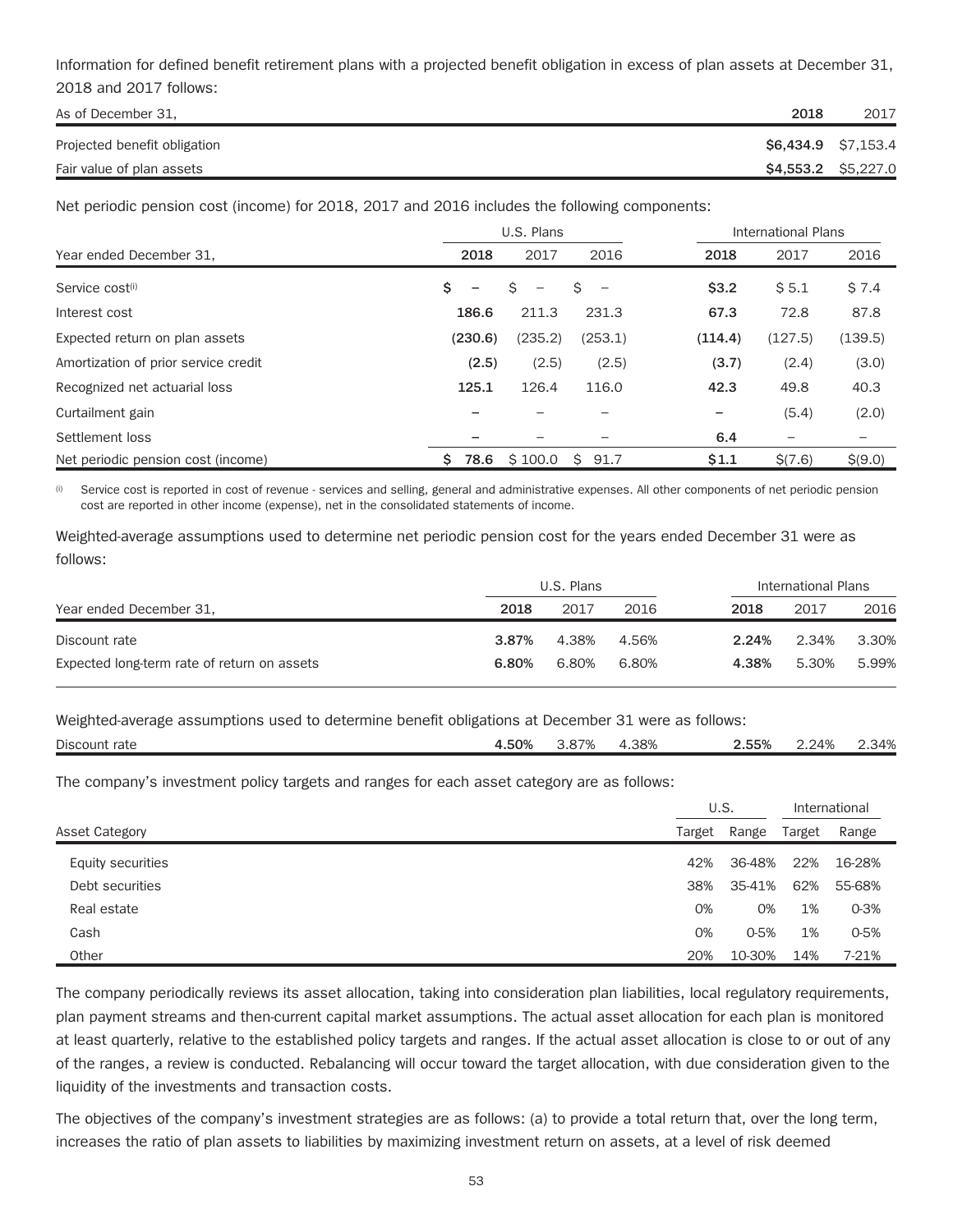appropriate, (b) to maximize return on assets by investing primarily in equity securities in the U.S. and for international plans by investing in appropriate asset classes, subject to the constraints of each plan design and local regulations, (c) to diversify investments within asset classes to reduce the impact of losses in single investments, and (d) for the U.S. plan to invest in compliance with the Employee Retirement Income Security Act of 1974 ("ERISA"), as amended and any subsequent applicable regulations and laws, and for international plans to invest in a prudent manner in compliance with local applicable regulations and laws.

The company sets the expected long-term rate of return based on the expected long-term return of the various asset categories in which it invests. The company considered the current expectations for future returns and the actual historical returns of each asset class. Also, since the company's investment policy is to actively manage certain asset classes where the potential exists to outperform the broader market, the expected returns for those asset classes were adjusted to reflect the expected additional returns.

In 2019, the company expects to make cash contributions of \$105.6 million to its worldwide defined benefit pension plans, which are comprised of \$38.4 million primarily for international defined benefit pension plans and \$67.2 million for the company's U.S. qualified defined benefit pension plans.

As of December 31, 2018, the following benefit payments are expected to be paid from the defined benefit pension plans:

| Year ending December 31, | U.S.    | International |
|--------------------------|---------|---------------|
| 2019                     | \$362.2 | \$97.8        |
| 2020                     | 359.4   | 101.2         |
| 2021                     | 357.1   | 104.2         |
| 2022                     | 354.4   | 112.2         |
| 2023                     | 350.9   | 118.2         |
| $2024 - 2028$            | 1,652.1 | 627.4         |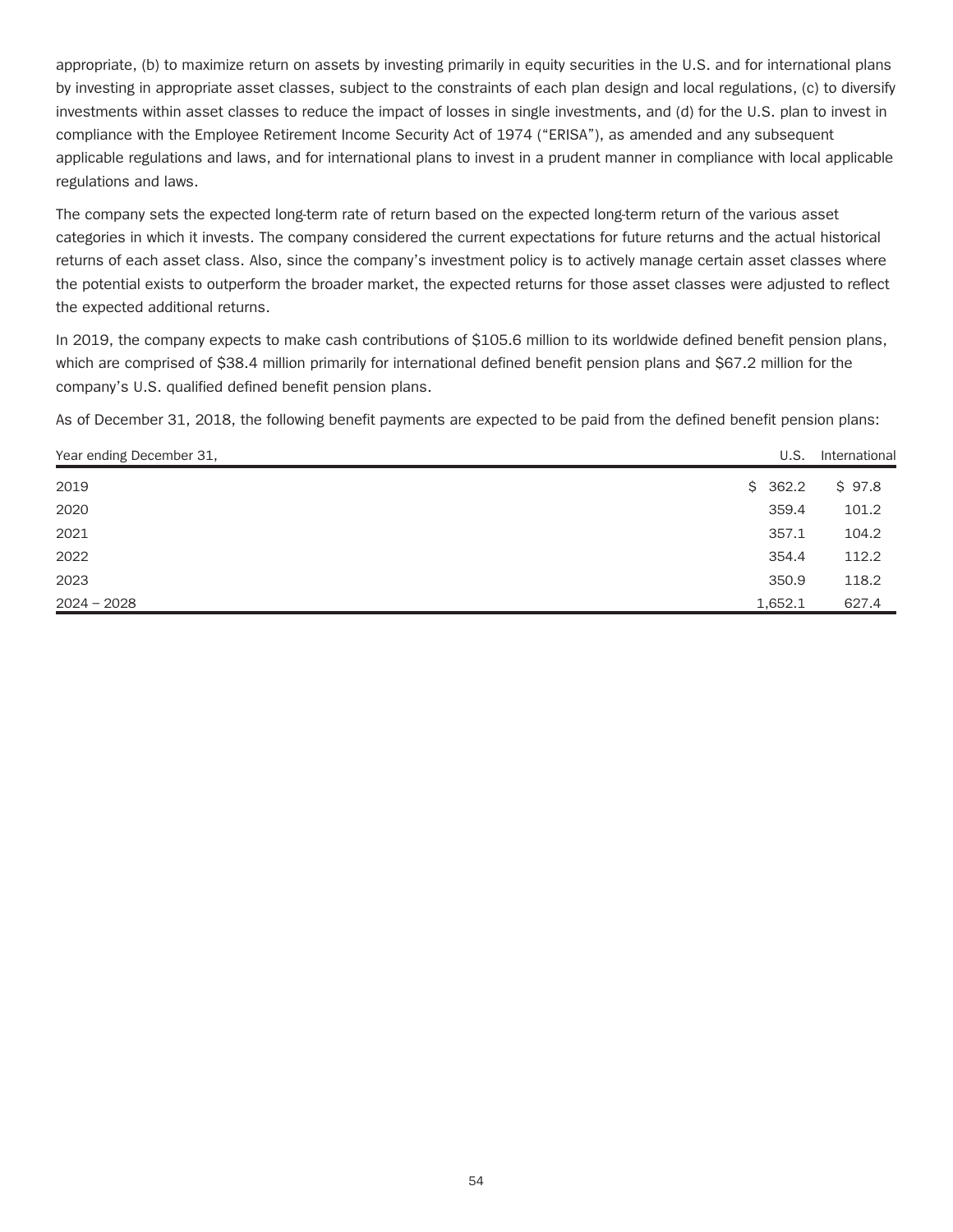**Other postretirement benefits** A reconciliation of the benefit obligation, fair value of the plan assets and the funded status of the postretirement benefit plans at December 31, 2018 and 2017, follows:

| As of December 31,                                                         | 2018           | 2017           |
|----------------------------------------------------------------------------|----------------|----------------|
| Change in accumulated benefit obligation                                   |                |                |
| Benefit obligation at beginning of year                                    | \$103.2        | \$120.1        |
| Service cost                                                               | 0.6            | 0.5            |
| Interest cost                                                              | 4.8            | 5.6            |
| Plan participants' contributions                                           | 3.1            | 3.5            |
| Amendments                                                                 |                | (7.4)          |
| Actuarial gain                                                             | (4.2)          | (4.3)          |
| Federal drug subsidy                                                       | 0.2            | 0.3            |
| Benefits paid                                                              | (11.5)         | (15.7)         |
| Foreign currency translation and other adjustments                         |                | 0.6            |
| Benefit obligation at end of year                                          | \$96.2         | \$103.2        |
| Change in plan assets                                                      |                |                |
| Fair value of plan assets at beginning of year                             | \$<br>7.6      | \$<br>7.9      |
| Actual return on plan assets                                               | (0.4)          | (0.3)          |
| Employer contributions                                                     | 9.0            | 12.2           |
| Plan participants' contributions                                           | 3.1            | 3.5            |
| Benefits paid                                                              | (11.5)         | (15.7)         |
| Fair value of plan assets at end of year                                   | \$<br>7.8      | \$<br>7.6      |
| Funded status at end of year                                               | \$ (88.4)      | \$ (95.6)      |
| Amounts recognized in the consolidated balance sheets consist of:          |                |                |
| Prepaid postretirement assets                                              | \$<br>1.2      | \$<br>0.9      |
| Other accrued liabilities                                                  | (8.0)          | (11.5)         |
| Long-term postretirement liabilities                                       | (81.6)         | (85.0)         |
| Total funded status                                                        | \$ (88.4)      | \$ (95.6)      |
| Accumulated other comprehensive loss, net of tax                           |                |                |
| Net loss                                                                   | \$10.5         | \$14.9         |
| Prior service credit                                                       | (8.2)          | (9.8)          |
| Net periodic postretirement benefit cost for 2018, 2017 and 2016, follows: |                |                |
| Year ended December 31,                                                    | 2018<br>2017   | 2016           |
| Service cost(i)                                                            | \$0.5<br>\$0.6 | \$0.4          |
| Interest cost                                                              | 4.8            | 5.6<br>6.2     |
| Expected return on assets                                                  | (0.4)          | (0.4)<br>(0.5) |
| Amortization of prior service cost                                         | (1.6)          | (0.7)          |
| Recognized net actuarial loss                                              | 1.0            | 0.8<br>0.5     |
| Net periodic benefit cost                                                  | $$4.4$ $$5.7$  | \$6.7          |

(i) Service cost is reported in selling, general and administrative expenses. All other components of net periodic benefit cost are reported in other income (expense), net in the consolidated statements of income.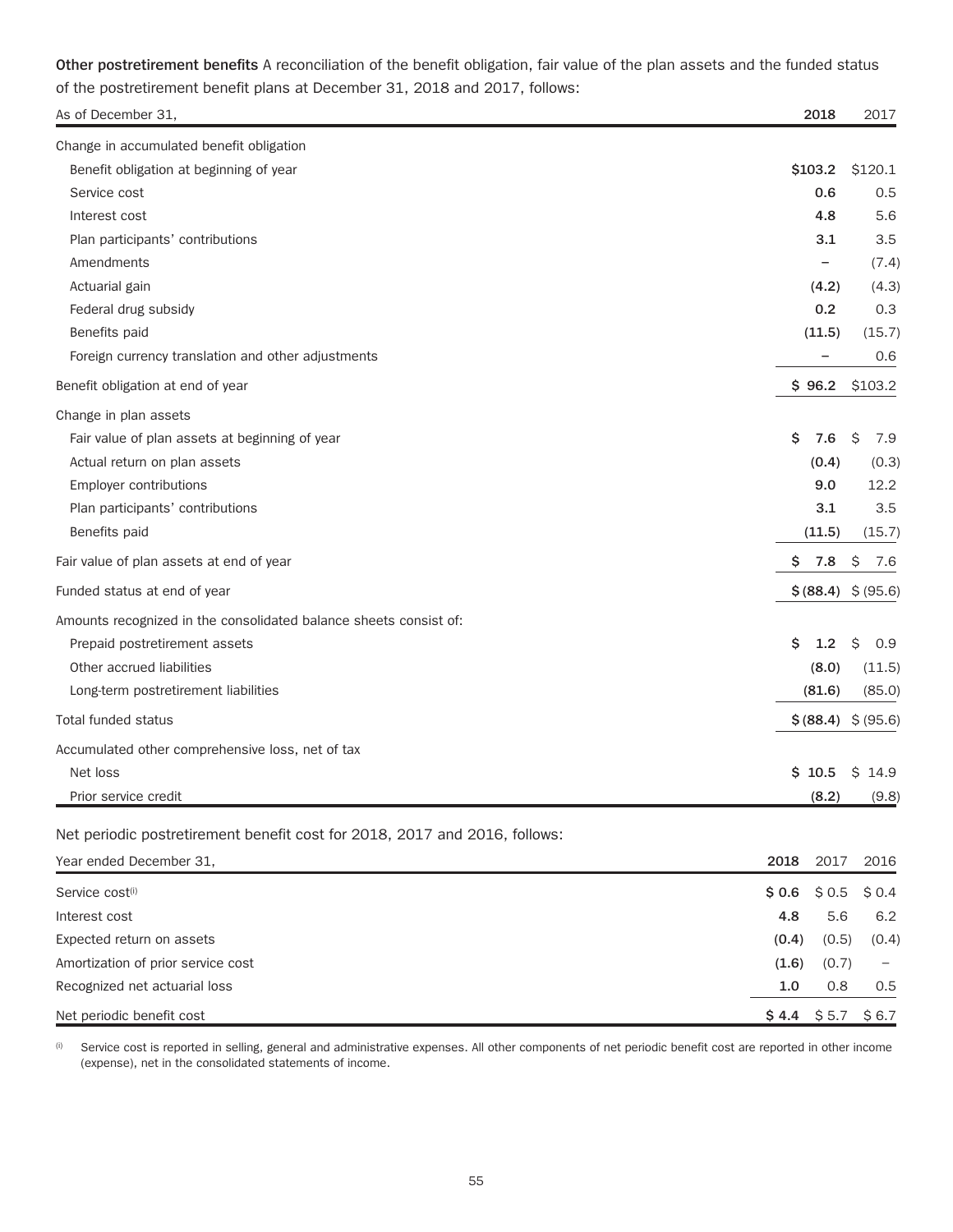Weighted-average assumptions used to determine net periodic postretirement benefit cost for the years ended December 31 were as follows:

| Year ended December 31,                                                                           |      | 2018 2017 2016    |      |
|---------------------------------------------------------------------------------------------------|------|-------------------|------|
| Discount rate                                                                                     |      | 5.30% 5.53% 5.61% |      |
| Expected return on plan assets                                                                    |      | 5.50% 5.50% 5.50% |      |
| Weighted-average assumptions used to determine benefit obligation at December 31 were as follows: |      |                   |      |
| Year ended December 31,                                                                           | 2018 | 2017              | 2016 |

Discount rate **5.67%** 5.30% 5.53%

| Discount rate |  |  |  |
|---------------|--|--|--|

The company reviews its asset allocation periodically, taking into consideration plan liabilities, plan payment streams and then-current capital market assumptions. The company sets the long-term expected return on asset assumption, based principally on the long-term expected return on debt securities. These return assumptions are based on a combination of current market conditions, capital market expectations of third-party investment advisors and actual historical returns of the asset classes. In 2019, the company expects to contribute approximately \$8 million to its postretirement benefit plans.

| Assumed health care cost trend rates at December 31,                              | 2018      | -2017 |
|-----------------------------------------------------------------------------------|-----------|-------|
| Health care cost trend rate assumed for next year                                 | 6.8%      | 6.6%  |
| Rate to which the cost trend rate is assumed to decline (the ultimate trend rate) | 4.8%      | 4.8%  |
| Year that the rate reaches the ultimate trend rate                                | 2023 2023 |       |

As of December 31, 2018, the following benefits are expected to be paid from the company's postretirement plans:

| Year ending December 31, | Expected<br>Payments |
|--------------------------|----------------------|
| 2019                     | \$9.1                |
| 2020                     | 9.6                  |
| 2021                     | 9.1                  |
| 2022                     | 8.5                  |
| 2023                     | 7.9                  |
| $2024 - 2028$            | 30.9                 |

The following provides a description of the valuation methodologies and the levels of inputs used to measure fair value, and the general classification of investments in the company's U.S. and international defined benefit pension plans, and the company's other postretirement benefit plan.

Level 1 – These investments include cash, common stocks, real estate investment trusts, exchange traded funds, futures and options and U.S. government securities. These investments are valued using quoted prices in an active market. Payables, receivables and cumulative futures contracts variation margin received from brokers are also included as Level 1 investments and are valued at face value.

Level 2 – These investments include the following:

Pooled Funds – These investments are comprised of money market funds and fixed income securities. The money market funds are valued using the readily determinable fair value ("RDFV") provided by trustees of the funds. The fixed income securities are valued based on quoted prices for identical or similar investments in markets that may not be active.

Commingled Funds – These investments are comprised of debt, equity and other securities and are valued using the RDFV provided by trustees of the funds. The fair value per share for these funds are published and are the basis for current transactions.

Other Fixed Income – These investments are comprised of corporate and government fixed income investments and asset and mortgage-backed securities for which there are quoted prices for identical or similar investments in markets that may not be active.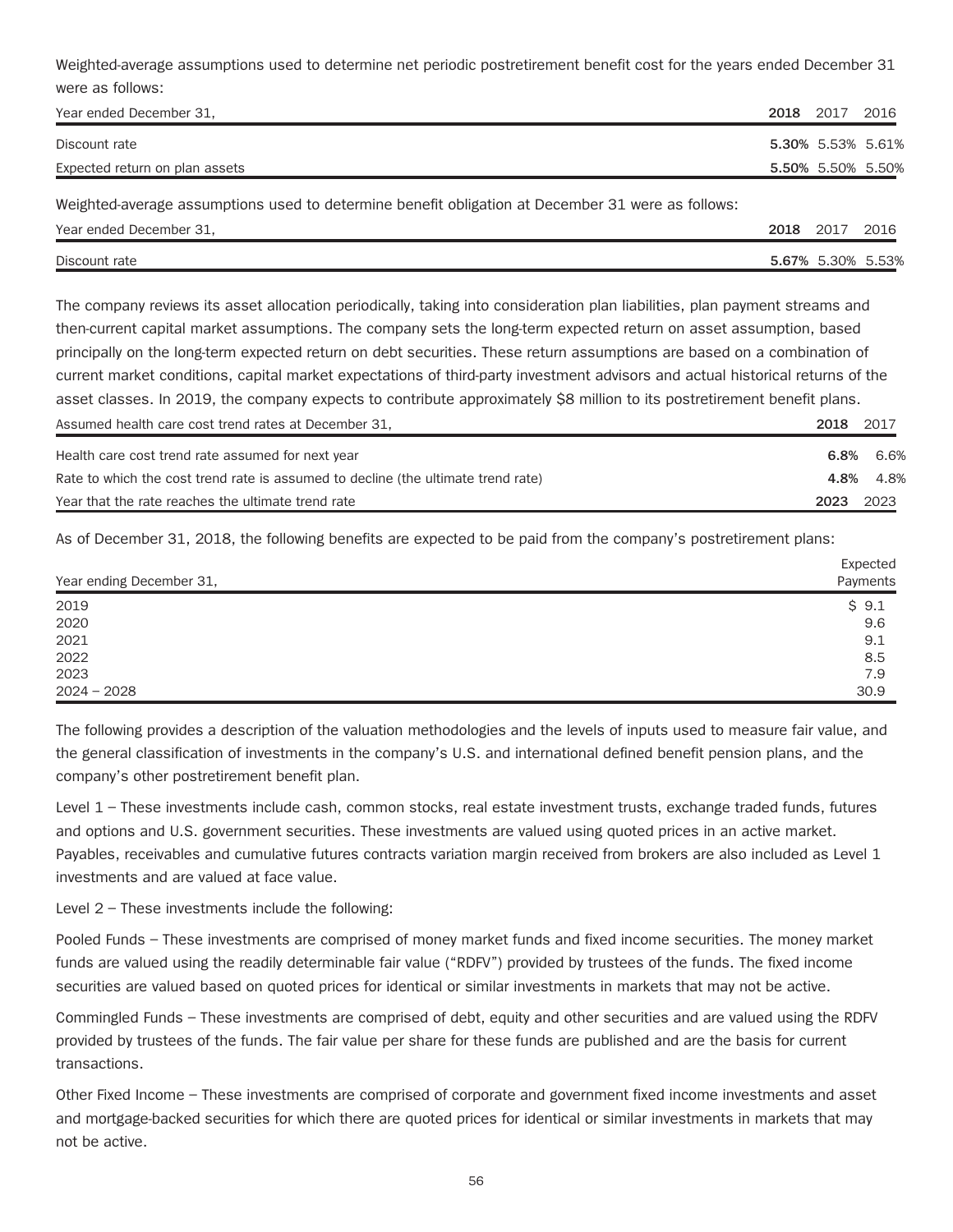Derivatives – These investments include forward exchange contracts and options, which are traded on an active market, but not on an exchange; therefore, the inputs may not be readily observable. These investments also include fixed income futures and other derivative instruments.

Level 3 – These investments include the following:

Insurance Contracts – These investments are insurance contracts which are carried at book value, are not publicly traded and are reported at a fair value determined by the insurance provider.

Certain investments are valued using net asset value ("NAV") as a practical expedient. These investments may not be redeemable on a daily basis and may have redemption notice periods of up to 90 days. These investments include the following:

Commingled Funds – These investments are comprised of debt, equity and other securities.

Private Real Estate and Private Equity – These investments represent interests in limited partnerships which invest in privately-held companies or privately-held real estate or other real assets. Net asset values are developed and reported by the general partners that manage the partnerships. These valuations are based on property appraisals, utilization of market transactions that provide valuation information for comparable companies, discounted cash flows, and other methods. These valuations are reported quarterly and adjusted as necessary at year end based on cash flows within the most recent period.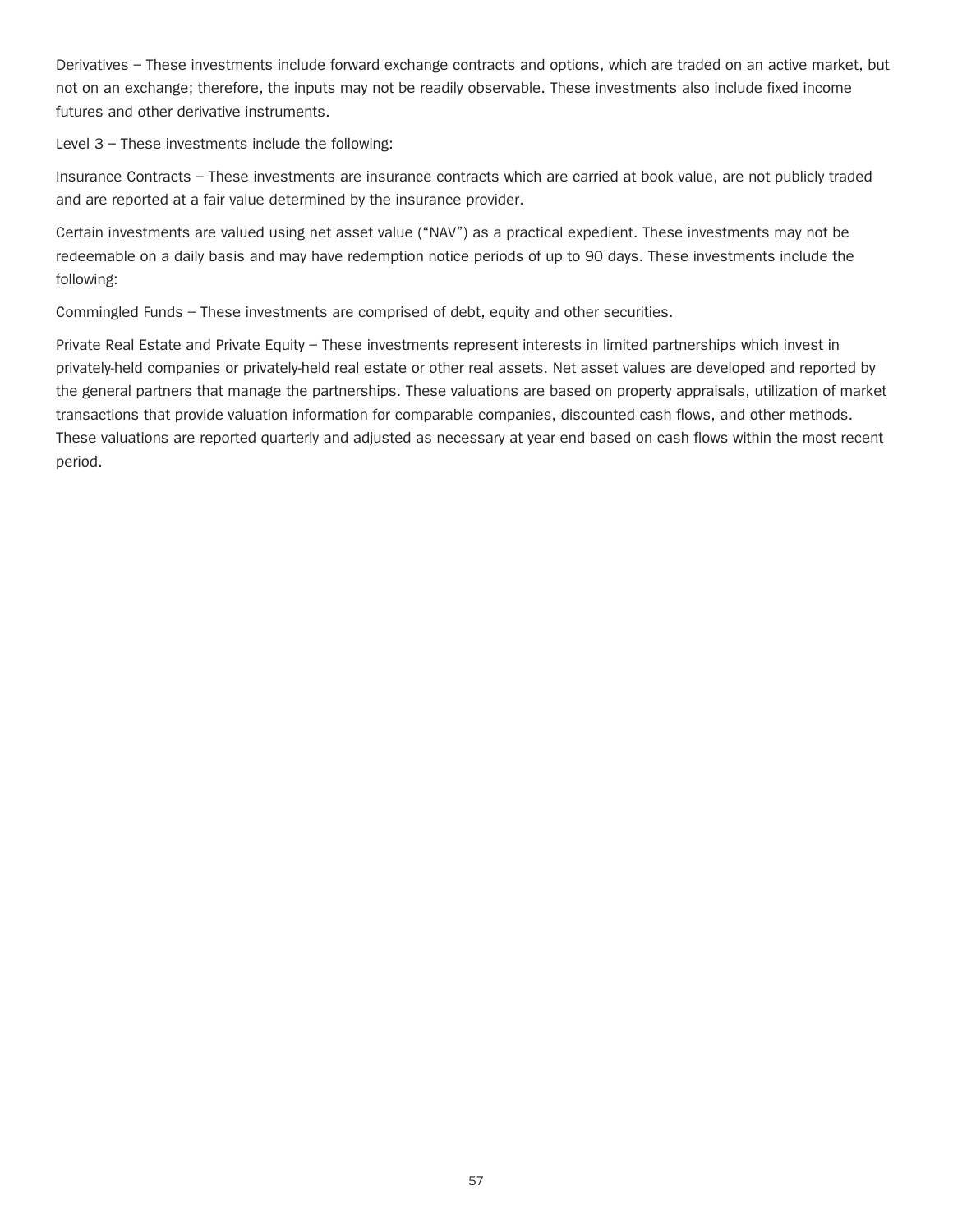The following table sets forth by level, within the fair value hierarchy, the plans' assets (liabilities) at fair value at December 31, 2018.

|                                           | U.S. Plans  |           |           |                      | <b>International Plans</b> |         |           |         |
|-------------------------------------------|-------------|-----------|-----------|----------------------|----------------------------|---------|-----------|---------|
| As of December 31, 2018                   | Fair Value  | Level 1   | Level 2   | Level 3              | Fair Value                 | Level 1 | Level 2   | Level 3 |
| Pension plans<br><b>Equity Securities</b> |             |           |           |                      |                            |         |           |         |
| Common Stocks                             | 911.7<br>\$ | \$909.0   | \$<br>2.7 | $\sin$               | \$                         | \$      | \$        | \$      |
| Commingled Funds                          | 494.8       |           | 494.8     |                      | 165.6                      |         | 165.6     |         |
| Debt Securities                           |             |           |           |                      |                            |         |           |         |
| U.S. Govt. Securities                     | 498.5       | 498.5     |           |                      |                            |         |           |         |
| Other Fixed Income                        | 374.6       |           | 374.6     |                      | 145.5                      | 0.2     | 145.3     | 123.7   |
| Insurance Contracts                       |             |           |           |                      | 123.7                      |         |           |         |
| Commingled Funds<br><b>Real Estate</b>    | 196.6       |           | 196.6     |                      | 321.4                      |         | 321.4     |         |
| <b>Real Estate Investment Trusts</b>      | 17.0        | 17.0      |           |                      | 1.3                        |         | 1.3       |         |
| Commingled Funds                          | 156.7       |           | 156.7     |                      |                            |         |           |         |
| Other                                     |             |           |           |                      |                            |         |           |         |
| Derivatives <sup>(i)</sup>                | 35.8        | 33.6      | 2.2       |                      | 2.4                        |         | 2.4       |         |
| Commingled Funds                          |             |           |           |                      | 317.0                      |         | 317.0     |         |
| Pooled Funds                              | 143.7       |           | 143.7     |                      | 123.6                      |         | 123.6     |         |
| Cumulative futures contracts              |             |           |           |                      |                            |         |           |         |
| variation margin received from            |             |           |           |                      |                            |         |           |         |
| brokers                                   | (29.3)      | (29.3)    |           |                      |                            |         |           |         |
| Cash                                      | 3.7         | 3.7       |           |                      | 29.6                       | 29.6    |           |         |
| Receivables                               | 20.5        | 20.5      |           |                      | 2.0                        | 2.0     |           |         |
| Payables                                  | (1.4)       | (1.4)     |           |                      | (2.3)                      | (2.3)   |           |         |
| Total plan assets in fair value           |             |           |           |                      |                            |         |           |         |
| hierarchy                                 | \$2,822.9   | \$1,451.6 | \$1,371.3 | $\hat{\mathbf{s}}$ – | \$1,229.8                  | \$29.5  | \$1,076.6 | \$123.7 |
| Plan assets measured using NAV as         |             |           |           |                      |                            |         |           |         |
| a practical expedient(ii):                |             |           |           |                      |                            |         |           |         |
| Commingled Funds                          |             |           |           |                      |                            |         |           |         |
| Equity                                    | \$          |           |           |                      | 454.9<br>Ś.                |         |           |         |
| Debt                                      |             |           |           |                      | 814.0                      |         |           |         |
| Other                                     | 110.2       |           |           |                      | 23.9                       |         |           |         |
| <b>Private Real Estate</b>                | 179.1       |           |           |                      | 16.8                       |         |           |         |
| Private Equity                            | 0.6         |           |           |                      |                            |         |           |         |
| Total pension plan assets                 | \$3,112.8   |           |           |                      | \$2,539.4                  |         |           |         |
| Other postretirement plans                |             |           |           |                      |                            |         |           |         |
| <b>Insurance Contracts</b>                | \$<br>7.8   |           |           | \$7.8                |                            |         |           |         |

(i) Level 1 derivatives represent unrealized appreciation or depreciation on open futures contracts. The value of open futures contracts includes derivatives and the cumulative futures contracts variation margin received from brokers.

(ii) Investments measured at fair value using NAV as a practical expedient have not been classified in the fair value hierarchy. The fair value amounts presented in this table for these investments are included to permit reconciliation of the fair value hierarchy to the total plan assets.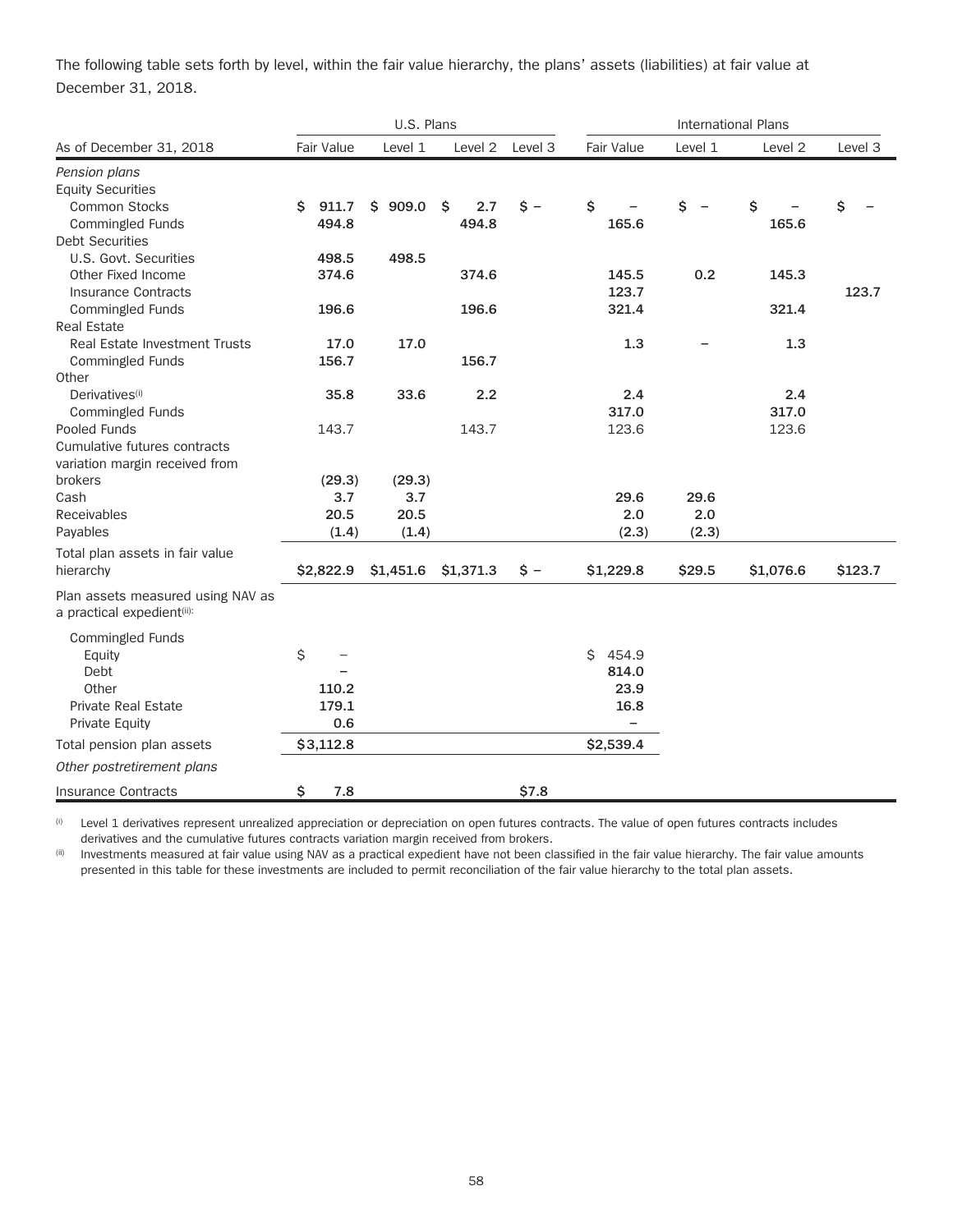The following table sets forth by level, within the fair value hierarchy, the plans' assets (liabilities) at fair value at December 31, 2017.

|                                 |            | U.S. Plans |           |                 |             | <b>International Plans</b> |         |         |
|---------------------------------|------------|------------|-----------|-----------------|-------------|----------------------------|---------|---------|
|                                 |            |            |           |                 | Fair        |                            |         |         |
| As of December 31, 2017         | Fair Value | Level 1    |           | Level 2 Level 3 | Value       | Level 1                    | Level 2 | Level 3 |
| Pension plans                   |            |            |           |                 |             |                            |         |         |
| <b>Equity Securities</b>        |            |            |           |                 |             |                            |         |         |
| <b>Common Stocks</b>            | \$1,465.1  | \$1,461.9  | S.<br>3.2 | $S -$           | \$          | \$-                        | \$-     | \$-     |
| Commingled Funds                | 584.4      |            | 584.4     |                 | 84.0        |                            | 84.0    |         |
| <b>Debt Securities</b>          |            |            |           |                 |             |                            |         |         |
| U.S. Govt. Securities           | 139.8      | 139.8      |           |                 |             |                            |         |         |
| Other Fixed Income              | 830.6      |            | 830.6     |                 | 254.1       | 2.6                        | 251.5   |         |
| Insurance Contracts             |            |            |           |                 | 135.8       |                            |         | 135.8   |
| Commingled Funds                |            |            |           |                 | 267.5       |                            | 267.5   |         |
| <b>Real Estate</b>              |            |            |           |                 |             |                            |         |         |
| Real Estate Investment          |            |            |           |                 |             |                            |         |         |
| Trusts                          | 113.5      | 113.5      |           |                 | 1.4         | 0.4                        | 1.0     |         |
| Other                           |            |            |           |                 |             |                            |         |         |
| <b>Derivatives</b>              | 2.6        | 13.1       | (10.5)    |                 | 1.2         |                            | 1.2     |         |
| Commingled Funds                |            |            |           |                 | 357.1       |                            | 357.1   |         |
| Pooled Funds                    | 228.0      |            | 228.0     |                 | 29.2        |                            | 29.2    |         |
| Cash                            | 34.8       | 34.8       |           |                 | 25.1        | 25.1                       |         |         |
| Receivables                     | 58.1       | 58.1       |           |                 | 19.9        | 19.9                       |         |         |
| Payables                        | (116.7)    | (116.7)    |           |                 | (1.5)       | (1.5)                      |         |         |
| Total plan assets in fair value |            |            |           |                 |             |                            |         |         |
| hierarchy                       | \$3,340.2  | \$1,704.5  | \$1,635.7 | $S-$            | \$1,173.8   | \$46.5                     | \$991.5 | \$135.8 |
| Plan assets measured using NAV  |            |            |           |                 |             |                            |         |         |
| as a practical expedient(i):    |            |            |           |                 |             |                            |         |         |
| Commingled Funds                |            |            |           |                 |             |                            |         |         |
| Equity                          | \$         |            |           |                 | Ś.<br>780.7 |                            |         |         |
| Debt                            | 19.8       |            |           |                 | 837.7       |                            |         |         |
| Other                           | 105.1      |            |           |                 | 25.2        |                            |         |         |
| Private Real Estate             | 112.4      |            |           |                 | 16.5        |                            |         |         |
| Private Equity                  | 0.9        |            |           |                 |             |                            |         |         |
| Total pension plan assets       | \$3,578.4  |            |           |                 | \$2,833.9   |                            |         |         |
| Other postretirement plans      |            |            |           |                 |             |                            |         |         |
| <b>Insurance Contracts</b>      | \$<br>7.6  |            |           | \$7.6           |             |                            |         |         |

(i) Investments measured at fair value using NAV as a practical expedient have not been classified in the fair value hierarchy. The fair value amounts presented in this table for these investments are included to permit reconciliation of the fair value hierarchy to the total plan assets.

The following table sets forth a summary of changes in the fair value of the plans' Level 3 assets for the year ended December 31, 2018.

|                                          | January 1,<br>2018 | Realized<br>gains<br>(losses) | Purchases<br>or<br>acquisitions | Sales<br>or<br>dispositions | Currency and<br>unrealized<br>gains (losses)<br>relating to<br>instruments<br>still held at<br>December 31,<br>2018 | December 31,<br>2018 |
|------------------------------------------|--------------------|-------------------------------|---------------------------------|-----------------------------|---------------------------------------------------------------------------------------------------------------------|----------------------|
| U.S. plans<br>Other postretirement plans |                    |                               |                                 |                             |                                                                                                                     |                      |
| Insurance Contracts                      | \$.<br>7.6         | \$(0.4)                       | \$0.6                           | Ś<br>$\qquad \qquad -$      | $s -$                                                                                                               | Ś.<br>7.8            |
| <b>International pension plans</b>       |                    |                               |                                 |                             |                                                                                                                     |                      |
| Insurance Contracts                      | \$135.8            | \$<br>$\qquad \qquad$         | \$3.5                           | \$(11.7)                    | \$(3.9)                                                                                                             | \$123.7              |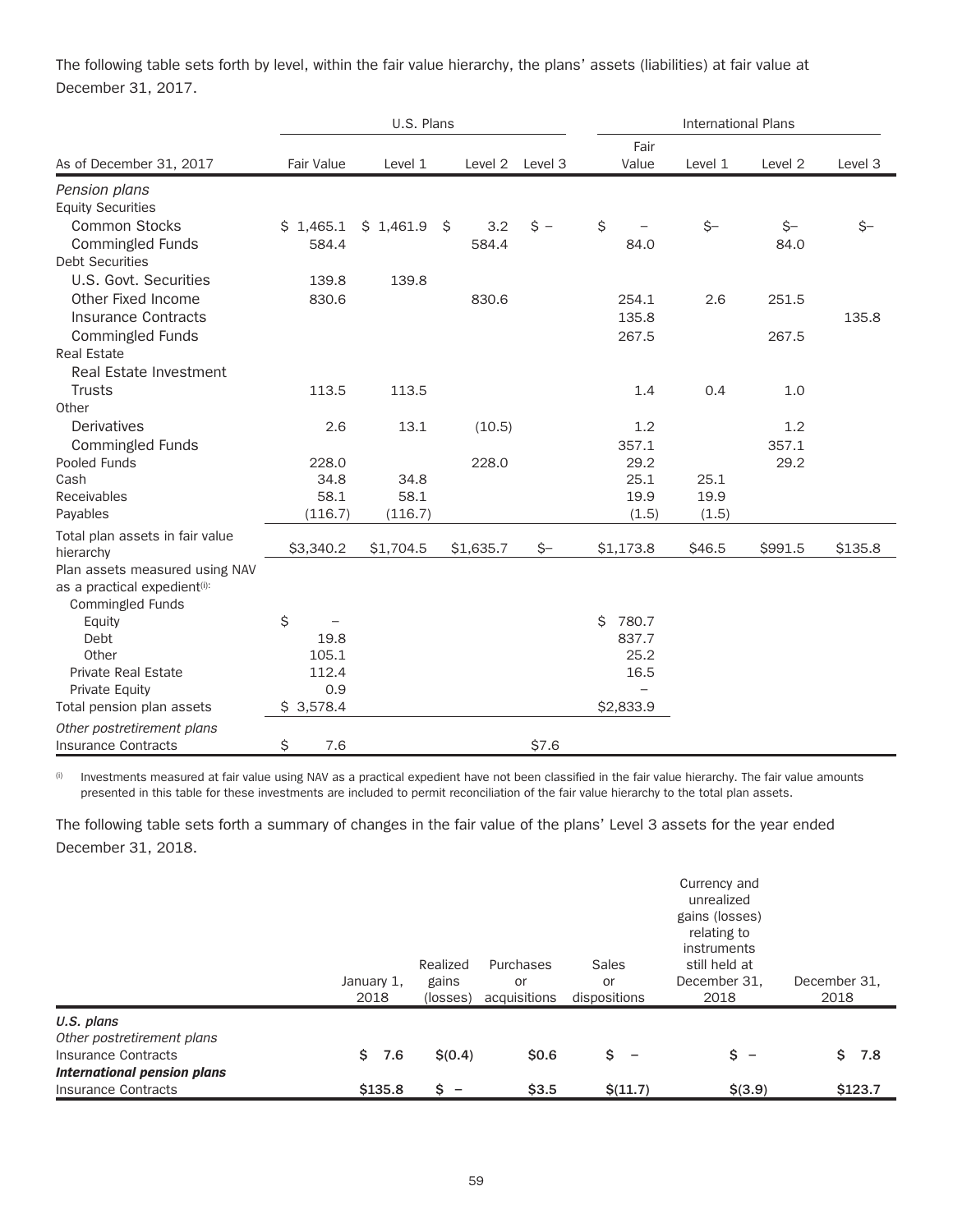The following table sets forth a summary of changes in the fair value of the plans' Level 3 assets for the year ended December 31, 2017.

|                                          | January 1,<br>2017 | Realized<br>gains<br>(losses)           | Purchases<br>or<br>acquisitions | Sales<br>or<br>dispositions | Currency and<br>unrealized<br>gains (losses)<br>relating to<br>instruments<br>still held at<br>December 31,<br>2017 | December 31,<br>2017 |
|------------------------------------------|--------------------|-----------------------------------------|---------------------------------|-----------------------------|---------------------------------------------------------------------------------------------------------------------|----------------------|
| U.S. plans<br>Other postretirement plans |                    |                                         |                                 |                             |                                                                                                                     |                      |
| Insurance Contracts                      | Ś.<br>7.9          | \$(0.2)                                 | \$0.2                           | \$ (0.3)                    | $S -$                                                                                                               | \$<br>7.6            |
| International pension plans              |                    |                                         |                                 |                             |                                                                                                                     |                      |
| Insurance Contracts                      | \$116.2            | \$<br>$\hspace{1.0cm} - \hspace{1.0cm}$ | \$10.8                          | \$(11.4)                    | \$20.2                                                                                                              | \$135.8              |

The following table presents additional information about plan assets valued using the net asset value as a practical expedient within the fair value hierarchy table.

|                                                           | 2018 |              |                          |                                             |                                                                 | 2017 |               |                         |                                               |                                                |
|-----------------------------------------------------------|------|--------------|--------------------------|---------------------------------------------|-----------------------------------------------------------------|------|---------------|-------------------------|-----------------------------------------------|------------------------------------------------|
|                                                           |      | Fair         | Value Commitments        | Frequency                                   | Redemption<br><b>Unfunded Redemption Notice Period</b><br>Range |      | Fair<br>Value | Unfunded<br>Commitments | Redemption<br>Frequency                       | Redemption<br><b>Notice</b><br>Period<br>Range |
| U.S. plans<br>Commingled Funds                            |      |              |                          |                                             |                                                                 |      |               |                         |                                               |                                                |
| Debt<br>Other<br><b>Private Real</b>                      | \$   | 110.2        | \$-<br>$\qquad \qquad -$ | Monthly                                     | 5 days                                                          | \$   | 19.8<br>105.1 | $\zeta-$                | Daily<br>Monthly                              | 5 days<br>5 days<br>Up to                      |
| Estate <sup>(i)</sup><br>Private Equity(ii)               |      | 179.1<br>0.6 | -<br>-                   | Quarterly                                   | 60-90 days                                                      |      | 112.4<br>0.9  |                         | Quarterly                                     | 90 days                                        |
| Total                                                     | S    | 289.9        | \$-                      |                                             |                                                                 | \$   | 238.2         | \$-                     |                                               |                                                |
| <b>International</b><br>pension plans<br>Commingled Funds |      |              |                          |                                             |                                                                 |      |               |                         |                                               |                                                |
| Equity                                                    | Ś.   | 454.9        | \$-                      | Weekly                                      | Up to 2 days                                                    | Ŝ.   | 780.7         | \$-                     | Weekly,<br>Monthly                            | Up to<br>30 days                               |
| Debt                                                      |      | 814.0        |                          | Daily,<br>Weekly,<br>Biweekly,<br>Bimonthly | Up to 30<br>days                                                |      | 837.7         |                         | Weekly,<br>Biweekly.<br>Bimonthly,<br>Monthly | Up to<br>30 days                               |
| Other                                                     |      | 23.9         |                          | Monthly                                     | Up to 30<br>days                                                |      | 25.2          |                         | Monthly                                       | Up to<br>30 days                               |
| <b>Private Real Estate</b>                                |      | 16.8         |                          | Monthly                                     | Up to 90<br>days                                                |      | 16.5          |                         | Monthly                                       | Up to<br>90 days                               |
| Total                                                     |      | \$1,309.6    | \$-                      |                                             |                                                                 |      | \$1,660.1     | \$-                     |                                               |                                                |

(i) Includes investments in private real estate funds and limited partnerships. The funds invest in U.S. real estate and allow redemptions quarterly, though queues, restrictions and gates may extend the period. The limited partnerships include investments in primarily U.S. real estate, and can never be redeemed. The partnerships are all currently being wound up, and are expected to make all distributions over the next year.

(ii) Includes investments in limited partnerships, which invest primarily in U.S. buyouts and venture capital. The investments can never be redeemed. The partnerships are all currently being wound up, and are expected to make all distributions over the next three years.

#### **Note 15 – Litigation and contingencies**

There are various lawsuits, claims, investigations and proceedings that have been brought or asserted against the company, which arise in the ordinary course of business, including actions with respect to commercial and government contracts, labor and employment, employee benefits, environmental matters, intellectual property, and non-income tax matters. The company records a provision for these matters when it is both probable that a liability has been incurred and the amount of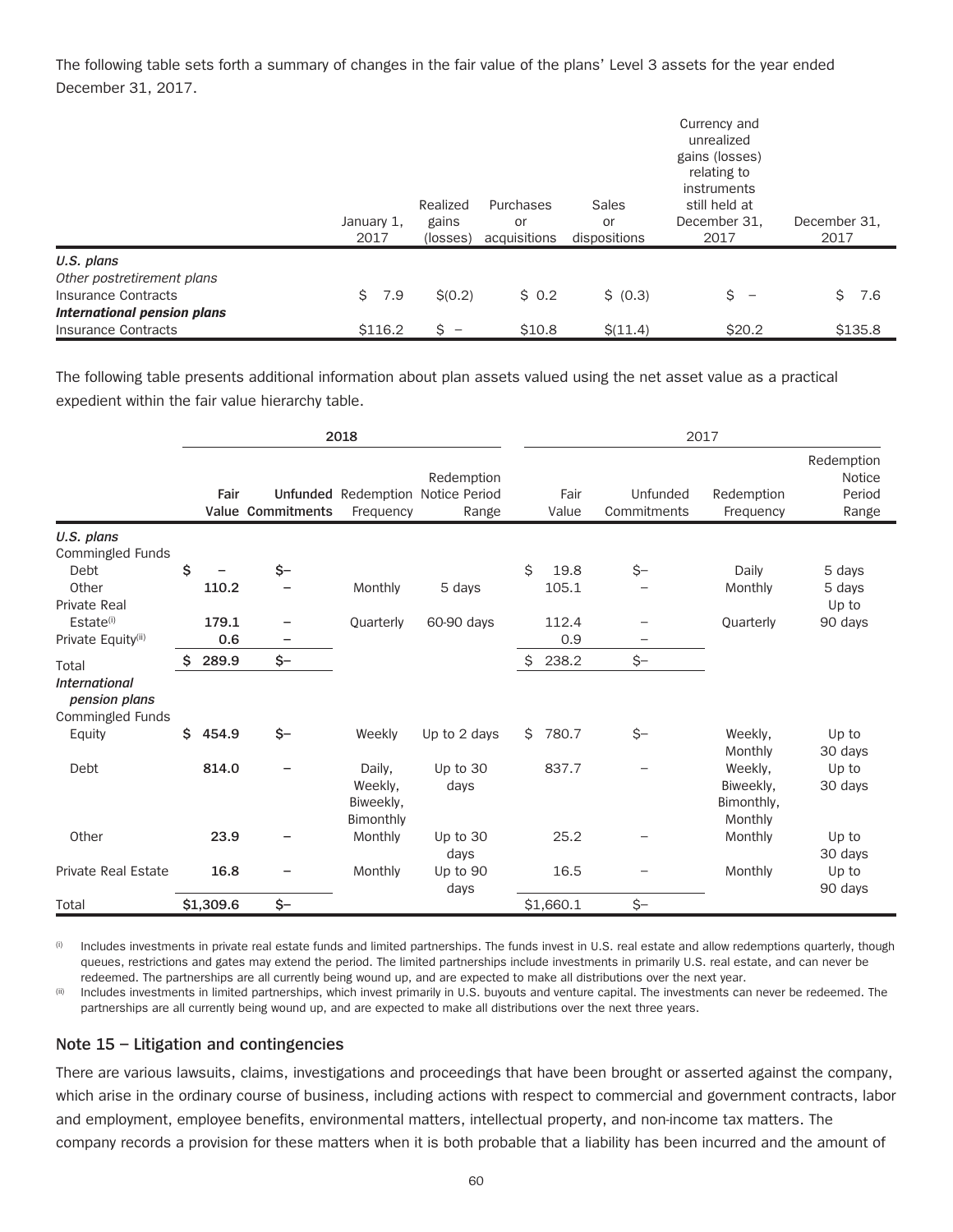the loss can be reasonably estimated. Any provisions are reviewed at least quarterly and are adjusted to reflect the impact and status of settlements, rulings, advice of counsel and other information and events pertinent to a particular matter.

The company believes that it has valid defenses with respect to legal matters pending against it. Based on its experience, the company also believes that the damage amounts claimed in the lawsuits disclosed below are not a meaningful indicator of the company's potential liability. Litigation is inherently unpredictable, however, and it is possible that the company's results of operations or cash flows could be materially affected in any particular period by the resolution of one or more of the legal matters pending against it.

In April 2007, the Ministry of Justice of Belgium sued Unisys Belgium SA-NV, a Unisys subsidiary ("Unisys Belgium"), in the Court of First Instance of Brussels. The Belgian government had engaged the company to design and develop software for a computerized system to be used to manage the Belgian court system. The Belgian State terminated the contract and in its lawsuit has alleged that the termination was justified because Unisys Belgium failed to deliver satisfactory software in a timely manner. It claims damages of approximately €28.0 million. Unisys Belgium filed its defense and counterclaim in April 2008, in the amount of approximately €18.5 million. The company believes it has valid defenses to the claims and contends that the Belgian State's termination of the contract was unjustified.

The company's Brazilian operations, along with those of many other companies doing business in Brazil, are involved in various litigation matters, including numerous governmental assessments related to indirect and other taxes, as well as disputes associated with former employees and contract labor. The tax-related matters pertain to value-added taxes, customs, duties, sales and other non-income-related tax exposures. The labor-related matters include claims related to compensation. The company believes that appropriate accruals have been established for such matters based on information currently available. At December 31, 2018, excluding those matters that have been assessed by management as being remote as to the likelihood of ultimately resulting in a loss, the amount related to unreserved tax-related matters, inclusive of any related interest, is estimated to be up to approximately \$101.0 million.

On June 26, 2014, the State of Louisiana filed a Petition for Damages against, among other defendants, the company and Molina Information Systems, LLC, in the Parish of East Baton Rouge, 19th Judicial District. The State alleged that between 1989 and 2012 the defendants, each acting successively as the State's Medicaid fiscal intermediary, utilized an incorrect reimbursement formula for the payment of pharmaceutical claims causing the State to pay excessive amounts for prescription drugs. The State contends overpayments of approximately \$68.0 million for the period January 2002 through July 2011 and sought data to identify the claims at issue for the remaining time period. On August 14, 2018, the Louisiana Court of Appeal for the First Circuit dismissed the case. On September 27, 2018, the Court denied the State's motion for a rehearing. On October 26, 2018, the State applied for a writ of review to the Louisiana Supreme Court, which was granted on January 18, 2019. The Louisiana Supreme Court will calendar the case for further briefing.

With respect to the specific legal proceedings and claims described above, except as otherwise noted, either (i) the amount or range of possible losses in excess of amounts accrued, if any, is not reasonably estimable or (ii) the company believes that the amount or range of possible losses in excess of amounts accrued that are estimable would not be material.

Litigation is inherently unpredictable and unfavorable resolutions could occur. Accordingly, it is possible that an adverse outcome from such matters could exceed the amounts accrued in an amount that could be material to the company's financial condition, results of operations and cash flows in any particular reporting period.

Notwithstanding that the ultimate results of the lawsuits, claims, investigations and proceedings that have been brought or asserted against the company are not currently determinable, the company believes that at December 31, 2018, it has adequate provisions for any such matters.

#### **Note 16 – Stockholders' equity**

The company has 150 million authorized shares of common stock, par value \$.01 per share, and 40 million shares of authorized preferred stock, par value \$1 per share, issuable in series.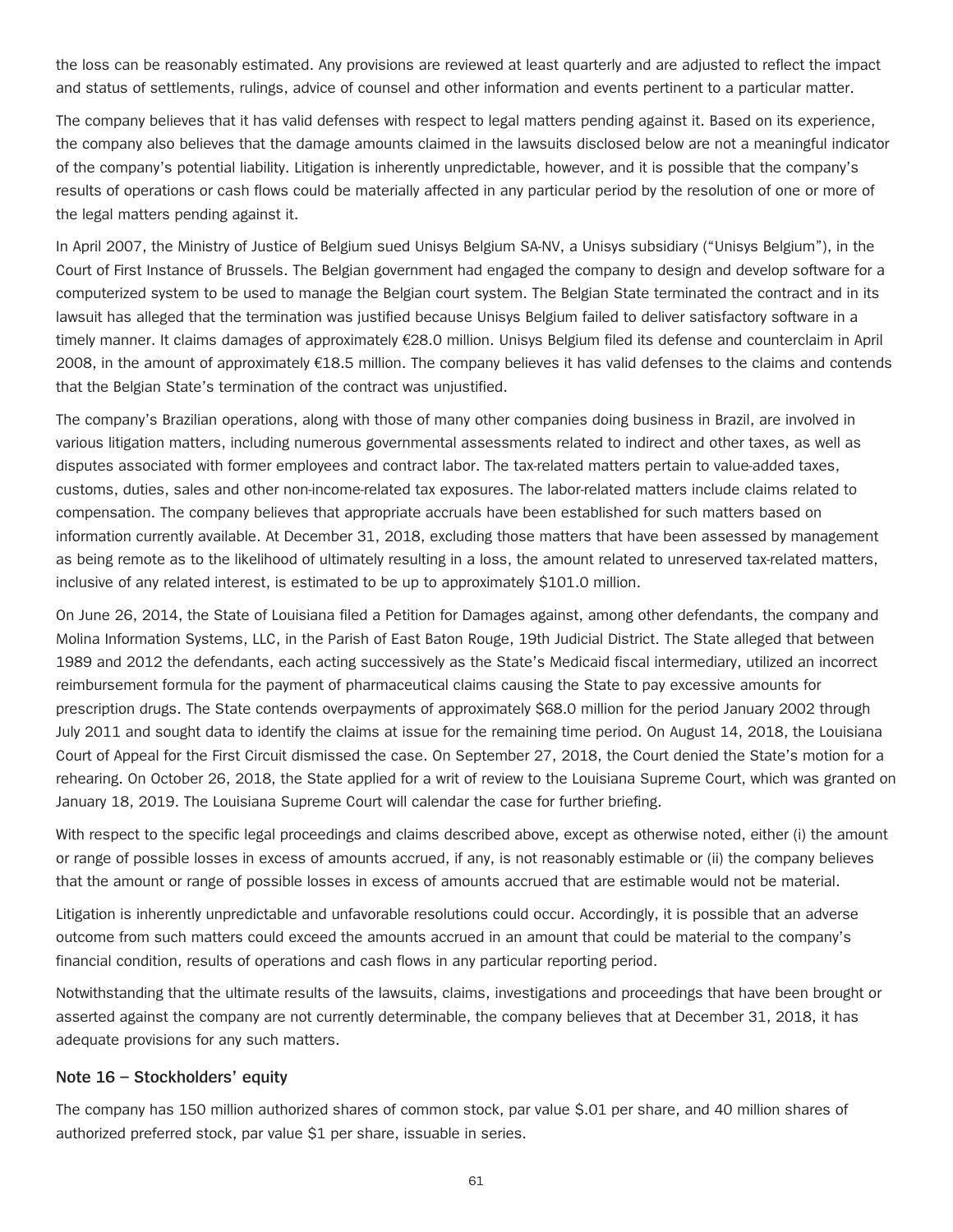At December 31, 2018, 34.4 million shares of unissued common stock of the company were reserved for stock-based incentive plans and the company's convertible senior notes.

Accumulated other comprehensive income (loss) as of December 31, 2018, 2017 and 2016, is as follows:

|                                                                                                                                                                                                         | Total                                   | Translation<br>Adjustments | Postretirement<br>Plans                   |
|---------------------------------------------------------------------------------------------------------------------------------------------------------------------------------------------------------|-----------------------------------------|----------------------------|-------------------------------------------|
| Balance at December 31, 2015<br>Other comprehensive income before reclassifications<br>Amounts reclassified from accumulated other comprehensive income                                                 | \$ (3,945.3)<br>(64.9)<br>(142.6)       | \$ (833.8)<br>(93.3)       | $\mathcal{S}(3,111.5)$<br>28.4<br>(142.6) |
| Current period other comprehensive income                                                                                                                                                               | (207.5)                                 | (93.3)                     | (114.2)                                   |
| Balance at December 31, 2016<br>Other comprehensive income before reclassifications<br>Amounts reclassified from accumulated other comprehensive income                                                 | (4, 152.8)<br>506.8<br>(169.8)          | (927.1)<br>121.9<br>(11.8) | (3,225.7)<br>384.9<br>(158.0)             |
| Current period other comprehensive income                                                                                                                                                               | 337.0                                   | 110.1                      | 226.9                                     |
| Balance at December 31, 2017<br>Reclassification pursuant to ASU No. 2018-02<br>Other comprehensive income before reclassifications<br>Amounts reclassified from accumulated other comprehensive income | (3,815.8)<br>(208.7)<br>96.7<br>(157.0) | (817.0)<br>(79.7)          | (2,998.8)<br>(208.7)<br>176.4<br>(157.0)  |
| Current period other comprehensive income                                                                                                                                                               | (269.0)                                 | (79.7)                     | (189.3)                                   |
| Balance at December 31, 2018                                                                                                                                                                            | \$(4,084.8)                             | \$ (896.7)                 | \$(3,188.1)                               |

Amounts reclassified out of accumulated other comprehensive income for the three years ended December 31, 2018 are as follows:

| Year ended December 31,                                                                     | 2018    | 2017                            | 2016    |
|---------------------------------------------------------------------------------------------|---------|---------------------------------|---------|
| Translation Adjustments:                                                                    |         |                                 |         |
| Adjustment for substantial completion of liquidation of foreign subsidiaries <sup>(i)</sup> | -       | \$ (11.8) \$                    |         |
| Postretirement Plans:                                                                       |         |                                 |         |
| Amortization of prior service cost <sup>(ii)</sup>                                          | 7.1     | 5.6                             | 5.6     |
| Amortization of actuarial losses <sup>(ii)</sup>                                            | (165.9) | (174.1)                         | (155.2) |
| Curtailment gain(ii)                                                                        |         | 5.4                             | 2.0     |
| Settlement loss(ii)                                                                         | (3.9)   |                                 |         |
| Total before tax                                                                            | (162.7) | (174.9)                         | (147.6) |
| Income tax benefit                                                                          | 5.7     | 5.1                             | 5.0     |
| Total reclassifications for the period                                                      |         | $\$(157.0) \$(169.8) \$(142.6)$ |         |

(i) Reported in other income (expense), net in the consolidated statements of income

(ii) Included in net periodic postretirement cost (see Note 14)

The following table summarizes the changes in shares of common stock and treasury stock during the three years ended December 31, 2018:

|                              | Common<br>Stock | Treasury<br>Stock |
|------------------------------|-----------------|-------------------|
| Balance at December 31, 2015 | 52.6            | 2.7               |
| Stock-based compensation     | 0.2             | $\qquad \qquad -$ |
| Balance at December 31, 2016 | 52.8            | 2.7               |
| Stock-based compensation     | 0.6             | 0.2               |
| Balance at December 31, 2017 | 53.4            | 2.9               |
| Stock-based compensation     | 0.8             | 0.2               |
| Balance at December 31, 2018 | 54.2            | 3.1               |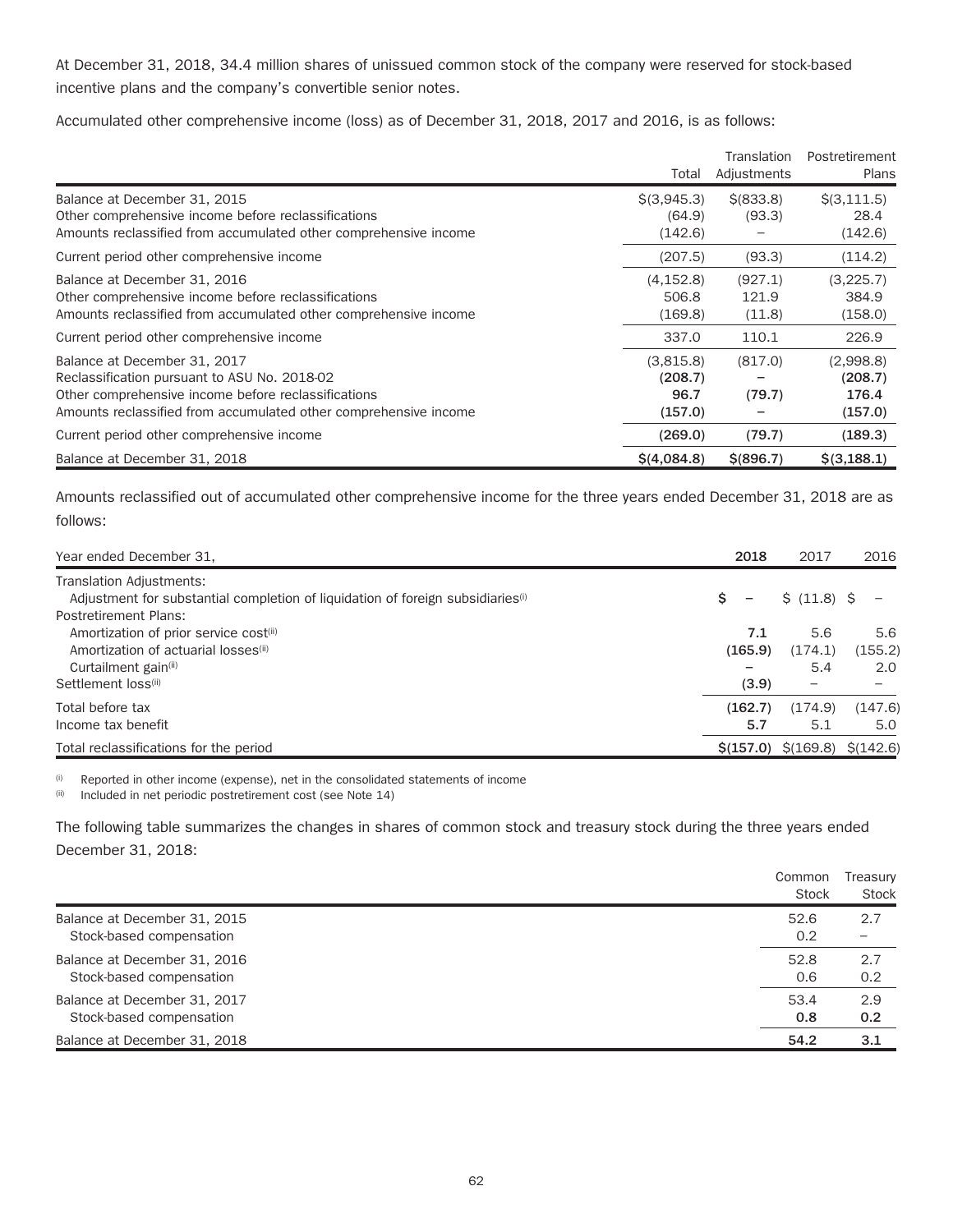#### **Note 17 – Segment information**

As described in Note 2, effective January 1, 2018, the company adopted the requirements of Topic 606 which resulted in an adjustment to Technology revenue and profit of \$53.0 million in the first quarter of 2018. The adjustment represents revenue from software license extensions and renewals, which were contracted for in the fourth quarter of 2017 and properly recorded as revenue at that time under the revenue recognition rules then in effect (Topic 605). Topic 606 requires revenue related to software license renewals or extensions to be recorded when the new license term begins, which in the case of the \$53.0 million, is January 1, 2018.

Effective January 1, 2018, the company changed the grouping of certain of its classes of services. As a result, prior-periods' customer revenue by classes of similar services have been reclassified to conform to the current-year period.

The company has two business segments: Services and Technology. Revenue classifications within the Services and Technology segment are as follows:

- Cloud and infrastructure services. This represents revenue from helping clients apply cloud and as-a-service delivery models to capitalize on business opportunities, make their end users more productive and manage and secure their IT infrastructure and operations more economically.
- Application services. This represents revenue from helping clients transform their business processes by developing and managing new leading-edge applications for select industries, offering advanced data analytics and modernizing existing enterprise applications.
- Business process outsourcing ("BPO") services. This represents revenue from the management of critical processes and functions for clients in target industries, helping them improve performance and reduce costs.
- Technology. This represents revenue from designing and developing software and offering hardware and other related products to help clients improve security, reduce costs and flexibility and improve the efficiency of their datacenter environments.

The accounting policies of each business segment are the same as those followed by the company as a whole. Intersegment sales and transfers are priced as if the sales or transfers were to third parties. Accordingly, the Technology segment recognizes intersegment revenue and manufacturing profit on software and hardware shipments to customers under Services contracts. The Services segment, in turn, recognizes customer revenue and marketing profits on such shipments of company software and hardware to customers. The Services segment also includes the sale of software and hardware products sourced from third parties that are sold to customers through the company's Services channels. In the company's consolidated statements of income, the manufacturing costs of products sourced from the Technology segment and sold to Services customers are reported in cost of revenue for Services.

Also included in the Technology segment's sales and operating profit are sales of software and hardware sold to the Services segment for internal use in Services engagements. The amount of such profit included in operating income of the Technology segment for the years ended December 31, 2018, 2017 and 2016 was \$4.2 million, \$6.3 million and \$0.7 million, respectively. The profit on these transactions is eliminated in Corporate.

The company evaluates business segment performance based on operating income exclusive of postretirement income or expense, restructuring charges and unusual and nonrecurring items, which are included in Corporate. All other corporate and centrally incurred costs are allocated to the business segments based principally on revenue, employees, square footage or usage. No single customer accounts for more than 10% of revenue. Revenue from various agencies of the U.S. Government, which is reported in both business segments, was approximately \$574 million, \$571 million and \$564 million in 2018, 2017 and 2016, respectively.

Corporate assets are principally cash and cash equivalents, prepaid postretirement assets and deferred income taxes. The expense or income related to corporate assets is allocated to the business segments.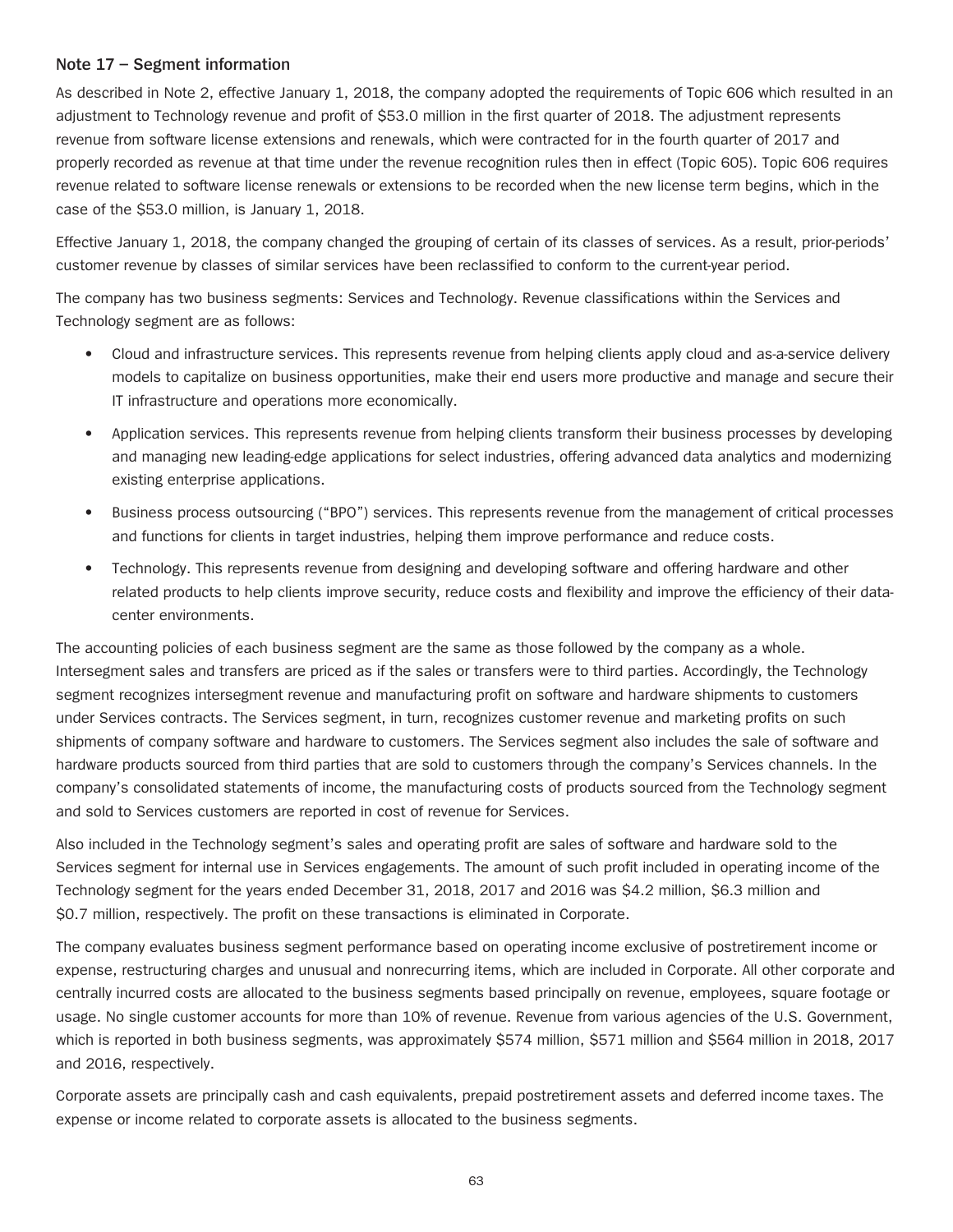#### Customer revenue by classes of similar products or services, by segment, is presented below:

| Year ended December 31,                                                                    | 2018                        | 2017             | 2016                                        |
|--------------------------------------------------------------------------------------------|-----------------------------|------------------|---------------------------------------------|
| Services<br>Cloud & infrastructure services<br>Application services<br><b>BPO</b> services | \$1.363.4<br>772.4<br>250.5 | 791.0*<br>202.9  | $$1,334.3*$ \$1,356.4*<br>$855.5*$<br>194.4 |
| <b>Total Services</b><br>Technology                                                        | 2.386.3<br>438.7            | 2.328.2<br>413.6 | 2.406.3<br>414.4                            |
| Total customer revenue                                                                     | \$2,825.0                   | \$2,741.8        | \$2,820.7                                   |

\* Amounts were changed to conform to the current-year presentation.

Presented below is a reconciliation of segment operating income to consolidated income (loss) before income taxes:

| Year ended December 31,                 | 2018    | 2017                | 2016       |
|-----------------------------------------|---------|---------------------|------------|
| Total segment operating income          | S305.4  | S 235.4             | \$208.4    |
| Interest expense                        | (64.0)  | (52.8)              | (27.4)     |
| Other income (expense), net             | (76.9)  | $(116.4)^*$         | $(81.3)^*$ |
| Cost reduction charges <sup>(i)</sup>   | (19.7)  | (135.0)             | (82.1)     |
| Corporate and eliminations              | (1.6)   | $(3.3)$ *           | $2.9*$     |
| Total income (loss) before income taxes | \$143.2 | $$$ (72.1) $$$ 20.5 |            |

\* Amounts were changed to conform to the current-year presentation. See Note 2

(i) Year ended December 31, 2017 excludes \$11.8 million for net foreign currency losses related to exiting foreign countries which are reported in other income (expense), net in the consolidated statements of income.

Presented below is a reconciliation of total business segment assets to consolidated assets:

| As of December 31,            | 2018      | 2017      | 2016                |
|-------------------------------|-----------|-----------|---------------------|
| Total segment assets          | \$1,436.6 |           | \$1,364.5 \$1,339.0 |
| Cash and cash equivalents     | 605.0     | 733.9     | 370.6               |
| Deferred income taxes         | 109.3     | 119.9     | 146.1               |
| Prepaid postretirement assets | 147.6     | 148.3     | 33.3                |
| Other corporate assets        | 159.1     | 175.8     | 132.6               |
| Total assets                  | \$2,457.6 | \$2,542.4 | \$2,021.6           |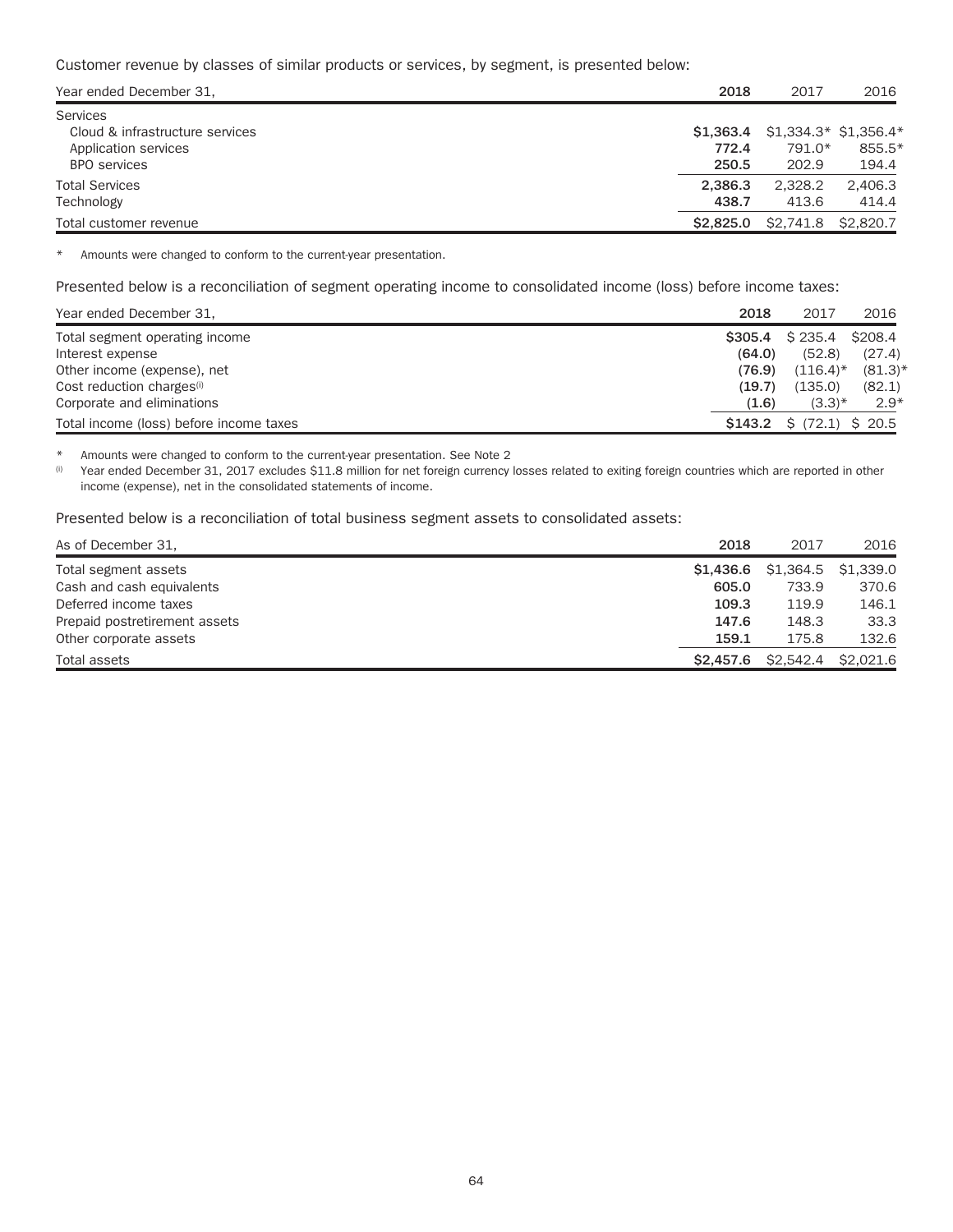A summary of the company's operations by business segment for 2018, 2017 and 2016 is presented below:

|                                                                                                         | Total                                          | Corporate                         | Services                              | Technology                       |
|---------------------------------------------------------------------------------------------------------|------------------------------------------------|-----------------------------------|---------------------------------------|----------------------------------|
| 2018<br>Customer revenue                                                                                | \$2,825.0                                      | Ŝ.                                | \$2,386.3                             | \$438.7                          |
| Intersegment                                                                                            |                                                | (24.7)                            |                                       | 24.7                             |
| Total revenue                                                                                           | \$2,825.0                                      | \$<br>(24.7)                      | \$2,386.3                             | \$463.4                          |
| Operating income (loss)<br>Depreciation and amortization<br><b>Total assets</b><br>Capital expenditures | 284.1<br>Ś.<br>164.1<br>2,457.6<br>189.3       | (21.3)<br>Ŝ<br>1,021.0<br>8.0     | 67.6<br>-Ŝ<br>97.2<br>1,013.1<br>92.9 | \$237.8<br>66.9<br>423.5<br>88.4 |
| 2017<br>Customer revenue<br>Intersegment                                                                | \$2,741.8                                      | -Ŝ<br>$\qquad \qquad -$<br>(25.9) | \$2,328.2                             | \$413.6<br>25.9                  |
| Total revenue                                                                                           | \$2,741.8                                      | \$<br>(25.9)                      | \$2,328.2                             | \$439.5                          |
| Operating income (loss)<br>Depreciation and amortization<br><b>Total assets</b><br>Capital expenditures | $97.1*$<br>Ś.<br>156.5<br>2,542.4<br>176.5     | $$ (138.3)* $$<br>1,177.9<br>4.3  | 64.8<br>84.6<br>985.9<br>102.7        | \$170.6<br>71.9<br>378.6<br>69.5 |
| 2016<br>Customer revenue<br>Intersegment                                                                | \$2,820.7                                      | Ŝ<br>$\qquad \qquad -$<br>(22.6)  | \$2,406.3                             | \$414.4<br>22.6                  |
| Total revenue                                                                                           | \$2,820.7                                      | Ŝ<br>(22.6)                       | \$2,406.3                             | \$437.0                          |
| Operating income (loss)<br>Depreciation and amortization<br><b>Total assets</b><br>Capital expenditures | Ś.<br>$129.2*$ \$<br>155.6<br>2,021.6<br>147.1 | $(79.2)^*$ \$<br>682.6<br>3.0     | 46.9<br>81.8<br>963.3<br>74.8         | \$161.5<br>73.8<br>375.7<br>69.3 |

\* Amounts were changed to conform to the current-year presentation. See Note 2

Geographic information about the company's revenue, which is principally based on location of the selling organization, properties and outsourcing assets, is presented below:

| Year ended December 31,                                            | 2018                          | 2017                          | 2016                          |  |
|--------------------------------------------------------------------|-------------------------------|-------------------------------|-------------------------------|--|
| Revenue<br><b>United States</b><br>United Kingdom<br>Other foreign | \$1,240.0<br>360.7<br>1,224.3 | \$1,257.0<br>315.8<br>1,169.0 | \$1,309.3<br>348.0<br>1,163.4 |  |
| <b>Total Revenue</b>                                               | \$2,825.0                     | \$2,741.8                     | \$2,820.7                     |  |
| Properties, net                                                    | \$                            | Ŝ.                            | 91.4                          |  |
| United States                                                      | 85.3                          | 85.8                          | -Ŝ                            |  |
| United Kingdom                                                     | 5.3                           | 16.7                          | 15.1                          |  |
| Other foreign                                                      | 30.7                          | 40.0                          | 38.8                          |  |
| Total Properties, net                                              | \$.                           | Ŝ.                            | 145.3                         |  |
|                                                                    | 121.3                         | 142.5                         | Ŝ.                            |  |
| Outsourcing assets, net                                            | \$                            | Ŝ.                            | Ŝ.                            |  |
| United States                                                      | 97.6                          | 81.1                          | 105.1                         |  |
| United Kingdom                                                     | 86.5                          | 89.9                          | 39.0                          |  |
| Australia                                                          | 21.7                          | 18.1                          | 11.5                          |  |
| Other foreign                                                      | 10.6                          | 13.2                          | 16.9                          |  |
| Total Outsourcing assets, net                                      | 216.4                         | 202.3                         | 172.5                         |  |
|                                                                    | S.                            | S                             | S                             |  |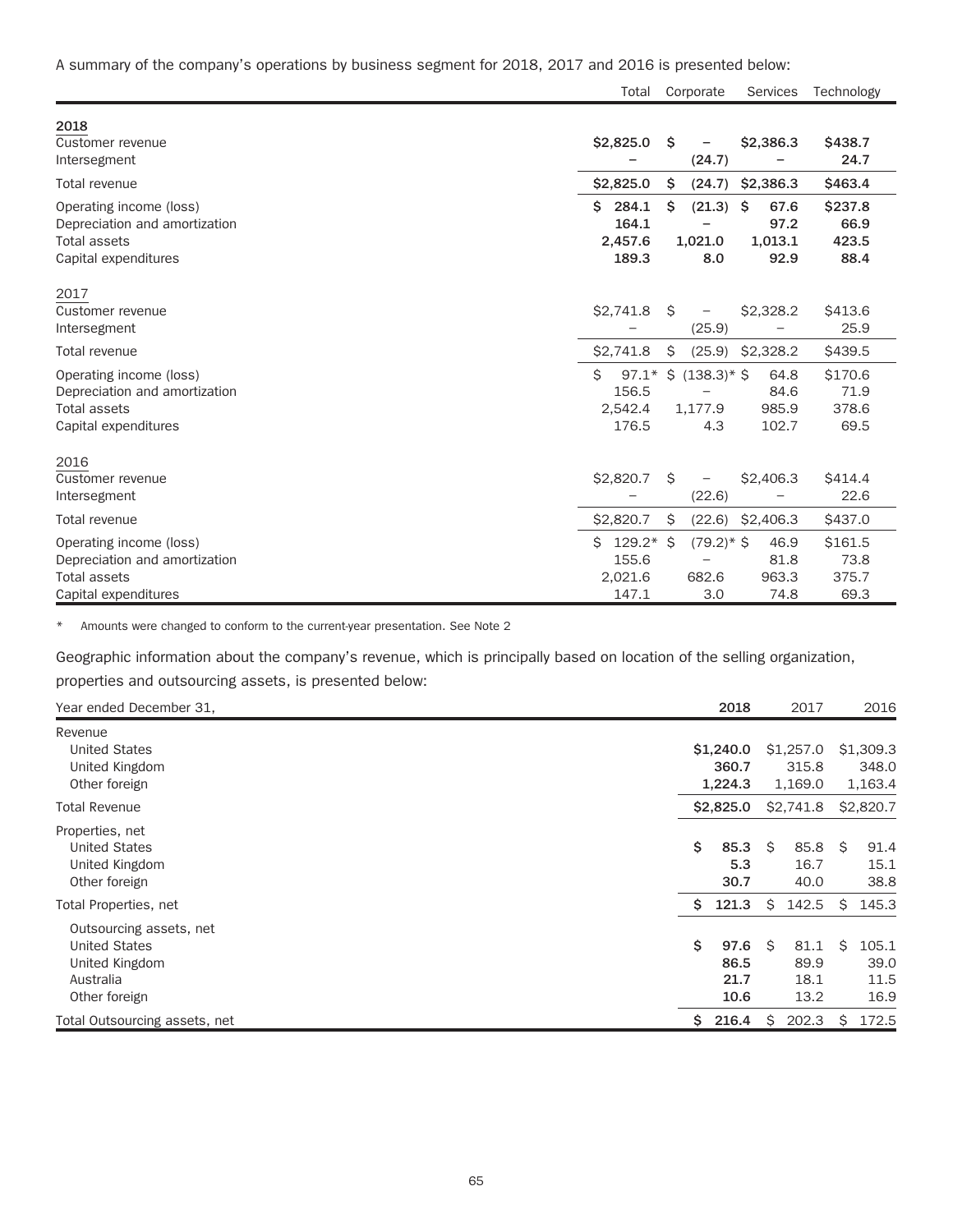## **Report of Management on the Financial Statements**

The management of the company is responsible for the integrity of its financial statements. These statements have been prepared in conformity with U.S. generally accepted accounting principles and include amounts based on the best estimates and judgments of management. Financial information included elsewhere in this report is consistent with that in the financial statements.

KPMG LLP, an independent registered public accounting firm, has audited the company's financial statements. Its accompanying report is based on an audit conducted in accordance with the standards of the Public Company Accounting Oversight Board (United States).

The Board of Directors, through its Audit and Finance Committee, which is composed entirely of independent directors, oversees management's responsibilities in the preparation of the financial statements and selects the independent registered public accounting firm, subject to stockholder ratification. The Audit and Finance Committee meets regularly with the independent registered public accounting firm, representatives of management, and the internal auditors to review the activities of each and to assure that each is properly discharging its responsibilities. To ensure complete independence, the internal auditors and representatives of KPMG LLP have full access to meet with the Audit and Finance Committee, with or without management representatives present, to discuss the results of their audits and their observations on the adequacy of internal controls and the quality of financial reporting.

Gt attelef

Peter A. Altabef **Independent Community** Change Index A. Singh

Inder Singh

Chairman, President and Chief Executive Officer Senior Senior Vice President and Chief Financial Officer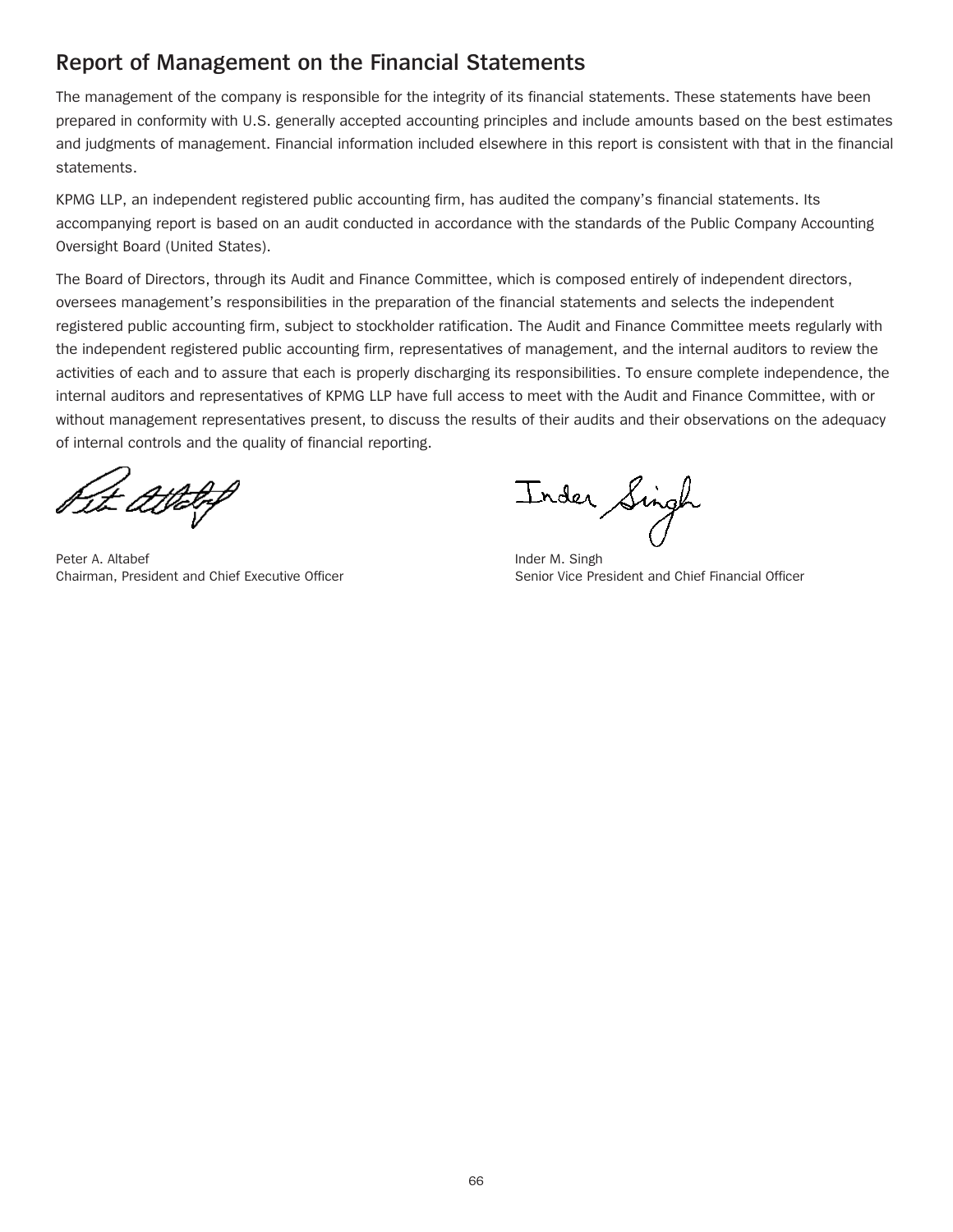## **Report of Independent Registered Public Accounting Firm on the Financial Statements**

To the stockholders and board of directors

Unisys Corporation:

#### *Opinion on the Consolidated Financial Statements*

We have audited the accompanying consolidated balance sheets of Unisys Corporation and subsidiaries (the Company) as of December 31, 2018 and 2017, the related consolidated statements of income, comprehensive income, cash flows and deficit for each of the years in the three-year period ended December 31, 2018, and the related notes and financial statement Schedule II referred to in Item 15(1) of this Form 10-K (collectively, the consolidated financial statements). In our opinion, the consolidated financial statements present fairly, in all material respects, the financial position of the Company as of December 31, 2018 and 2017, and the results of its operations and its cash flows for each of the years in the threeyear period ended December 31, 2018, in conformity with U.S. generally accepted accounting principles.

We also have audited, in accordance with the standards of the Public Company Accounting Oversight Board (United States) (PCAOB), the Company's internal control over financial reporting as of December 31, 2018, based on criteria established in *Internal Control - Integrated Framework (2013)* issued by the Committee of Sponsoring Organizations of the Treadway Commission, and our report dated March 4, 2019 expressed an unqualified opinion on the effectiveness of the Company's internal control over financial reporting.

#### *Changes in Accounting Principle*

As discussed in Note 2 to the consolidated financial statements, the Company has changed its method of accounting for revenue recognition effective January 1, 2018 due to the adoption of Accounting Standards Update (ASU) No. 2014-09, *Revenue from Contracts with Customers (Topic 606)*.

As discussed in Note 2 to the consolidated financial statements, the Company has changed its method of accounting for pensions effective January 1, 2018 due to the adoption of ASU No. 2017-07, *Compensation - Retirement Benefits (Topic 715): Improving the Presentation of Net Periodic Pension Cost and Net Periodic Postretirement Benefit Cost*.

#### *Basis for Opinion*

These consolidated financial statements are the responsibility of the Company's management. Our responsibility is to express an opinion on these consolidated financial statements based on our audits. We are a public accounting firm registered with the PCAOB and are required to be independent with respect to the Company in accordance with the U.S. federal securities laws and the applicable rules and regulations of the Securities and Exchange Commission and the PCAOB.

We conducted our audits in accordance with the standards of the PCAOB. Those standards require that we plan and perform the audit to obtain reasonable assurance about whether the consolidated financial statements are free of material misstatement, whether due to error or fraud. Our audits included performing procedures to assess the risks of material misstatement of the consolidated financial statements, whether due to error or fraud, and performing procedures that respond to those risks. Such procedures included examining, on a test basis, evidence regarding the amounts and disclosures in the consolidated financial statements. Our audits also included evaluating the accounting principles used and significant estimates made by management, as well as evaluating the overall presentation of the consolidated financial statements. We believe that our audits provide a reasonable basis for our opinion.

KPMG LLP

We have served as the Company's auditor since 2008.

Philadelphia, Pennsylvania March 4, 2019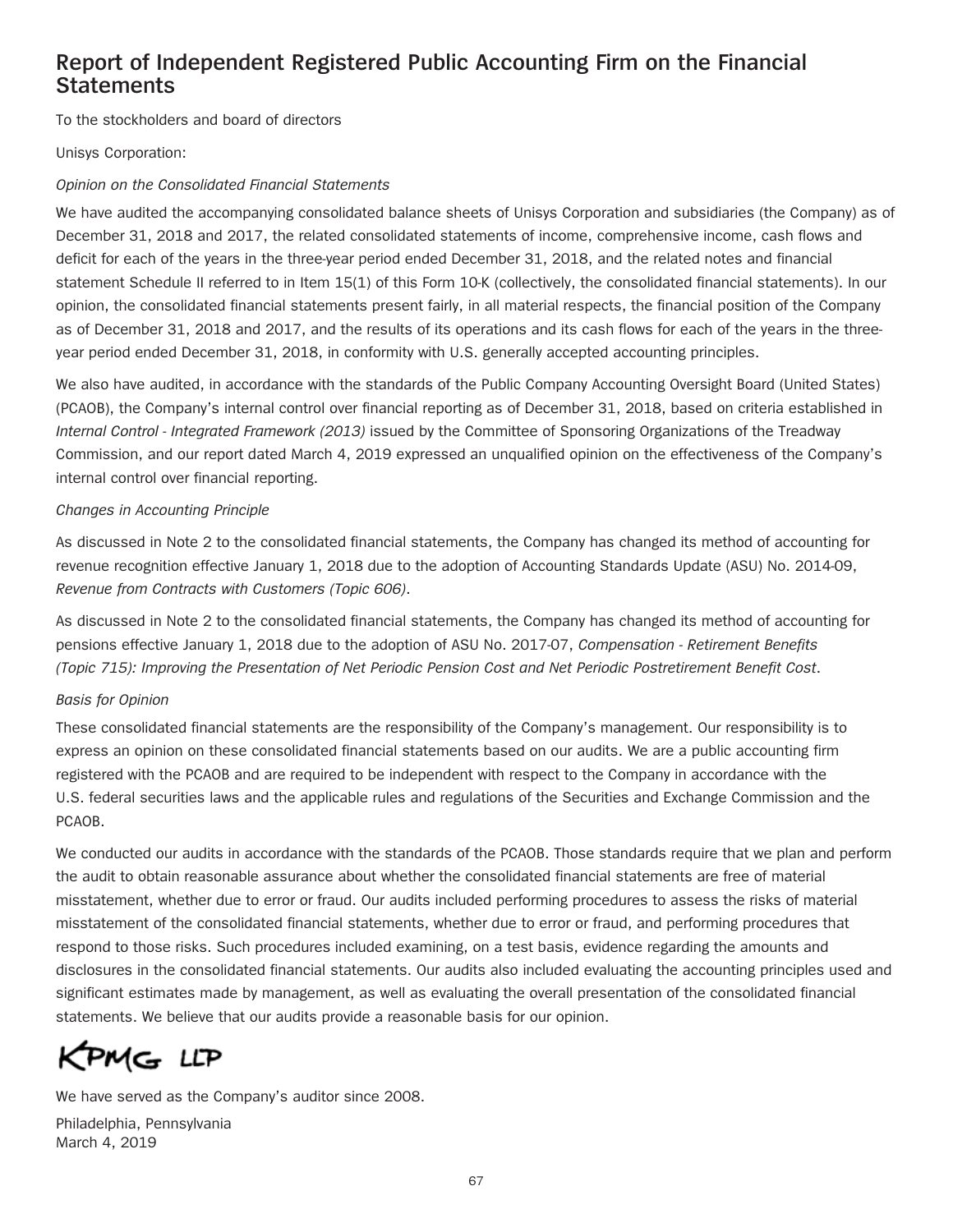## **Report of Management on Internal Control over Financial Reporting**

The management of the company is responsible for establishing and maintaining adequate internal control over financial reporting, as defined in Rules 13a-15(f) and 15d-15(f) under the Exchange Act. The company's internal control over financial reporting is a process designed to provide reasonable assurance regarding the reliability of financial reporting and the preparation of financial statements for external purposes in accordance with U.S. generally accepted accounting principles. Internal control over financial reporting includes those policies and procedures that (1) pertain to the maintenance of records that in reasonable detail accurately and fairly reflect the transactions and dispositions of the assets of the company; (2) provide reasonable assurance that transactions are recorded as necessary to permit preparation of the financial statements in accordance with U.S. generally accepted accounting principles, and that receipts and expenditures of the company are being made only in accordance with authorizations of management and directors of company; and (3) provide reasonable assurance regarding prevention or timely detection of unauthorized acquisition, use or disposition of the company's assets that could have a material effect on the financial statements.

Because of its inherent limitations, internal control over financial reporting may not prevent or detect misstatements. Also, projections of any evaluation of effectiveness to future periods are subject to the risk that controls may become inadequate because of changes in conditions, or that the degree of compliance with the policies and procedures may deteriorate.

Management assessed the effectiveness of the company's internal control over financial reporting as of December 31, 2018, based on criteria established in *Internal Control - Integrated Framework (2013)* issued by the Committee of Sponsoring Organizations of the Treadway Commission. Based on this assessment, we concluded that the company maintained effective internal control over financial reporting as of December 31, 2018, based on the specified criteria.

KPMG LLP, an independent registered public accounting firm, has audited the company's internal control over financial reporting as of December 31, 2018, as stated in its report that appears herein.

t-litte

Peter A. Altabef **Independent Community** Community Community Community Community Community Community Community Community Community Community Community Community Community Community Community Community Community Community C

Inder Singh

Chairman, President and Chief Executive Officer Senior Vice President and Chief Financial Officer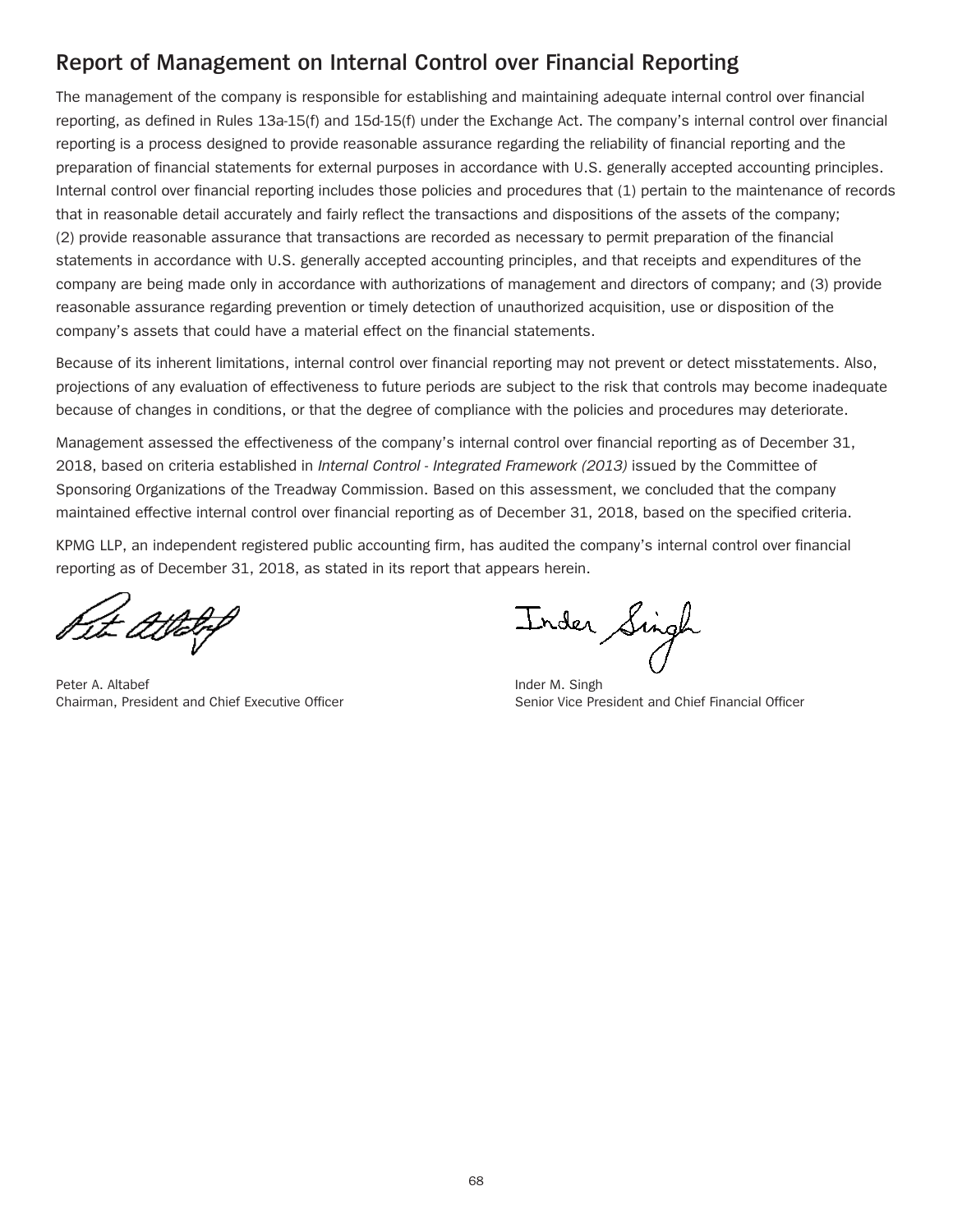## **Report of Independent Registered Public Accounting Firm on Internal Control over Financial Reporting**

To the stockholders and board of directors Unisys Corporation:

#### *Opinion on Internal Control Over Financial Reporting*

We have audited Unisys Corporation and subsidiaries' (the Company) internal control over financial reporting as of December 31, 2018, based on criteria established in *Internal Control - Integrated Framework (2013)* issued by the Committee of Sponsoring Organizations of the Treadway Commission. In our opinion, the Company maintained, in all material respects, effective internal control over financial reporting as of December 31, 2018, based on criteria established in *Internal Control - Integrated Framework (2013)* issued by the Committee of Sponsoring Organizations of the Treadway Commission.

We also have audited, in accordance with the standards of the Public Company Accounting Oversight Board (United States) (PCAOB), the consolidated balance sheets of the Company as of December 31, 2018 and 2017, the related consolidated statements of income, comprehensive income, cash flows and deficit for each of the years in the three-year period ended December 31, 2018, and the related notes and financial statement Schedule II referred to in Item 15(1) of this Form 10-K (collectively, the consolidated financial statements), and our report dated March 4, 2019 expressed an unqualified opinion on those consolidated financial statements.

#### *Basis for Opinion*

The Company's management is responsible for maintaining effective internal control over financial reporting and for its assessment of the effectiveness of internal control over financial reporting, included in the accompanying Management's Report on Internal Control Over Financial Reporting. Our responsibility is to express an opinion on the Company's internal control over financial reporting based on our audit. We are a public accounting firm registered with the PCAOB and are required to be independent with respect to the Company in accordance with the U.S. federal securities laws and the applicable rules and regulations of the Securities and Exchange Commission and the PCAOB.

We conducted our audit in accordance with the standards of the PCAOB. Those standards require that we plan and perform the audit to obtain reasonable assurance about whether effective internal control over financial reporting was maintained in all material respects. Our audit of internal control over financial reporting included obtaining an understanding of internal control over financial reporting, assessing the risk that a material weakness exists, and testing and evaluating the design and operating effectiveness of internal control based on the assessed risk. Our audit also included performing such other procedures as we considered necessary in the circumstances. We believe that our audit provides a reasonable basis for our opinion.

#### *Definition and Limitations of Internal Control Over Financial Reporting*

A company's internal control over financial reporting is a process designed to provide reasonable assurance regarding the reliability of financial reporting and the preparation of financial statements for external purposes in accordance with generally accepted accounting principles. A company's internal control over financial reporting includes those policies and procedures that (1) pertain to the maintenance of records that, in reasonable detail, accurately and fairly reflect the transactions and dispositions of the assets of the company; (2) provide reasonable assurance that transactions are recorded as necessary to permit preparation of financial statements in accordance with generally accepted accounting principles, and that receipts and expenditures of the company are being made only in accordance with authorizations of management and directors of the company; and (3) provide reasonable assurance regarding prevention or timely detection of unauthorized acquisition, use, or disposition of the company's assets that could have a material effect on the financial statements.

Because of its inherent limitations, internal control over financial reporting may not prevent or detect misstatements. Also, projections of any evaluation of effectiveness to future periods are subject to the risk that controls may become inadequate because of changes in conditions, or that the degree of compliance with the policies or procedures may deteriorate.

KPMG LLP

Philadelphia, Pennsylvania March 4, 2019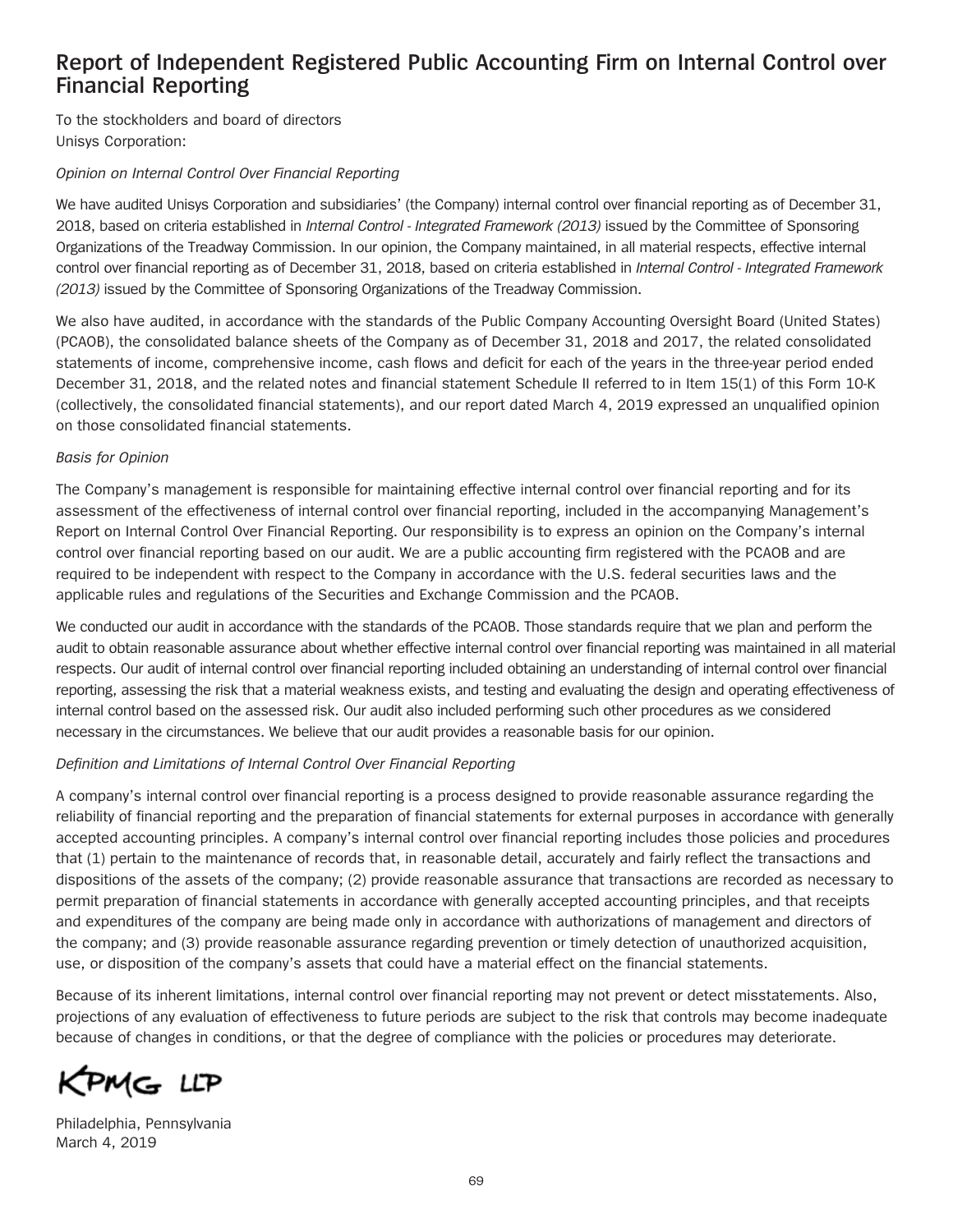# Unisys Corporation

# **Supplemental Financial Data (Unaudited)**

## **Quarterly financial information**

|                                                                          | First      | Second       | Third    | Fourth   |             |
|--------------------------------------------------------------------------|------------|--------------|----------|----------|-------------|
| (millions, except per share data)                                        | Quarter    | Quarter      | Quarter  | Quarter  | Year        |
| 2018                                                                     |            |              |          |          |             |
| Revenue                                                                  | Ś<br>708.4 | 667.4<br>\$. | \$688.3  | \$760.9  | \$2,825.0   |
| Gross profit                                                             | 201.2      | 152.9        | 153.8    | 178.4    | 686.3       |
| Income before income taxes                                               | 62.6       | 20.3         | 22.2     | 38.1     | 143.2       |
| Net income attributable to Unisys Corporation common shareholders        | 40.6       | 3.8          | 6.1      | 25.0     | 75.5        |
| Earnings per common share attributable to Unisys Corporation             |            |              |          |          |             |
| <b>Basic</b>                                                             | 0.80       | 0.07         | 0.12     | 0.49     | 1.48        |
| Diluted                                                                  | 0.62       | 0.07         | 0.12     | 0.41     | 1.30        |
| Market price per share<br>– high                                         | 12.20<br>S | 13.90<br>\$. | \$20.95  | \$20.44  | 20.95<br>Ŝ. |
| $-$ low                                                                  | 8.00       | 9.70         | 12.25    | 10.46    | 8.00        |
| 2017                                                                     |            |              |          |          |             |
| Revenue                                                                  | \$664.5    | \$<br>666.2  | \$666.3  | \$744.8  | \$2,741.8   |
| Gross profit                                                             | $138.6*$   | $118.7*$     | $103.6*$ | $186.8*$ | 547.7*      |
| Income (loss) before income taxes                                        | (16.8)     | (42.3)       | (40.4)   | 27.4     | (72.1)      |
| Net income (loss) attributable to Unisys Corporation common shareholders | (32.7)     | (42.0)       | (41.1)   | 50.5     | (65.3)      |
| Earnings (loss) per common share attributable to Unisys Corporation      |            |              |          |          |             |
| <b>Basic</b>                                                             | (0.65)     | (0.83)       | (0.81)   | 1.00     | (1.30)      |
| Diluted                                                                  | (0.65)     | (0.83)       | (0.81)   | 0.76     | (1.30)      |
| Market price per share<br>– high                                         | 15.25      | 14.15        | 13.25    | 9.15     | 15.25       |
| $-$ low                                                                  | 11.55      | 10.75        | 6.90     | 7.20     | 6.90        |

*\* Amounts were changed to conform to the current-year presentation. See Note 2*

*In the first, second, third and fourth quarters of 2018, the company recorded pretax cost-reduction and other charges (benefits) of \$(2.9) million, \$0.7 million, \$(0.9) million and \$22.8 million, respectively. See Note 3, "Cost reduction actions," of the Notes to Consolidated Financial Statements.*

*In the first, second, third and fourth quarters of 2017, the company recorded pretax cost-reduction and other charges of \$25.4 million, \$27.5 million, \$46.1 million and \$47.8 million, respectively. See Note 3, "Cost reduction actions," of the Notes to Consolidated Financial Statements.*

*The individual quarterly per-share amounts may not total to the per-share amount for the full year because of accounting rules governing the computation of earnings per share.*

*Market prices per share are quoted on the New York Stock Exchange Composite listing.*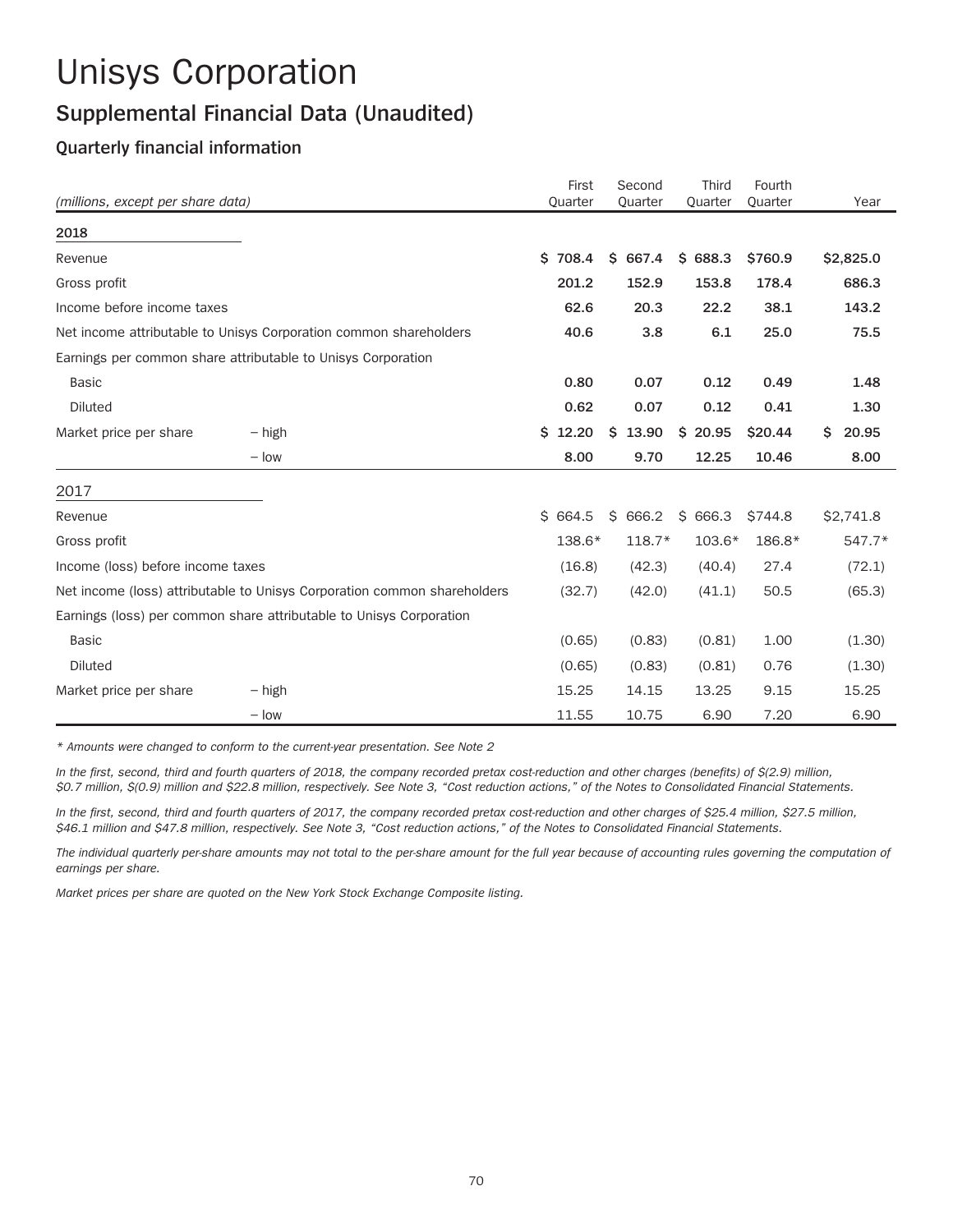### **Five-year summary of selected financial data**

| (Dollars in millions, except per share data)                             | 2018(i)    | 2017(i)    | 2016(i)    | $2015^{(i)}$ | 2014       |
|--------------------------------------------------------------------------|------------|------------|------------|--------------|------------|
| Results of operations                                                    |            |            |            |              |            |
| Revenue                                                                  | \$2,825.0  | \$2,741.8  | \$2,820.7  | \$3,015.1    | \$3,356.4  |
| Operating profit                                                         | 284.1      | $97.1*$    | 129.2*     | $54.3*$      | $230.8*$   |
| Income (loss) before income taxes                                        | 143.2      | (72.1)     | 20.5       | (58.8)       | 145.5      |
| Net income (loss) attributable to noncontrolling interests               | 3.4        | (1.3)      | 11.0       | 6.7          | 12.6       |
| Net income (loss) attributable to Unisys Corporation common shareholders | 75.5       | (65.3)     | (47.7)     | (109.9)      | 44.0       |
| Earnings (loss) per common share                                         |            |            |            |              |            |
| <b>Basic</b>                                                             | 1.48       | (1.30)     | (0.95)     | (2.20)       | 0.89       |
| <b>Diluted</b>                                                           | 1.30       | (1.30)     | (0.95)     | (2.20)       | 0.89       |
| Financial position                                                       |            |            |            |              |            |
| <b>Total assets</b>                                                      | \$2.457.6  | \$2,542.4  | \$2,021.6  | \$2,130.0    | \$2,321.0  |
| Long-term debt                                                           | 642.8      | 633.9      | 194.0      | 233.7        | 219.2      |
| Deficit                                                                  | (1, 299.6) | (1,326.5)  | (1,647.4)  | (1,378.6)    | (1,452.4)  |
| Other data                                                               |            |            |            |              |            |
| Capital additions of properties                                          | 35.6<br>\$ | 25.8<br>Ś. | 32.5<br>Ŝ. | 49.6<br>Ŝ.   | Ŝ.<br>53.3 |
| Capital additions of outsourcing assets                                  | 73.0       | 86.3       | 51.3       | 102.0        | 85.9       |
| Investment in marketable software                                        | 80.7       | 64.4       | 63.3       | 62.1         | 73.6       |
| Depreciation and amortization                                            |            |            |            |              |            |
| Properties                                                               | 40.4       | 39.7       | 38.9       | 57.5         | 52.0       |
| Outsourcing assets                                                       | 66.8       | 53.7       | 51.9       | 55.7         | 58.1       |
| Amortization of marketable software                                      | 56.9       | 63.1       | 64.8       | 66.9         | 58.5       |
| Common shares outstanding (millions)                                     | 51.1       | 50.5       | 50.1       | 49.9         | 49.7       |
| Stockholders of record (thousands)                                       | 5.2        | 5.6        | 6.0        | 6.2          | 11.1       |
| Employees (thousands)                                                    | 21.7       | 20.5       | 21.0       | 23.0         | 23.2       |

\* Amounts were changed to conform to the current-year presentation. See Note 2 of the Notes to Consolidated Financial Statements.<br><sup>(i)</sup> Includes pretax cost-reduction and other charges of \$19.7 million, \$146.8 million, \$82

Includes pretax cost-reduction and other charges of \$19.7 million, \$146.8 million, \$82.1 million and \$118.5 million for the years ended December 31, 2018, 2017, 2016 and 2015, respectively. See Note 3, "Cost-reduction actions," of the Notes to Consolidated Financial Statements.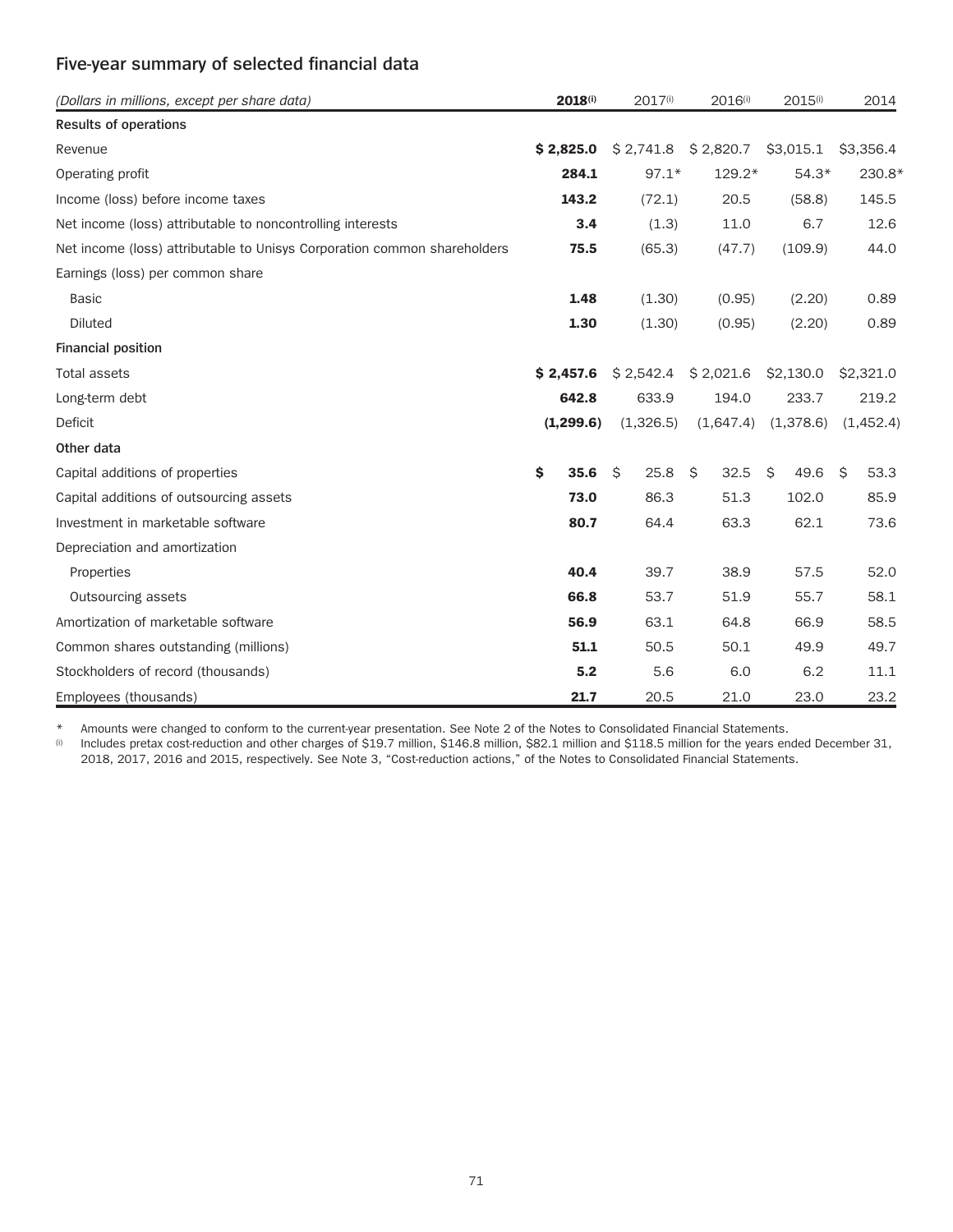# **Stock Performance**

The following graph compares the cumulative total stockholder return on Unisys common stock during the five fiscal years ended December 31, 2018, with the cumulative total return on the Standard & Poor's 500 Stock Index and the Standard & Poor's 500 IT Services Index. The comparison assumes \$100 was invested on December 31, 2013, in Unisys common stock and in each of such indices and assumes reinvestment of any dividends.



|                     | 2013  | 2014      | 2015      | 2016  | 2017           | 2018        |
|---------------------|-------|-----------|-----------|-------|----------------|-------------|
| Unisys Corporation  | \$100 | 88<br>S   | Ś<br>- 33 | \$45  | $\frac{1}{24}$ | S 35        |
| <b>S&amp;P 500</b>  | \$100 | \$114     | \$115     | \$129 | <b>\$157</b>   | \$150       |
| S&P 500 IT Services | \$100 | 105<br>Ŝ. | \$112     | \$124 | \$162          | <b>S170</b> |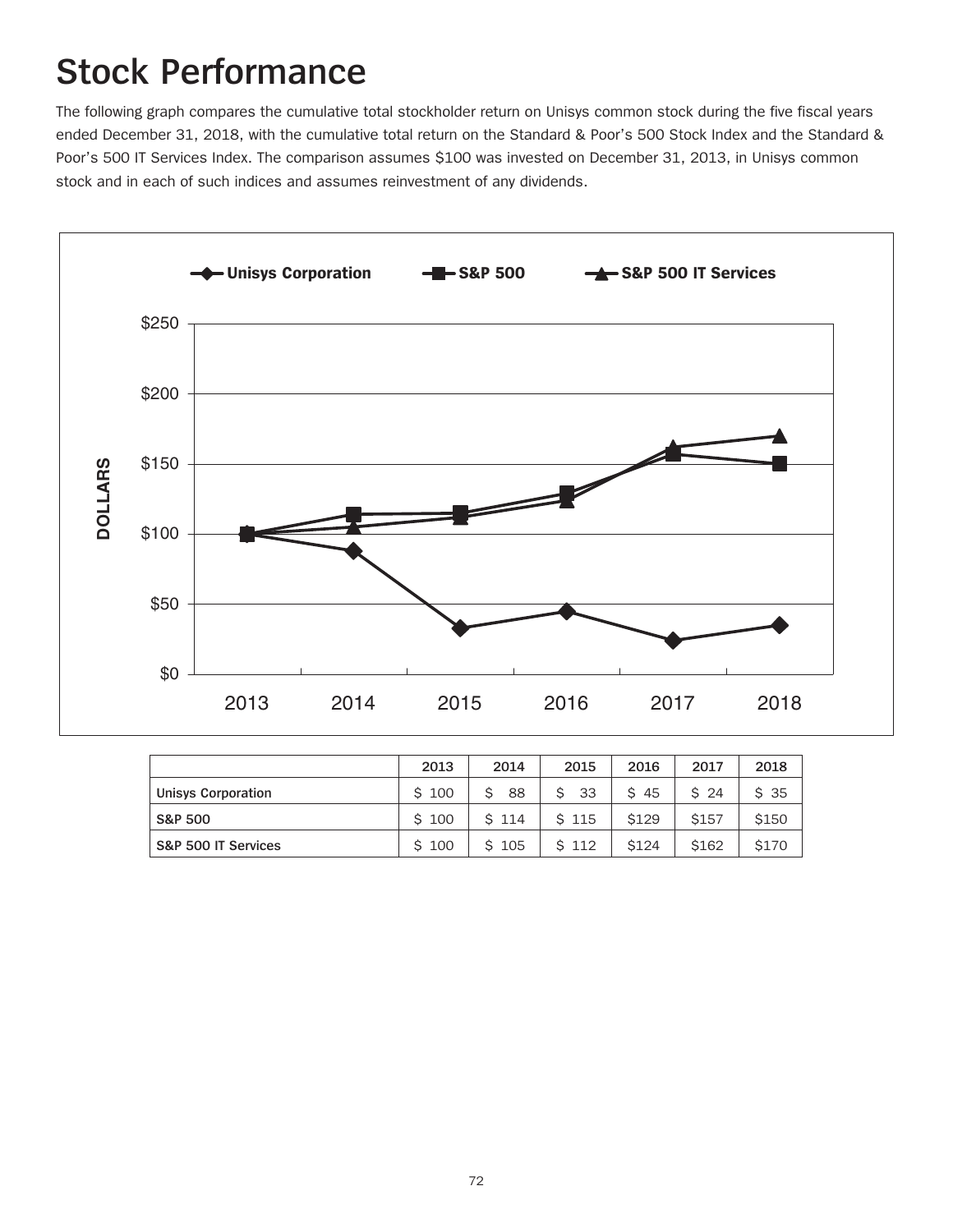## **Stock Information**

- **Common Stock:** The company has the authority to issue 150 million shares of common stock, par value \$0.01 per share. At December 31, 2018, there were approximately 51.0 million shares outstanding and approximately 5,200 stockholders of record. Unisys common stock is listed for trading on the New York Stock Exchange (trading symbol "UIS") and the London Stock Exchange (code "USY").
- **Preferred Stock:** The company has the authority to issue 40 million shares of preferred stock, par value \$1 per share, issuable in series. At December 31, 2018, there were no shares of preferred stock outstanding.
- **Voting Rights:** Each share of Unisys common stock outstanding on the record date for the annual meeting is entitled to one vote on each matter to be voted upon at the meeting.

## **Annual Meeting**

Stockholders are invited to attend the Unisys 2019 Annual Meeting of Stockholders, which will be held at the Courtyard Philadelphia Downtown, which is located at 21 North Juniper Street in Philadelphia, Pennsylvania, on May 10, 2019, at 8:00 a.m. Eastern Time. Formal notice of the meeting, along with the proxy statement and proxy materials, was mailed or otherwise made available on or about March 29, 2019, to stockholders of record as of March 11, 2019.

## **Independent Auditors**

KPMG LLP Philadelphia, Pennsylvania

#### **Stockholder Services**

Computershare Inc. is the company's stock transfer agent and registrar.

*Note: Effective October 23, 2009, Unisys declared a one-for-ten reverse split of its common stock. Pre-split stock certificates must be submitted for exchange into post-split shares. If you are holding pre-split stock certificates, please contact Computershare.*

Administrative inquiries relating to stockholder records, lost stock certificates, change of ownership or change of address should be directed to: Unisys Corporation, c/o Computershare, PO BOX 505000, Louisville, KY 40233-5000.

Account Access & Share Selling Program: www.computershare.com/investor

**Telephone within the U.S. and Canada:**

- Telephone toll free: 866-405-6564
- TDD for hearing impaired: 800-231-5469

#### **Telephone outside the U.S.:**

- Telephone: 201-680-6578
- TDD for hearing impaired: 201-680-6610

#### **Investor Relations**

- **Web Site:** The Unisys Investor Web site at www.unisys.com/investor-relations provides news and events as well as quarterly earnings releases and financial data, Unisys stock price and tools, officer and board biographies, corporate governance materials, annual reports and more. We invite you to visit www.unisys.com/investor-relations to learn more about Unisys.
- **Email:** Unisys provides investor-related news releases, SEC filings, webcast and event details, and daily/weekly stock information via email. To sign up for email or to amend your current investor e-mail selection, visit www.unisys.com/ investor-relations.
- **Printed Materials:** Visit www.unisys.com/investor-relations to select from the current list of printed materials offered. Printed materials also may be requested by calling 215-986-6999.
- **General Investor Inquiries and Correspondence:** Investors with general questions about the company are invited to contact Unisys Investor Relations by calling 215-986-6999, emailing us at investor@unisys.com, or writing to us at: Investor Relations, Unisys Corporation, 801 Lakeview Drive, Suite 100, Blue Bell, PA 19422.

**For more information, visit www.unisys.com/investor-relations**